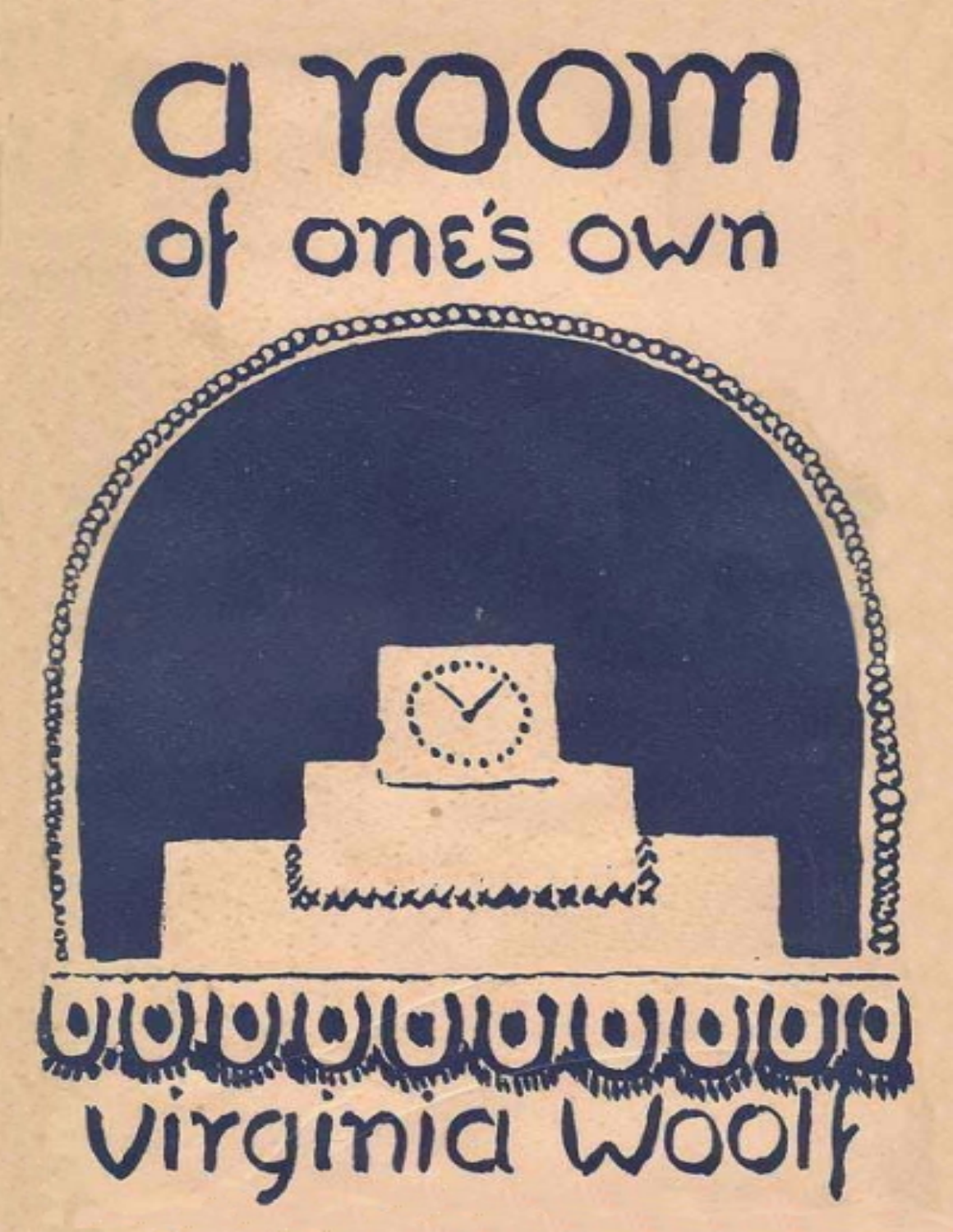https://onemorelibrary.com

## **A Room of One's Own**

## **Virginia Woolf**

The Hogarth Press, London, 1929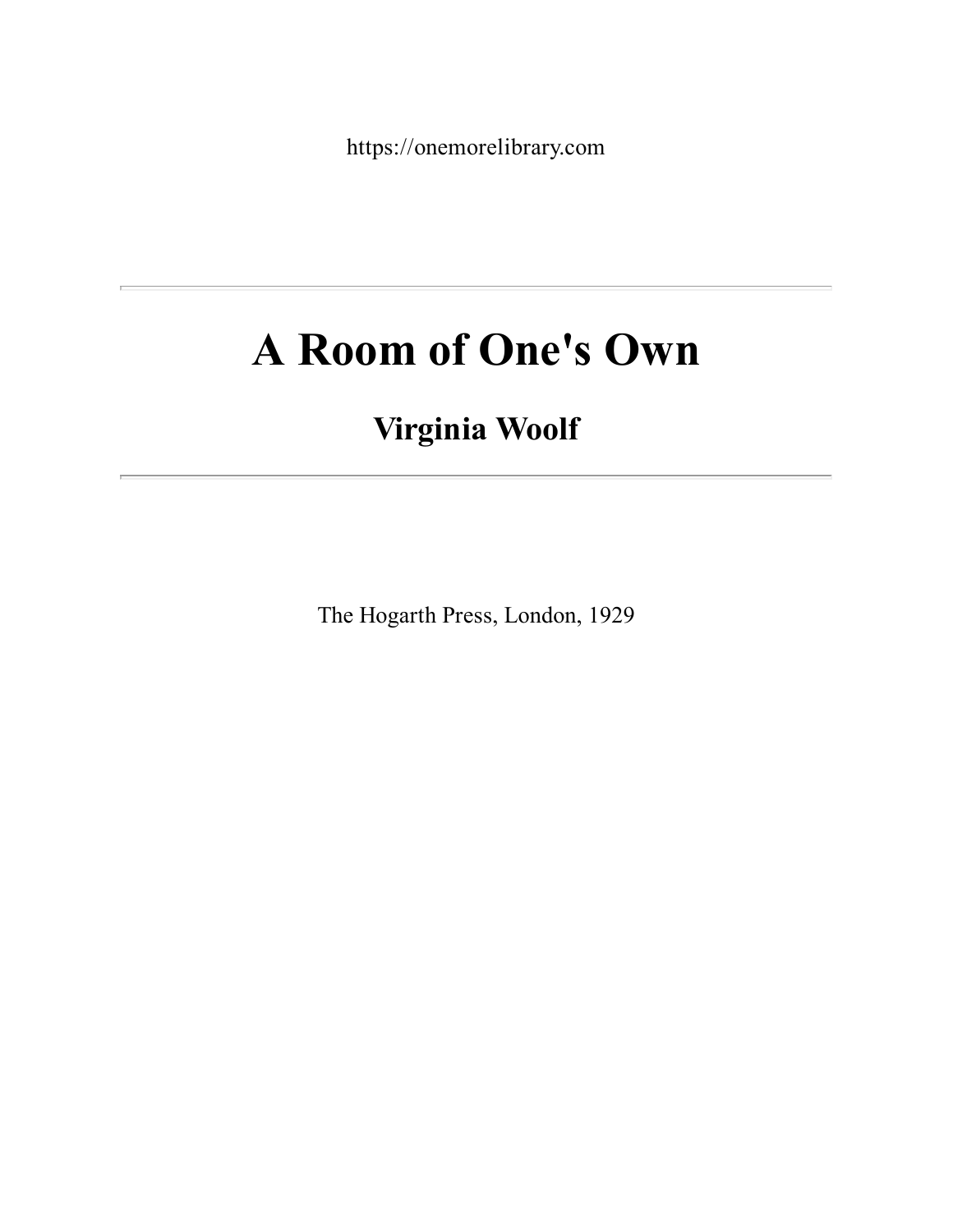\*This essay is based upon two papers read to the Arts Society at Newnharn and the Odtaa at Girton in October 1928. The papers were too long to be read in full, and have since been altered and expanded.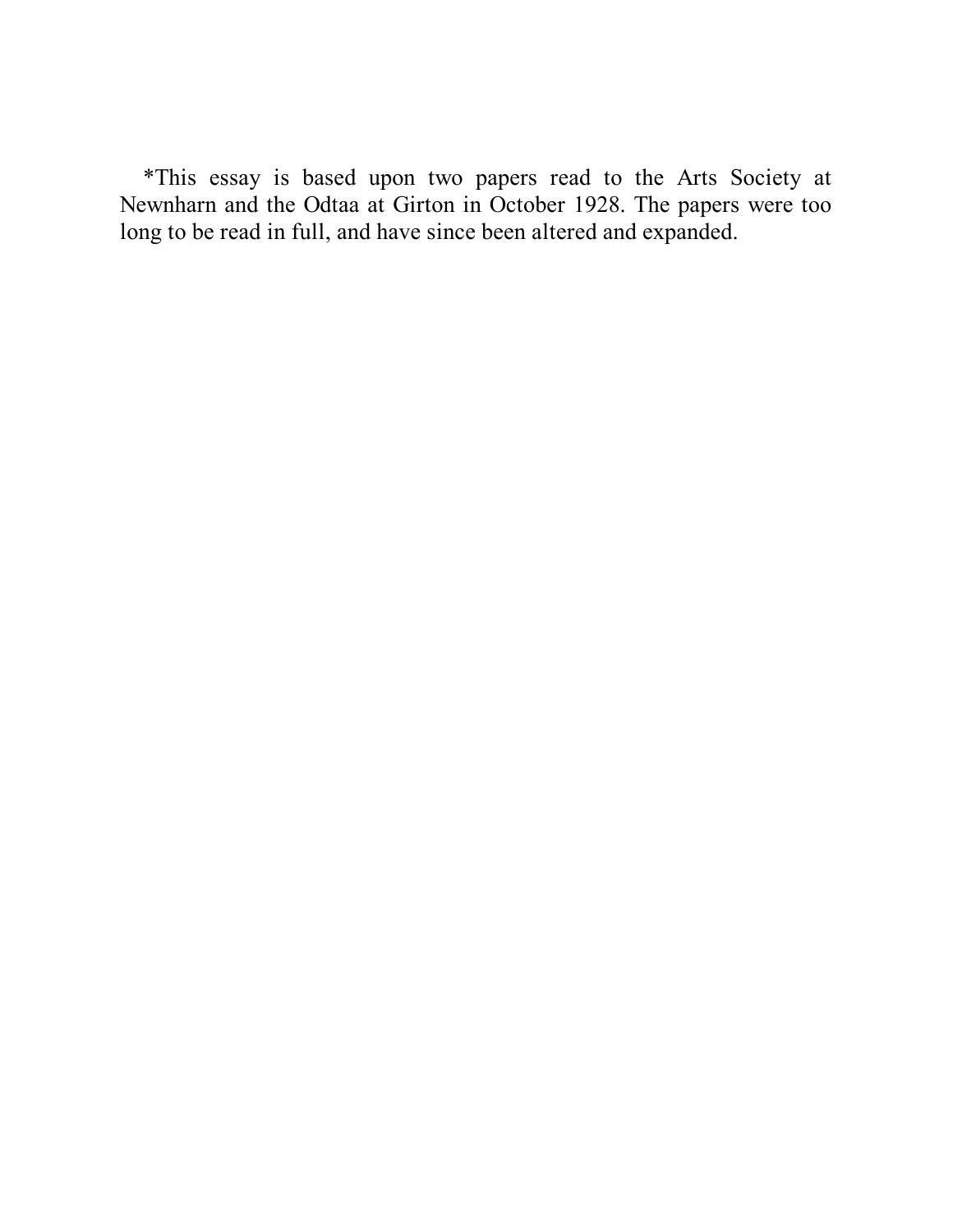But, you may say, we asked you to speak about women and fiction—what, has that got to do with a room of one's own? I will try to explain. When you asked me to speak about women and fiction I sat down on the banks of a river and began to wonder what the words meant. They might mean simply a few remarks about Fanny Burney; a few more about Jane Austen; a tribute to the Brontës and a sketch of Haworth Parsonage under snow; some witticisms if possible about Miss Mitford; a respectful allusion to George Eliot; a reference to Mrs Gaskell and one would have done. But at second sight the words seemed not so simple. The title women and fiction might mean, and you may have meant it to mean, women and what they are like, or it might mean women and the fiction that they write; or it might mean women and the fiction that is written about them, or it might mean that somehow all three are inextricably mixed together and you want me to consider them in that light. But when I began to consider the subject in this last way, which seemed the most interesting, I soon saw that it had one fatal drawback. I should never be able to come to a conclusion. I should never be able to fulfil what is, I understand, the first duty of a lecturer to hand you after an hour's discourse a nugget of pure truth to wrap up between the pages of your notebooks and keep on the mantelpiece for ever. All I could do was to offer you an opinion upon one minor point —a woman must have money and a room of her own if she is to write fiction; and that, as you will see, leaves the great problem of the true nature of woman and the true nature of fiction unsolved. I have shirked the duty of coming to a conclusion upon these two questions—women and fiction remain, so far as I am concerned, unsolved problems. But in order to make some amends I am going to do what I can to show you how I arrived at this opinion about the room and the money. I am going to develop in your presence as fully and freely as I can the train of thought which led me to think this. Perhaps if I lay bare the ideas, the prejudices, that lie behind this statement you will find that they have some bearing upon women and some upon fiction. At any rate, when a subject is highly controversial—and any question about sex is that—one cannot hope to tell the truth. One can only show how one came to hold whatever opinion one does hold. One can only give one's audience the chance of drawing their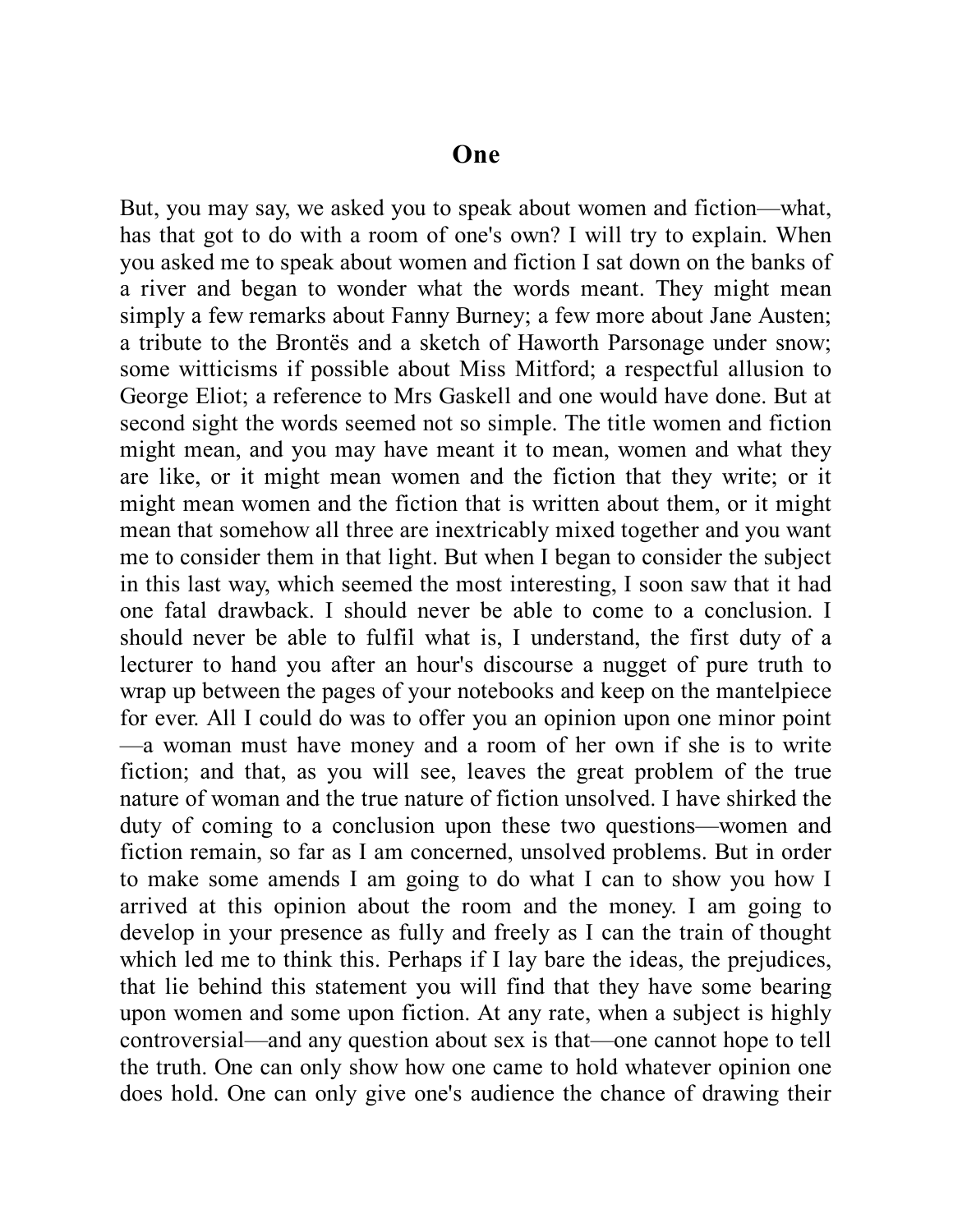own conclusions as they observe the limitations, the prejudices, the idiosyncrasies of the speaker. Fiction here is likely to contain more truth than fact. Therefore I propose, making use of all the liberties and licences of a novelist, to tell you the story of the two days that preceded my coming here—how, bowed down by the weight of the subject which you have laid upon my shoulders, I pondered it, and made it work in and out of my daily life. I need not say that what I am about to describe has no existence; Oxbridge is an invention; so is Fernham; 'I' is only a convenient term for somebody who has no real being. Lies will flow from my lips, but there may perhaps be some truth mixed up with them; it is for you to seek out this truth and to decide whether any part of it is worth keeping. If not, you will of course throw the whole of it into the waste-paper basket and forget all about it.

Here then was I (call me Mary Beton, Mary Seton, Mary Carmichael or by any name you please—it is not a matter of any importance) sitting on the banks of a river a week or two ago in fine October weather, lost in thought. That collar I have spoken of, women and fiction, the need of coming to some conclusion on a subject that raises all sorts of prejudices and passions, bowed my head to the ground. To the right and left bushes of some sort, golden and crimson, glowed with the colour, even it seemed burnt with the heat, of fire. On the further bank the willows wept in perpetual lamentation, their hair about their shoulders. The river reflected whatever it chose of sky and bridge and burning tree, and when the undergraduate had oared his boat through the reflections they closed again, completely, as if he had never been. There one might have sat the clock round lost in thought. Thought—to call it by a prouder name than it deserved—had let its line down into the stream. It swayed, minute after minute, hither and thither among the reflections and the weeds, letting the water lift it and sink it until—you know the little tug—the sudden conglomeration of an idea at the end of one's line: and then the cautious hauling of it in, and the careful laying of it out? Alas, laid on the grass how small, how insignificant this thought of mine looked; the sort of fish that a good fisherman puts back into the water so that it may grow fatter and be one day worth cooking and eating. I will not trouble you with that thought now, though if you look carefully you may find it for yourselves in the course of what I am going to say.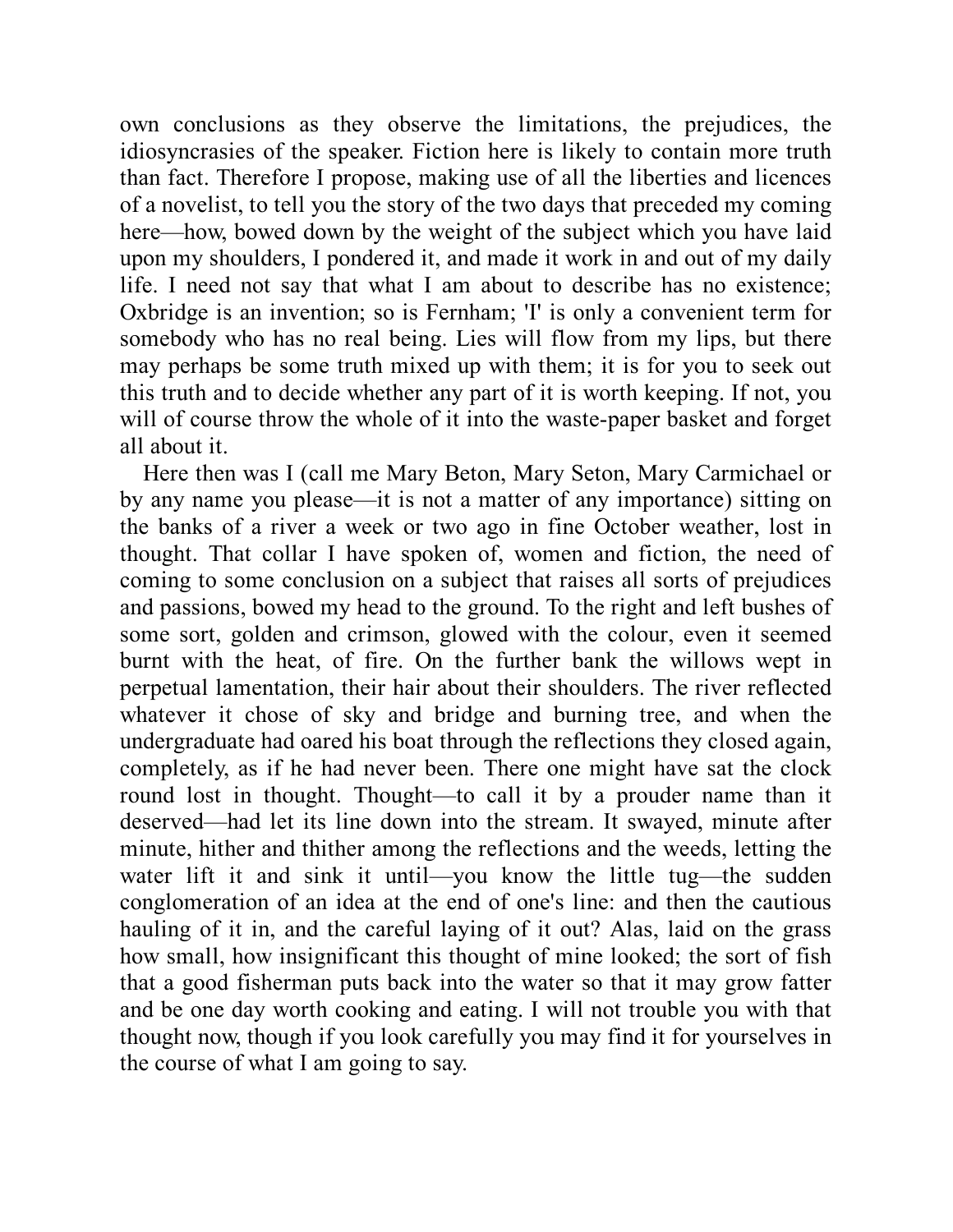But however small it was, it had, nevertheless, the mysterious property of its kind—put back into the mind, it became at once very exciting, and important; and as it darted and sank, and flashed hither and thither, set up such a wash and tumult of ideas that it was impossible to sit still. It was thus that I found myself walking with extreme rapidity across a grass plot. Instantly a man's figure rose to intercept me. Nor did I at first understand that the gesticulations of a curious-looking object, in a cut-away coat and evening shirt, were aimed at me. His face expressed horror and indignation. Instinct rather than reason came to my help, he was a Beadle; I was a woman. This was the turf; there was the path. Only the Fellows and Scholars are allowed here; the gravel is the place for me. Such thoughts were the work of a moment. As I regained the path the arms of the Beadle sank, his face assumed its usual repose, and though turf is better walking than gravel, no very great harm was done. The only charge I could bring against the Fellows and Scholars of whatever the college might happen to be was that in protection of their turf, which has been rolled for 300 years in succession they had sent my little fish into hiding.

What idea it had been that had sent me so audaciously trespassing I could not now remember. The spirit of peace descended like a cloud from heaven, for if the spirit of peace dwells anywhere, it is in the courts and quadrangles of Oxbridge on a fine October morning. Strolling through those colleges past those ancient halls the roughness of the present seemed smoothed away; the body seemed contained in a miraculous glass cabinet through which no sound could penetrate, and the mind, freed from any contact with facts (unless one trespassed on the turf again), was at liberty to settle down upon whatever meditation was in harmony with the moment. As chance would have it, some stray memory of some old essay about revisiting Oxbridge in the long vacation brought Charles Lamb to mind—Saint Charles, said Thackeray, putting a letter of Lamb's to his forehead. Indeed, among all the dead (I give you my thoughts as they came to me), Lamb is one of the most congenial; one to whom one would have liked to say, Tell me then how you wrote your essays? For his essays are superior even to Max Beerbohm's, I thought, with all their perfection, because of that wild flash of imagination, that lightning crack of genius in the middle of them which leaves them flawed and imperfect, but starred with poetry. Lamb then came to Oxbridge perhaps a hundred years ago. Certainly he wrote an essay—the name escapes me—about the manuscript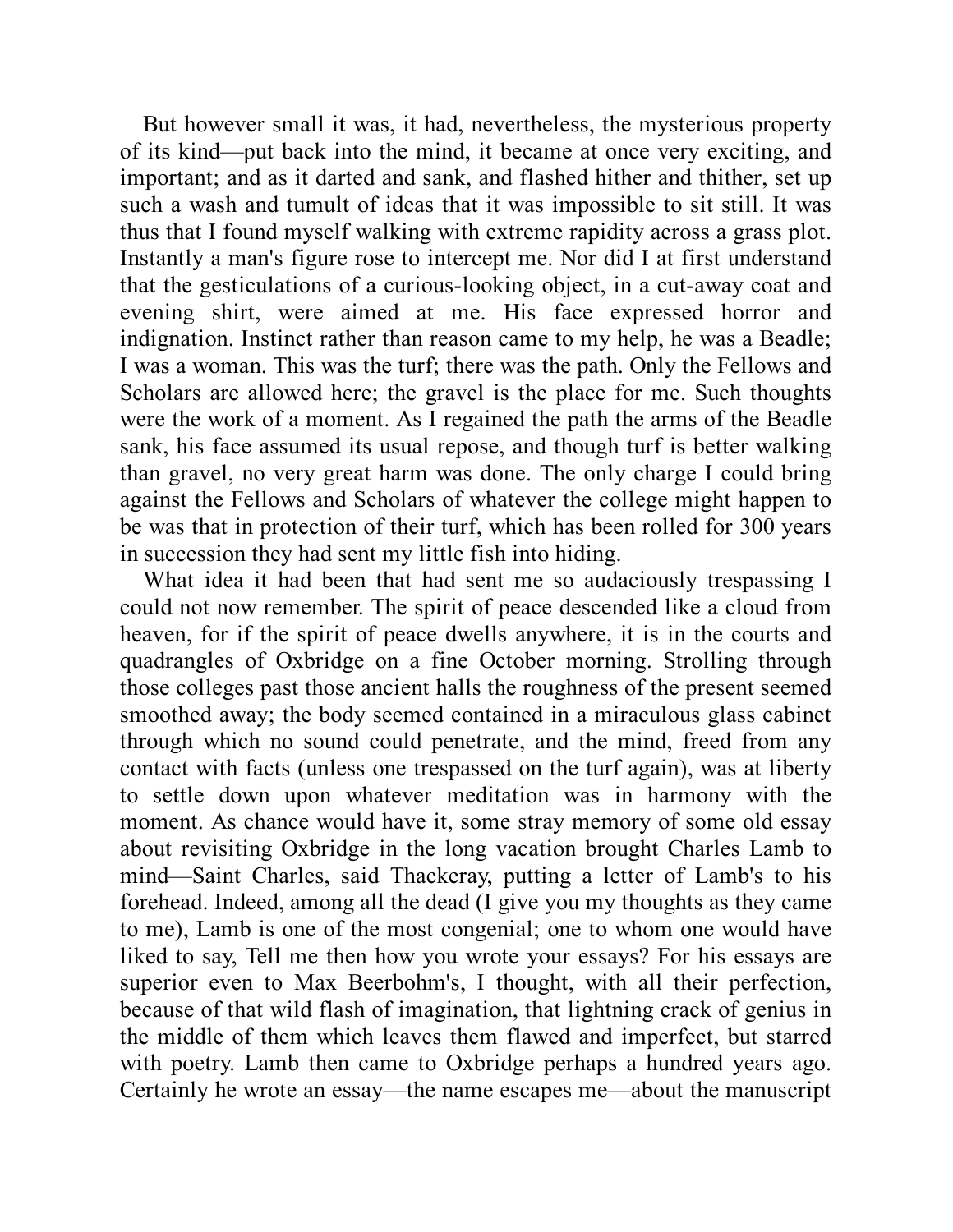of one of Milton's poems which he saw here. It was LYCIDAS perhaps, and Lamb wrote how it shocked him to think it possible that any word in LYCIDAS could have been different from what it is. To think of Milton changing the words in that poem seemed to him a sort of sacrilege. This led me to remember what I could of LYCIDAS and to amuse myself with guessing which word it could have been that Milton had altered, and why. It then occurred to me that the very manuscript itself which Lamb had looked at was only a few hundred yards away, so that one could follow Lamb's footsteps across the quadrangle to that famous library where the treasure is kept. Moreover, I recollected, as I put this plan into execution, it is in this famous library that the manuscript of Thackeray's ESMOND is also preserved. The critics often say that ESMOND is Thackeray's most perfect novel. But the affectation of the style, with its imitation of the eighteenth century, hampers one, so far as I can remember; unless indeed the eighteenth-century style was natural to Thackeray—a fact that one might prove by looking at the manuscript and seeing whether the alterations were for the benefit of the style or of the sense. But then one would have to decide what is style and what is meaning, a question which —but here I was actually at the door which leads into the library itself. I must have opened it, for instantly there issued, like a guardian angel barring the way with a flutter of black gown instead of white wings, a deprecating, silvery, kindly gentleman, who regretted in a low voice as he waved me back that ladies are only admitted to the library if accompanied by a Fellow of the College or furnished with a letter of introduction.

That a famous library has been cursed by a woman is a matter of complete indifference to a famous library. Venerable and calm, with all its treasures safe locked within its breast, it sleeps complacently and will, so far as I am concerned, so sleep for ever. Never will I wake those echoes, never will I ask for that hospitality again, I vowed as I descended the steps in anger. Still an hour remained before luncheon, and what was one to do? Stroll on the meadows? sit by the river? Certainly it was a lovely autumn morning; the leaves were fluttering red to the ground; there was no great hardship in doing either. But the sound of music reached my ear. Some service or celebration was going forward. The organ complained magnificently as I passed the chapel door. Even the sorrow of Christianity sounded in that serene air more like the recollection of sorrow than sorrow itself; even the groanings of the ancient organ seemed lapped in peace. I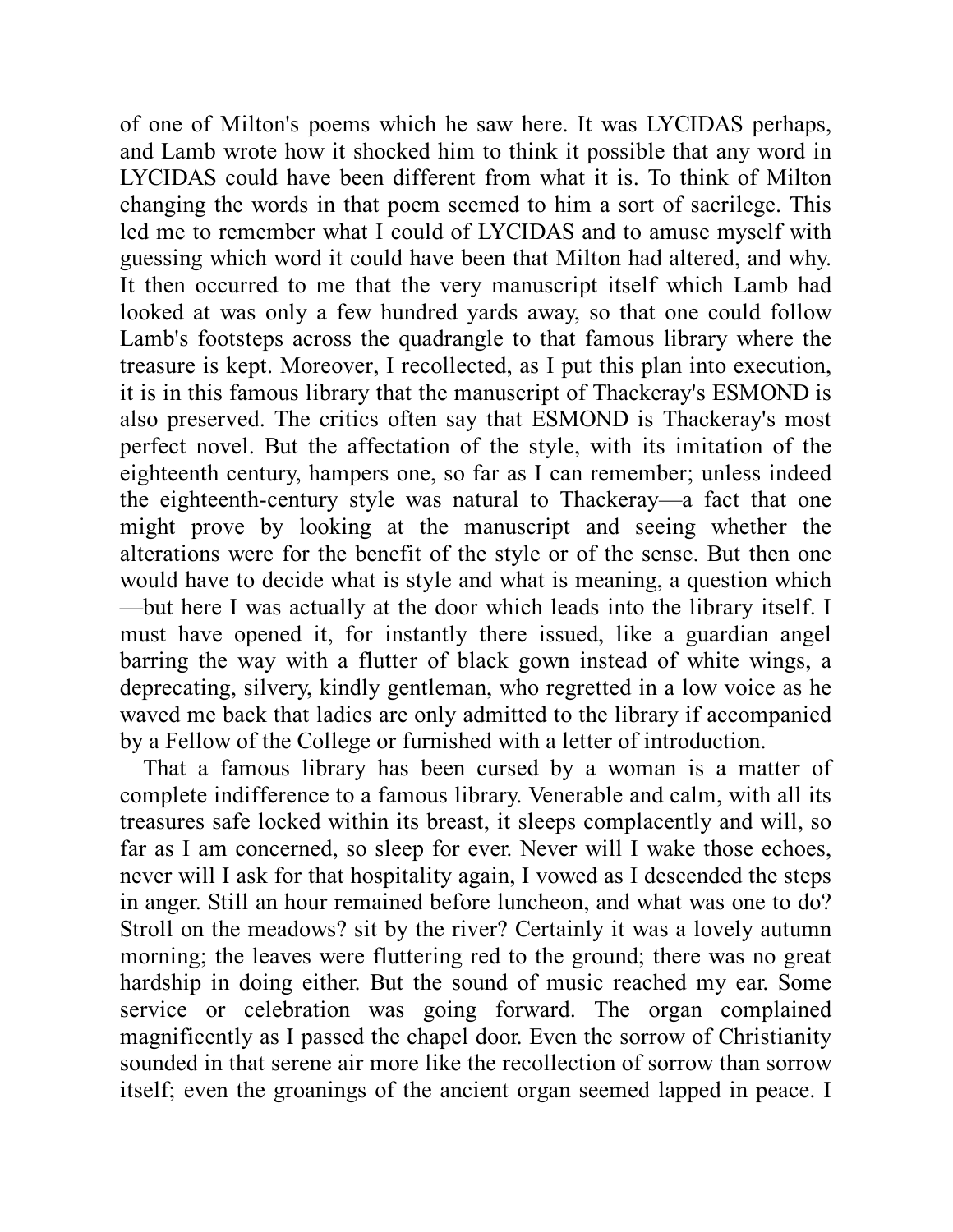had no wish to enter had I the right, and this time the verger might have stopped me, demanding perhaps my baptismal certificate, or a letter of introduction from the Dean. But the outside of these magnificent buildings is often as beautiful as the inside. Moreover, it was amusing enough to watch the congregation assembling, coming in and going out again, busying themselves at the door of the chapel like bees at the mouth of a hive. Many were in cap and gown; some had tufts of fur on their shoulders; others were wheeled in bath-chairs; others, though not past middle age, seemed creased and crushed into shapes so singular that one was reminded of those giant crabs and crayfish who heave with difficulty across the sand of an aquarium. As I leant against the wall the University indeed seemed a sanctuary in which are preserved rare types which would soon be obsolete if left to fight for existence on the pavement of the Strand. Old stories of old deans and old dons came back to mind, but before I had summoned up courage to whistle—it used to be said that at the sound of a whistle old Professor —— instantly broke into a gallop the venerable congregation had gone inside. The outside of the chapel remained. As you know, its high domes and pinnacles can be seen, like a sailing-ship always voyaging never arriving, lit up at night and visible for miles, far away across the hills. Once, presumably, this quadrangle with its smooth lawns, its massive buildings and the chapel itself was marsh too, where the grasses waved and the swine rootled. Teams of horses and oxen, I thought, must have hauled the stone in wagons from far countries, and then with infinite labour the grey blocks in whose shade I was now standing were poised in order one on top of another. and then the painters brought their glass for the windows, and the masons were busy for centuries up on that roof with putty and cement, spade and trowel. Every Saturday somebody must have poured gold and silver out of a leathern purse into their ancient fists, for they had their beer and skittles presumably of an evening. An unending stream of gold and silver, I thought, must have flowed into this court perpetually to keep the stones coming and the masons working; to level, to ditch, to dig and to drain. But it was then the age of faith, and money was poured liberally to set these stones on a deep foundation, and when the stones were raised, still more money was poured in from the coffers of kings and queens and great nobles to ensure that hymns should be sung here and scholars taught. Lands were granted; tithes were paid. And when the age of faith was over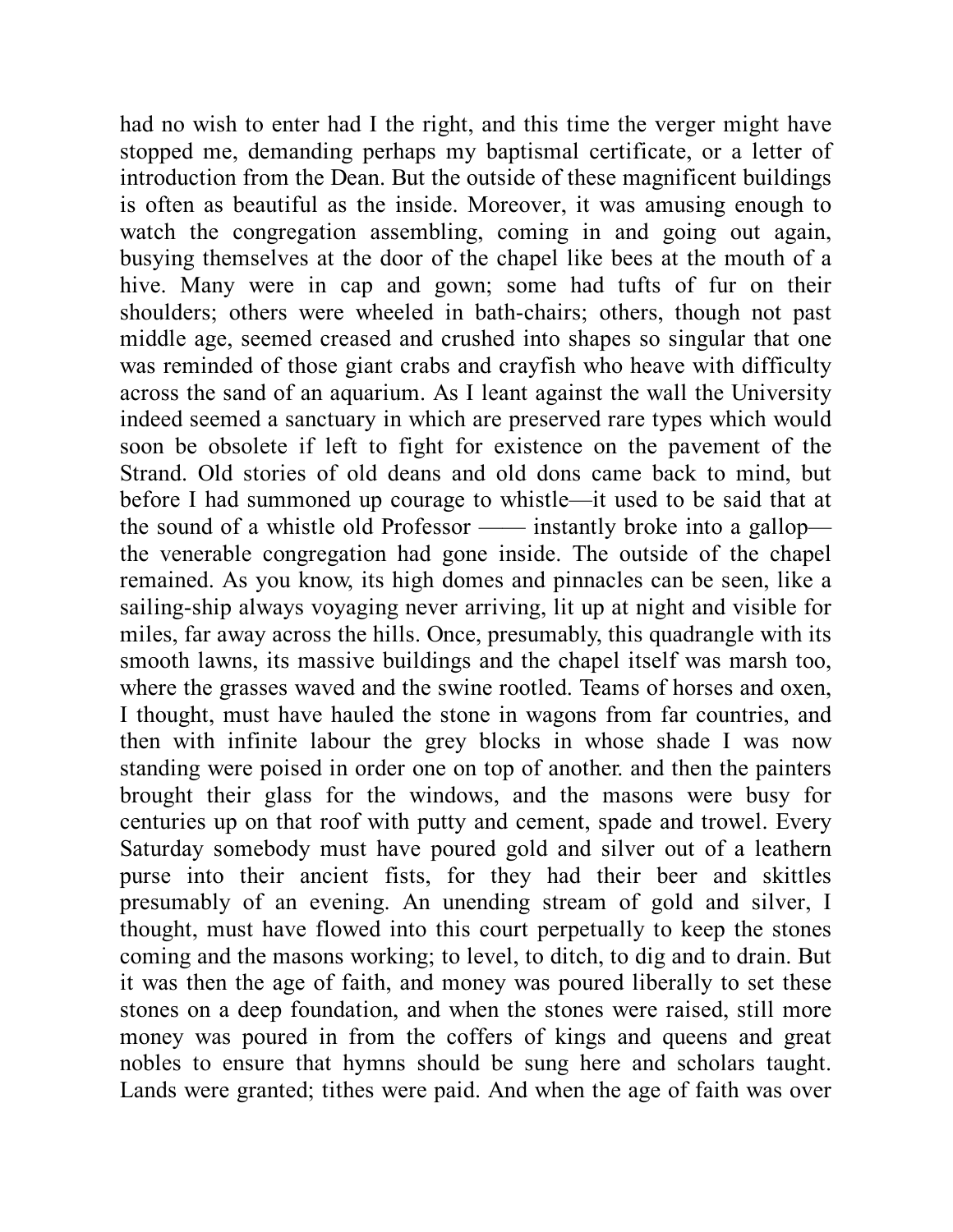and the age of reason had come, still the same flow of gold and silver went on; fellowships were founded; lectureships endowed; only the gold and silver flowed now, not from the coffers of the king. but from the chests of merchants and manufacturers, from the purses of men who had made, say, a fortune from industry, and returned, in their wills, a bounteous share of it to endow more chairs, more lectureships, more fellowships in the university where they had learnt their craft. Hence the libraries and laboratories; the observatories; the splendid equipment of costly and delicate instruments which now stands on glass shelves, where centuries ago the grasses waved and the swine rootled. Certainly, as I strolled round the court, the foundation of gold and silver seemed deep enough; the pavement laid solidly over the wild grasses. Men with trays on their heads went busily from staircase to staircase. Gaudy blossoms flowered in window-boxes. The strains of the gramophone blared out from the rooms within. It was impossible not to reflect—the reflection whatever it may have been was cut short. The clock struck. it was time to find one's way to luncheon.

It is a curious fact that novelists have a way of making us believe that luncheon parties are invariably memorable for something very witty that was said, or for something very wise that was done. But they seldom spare a word for what was eaten. It is part of the novelist's convention not to mention soup and salmon and ducklings, as if soup and salmon and ducklings were of no importance whatsoever, as if nobody ever smoked a cigar or drank a glass of wine. Here, however, I shall take the liberty to defy that convention and to tell you that the lunch on this occasion began with soles, sunk in a deep dish, over which the college cook had spread a counterpane of the whitest cream, save that it was branded here and there with brown spots like the spots on the flanks of a doe. After that came the partridges, but if this suggests a couple of bald, brown birds on a plate you are mistaken. The partridges, many and various, came with all their retinue of sauces and salads, the sharp and the sweet, each in its order; their potatoes, thin as coins but not so hard; their sprouts, foliated as rosebuds but more succulent. And no sooner had the roast and its retinue been done with than the silent servingman, the Beadle himself perhaps in a milder manifestation, set before us, wreathed in napkins, a confection which rose all sugar from the waves. To call it pudding and so relate it to rice and tapioca would be an insult. Meanwhile the wineglasses had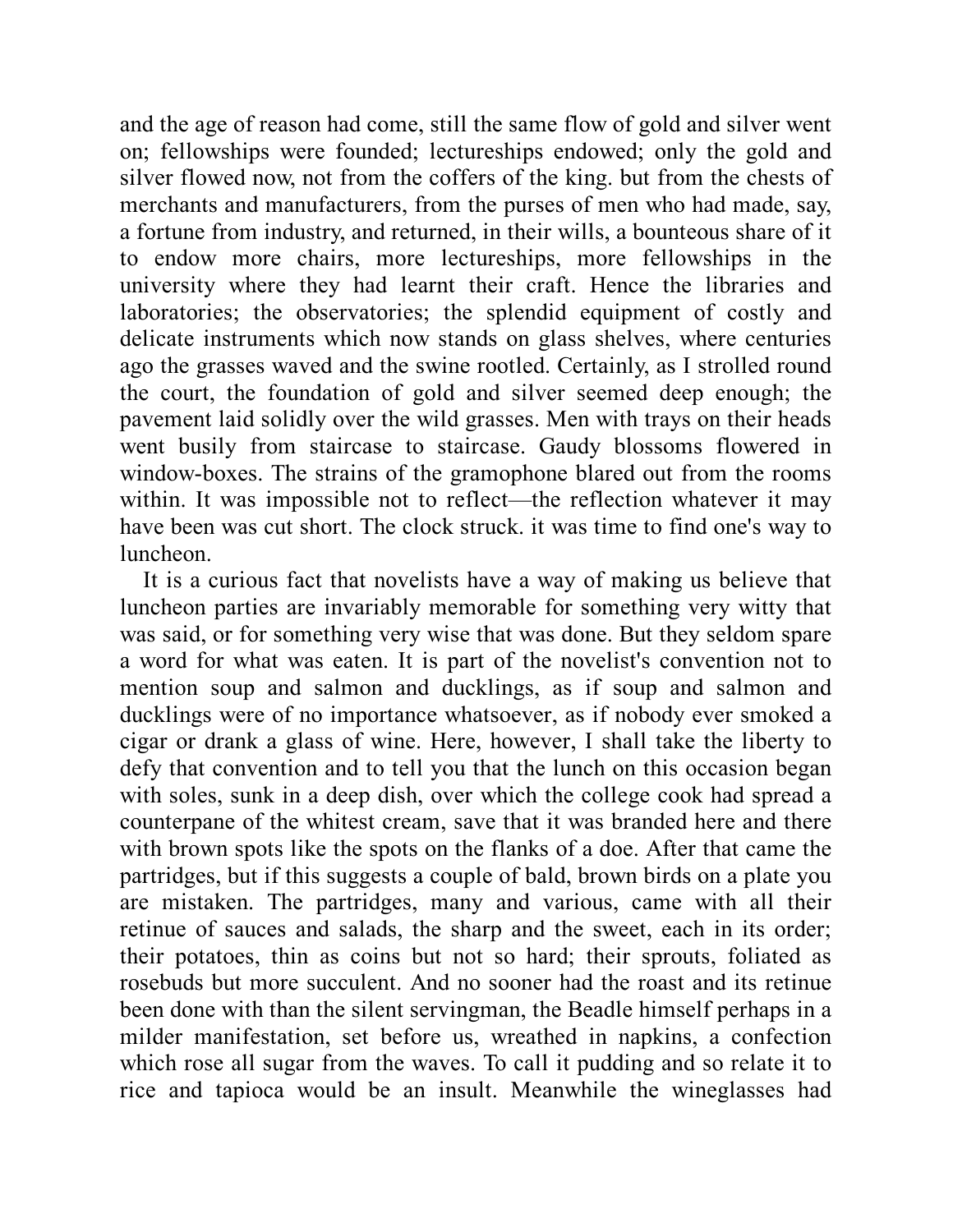flushed yellow and flushed crimson; had been emptied; had been filled. And thus by degrees was lit, half-way down the spine, which is the seat of the soul, not that hard little electric light which we call brilliance, as it pops in and out upon our lips, but the more profound, subtle and subterranean glow which is the rich yellow flame of rational intercourse. No need to hurry. No need to sparkle. No need to be anybody but oneself. We are all going to heaven and Vandyck is of the company—in other words, how good life seemed, how sweet its rewards, how trivial this grudge or that grievance, how admirable friendship and the society of one's kind, as, lighting a good cigarette, one sunk among the cushions in the window-seat.

If by good luck there had been an ash-tray handy, if one had not knocked the ash out of the window in default, if things had been a little different from what they were, one would not have seen, presumably, a cat without a tail. The sight of that abrupt and truncated animal padding softly across the quadrangle changed by some fluke of the subconscious intelligence the emotional light for me. It was as if someone had let fall a shade. Perhaps the excellent hock was relinquishing its hold. Certainly, as I watched the Manx cat pause in the middle of the lawn as if it too questioned the universe, something seemed lacking, something seemed different. But what was lacking, what was different, I asked myself, listening to the talk? And to answer that question I had to think myself out of the room, back into the past, before the war indeed, and to set before my eyes the model of another luncheon party held in rooms not very far distant from these; but different. Everything was different. Meanwhile the talk went on among the guests, who were many and young, some of this sex, some of that; it went on swimmingly, it went on agreeably, freely, amusingly. And as it went on I set it against the background of that other talk, and as I matched the two together I had no doubt that one was the descendant, the legitimate heir of the other. Nothing was changed; nothing was different save only here I listened with all my ears not entirely to what was being said, but to the murmur or current behind it. Yes, that was it—the change was there. Before the war at a luncheon party like this people would have said precisely the same things but they would have sounded different, because in those days they were accompanied by a sort of humming noise, not articulate, but musical, exciting, which changed the value of the words themselves. Could one set that humming noise to words? Perhaps with the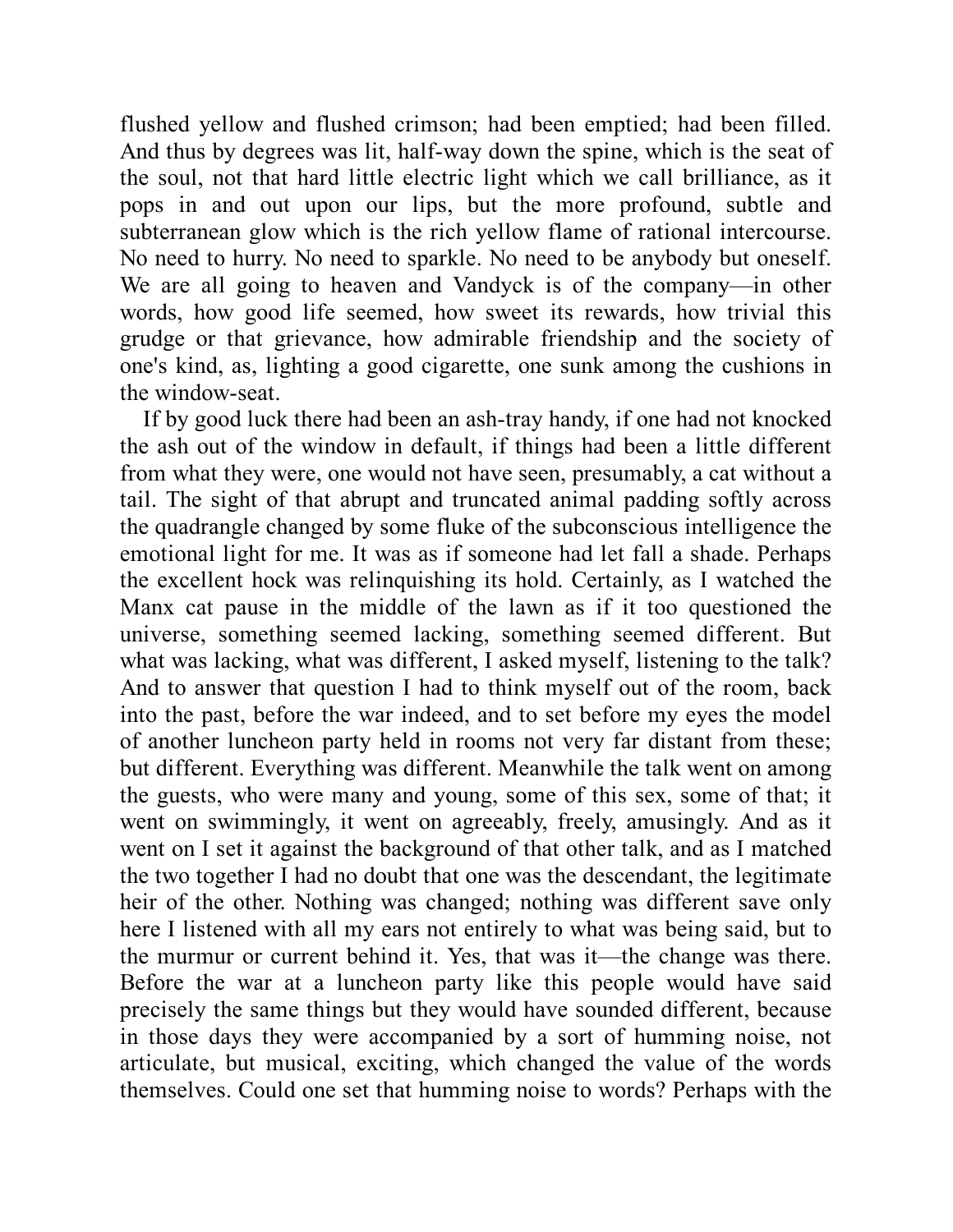help of the poets one could.. A book lay beside me and, opening it, I turned casually enough to Tennyson. And here I found Tennyson was singing:

There has fallen a splendid tear From the passion-flower at the gate. She is coming, my dove, my dear; She is coming, my life, my fate; The red rose cries, 'She is near, she is near'; And the white rose weeps, 'She is late'; The larkspur listens, 'I hear, I hear'; And the lily whispers, 'I wait.'

Was that what men hummed at luncheon parties before the war? And the women?

My heart is like a singing bird Whose nest is in a water'd shoot; My heart is like an apple tree Whose boughs are bent with thick-set fruit, My heart is like a rainbow shell That paddles in a halcyon sea; My heart is gladder than all these Because my love is come to me.

Was that what women hummed at luncheon parties before the war?

There was something so ludicrous in thinking of people humming such things even under their breath at luncheon parties before the war that I burst out laughing. and had to explain my laughter by pointing at the Manx cat, who did look a little absurd, poor beast, without a tail, in the middle of the lawn. Was he really born so, or had he lost his tail in an accident? The tailless cat, though some are said to exist in the Isle of Man, is rarer than one thinks. It is a queer animal, quaint rather than beautiful. It is strange what a difference a tail makes—you know the sort of things one says as a lunch party breaks up and people are finding their coats and hats.

This one, thanks to the hospitality of the host, had lasted far into the afternoon. The beautiful October day was fading and the leaves were falling from the trees in the avenue as I walked through it. Gate after gate seemed to close with gentle finality behind me. Innumerable beadles were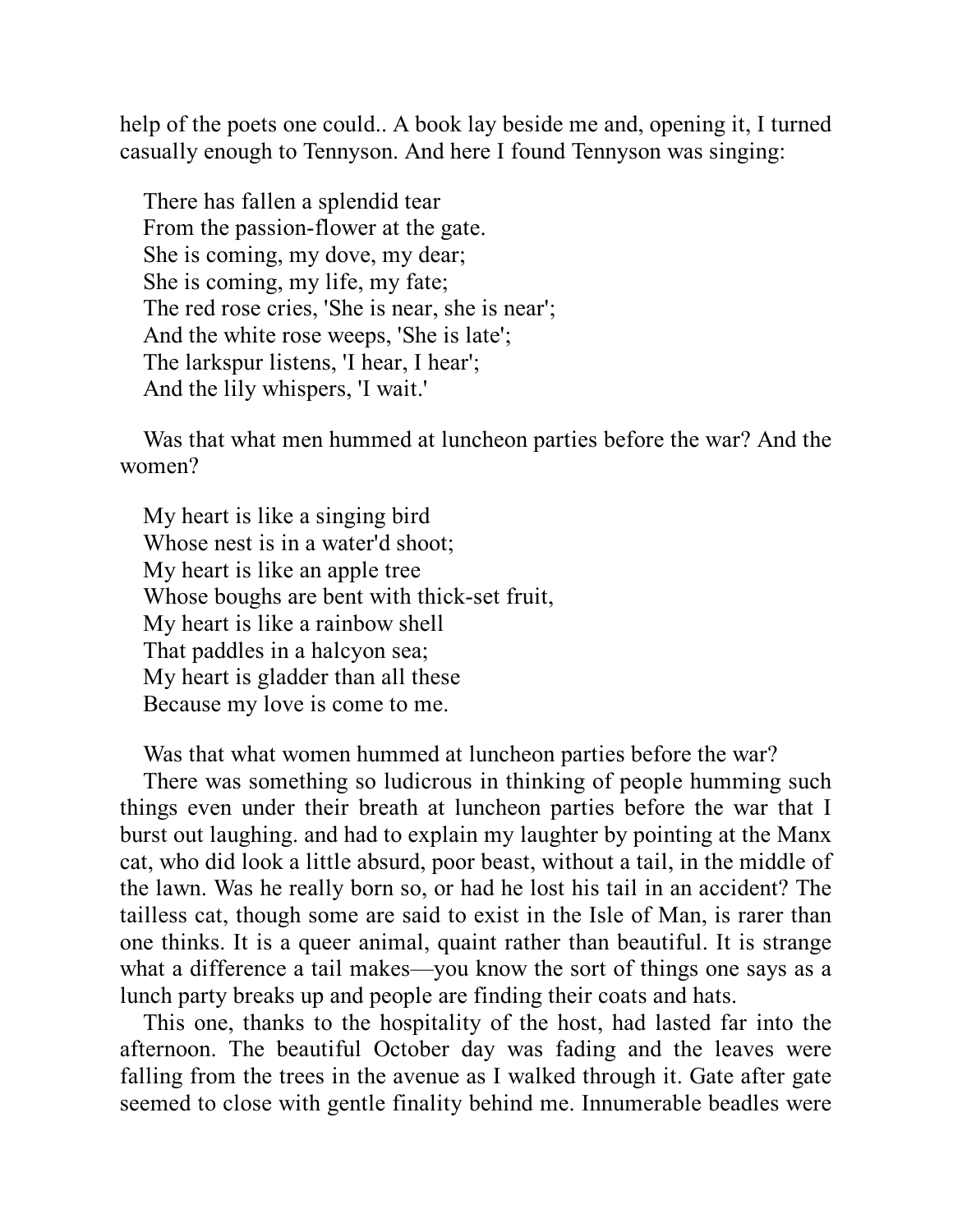fitting innumerable keys into well-oiled locks; the treasure-house was being made secure for another night. After the avenue one comes out upon a road—I forget its name—which leads you, if you take the right turning, along to Fernham. But there was plenty of time. Dinner was not till halfpast seven. One could almost do without dinner after such a luncheon. It is strange how a scrap of poetry works in the mind and makes the legs move in time to it along the road. Those words——

There has fallen a splendid tear From the passion-flower at the gate. She is coming, my dove, my dear——

sang in my blood as I stepped quickly along towards Headingley. And then, switching off into the other measure, I sang, where the waters are churned up by the weir:

My heart is like a singing bird Whose nest is in a water'd shoot; My heart is like an apple tree…

What poets, I cried aloud, as one does in the dusk, what poets they were! In a sort of jealousy, I suppose, for our own age, silly and absurd though these comparisons are, I went on to wonder if honestly one could name two living poets now as great as Tennyson and Christina Rossetti were then. Obviously it is impossible, I thought, looking into those foaming waters, to compare them. The very reason why that poetry excites one to such abandonment, such rapture, is that it celebrates some feeling that one used to have (at luncheon parties before the war perhaps), so that one responds easily, familiarly, without troubling to check the feeling, or to compare it with any that one has now. But the living poets express a feeling that is actually being made and torn out of us at the moment. One does not recognize it in the first place; often for some reason one fears it; one watches it with keenness and compares it jealously and suspiciously with the old feeling that one knew. Hence the difficulty of modern poetry; and it is because of this difficulty that one cannot remember more than two consecutive lines of any good modern poet. For this reason—that my memory failed me—the argument flagged for want of material. But why, I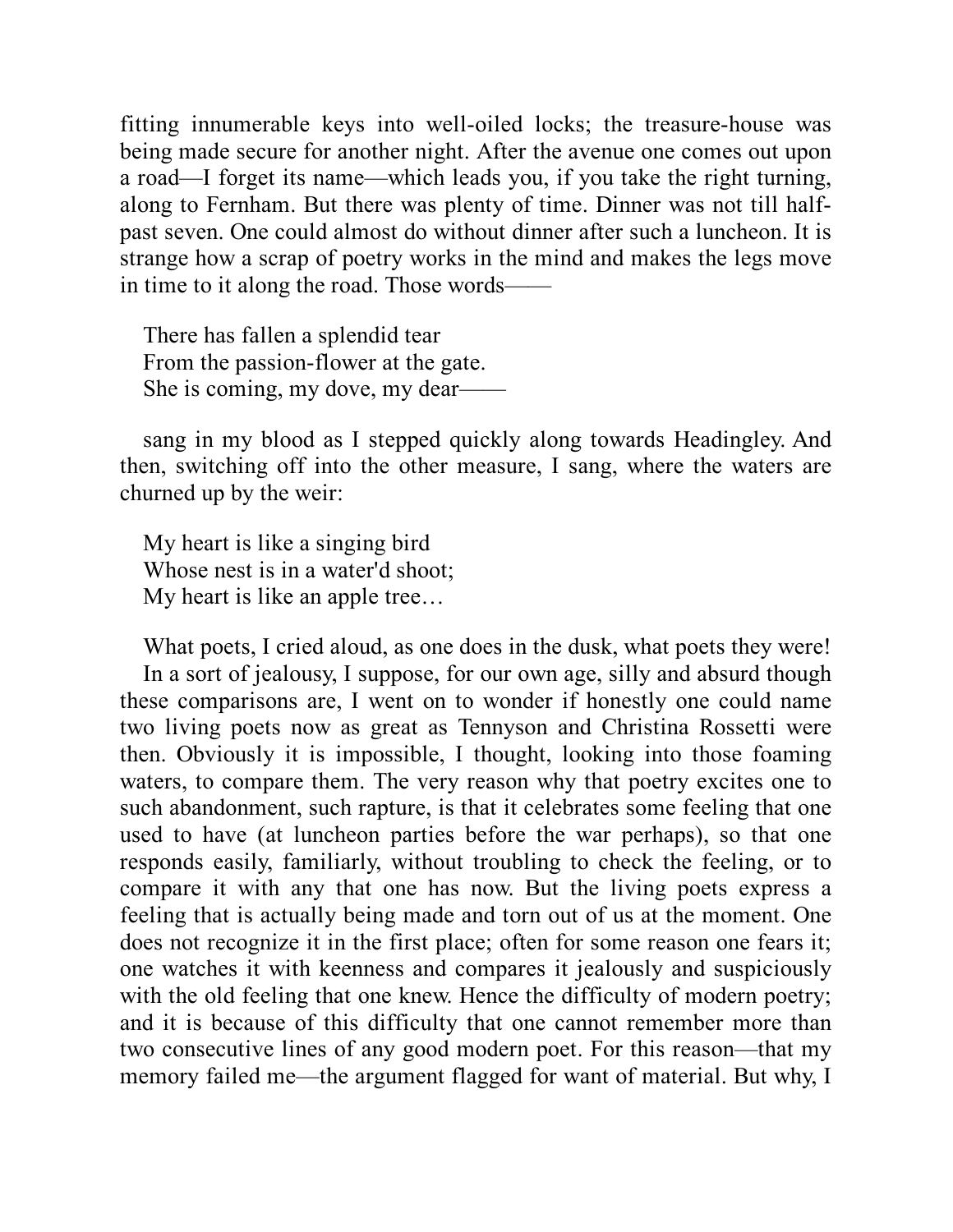continued, moving on towards Headingley, have we stopped humming under our breath at luncheon parties? Why has Alfred ceased to sing

She is coming, my dove, my dear.

Why has Christina ceased to respond

My heart is gladder than all these Because my love is come to me?

Shall we lay the blame on the war? When the guns fired in August 1914, did the faces of men and women show so plain in each other's eyes that romance was killed? Certainly it was a shock (to women in particular with their illusions about education, and so on) to see the faces of our rulers in the light of the shell-fire. So ugly they looked—German, English, French —so stupid. But lay the blame where one will, on whom one will, the illusion which inspired Tennyson and Christina Rossetti to sing so passionately about the coming of their loves is far rarer now than then. One has only to read, to look, to listen, to remember. But why say 'blame'? Why, if it was an illusion, not praise the catastrophe, whatever it was, that destroyed illusion and put truth in its place? For truth… those dots mark the spot where, in search of truth, I missed the turning up to Fernham. Yes indeed, which was truth and which was illusion? I asked myself. What was the truth about these houses, for example, dim and festive now with their red windows in the dusk, but raw and red and squalid, with their sweets and their bootlaces, at nine o'clock in the morning? And the willows and the river and the gardens that run down to the river, vague now with the mist stealing over them, but gold and red in the sunlight—which was the truth, which was the illusion about them? I spare you the twists and turns of my cogitations, for no conclusion was found on the road to Headingley, and I ask You to suppose that I soon found out my mistake about the turning and retraced my steps to Fernham.

As I have said already that it was an October day, I dare not forfeit your respect and imperil the fair name of fiction by changing the season and describing lilacs hanging over garden walls, crocuses, tulips and other flowers of spring. Fiction must stick to facts, and the truer the facts the better the fiction—so we are told. Therefore it was still autumn and the leaves were still yellow and falling, if anything, a little faster than before,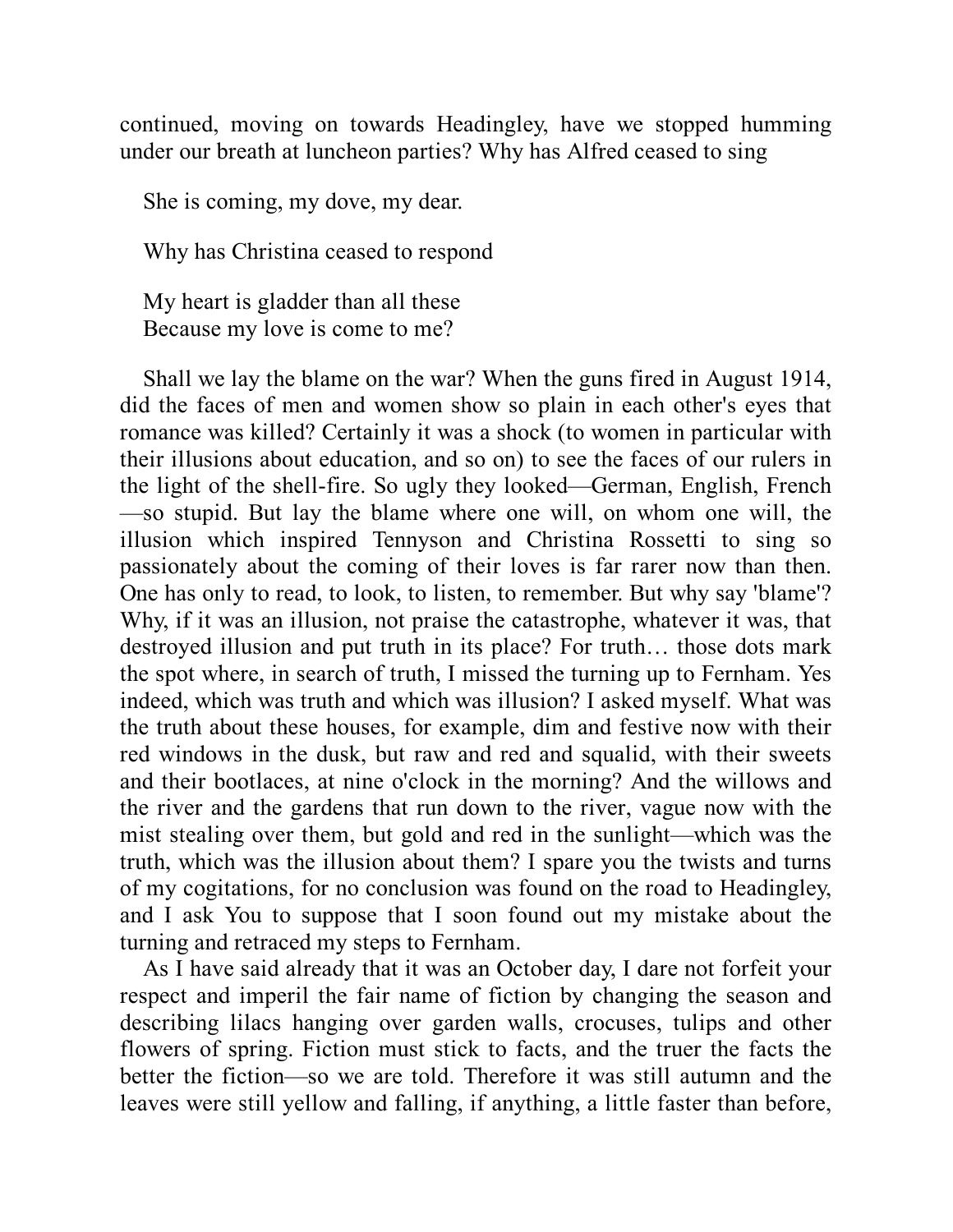because it was now evening (seven twenty-three to be precise) and a breeze (from the south-west to be exact) had risen. But for all that there was something odd at work:

My heart is like a singing bird Whose nest is in a water'd shoot; My heart is like an apple tree Whose boughs are bent with thick-set fruit—

perhaps the words of Christina Rossetti were partly responsible for the folly of the fancy—it was nothing of course but a fancy—that the lilac was shaking its flowers over the garden walls, and the brimstone butterflies were scudding hither and thither, and the dust of the pollen was in the air. A wind blew, from what quarter I know not, but it lifted the half-grown leaves so that there was a flash of silver grey in the air. It was the time between the lights when colours undergo their intensification and purples and golds burn in window-panes like the beat of an excitable heart; when for some reason the beauty of the world revealed and yet soon to perish (here I pushed into the garden, for, unwisely, the door was left open and no beadles seemed about), the beauty of the world which is so soon to perish, has two edges, one of laughter, one of anguish, cutting the heart asunder. The gardens of Fernham lay before me in the spring twilight, wild and open, and in the long grass, sprinkled and carelessly flung, were daffodils and bluebells, not orderly perhaps at the best of times, and now windblown and waving as they tugged at their roots. The windows of the building, curved like ships' windows among generous waves of red brick, changed from lemon to silver under the flight of the quick spring clouds. Somebody was in a hammock, somebody, but in this light they were phantoms only, half guessed, half seen, raced across the grass—would no one stop her?—and then on the terrace, as if popping out to breathe the air, to glance at the garden, came a bent figure, formidable yet humble, with her great forehead and her shabby dress—could it be the famous scholar, could it be J—— H—— herself? All was dim, yet intense too, as if the scarf which the dusk had flung over the garden were torn asunder by star or sword—the gash of some terrible reality leaping, as its way is, out of the heart of the spring. For youth——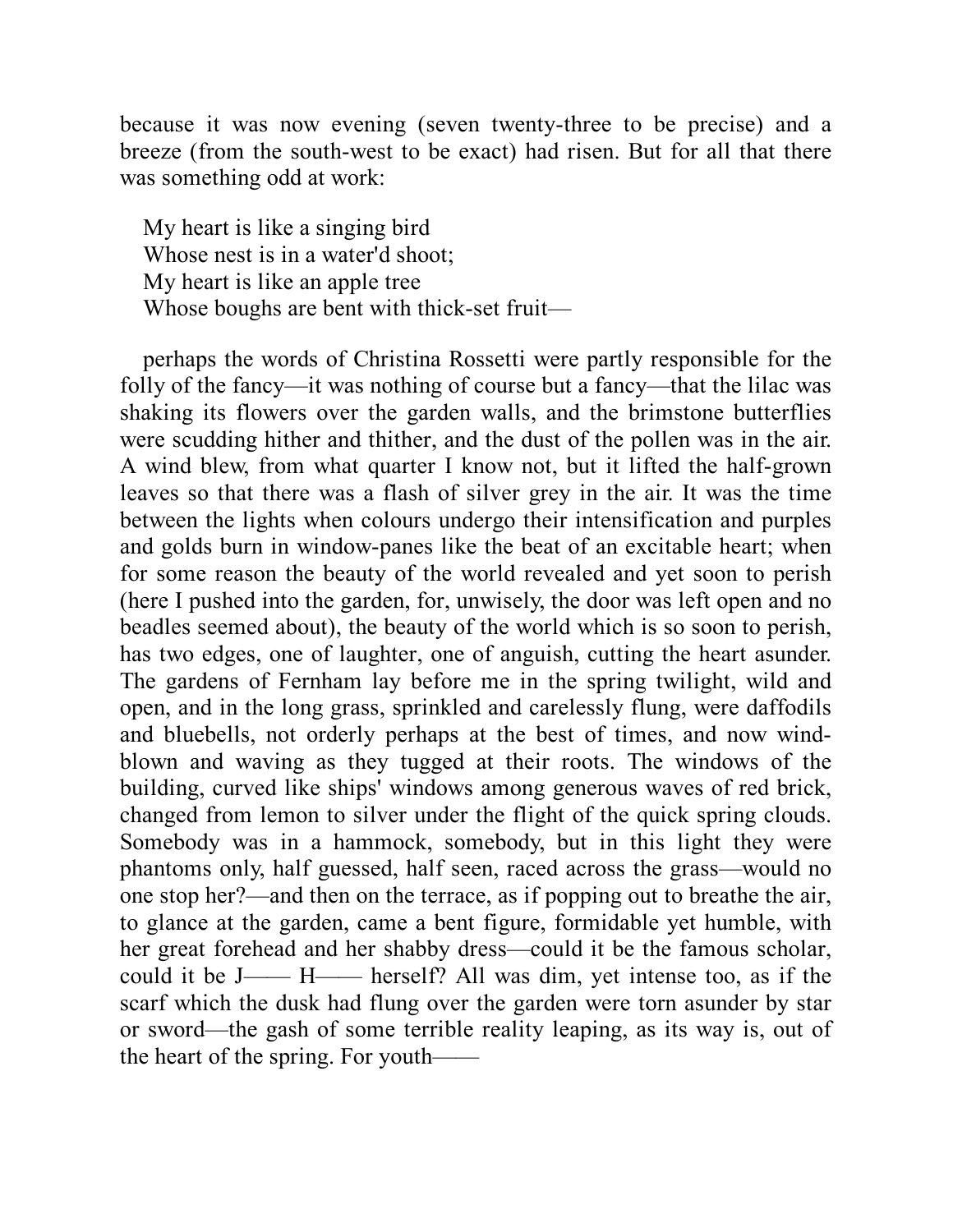Here was my soup. Dinner was being served in the great dining-hall. Far from being spring it was in fact an evening in October. Everybody was assembled in the big dining-room. Dinner was ready. Here was the soup. It was a plain gravy soup. There was nothing to stir the fancy in that. One could have seen through the transparent liquid any pattern that there might have been on the plate itself. But there was no pattern. The plate was plain. Next came beef with its attendant greens and potatoes—a homely trinity, suggesting the rumps of cattle in a muddy market, and sprouts curled and yellowed at the edge, and bargaining and cheapening and women with string bags on Monday morning. There was no reason to complain of human nature's daily food, seeing that the supply was sufficient and coalminers doubtless were sitting down to less. Prunes and custard followed. And if anyone complains that prunes, even when mitigated by custard, are an uncharitable vegetable (fruit they are not), stringy as a miser's heart and exuding a fluid such as might run in misers' veins who have denied themselves wine and warmth for eighty years and yet not given to the poor, he should reflect that there are people whose charity embraces even the prune. Biscuits and cheese came next, and here the water-jug was liberally passed round, for it is the nature of biscuits to be dry, and these were biscuits to the core. That was all. The meal was over. Everybody scraped their chairs back; the swing-doors swung violently to and fro; soon the hall was emptied of every sign of food and made ready no doubt for breakfast next morning. Down corridors and up staircases the youth of England went banging and singing. And was it for a guest, a stranger (for I had no more right here in Fernham than in Trinity or Somerville or Girton or Newnham or Christchurch), to say, 'The dinner was not good,' or to say (we were now, Mary Seton and I, in her sitting-room), 'Could we not have dined up here alone?' for if I had said anything of the kind I should have been prying and searching into the secret economies of a house which to the stranger wears so fine a front of gaiety and courage. No, one could say nothing of the sort. Indeed, conversation for a moment flagged. The human frame being what it is, heart, body and brain all mixed together, and not contained in separate compartments as they will be no doubt in another million years, a good dinner is of great importance to good talk. One cannot think well, love well, sleep well, if one has not dined well. The lamp in the spine does not light on beef and prunes. We are all PROBABLY going to heaven, and Vandyck is, we HOPE, to meet us round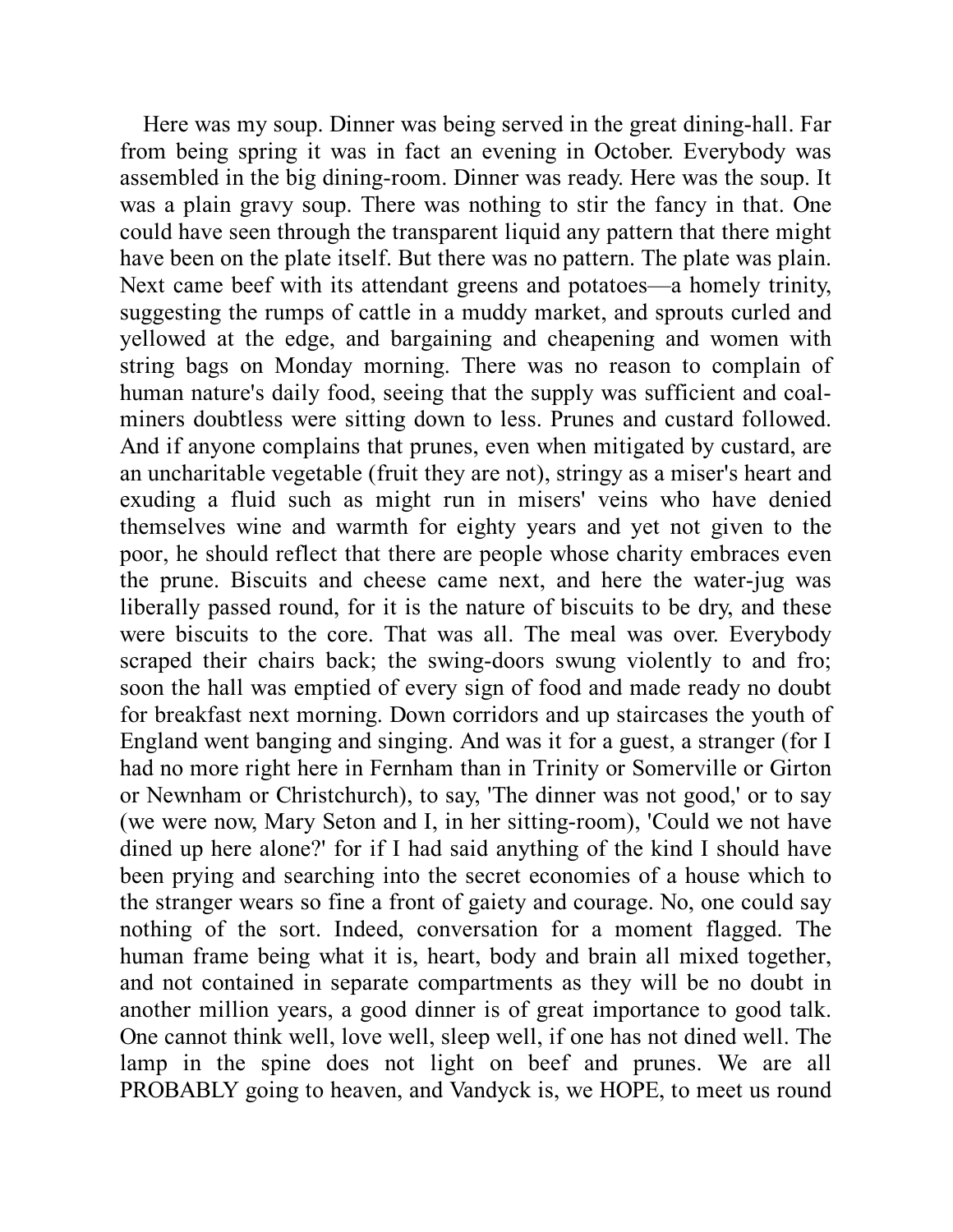the next corner—that is the dubious and qualifying state of mind that beef and prunes at the end of the day's work breed between them. Happily my friend, who taught science, had a cupboard where there was a squat bottle and little glasses—(but there should have been sole and partridge to begin with)—so that we were able to draw up to the fire and repair some of the damages of the day's living. In a minute or so we were slipping freely in and out among all those objects of curiosity and interest which form in the mind in the absence of a particular person, and are naturally to be discussed on coming together again—how somebody has married, another has not; one thinks this, another that; one has improved out of all knowledge, the other most amazingly gone to the bad—with all those speculations upon human nature and the character of the amazing world we live in which spring naturally from such beginnings. While these things were being said, however, I became shamefacedly aware of a current setting in of its own accord and carrying everything forward to an end of its own. One might be talking of Spain or Portugal, of book or racehorse, but the real interest of whatever was said was none of those things, but a scene of masons on a high roof some five centuries ago. Kings and nobles brought treasure in huge sacks and poured it under the earth. This scene was for ever coming alive in my mind and placing itself by another of lean cows and a muddy market and withered greens and the stringy hearts of old men—these two pictures, disjointed and disconnected and nonsensical as they were, were for ever coming together and combating each other and had me entirely at their mercy. The best course, unless the whole talk was to be distorted, was to expose what was in my mind to the air, when with good luck it would fade and crumble like the head of the dead king when they opened the coffin at Windsor. Briefly, then, I told Miss Seton about the masons who had been all those years on the roof of the chapel, and about the kings and queens and nobles bearing sacks of gold and silver on their shoulders, which they shovelled into the earth; and then how the great financial magnates of our own time came and laid cheques and bonds, I suppose, where the others had laid ingots and rough lumps of gold. All that lies beneath the colleges down there, I said; but this college, where we are now sitting, what lies beneath its gallant red brick and the wild unkempt grasses of the garden? What force is behind that plain china off which we dined, and (here it popped out of my mouth before I could stop it) the beef, the custard and the prunes?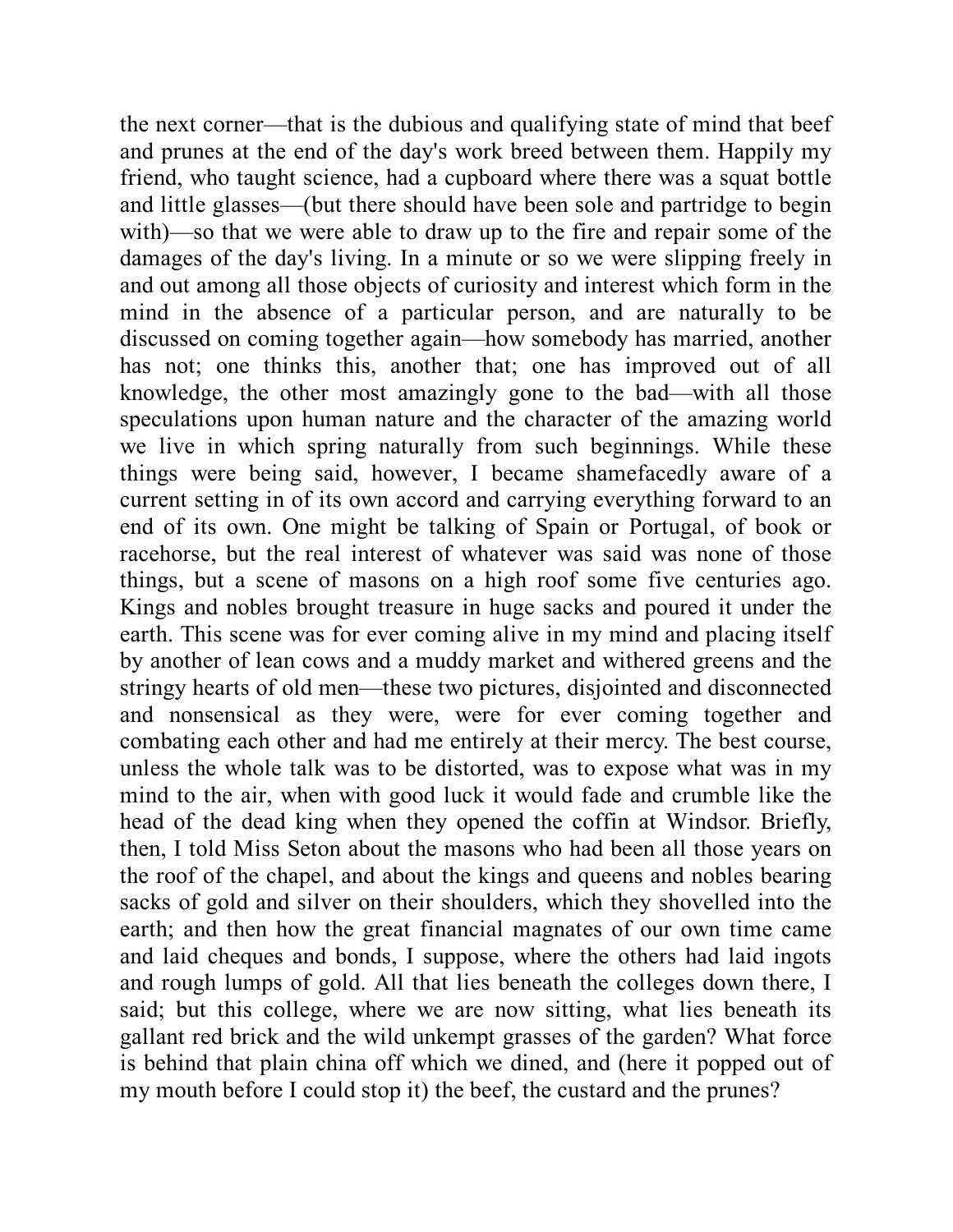Well, said Mary Seton, about the year 1860—Oh, but you know the story, she said, bored, I suppose, by the recital. And she told me—rooms were hired. Committees met. Envelopes were addressed. Circulars were drawn up. Meetings were held; letters were read out; so-and-so has promised so much; on the contrary, Mr —— won't give a penny. The SATURDAY REVIEW has been very rude. How can we raise a fund to pay for offices? Shall we hold a bazaar? Can't we find a pretty girl to sit in the front row? Let us look up what John Stuart Mill said on the subject. Can anyone persuade the editor of the —— to print a letter? Can we get Lady —— to sign it? Lady —— is out of town. That was the way it was done, presumably, sixty years ago, and it was a prodigious effort, and a great deal of time was spent on it. And it was only after a long struggle and with the utmost difficulty that they got thirty thousand pounds together $[1]$ .

At the thought of all those women working year after year and finding it hard to get two thousand pounds together, and as much as they could do to get thirty thousand pounds, we burst out in scorn at the reprehensible poverty of our sex. What had our mothers been doing then that they had no wealth to leave us? Powdering their noses? Looking in at shop windows? Flaunting in the sun at Monte Carlo? There were some photographs on the mantelpiece. Mary's mother—if that was her picture—may have been a wastrel in her spare time (she had thirteen children by a minister of the church), but if so her gay and dissipated life had left too few traces of its pleasures on her face. She was a homely body; an old lady in a plaid shawl which was fastened by a large cameo; and she sat in a basket-chair, encouraging a spaniel to look at the camera, with the amused, yet strained expression of one who is sure that the dog will move directly the bulb is pressed. Now if she had gone into business; had become a manufacturer of artificial silk or a magnate on the Stock Exchange; if she had left two or three hundred thousand pounds to Fernham, we could have been sitting at our ease to-night and the subject of our talk might have been archaeology, botany, anthropology, physics, the nature of the atom, mathematics, astronomy, relativity, geography. If only Mrs Seton and her mother and her mother before her had learnt the great art of making money and had left their money, like their fathers and their grandfathers before them, to found fellowships and lectureships and prizes and scholarships appropriated to the use of their own sex, we might have dined very tolerably up here alone off a bird and a bottle of wine; we might have looked forward without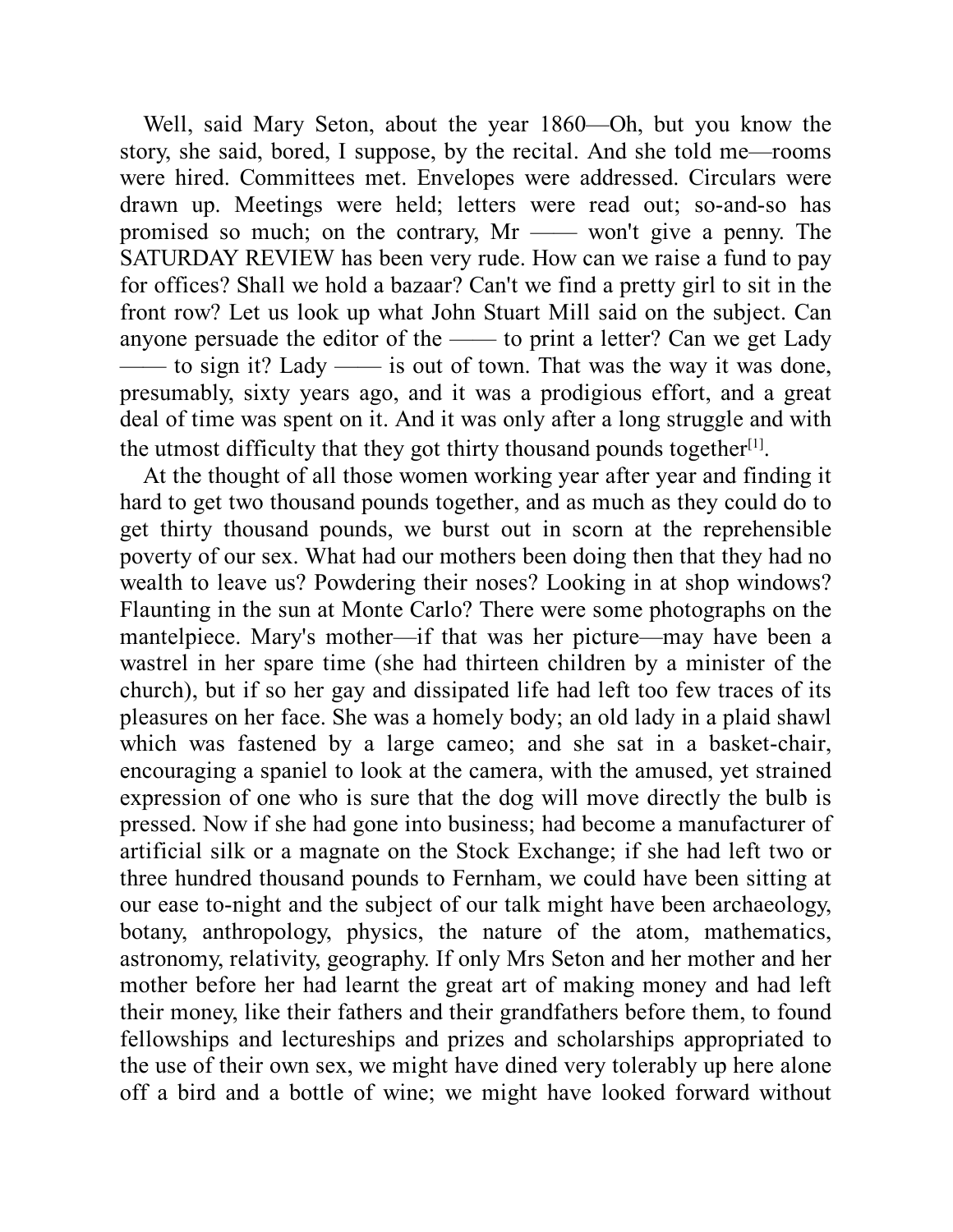undue confidence to a pleasant and honourable lifetime spent in the shelter of one of the liberally endowed professions. We might have been exploring or writing; mooning about the venerable places of the earth; sitting contemplative on the steps of the Parthenon, or going at ten to an office and coming home comfortably at half-past four to write a little poetry. Only, if Mrs Seton and her like had gone into business at the age of fifteen, there would have been—that was the snag in the argument—no Mary. What, I asked, did Mary think of that? There between the curtains was the October night, calm and lovely, with a star or two caught in the yellowing trees. Was she ready to resign her share of it and her memories (for they had been a happy family, though a large one) of games and quarrels up in Scotland, which she is never tired of praising for the fineness of its air and the quality of its cakes, in order that Fernham might have been endowed with fifty thousand pounds or so by a stroke of the pen? For, to endow a college would necessitate the suppression of families altogether. Making a fortune and bearing thirteen children—no human being could stand it. Consider the facts, we said. First there are nine months before the baby is born. Then the baby is born. Then there are three or four months spent in feeding the baby. After the baby is fed there are certainly five years spent in playing with the baby. You cannot, it seems, let children run about the streets. People who have seen them running wild in Russia say that the sight is not a pleasant one. People say, too, that human nature takes its shape in the years between one and five. If Mrs Seton, I said, had been making money, what sort of memories would you have had of games and quarrels? What would you have known of Scotland, and its fine air and cakes and all the rest of it? But it is useless to ask these questions, because you would never have come into existence at all. Moreover, it is equally useless to ask what might have happened if Mrs Seton and her mother and her mother before her had amassed great wealth and laid it under the foundations of college and library, because, in the first place, to earn money was impossible for them, and in the second, had it been possible, the law denied them the right to possess what money they earned. It is only for the last forty-eight years that Mrs Seton has had a penny of her own. For all the centuries before that it would have been her husband's property—a thought which, perhaps, may have had its share in keeping Mrs Seton and her mothers off the Stock Exchange. Every penny I earn, they may have said, will be taken from me and disposed of according to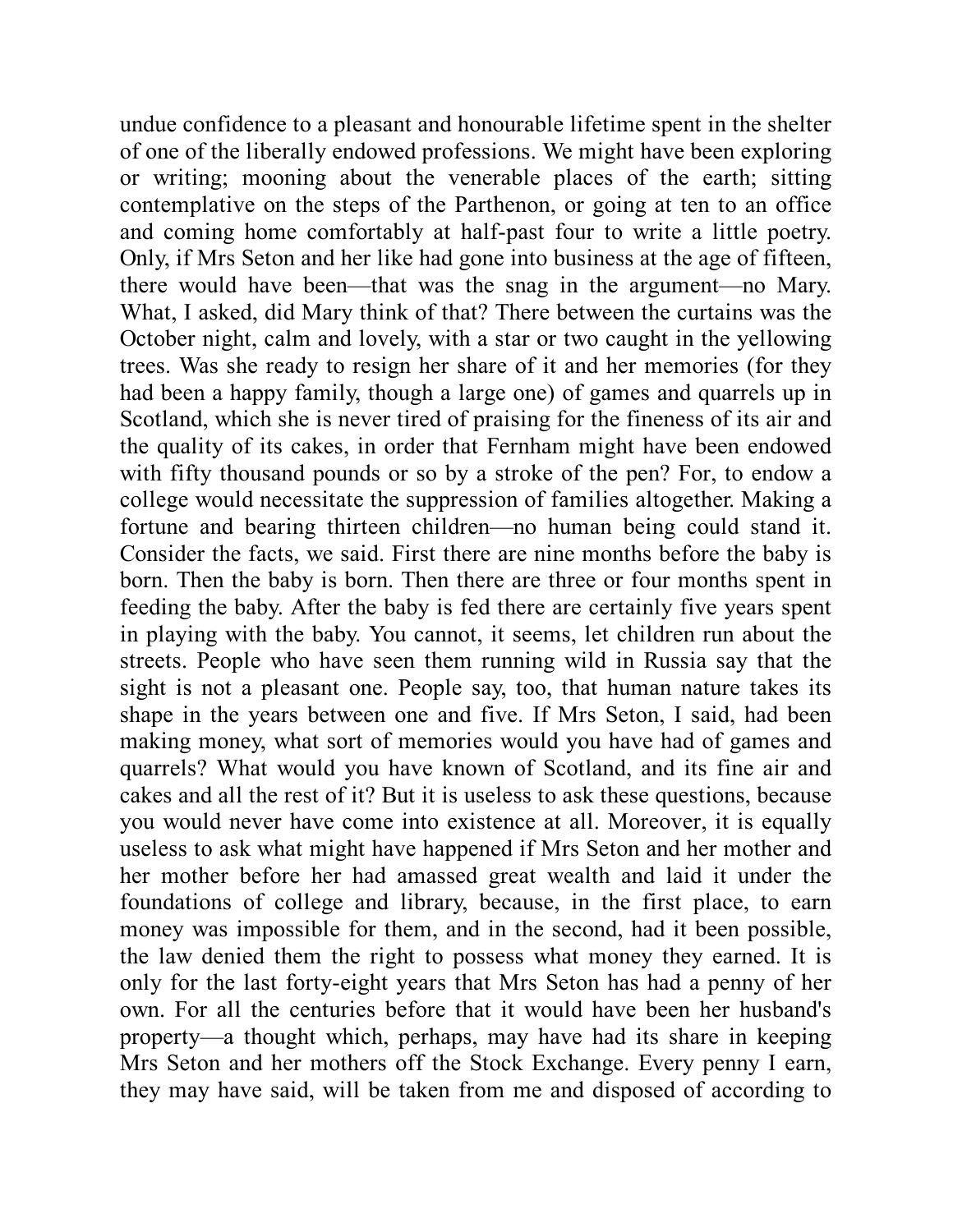my husband's wisdom—perhaps to found a scholarship or to endow a fellowship in Balliol or Kings, so that to earn money, even if I could earn money, is not a matter that interests me very greatly. I had better leave it to my husband.

At any rate, whether or not the blame rested on the old lady who was looking at the spaniel, there could be no doubt that for some reason or other our mothers had mismanaged their affairs very gravely. Not a penny could be spared for 'amenities'; for partridges and wine, beadles and turf, books and cigars, libraries and leisure. To raise bare walls out of bare earth was the utmost they could do.

So we talked standing at the window and looking, as so many thousands look every night, down on the domes and towers of the famous city beneath us. It was very beautiful, very mysterious in the autumn moonlight. The old stone looked very white and venerable. One thought of all the books that were assembled down there; of the pictures of old prelates and worthies hanging in the panelled rooms; of the painted windows that would be throwing strange globes and crescents on the pavement; of the tablets and memorials and inscriptions; of the fountains and the grass; of the quiet rooms looking across the quiet quadrangles. And (pardon me the thought) I thought, too, of the admirable smoke and drink and the deep armchairs and the pleasant carpets: of the urbanity, the geniality, the dignity which are the offspring of luxury and privacy and space. Certainly our mothers had not provided us with any thing comparable to all this—our mothers who found it difficult to scrape together thirty thousand pounds, our mothers who bore thirteen children to ministers of religion at St Andrews.

So I went back to my inn, and as I walked through the dark streets I pondered this and that, as one does at the end of the day's work. I pondered why it was that Mrs Seton had no money to leave us; and what effect poverty has on the mind; and what effect wealth has on the mind; and I thought of the queer old gentlemen I had seen that morning with tufts of fur upon their shoulders; and I remembered how if one whistled one of them ran; and I thought of the organ booming in the chapel and of the shut doors of the library; and I thought how unpleasant it is to be locked out; and I thought how it is worse perhaps to be locked in; and, thinking of the safety and prosperity of the one sex and of the poverty and insecurity of the other and of the effect of tradition and of the lack of tradition upon the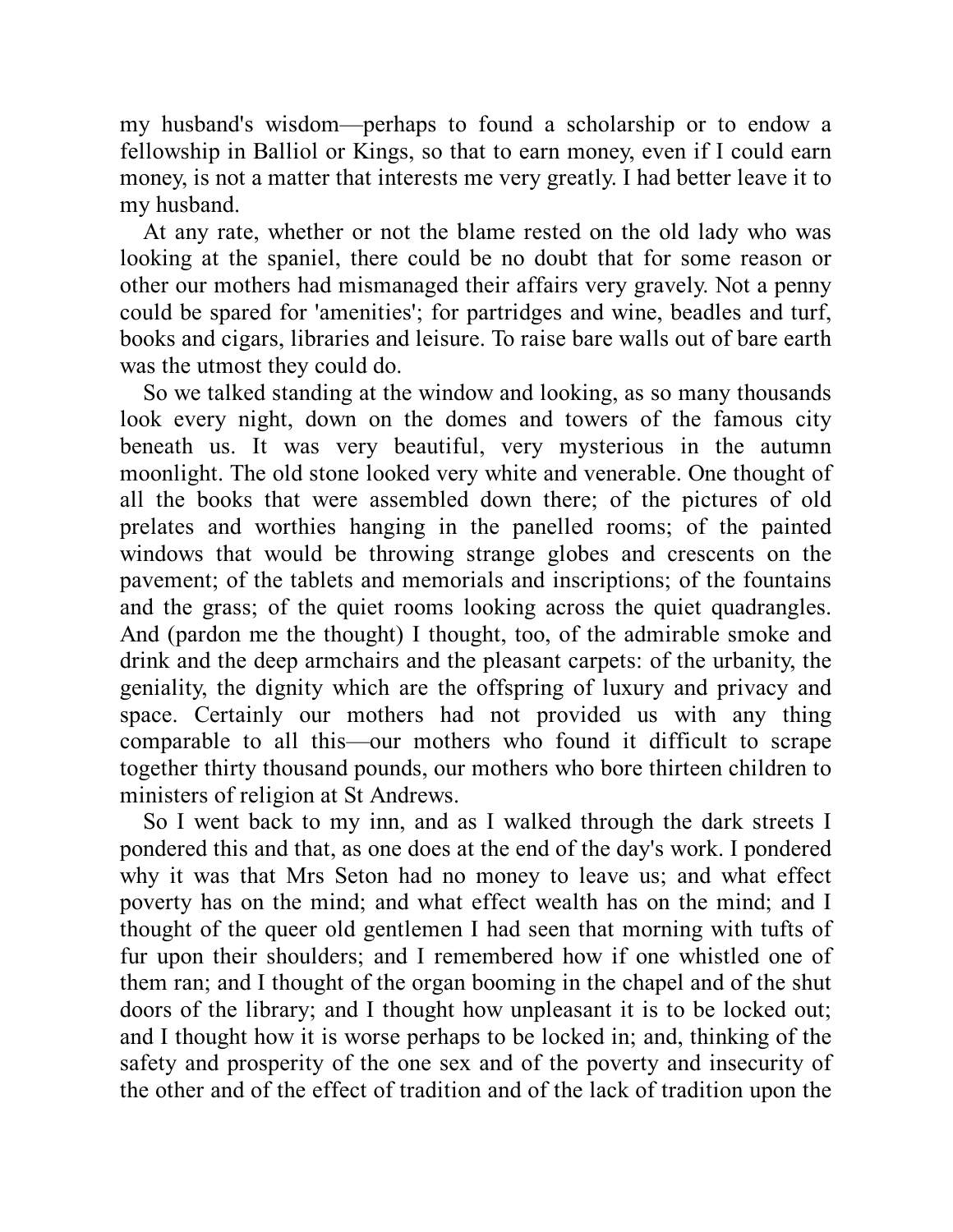mind of a writer, I thought at last that it was time to roll up the crumpled skin of the day, with its arguments and its impressions and its anger and its laughter, and cast it into the hedge. A thousand stars were flashing across the blue wastes of the sky. One seemed alone with an inscrutable society. All human beings were laid asleep—prone, horizontal, dumb. Nobody seemed stirring in the streets of Oxbridge. Even the door of the hotel sprang open at the touch of an invisible hand—not a boots was sitting up to light me to bed, it was so late.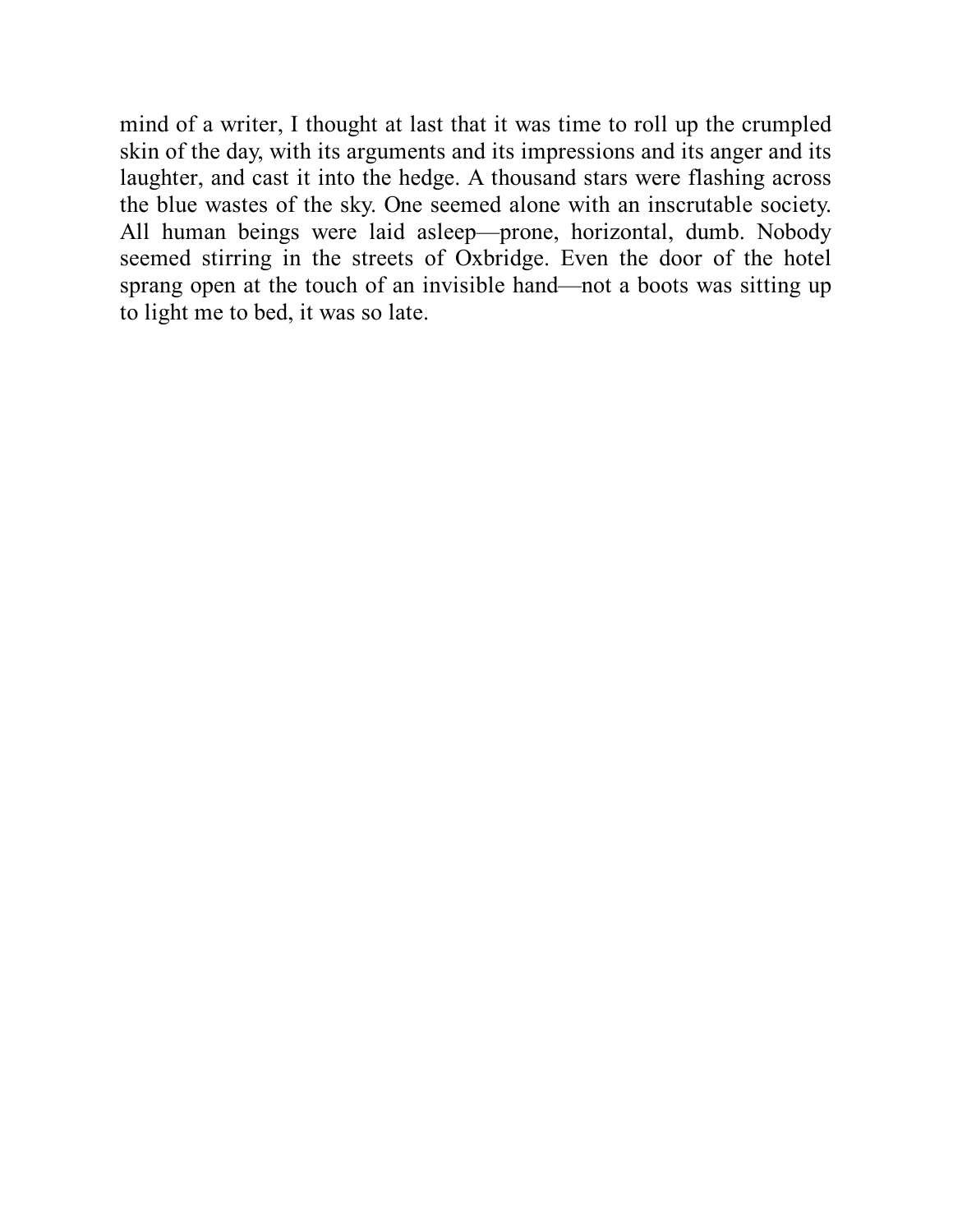The scene, if I may ask you to follow me, was now changed. The leaves were still falling, but in London now, not Oxbridge; and I must ask you to imagine a room, like many thousands, with a window looking across people's hats and vans and motor-cars to other windows, and on the table inside the room a blank sheet of paper on which was written in large letters WOMEN AND FICTION, but no more. The inevitable sequel to lunching and dining at Oxbridge seemed, unfortunately, to be a visit to the British Museum. One must strain off what was personal and accidental in all these impressions and so reach the pure fluid, the essential oil of truth. For that visit to Oxbridge and the luncheon and the dinner had started a swarm of questions. Why did men drink wine and women water? Why was one sex so prosperous and the other so poor? What effect has poverty on fiction? What conditions are necessary for the creation of works of art?—a thousand questions at once suggested themselves. But one needed answers, not questions; and an answer was only to be had by consulting the learned and the unprejudiced, who have removed themselves above the strife of tongue and the confusion of body and issued the result of their reasoning and research in books which are to be found in the British Museum. If truth is not to be found on the shelves of the British Museum, where, I asked myself, picking up a notebook and a pencil, is truth?

Thus provided, thus confident and enquiring, I set out in the pursuit of truth. The day, though not actually wet, was dismal, and the streets in the neighbourhood of the Museum were full of open coal-holes, down which sacks were showering; four-wheeled cabs were drawing up and depositing on the pavement corded boxes containing, presumably, the entire wardrobe of some Swiss or Italian family seeking fortune or refuge or some other desirable commodity which is to be found in the boarding-houses of Bloomsbury in the winter. The usual hoarse-voiced men paraded the streets with plants on barrows. Some shouted; others sang. London was like a workshop. London was like a machine. We were all being shot backwards and forwards on this plain foundation to make some pattern. The British Museum was another department of the factory. The swingdoors swung open; and there one stood under the vast dome, as if one were a thought in the huge bald forehead which is so splendidly encircled by a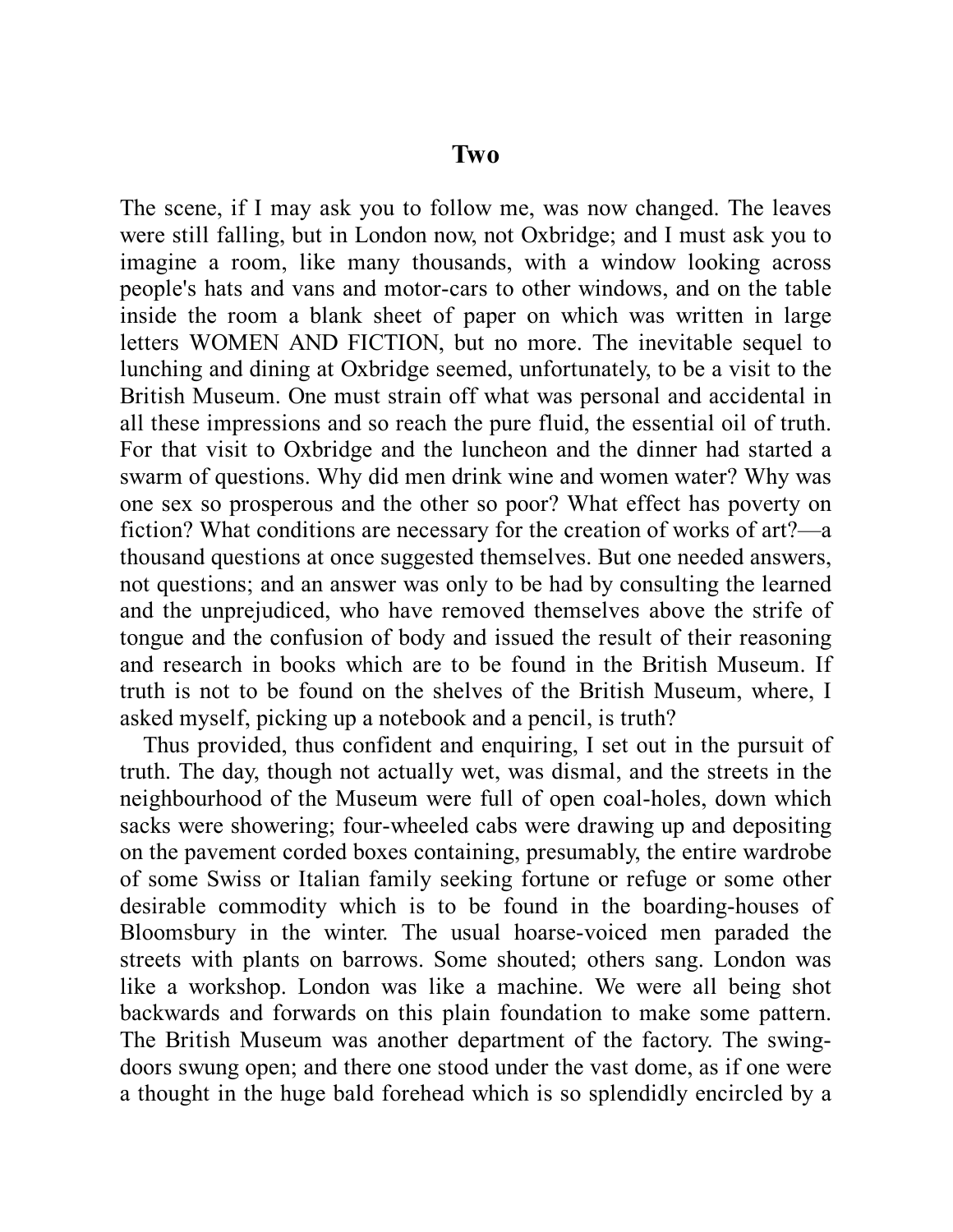band of famous names. One went to the counter; one took a slip of paper; one opened a volume of the catalogue, and the five dots here indicate five separate minutes of stupefaction, wonder and bewilderment. Have you any notion of how many books are written about women in the course of one year? Have you any notion how many are written by men? Are you aware that you are, perhaps, the most discussed animal in the universe? Here had I come with a notebook and a pencil proposing to spend a morning reading, supposing that at the end of the morning I should have transferred the truth to my notebook. But I should need to be a herd of elephants, I thought, and a wilderness of spiders, desperately referring to the animals that are reputed longest lived and most multitudinously eyed, to cope with all this. I should need claws of steel and beak of brass even to penetrate the husk. How shall I ever find the grains of truth embedded in all this mass of paper? I asked myself, and in despair began running my eye up and down the long list of titles. Even the names of the books gave me food for thought. Sex and its nature might well attract doctors and biologists; but what was surprising and difficult of explanation was the fact that sex —woman, that is to say—also attracts agreeable essayists, light-fingered novelists, young men who have taken the M.A. degree; men who have taken no degree; men who have no apparent qualification save that they are not women. Some of these books were, on the face of it, frivolous and facetious; but many, on the other hand, were serious and prophetic, moral and hortatory. Merely to read the titles suggested innumerable schoolmasters, innumerable clergymen mounting their platforms and pulpits and holding forth with loquacity which far exceeded the hour usually alloted to such discourse on this one subject. It was a most strange phenomenon; and apparently—here I consulted the letter M—one confined to the male sex. Women do not write books about men—a fact that I could not help welcoming with relief, for if I had first to read all that men have written about women, then all that women have written about men, the aloe that flowers once in a hundred years would flower twice before I could set pen to paper. So, making a perfectly arbitrary choice of a dozen volumes or so, I sent my slips of paper to lie in the wire tray, and waited in my stall, among the other seekers for the essential oil of truth.

What could be the reason, then, of this curious disparity, I wondered, drawing cart-wheels on the slips of paper provided by the British taxpayer for other purposes. Why are women, judging from this catalogue, so much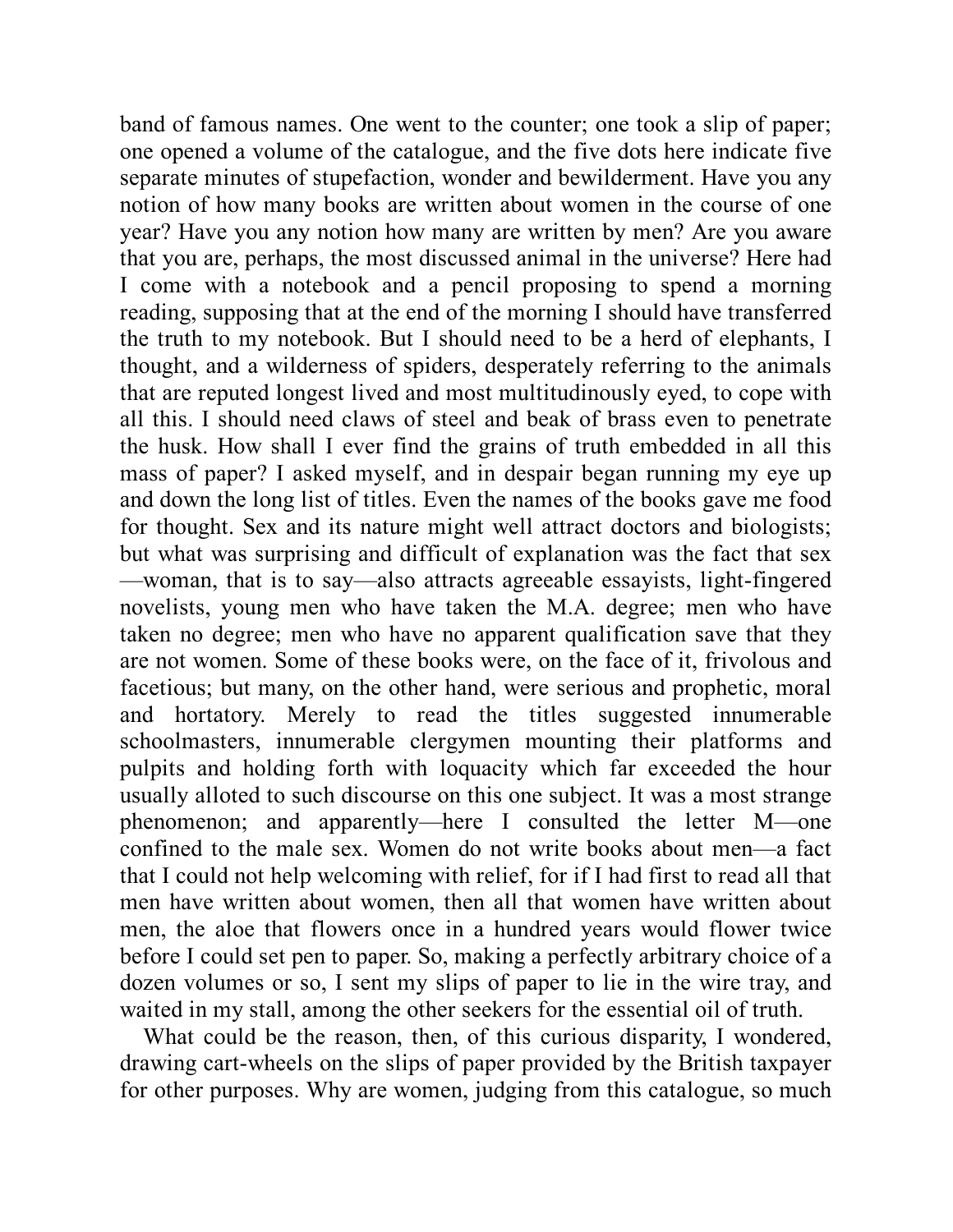more interesting to men than men are to women? A very curious fact it seemed, and my mind wandered to picture the lives of men who spend their time in writing books about women; whether they were old or young, married or unmarried, red-nosed or hump-backed—anyhow, it was flattering, vaguely, to feel oneself the object of such attention provided that it was not entirely bestowed by the crippled and the infirm—so I pondered until all such frivolous thoughts were ended by an avalanche of books sliding down on to the desk in front of me. Now the trouble began. The student who has been trained in research at Oxbridge has no doubt some method of shepherding his question past all distractions till it runs into his answer as a sheep runs into its pen. The student by my side, for instance, who was copying assiduously from a scientific manual, was, I felt sure, extracting pure nuggets of the essential ore every ten minutes or so. His little grunts of satisfaction indicated so much. But if, unfortunately, one has had no training in a university, the question far from being shepherded to its pen flies like a frightened flock hither and thither, helterskelter, pursued by a whole pack of hounds. Professors, schoolmasters, sociologists, clergymen, novelists, essayists, journalists, men who had no qualification save that they were not women, chased my simple and single question—Why are some women poor?—until it became fifty questions; until the fifty questions leapt frantically into midstream and were carried away. Every page in my notebook was scribbled over with notes. To show the state of mind I was in, I will read you a few of them, explaining that the page was headed quite simply, WOMEN AND POVERTY, in block letters; but what followed was something like this:

Condition in Middle Ages of, Habits in the Fiji Islands of, Worshipped as goddesses by, Weaker in moral sense than, Idealism of, Greater conscientiousness of, South Sea Islanders, age of puberty among, Attractiveness of, Offered as sacrifice to, Small size of brain of, Profounder sub-consciousness of,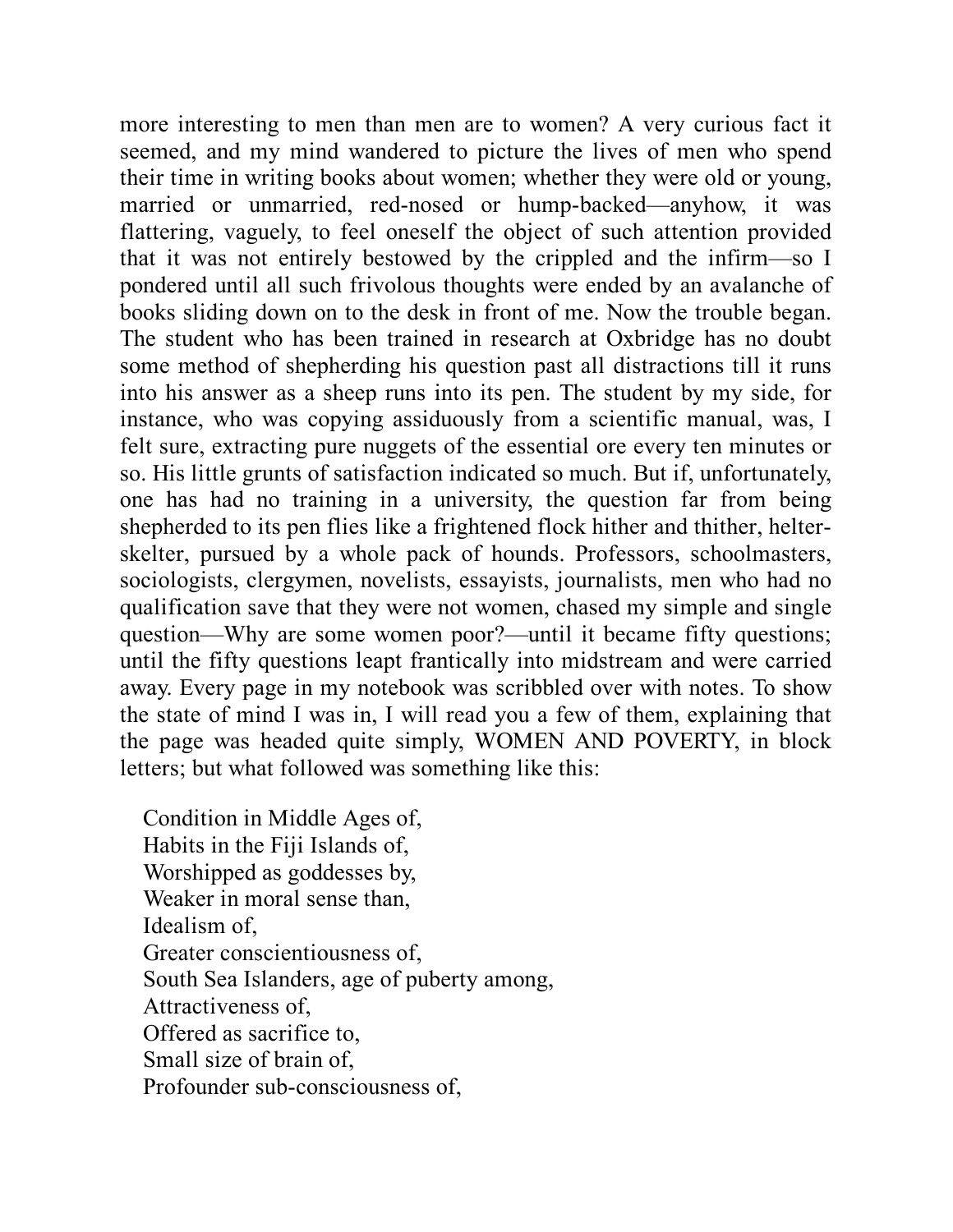Less hair on the body of, Mental, moral and physical inferiority of, Love of children of, Greater length of life of, Weaker muscles of, Strength of affections of, Vanity of, Higher education of, Shakespeare's opinion of, Lord Birkenhead's opinion of, Dean Inge's opinion of, La Bruyere's opinion of, Dr Johnson's opinion of, Mr Oscar Browning's opinion of,…

Here I drew breath and added, indeed, in the margin, Why does Samuel Butler say, 'Wise men never say what they think of women'? Wise men never say anything else apparently. But, I continued, leaning back in my chair and looking at the vast dome in which I was a single but by now somewhat harassed thought, what is so unfortunate is that wise men never think the same thing about women. Here is Pope:

Most women have no character at all.

And here is La Bruyère:

Les femmes sont extrêmes, elles sont meilleures ou pires que les hommes——

a direct contradiction by keen observers who were contemporary. Are they capable of education or incapable? Napoleon thought them incapable. Dr Johnson thought the opposite<sup>[\[2\]](#page-87-1)</sup>. Have they souls or have they not souls? Some savages say they have none. Others, on the contrary, maintain that women are half divine and worship them on that account<sup>[\[3\]](#page-87-2)</sup>. Some sages hold that they are shallower in the brain; others that they are deeper in the consciousness. Goethe honoured them; Mussolini despises them. Wherever one looked men thought about women and thought differently. It was impossible to make head or tail of it all, I decided, glancing with envy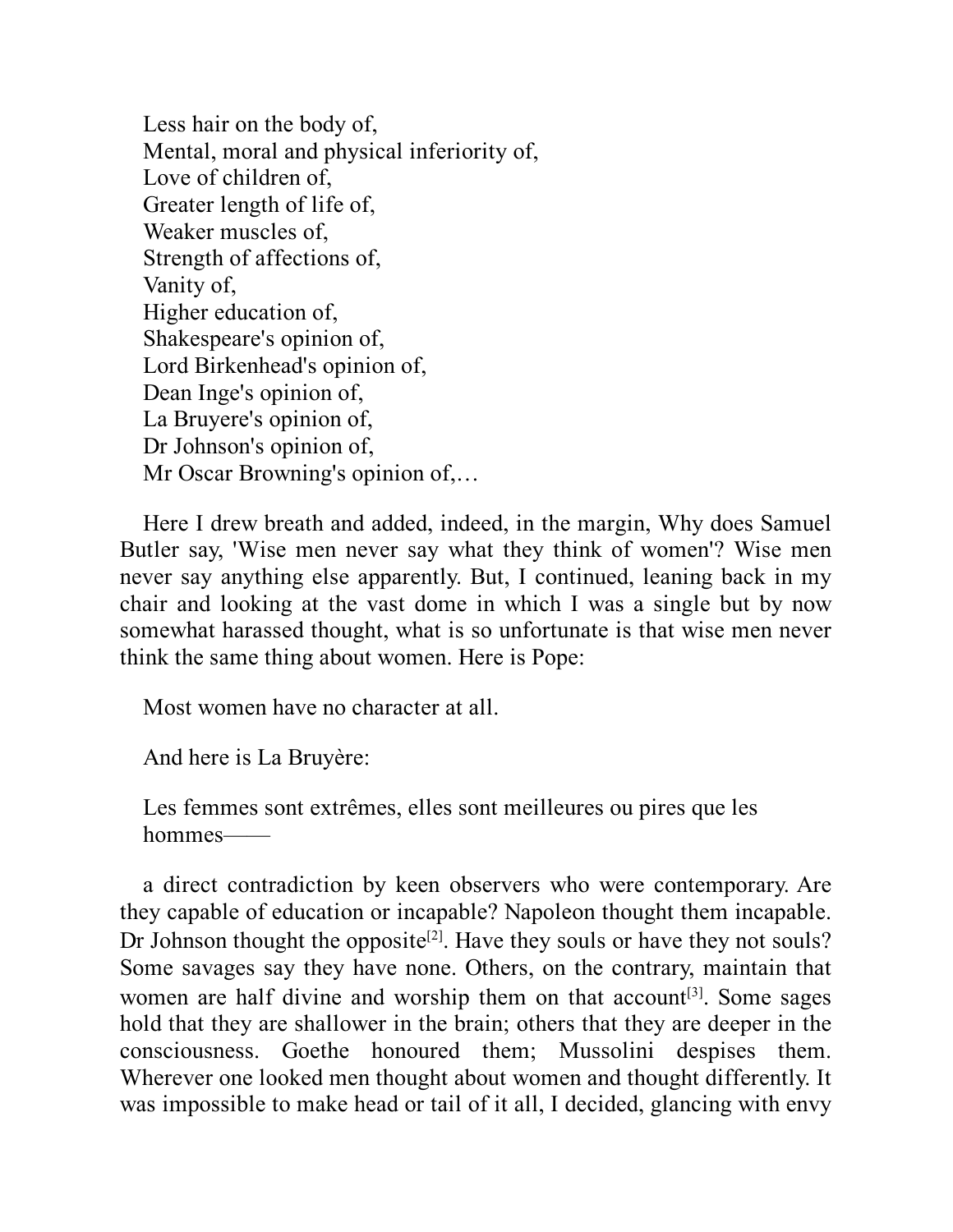at the reader next door who was making the neatest abstracts, headed often with an A or a B or a C, while my own notebook rioted with the wildest scribble of contradictory jottings. It was distressing, it was bewildering, it was humiliating. Truth had run through my fingers. Every drop had escaped.

I could not possibly go home, I reflected, and add as a serious contribution to the study of women and fiction that women have less hair on their bodies than men, or that the age of puberty among the South Sea Islanders is nine—or is it ninety?—even the handwriting had become in its distraction indecipherable. It was disgraceful to have nothing more weighty or respectable to show after a whole morning's work. And if I could not grasp the truth about W. (as for brevity's sake I had come to call her) in the past, why bother about W. in the future? It seemed pure waste of time to consult all those gentlemen who specialize in woman and her effect on whatever it may be—politics, children, wages, morality numerous and learned as they are. One might as well leave their books unopened.

But while I pondered I had unconsciously, in my listlessness, in my desperation, been drawing a picture where I should, like my neighbour, have been writing a conclusion. I had been drawing a face, a figure. It was the face and the figure of Professor von X engaged in writing his monumental work entitled THE MENTAL, MORAL, AND PHYSICAL INFERIORITY OF THE FEMALE SEX. He was not in my picture a man attractive to women. He was heavily built; he had a great jowl; to balance that he had very small eyes; he was very red in the face. His expression suggested that he was labouring under some emotion that made him jab his pen on the paper as if he were killing some noxious insect as he wrote, but even when he had killed it that did not satisfy him; he must go on killing it; and even so, some cause for anger and irritation remained. Could it be his wife, I asked, looking at my picture? Was she in love with a cavalry officer? Was the cavalry officer slim and elegant and dressed in astrakhan? Had he been laughed at, to adopt the Freudian theory, in his cradle by a pretty girl? For even in his cradle the professor, I thought, could not have been an attractive child. Whatever the reason, the professor was made to look very angry and very ugly in my sketch, as he wrote his great book upon the mental, moral and physical inferiority of women. Drawing pictures was an idle way of finishing an unprofitable morning's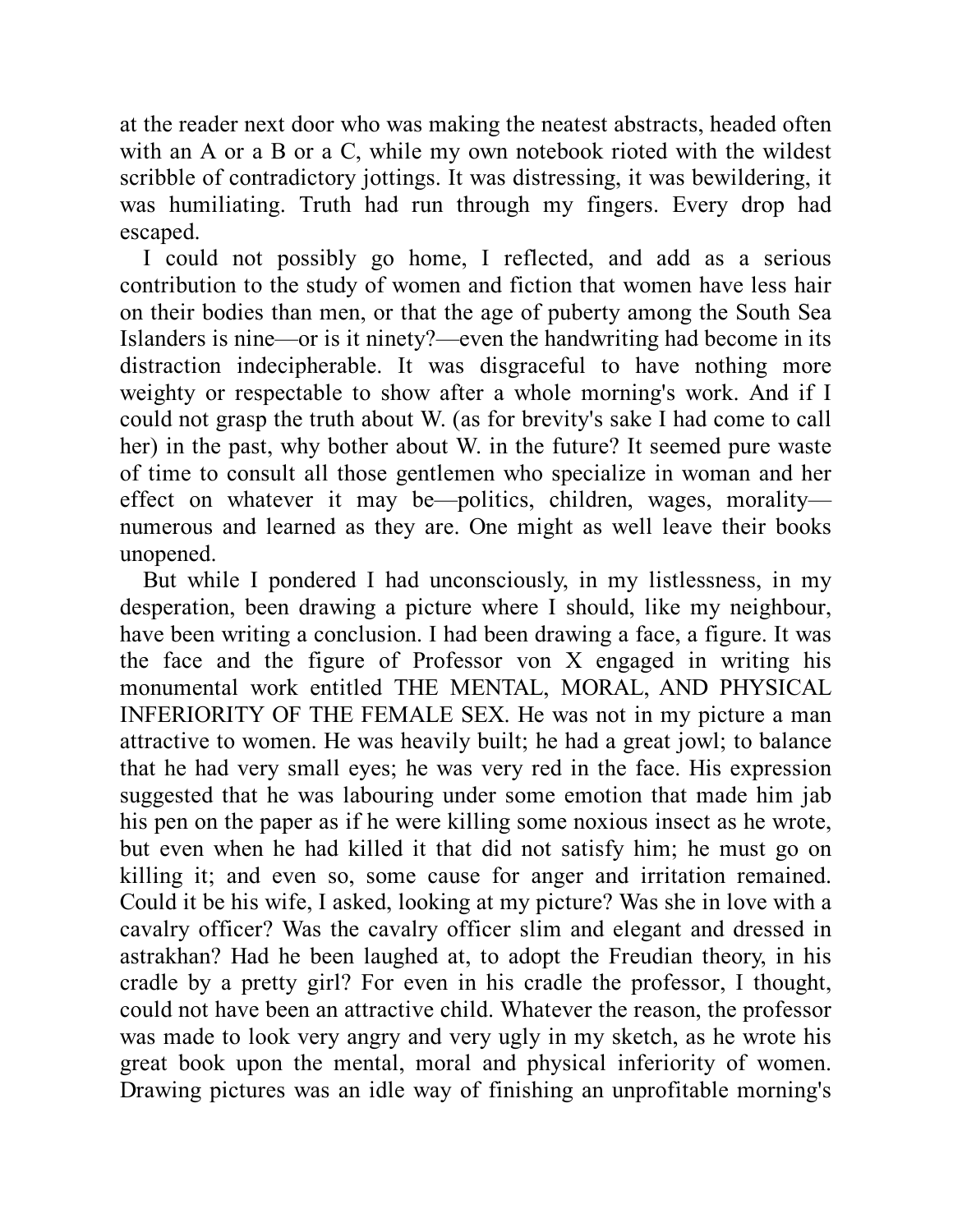work. Yet it is in our idleness, in our dreams, that the submerged truth sometimes comes to the top. A very elementary exercise in psychology, not to be dignified by the name of psychoanalysis, showed me, on looking at my notebook, that the sketch of the angry professor had been made in anger. Anger had snatched my pencil while I dreamt. But what was anger doing there? Interest, confusion, amusement, boredom—all these emotions I could trace and name as they succeeded each other throughout the morning. Had anger, the black snake, been lurking among them? Yes, said the sketch, anger had. It referred me unmistakably to the one book, to the one phrase, which had roused the demon; it was the professor's statement about the mental, moral and physical inferiority of women. My heart had leapt. My cheeks had burnt. I had flushed with anger. There was nothing specially remarkable, however foolish, in that. One does not like to be told that one is naturally the inferior of a little man—I looked at the student next me—who breathes hard, wears a ready-made tie, and has not shaved this fortnight. One has certain foolish vanities. It is only human nature, I reflected, and began drawing cartwheels and circles over the angry professor's face till he looked like a burning bush or a flaming comet—anyhow, an apparition without human semblance or significance. The professor was nothing now but a faggot burning on the top of Hampstead Heath. Soon my own anger was explained and done with; but curiosity remained. How explain the anger of the professors? Why were they angry? For when it came to analysing the impression left by these books there was always an element of heat. This heat took many forms; it showed itself in satire, in sentiment, in curiosity, in reprobation. But there was another element which was often present and could not immediately be identified. Anger, I called it. But it was anger that had gone underground and mixed itself with all kinds of other emotions. To judge from its odd effects, it was anger disguised and complex, not anger simple and open.

Whatever the reason, all these books, I thought, surveying the pile on the desk, are worthless for my purposes. They were worthless scientifically, that is to say, though humanly they were full of instruction, interest, boredom, and very queer facts about the habits of the Fiji Islanders. They had been written in the red light of emotion and not in the white light of truth. Therefore they must be returned to the central desk and restored each to his own cell in the enormous honeycomb. All that I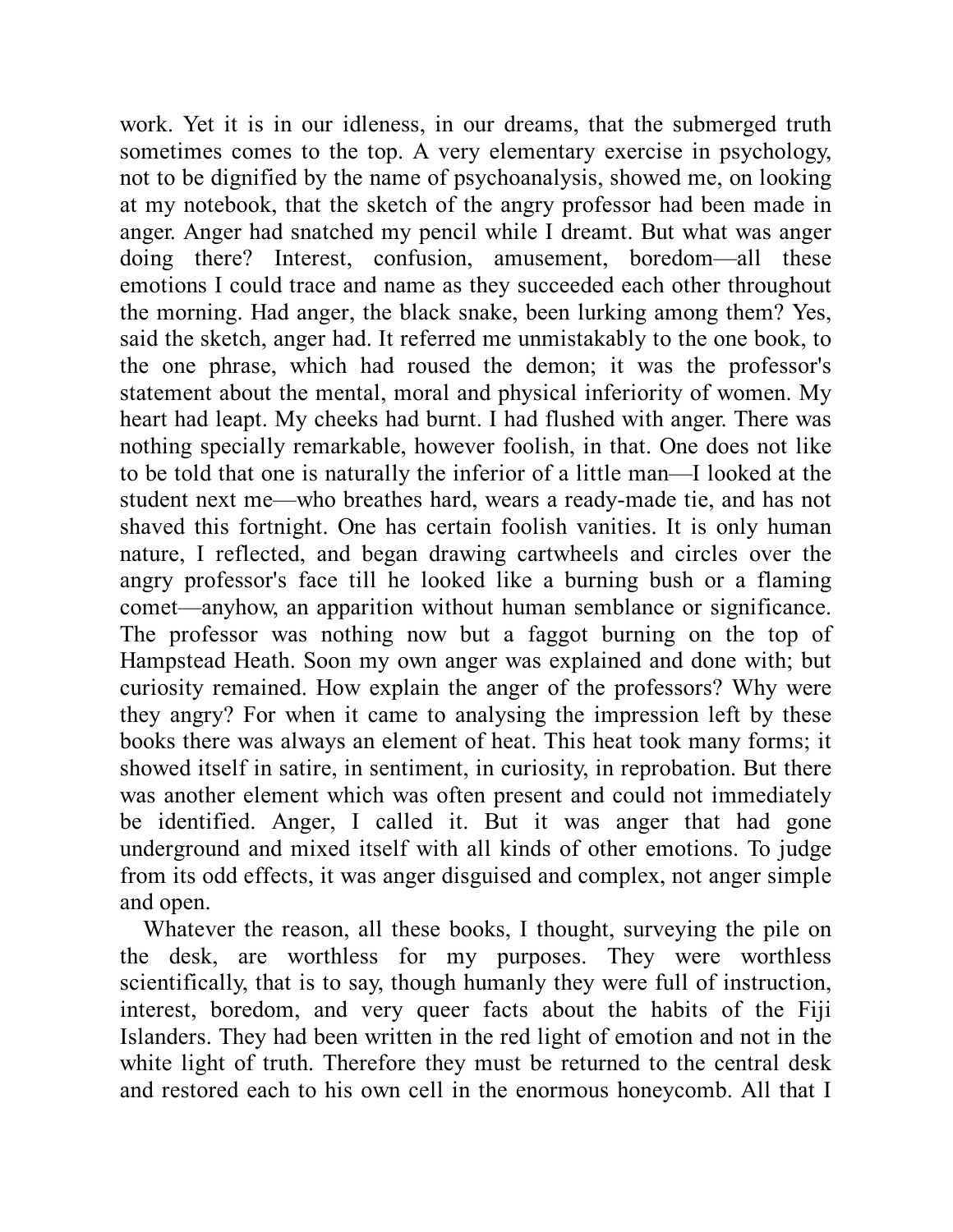had retrieved from that morning's work had been the one fact of anger. The professors—I lumped them together thus—were angry. But why, I asked myself, having returned the books, why, I repeated, standing under the colonnade among the pigeons and the prehistoric canoes, why are they angry? And, asking myself this question, I strolled off to find a place for luncheon. What is the real nature of what I call for the moment their anger? I asked. Here was a puzzle that would last all the time that it takes to be served with food in a small restaurant somewhere near the British Museum. Some previous luncher had left the lunch edition of the evening paper on a chair, and, waiting to be served, I began idly reading the headlines. A ribbon of very large letters ran across the page. Somebody had made a big score in South Africa. Lesser ribbons announced that Sir Austen Chamberlain was at Geneva. A meat axe with human hair on it had been found in a cellar. Mr justice —— commented in the Divorce Courts upon the Shamelessness of Women. Sprinkled about the paper were other pieces of news. A film actress had been lowered from a peak in California and hung suspended in mid-air. The weather was going to be foggy. The most transient visitor to this planet, I thought, who picked up this paper could not fail to be aware, even from this scattered testimony, that England is under the rule of a patriarchy. Nobody in their senses could fail to detect the dominance of the professor. His was the power and the money and the influence. He was the proprietor of the paper and its editor and sub-editor. He was the Foreign Secretary and the judge. He was the cricketer; he owned the racehorses and the yachts. He was the director of the company that pays two hundred per cent to its shareholders. He left millions to charities and colleges that were ruled by himself. He suspended the film actress in mid-air. He will decide if the hair on the meat axe is human; he it is who will acquit or convict the murderer, and hang him, or let him go free. With the exception of the fog he seemed to control everything. Yet he was angry. I knew that he was angry by this token. When I read what he wrote about women—I thought, not of what he was saying, but of himself. When an arguer argues dispassionately he thinks only of the argument; and the reader cannot help thinking of the argument too. If he had written dispassionately about women, had used indisputable proofs to establish his argument and had shown no trace of wishing that the result should be one thing rather than another, one would not have been angry either. One would have accepted the fact, as one accepts the fact that a pea is green or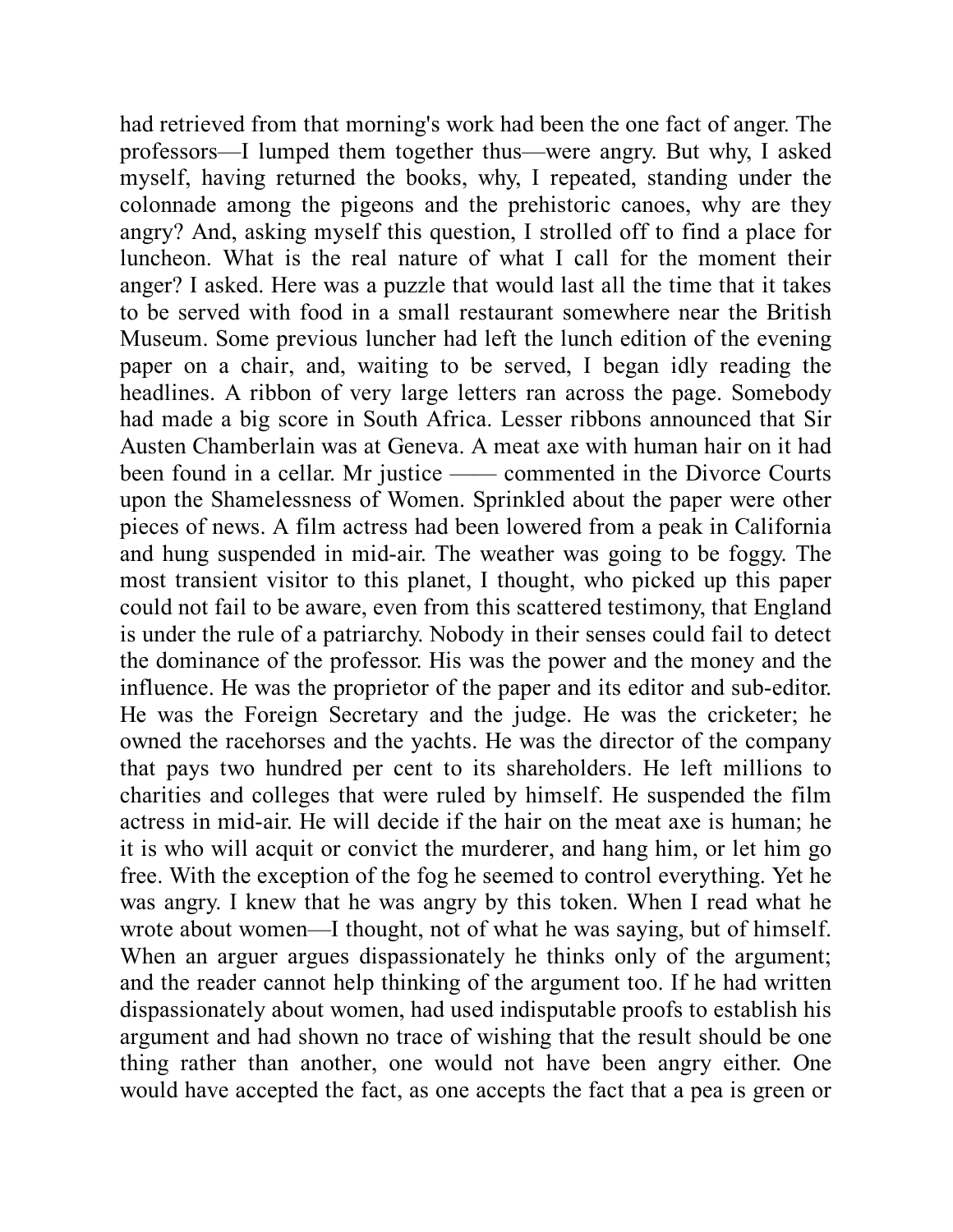a canary yellow. So be it, I should have said. But I had been angry because he was angry. Yet it seemed absurd, I thought, turning over the evening paper, that a man with all this power should be angry. Or is anger, I wondered, somehow, the familiar, the attendant sprite on power? Rich people, for example, are often angry because they suspect that the poor want to seize their wealth. The professors, or patriarchs, as it might be more accurate to call them, might be angry for that reason partly, but partly for one that lies a little less obviously on the surface. Possibly they were not 'angry' at all; often, indeed, they were admiring, devoted, exemplary in the relations of private life. Possibly when the professor insisted a little too emphatically upon the inferiority of women, he was concerned not with their inferiority, but with his own superiority. That was what he was protecting rather hot-headedly and with too much emphasis, because it was a jewel to him of the rarest price. Life for both sexes—and I looked at them, shouldering their way along the pavement—is arduous, difficult, a perpetual struggle. It calls for gigantic courage and strength. More than anything, perhaps, creatures of illusion as we are, it calls for confidence in oneself. Without self-confidence we are as babes in the cradle. And how can we generate this imponderable quality, which is yet so invaluable, most quickly? By thinking that other people are inferior to one self. By feeling that one has some innate superiority—it may be wealth, or rank, a straight nose, or the portrait of a grandfather by Romney —for there is no end to the pathetic devices of the human imagination over other people. Hence the enormous importance to a patriarch who has to conquer, who has to rule, of feeling that great numbers of people, half the human race indeed, are by nature inferior to himself. It must indeed be one of the chief sources of his power. But let me turn the light of this observation on to real life, I thought. Does it help to explain some of those psychological puzzles that one notes in the margin of daily life? Does it explain my astonishment of the other day when Z, most humane, most modest of men, taking up some book by Rebecca West and reading a passage in it, exclaimed, 'The arrant feminist! She says that men are snobs!' The exclamation, to me so surprising—for why was Miss West an arrant feminist for making a possibly true if uncomplimentary statement about the other sex?—was not merely the cry of wounded vanity; it was a protest against some infringement of his power to believe in himself. Women have served all these centuries as looking-glasses possessing the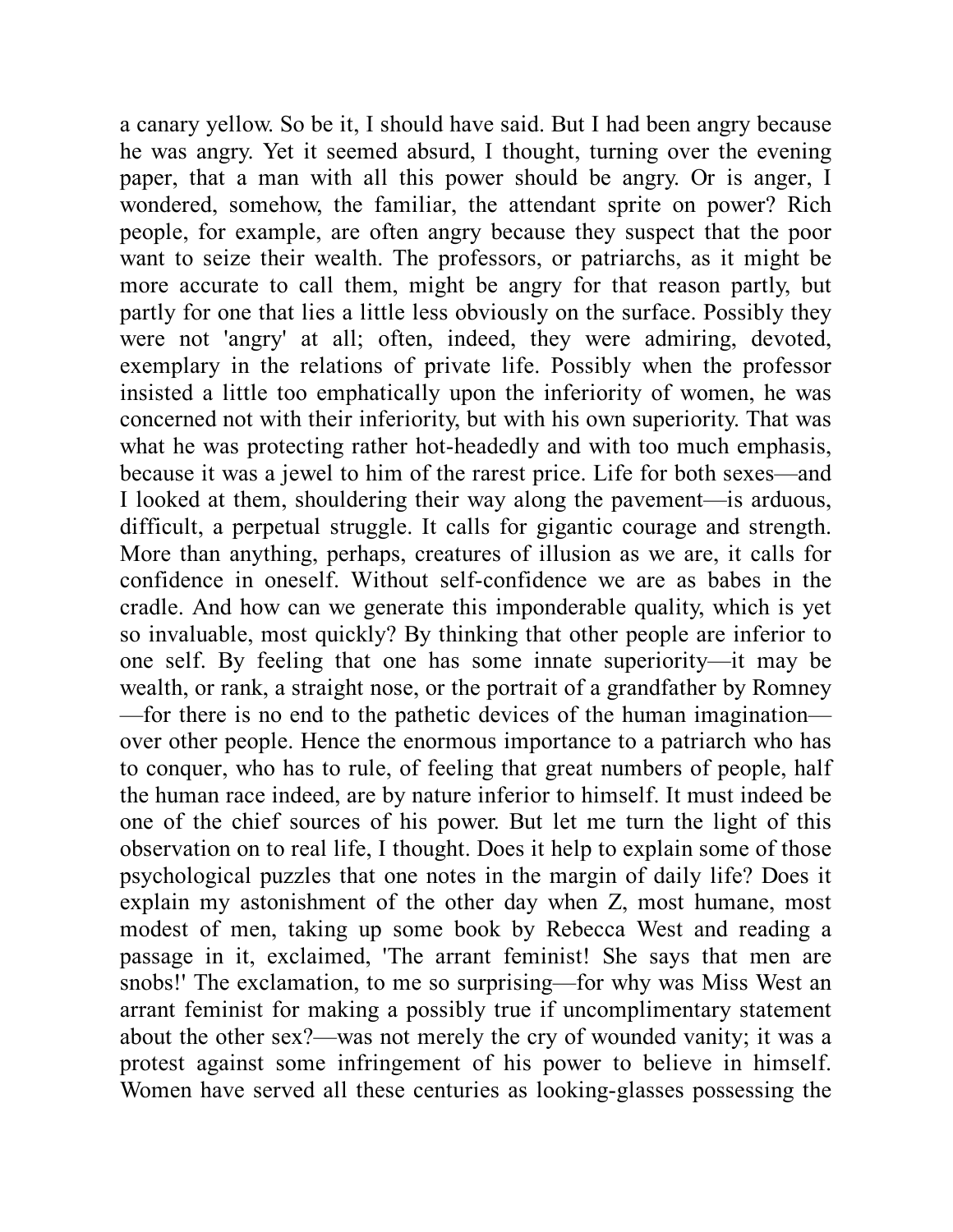magic and delicious power of reflecting the figure of man at twice its natural size. Without that power probably the earth would still be swamp and jungle. The glories of all our wars would he unknown. We should still be scratching the outlines of deer on the remains of mutton bones and bartering flints for sheep skins or whatever simple ornament took our unsophisticated taste. Supermen and Fingers of Destiny would never have existed. The Czar and the Kaiser would never have worn crowns or lost them. Whatever may be their use in civilized societies, mirrors are essential to all violent and heroic action. That is why Napoleon and Mussolini both insist so emphatically upon the inferiority of women, for if they were not inferior, they would cease to enlarge. That serves to explain in part the necessity that women so often are to men. And it serves to explain how restless they are under her criticism; how impossible it is for her to say to them this book is bad, this picture is feeble, or whatever it may be, without giving far more pain and rousing far more anger than a man would do who gave the same criticism. For if she begins to tell the truth, the figure in the looking-glass shrinks; his fitness for life is diminished. How is he to go on giving judgement, civilizing natives, making laws, writing books, dressing up and speechifying at banquets, unless he can see himself at breakfast and at dinner at least twice the size he really is? So I reflected, crumbling my bread and stirring my coffee and now and again looking at the people in the street. The looking-glass vision is of supreme importance because it charges the vitality; it stimulates the nervous system. Take it away and man may die, like the drug fiend deprived of his cocaine. Under the spell of that illusion, I thought, looking out of the window, half the people on the pavement are striding to work. They put on their hats and coats in the morning under its agreeable rays. They start the day confident, braced, believing themselves desired at Miss Smith's tea party; they say to themselves as they go into the room, I am the superior of half the people here, and it is thus that they speak with that self-confidence, that self-assurance, which have had such profound consequences in public life and lead to such curious notes in the margin of the private mind.

But these contributions to the dangerous and fascinating subject of the psychology of the other sex—it is one, I hope, that you will investigate when you have five hundred a year of your own—were interrupted by the necessity of paying the bill. It came to five shillings and ninepence. I gave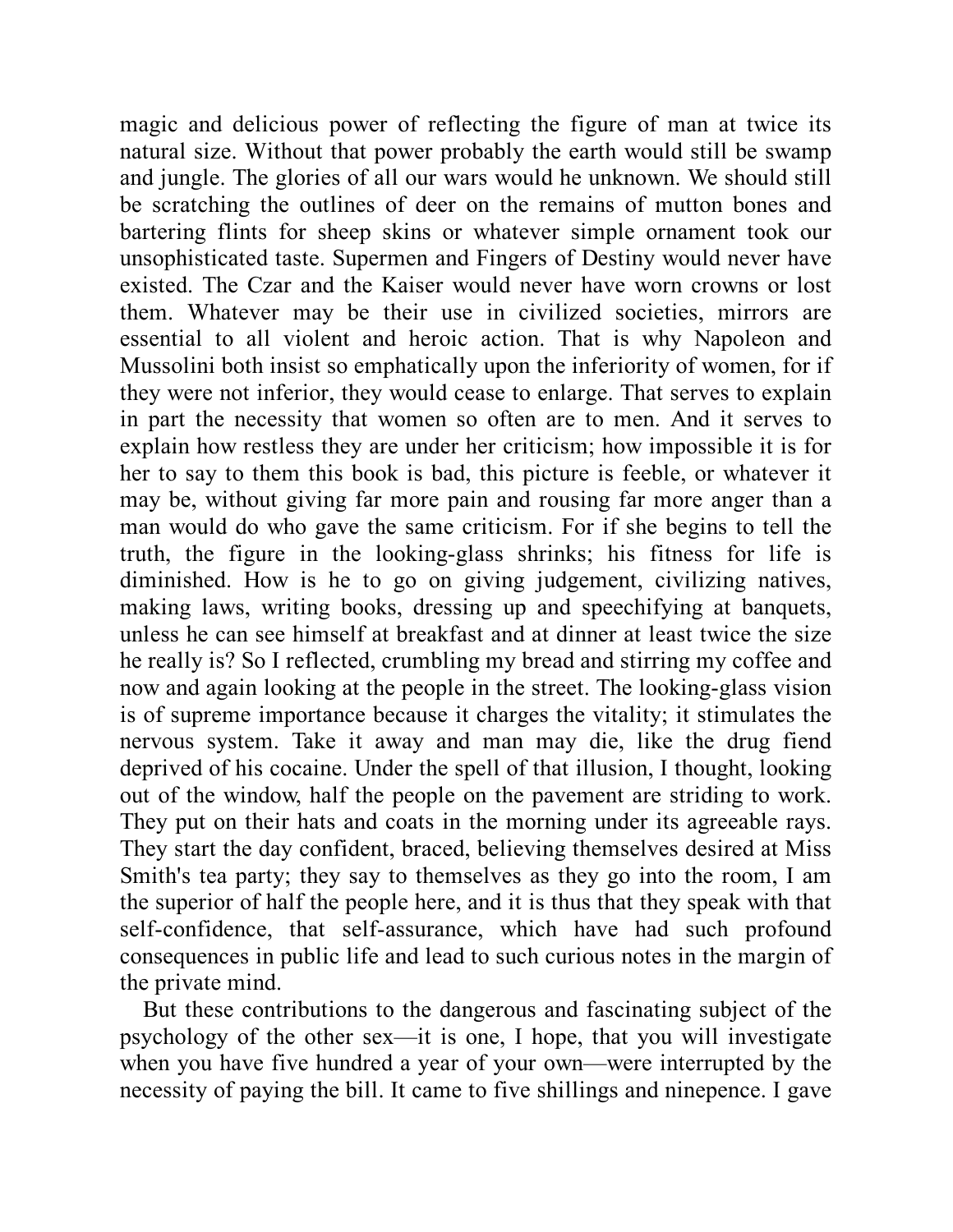the waiter a ten-shilling note and he went to bring me change. There was another ten-shilling note in my purse; I noticed it, because it is a fact that still takes my breath away the power of my purse to breed ten-shilling notes automatically. I open it and there they are. Society gives me chicken and coffee, bed and lodging, in return for a certain number of pieces of paper which were left me by an aunt, for no other reason than that I share her name.

My aunt, Mary Beton, I must tell you, died by a fall from her horse when she was riding out to take the air in Bombay. The news of my legacy reached me one night about the same time that the act was passed that gave votes to women. A solicitor's letter fell into the post-box and when I opened it I found that she had left me five hundred pounds a year for ever. Of the two—the vote and the money—the money, I own, seemed infinitely the more important. Before that I had made my living by cadging odd jobs from newspapers, by reporting a donkey show here or a wedding there; I had earned a few pounds by addressing envelopes, reading to old ladies, making artificial flowers, teaching the alphabet to small children in a kindergarten. Such were the chief occupations that were open to women before 1918. I need not, I am afraid, describe in any detail the hardness of the work, for you know perhaps women who have done it; nor the difficulty of living on the money when it was earned, for you may have tried. But what still remains with me as a worse infliction than either was the poison of fear and bitterness which those days bred in me. To begin with, always to be doing work that one did not wish to do, and to do it like a slave, flattering and fawning, not always necessarily perhaps, but it seemed necessary and the stakes were too great to run risks; and then the thought of that one gift which it was death to hide—a small one but dear to the possessor—perishing and with it my self, my soul,—all this became like a rust eating away the bloom of the spring, destroying the tree at its heart. However, as I say, my aunt died; and whenever I change a tenshilling note a little of that rust and corrosion is rubbed off, fear and bitterness go. Indeed, I thought, slipping the silver into my purse, it is remarkable, remembering the bitterness of those days, what a change of temper a fixed income will bring about. No force in the world can take from me my five hundred pounds. Food, house and clothing are mine forever. Therefore not merely do effort and labour cease, but also hatred and bitterness. I need not hate any man; he cannot hurt me. I need not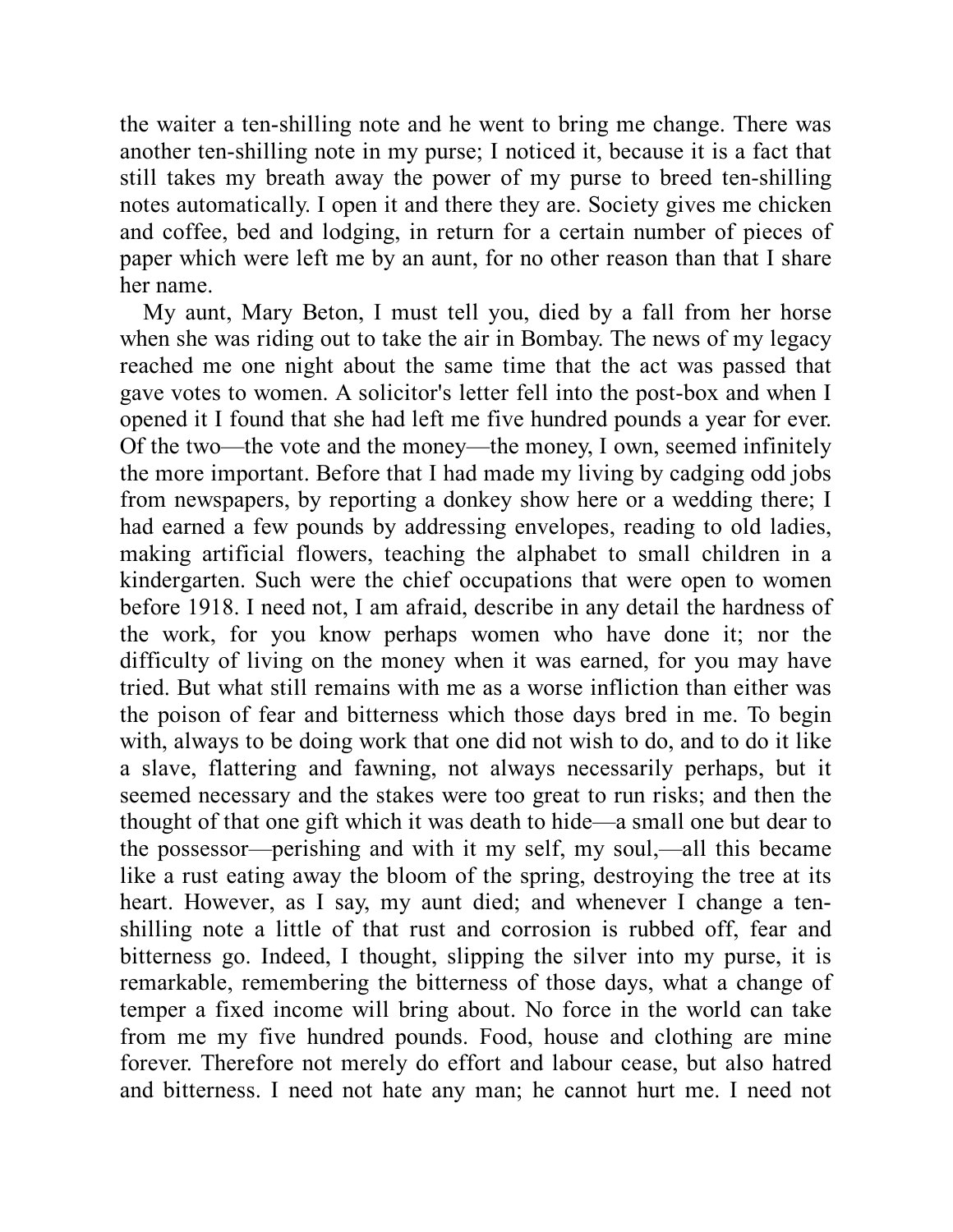flatter any man; he has nothing to give me. So imperceptibly I found myself adopting a new attitude towards the other half of the human race. It was absurd to blame any class or any sex, as a whole. Great bodies of people are never responsible for what they do. They are driven by instincts which are not within their control. They too, the patriarchs, the professors, had endless difficulties, terrible drawbacks to contend with. Their education had been in some ways as faulty as my own. It had bred in them defects as great. True, they had money and power, but only at the cost of harbouring in their breasts an eagle, a vulture, forever tearing the liver out and plucking at the lungs—the instinct for possession, the rage for acquisition which drives them to desire other people's fields and goods perpetually; to make frontiers and flags; battleships and poison gas; to offer up their own lives and their children's lives. Walk through the Admiralty Arch (I had reached that monument), or any other avenue given up to trophies and cannon, and reflect upon the kind of glory celebrated there. Or watch in the spring sunshine the stockbroker and the great barrister going indoors to make money and more money and more money when it is a fact that five hundred pounds a year will keep one alive in the sunshine. These are unpleasant instincts to harbour, I reflected. They are bred of the conditions of life; of the lack of civilization, I thought, looking at the statue of the Duke of Cambridge, and in particular at the feathers in his cocked hat, with a fixity that they have scarcely ever received before. And, as I realized these drawbacks, by degrees fear and bitterness modified themselves into pity and toleration; and then in a year or two, pity and toleration went, and the greatest release of all came, which is freedom to think of things in themselves. That building, for example, do I like it or not? Is that picture beautiful or not? Is that in my opinion a good book or a bad? Indeed my aunt's legacy unveiled the sky to me, and substituted for the large and imposing figure of a gentleman, which Milton recommended for my perpetual adoration, a view of the open sky.

So thinking, so speculating I found my way back to my house by the river. Lamps were being lit and an indescribable change had come over London since the morning hour. It was as if the great machine after labouring all day had made with our help a few yards of something very exciting and beautiful—a fiery fabric flashing with red eyes, a tawny monster roaring with hot breath. Even the wind seemed flung like a flag as it lashed the houses and rattled the hoardings.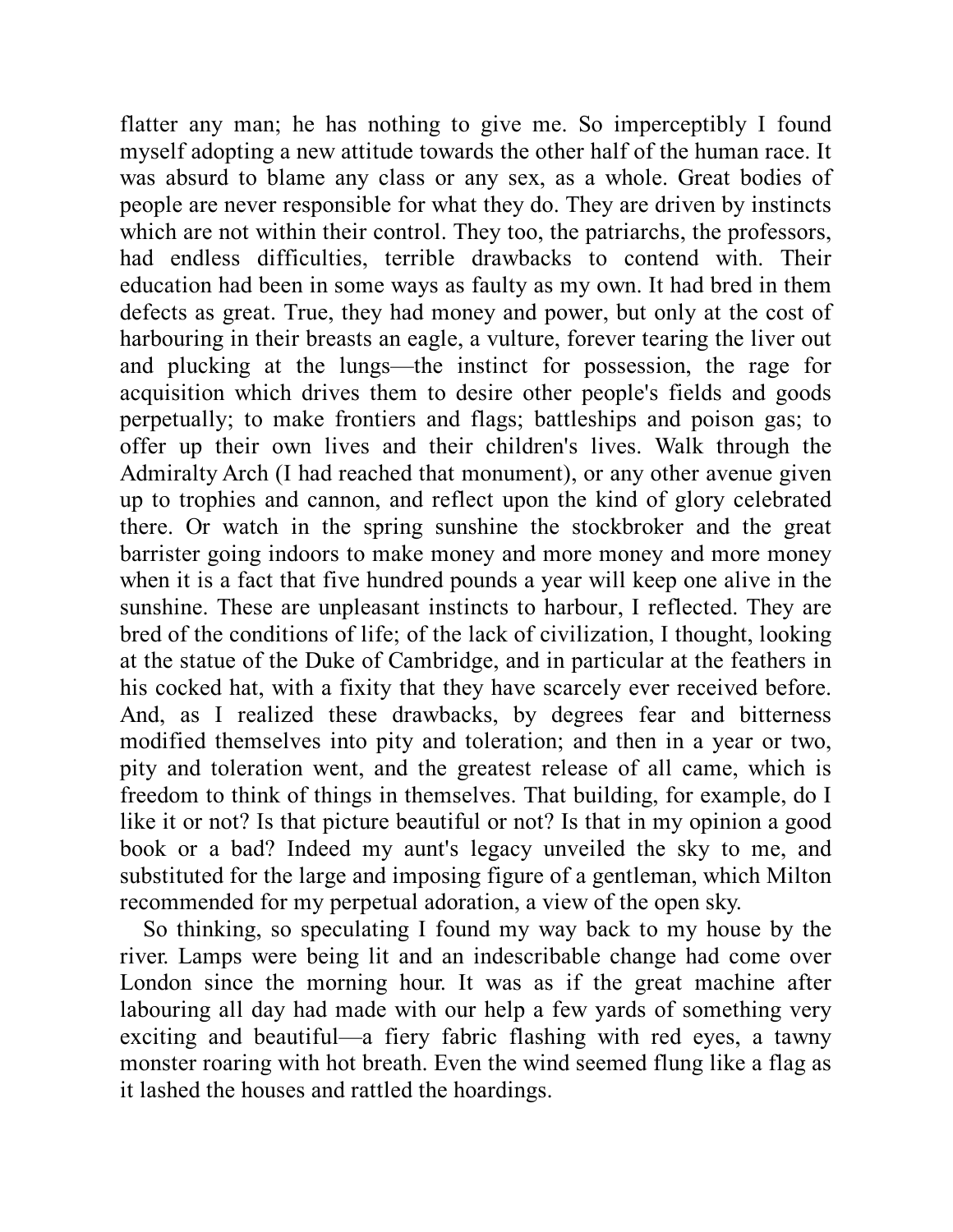In my little street, however, domesticity prevailed. The house painter was descending his ladder; the nursemaid was wheeling the perambulator carefully in and out back to nursery tea; the coal-heaver was folding his empty sacks on top of each other; the woman who keeps the green grocer's shop was adding up the day's takings with her hands in red mittens. But so engrossed was I with the problem you have laid upon my shoulders that I could not see even these usual sights without referring them to one centre. I thought how much harder it is now than it must have been even a century ago to say which of these em ployments is the higher, the more necessary. Is it better to be a coal-heaver or a nursemaid; is the charwoman who has brought up eight children of less value to the world than, the barrister who has made a hundred thousand pounds? it is useless to ask such questions; for nobody can answer them. Not only do the comparative values of charwomen and lawyers rise and fall from decade to decade, but we have no rods with which to measure them even as they are at the moment. I had been foolish to ask my professor to furnish me with 'indisputable proofs' of this or that in his argument about women. Even if one could state the value of any one gift at the moment, those values will change; in a century's time very possibly they will have changed completely. Moreover, in a hundred years, I thought, reaching my own doorstep, women will have ceased to be the protected sex. Logically they will take part in all the activities and exertions that were once denied them. The nursemaid will heave coal. The shopwoman will drive an engine. All assumptions founded on the facts observed when women were the protected sex will have disappeared—as, for example (here a squad of soldiers marched down the street), that women and clergymen and gardeners live longer than other people. Remove that protection, expose them to the same exertions and activities, make them soldiers and sailors and engine-drivers and dock labourers, and will not women die off so much younger, so much quicker, than men that one will say, 'I saw a woman to-day', as one used to say, 'I saw an aeroplane'. Anything may happen when womanhood has ceased to be a protected occupation, I thought, opening the door. But what bearing has all this upon the subject of my paper, Women and Fiction? I asked, going indoors.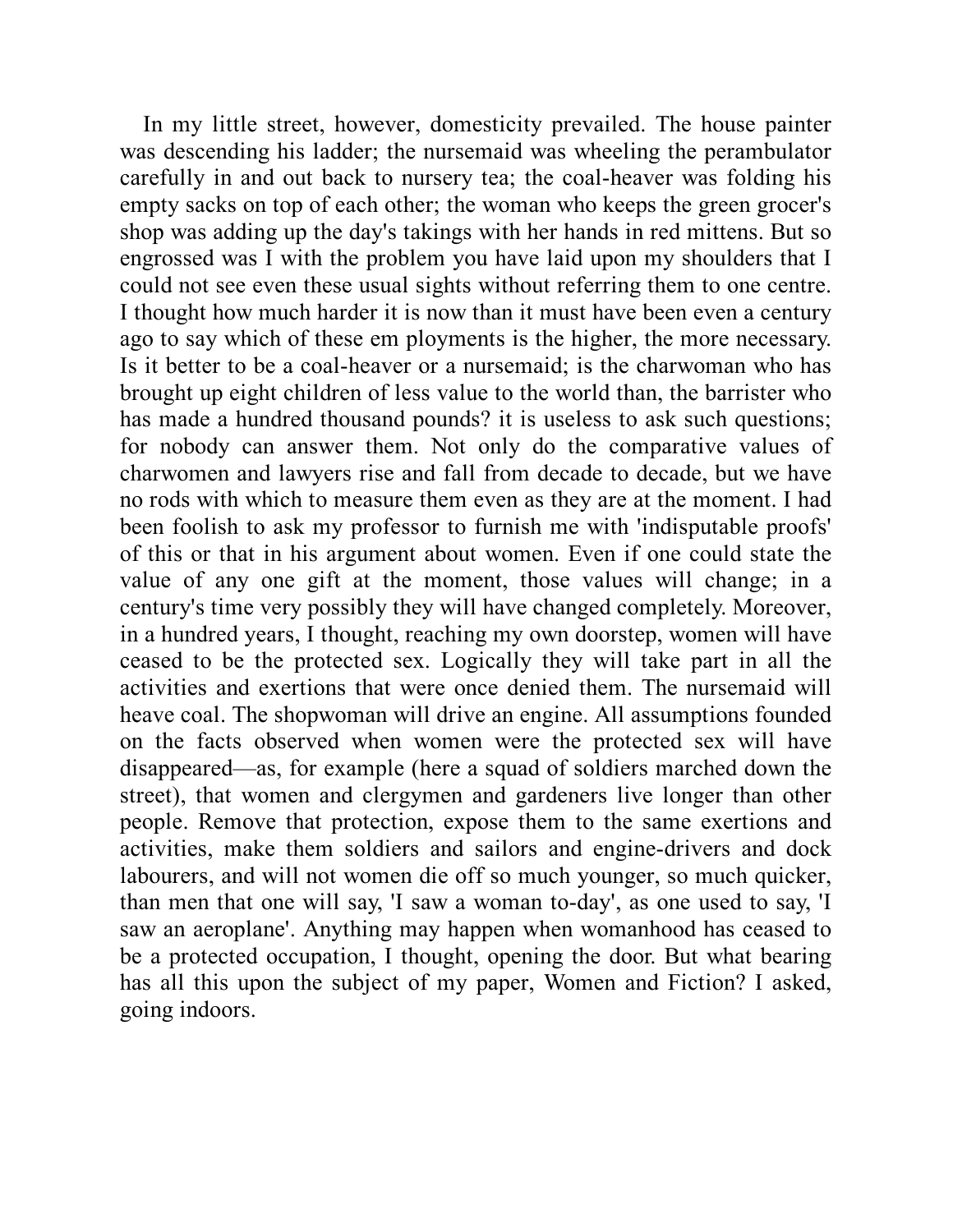## **Three**

It was disappointing not to have brought back in the evening some important statement, some authentic fact. Women are poorer than men because—this or that. Perhaps now it would be better to give up seeking for the truth, and receiving on one's head an avalanche of opinion hot as lava, discoloured as dish-water. It would be better to draw the curtains; to shut out distractions; to light the lamp; to narrow the enquiry and to ask the historian, who records not opinions but facts, to describe under what conditions women lived, not throughout the ages, but in England, say, in the time of Elizabeth.

For it is a perennial puzzle why no woman wrote a word of that extraordinary literature when every other man, it seemed, was capable of song or sonnet. What were the conditions in which women lived? I asked myself; for fiction, imaginative work that is, is not dropped like a pebble upon the ground, as science may be; fiction is like a spider's web, attached ever so lightly perhaps, but still attached to life at all four corners. Often the attachment is scarcely perceptible; Shakespeare's plays, for instance, seem to hang there complete by themselves. But when the web is pulled askew, hooked up at the edge, torn in the middle, one remembers that these webs are not spun in mid-air by incorporeal creatures, but are the work of suffering human beings, and are attached to grossly material things, like health and money and the houses we live in.

I went, therefore, to the shelf where the histories stand and took down one of the latest, Professor Trevelyan's HISTORY OF ENGLAND. Once more I looked up Women, found 'position of' and turned to the pages indicated. 'Wife-beating', I read, 'was a recognized right of man, and was practised without shame by high as well as low… Similarly,' the historian goes on, 'the daughter who refused to marry the gentleman of her parents' choice was liable to be locked up, beaten and flung about the room, without any shock being inflicted on public opinion. Marriage was not an affair of personal affection, but of family avarice, particularly in the "chivalrous" upper classes… Betrothal often took place while one or both of the parties was in the cradle, and marriage when they were scarcely out of the nurses' charge.' That was about 1470, soon after Chaucer's time. The next reference to the position of women is some two hundred years later,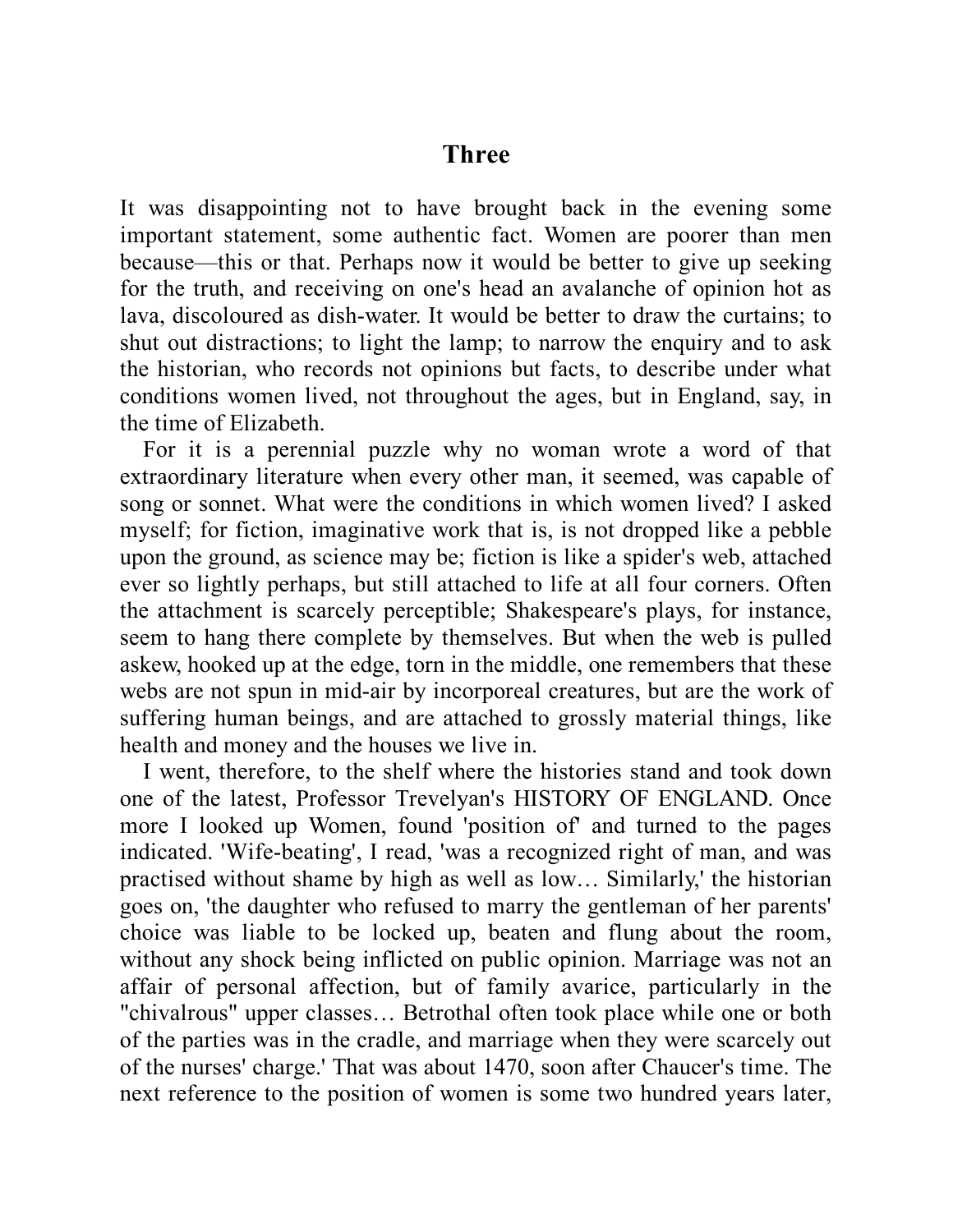in the time of the Stuarts. 'It was still the exception for women of the upper and middle class to choose their own husbands, and when the husband had been assigned, he was lord and master, so far at least as law and custom could make him. Yet even so,' Professor Trevelyan concludes, 'neither Shakespeare's women nor those of authentic seventeenth-century memoirs, like the Verneys and the Hutchinsons, seem wanting in personality and character.' Certainly, if we consider it, Cleopatra must have had a way with her; Lady Macbeth, one would suppose, had a will of her own; Rosalind, one might conclude, was an attractive girl. Professor Trevelyan is speaking no more than the truth when he remarks that Shakespeare's women do not seem wanting in personality and character. Not being a historian, one might go even further and say that women have burnt like beacons in all the works of all the poets from the beginning of time—Clytemnestra, Antigone, Cleopatra, Lady Macbeth, Phedre, Cressida, Rosalind, Desdemona, the Duchess of Malfi, among the dramatists; then among the prose writers: Millamant, Clarissa, Becky Sharp, Anna Karenina, Emma Bovary, Madame de Guermantes—the names flock to mind, nor do they recall women 'lacking in personality and character.' Indeed, if woman had no existence save in the fiction written by men, one would imagine her a person of the utmost importance; very various; heroic and mean; splendid and sordid; infinitely beautiful and hideous in the extreme; as great as a man, some think even greater $[4]$ . But this is woman in fiction. In fact, as Professor Trevelyan points out, she was locked up, beaten and flung about the room.

A very queer, composite being thus emerges. Imaginatively she is of the highest importance; practically she is completely insignificant. She pervades poetry from cover to cover; she is all but absent from history. She dominates the lives of kings and conquerors in fiction; in fact she was the slave of any boy whose parents forced a ring upon her finger. Some of the most inspired words, some of the most profound thoughts in literature fall from her lips; in real life she could hardly read, could scarcely spell, and was the property of her husband.

It was certainly an odd monster that one made up by reading the historians first and the poets afterwards—a worm winged like an eagle; the spirit of life and beauty in a kitchen chopping up suet. But these monsters, however amusing to the imagination, have no existence in fact. What one must do to bring her to life was to think poetically and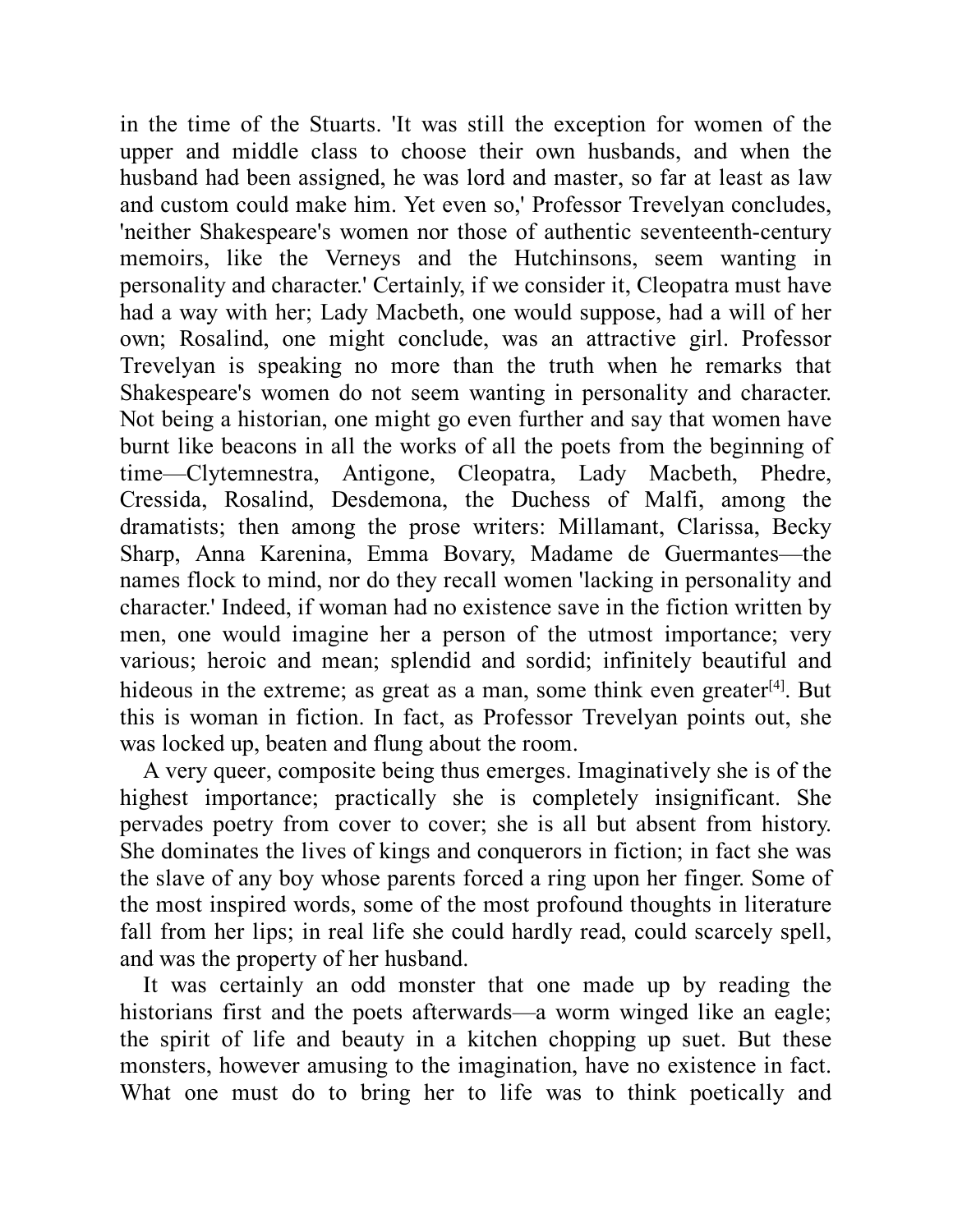prosaically at one and the same moment, thus keeping in touch with fact that she is Mrs Martin, aged thirty-six, dressed in blue, wearing a black hat and brown shoes; but not losing sight of fiction either—that she is a vessel in which all sorts of spirits and forces are coursing and flashing perpetually. The moment, however, that one tries this method with the Elizabethan woman, one branch of illumination fails; one is held up by the scarcity of facts. One knows nothing detailed, nothing perfectly true and substantial about her. History scarcely mentions her. And I turned to Professor Trevelyan again to see what history meant to him. I found by looking at his chapter headings that it meant——

'The Manor Court and the Methods of Open-field Agriculture… The Cistercians and Sheep-farming… The Crusades… The University … The House of Commons… The Hundred Years' War… The Wars of the Roses… The Renaissance Scholars… The Dissolution of the Monasteries… Agrarian and Religious Strife… The Origin of English Seapower… The Armada… ' and so on. Occasionally an individual woman is mentioned, an Elizabeth, or a Mary; a queen or a great lady. But by no possible means could middle-class women with nothing but brains and character at their command have taken part in any one of the great movements which, brought together, constitute the historian's view of the past. Nor shall we find her in collection of anecdotes. Aubrey hardly mentions her. She never writes her own life and scarcely keeps a diary; there are only a handful of her letters in existence. She left no plays or poems by which we can judge her. What one wants, I thought—and why does not some brilliant student at Newnham or Girton supply it?—is a mass of information; at what age did she marry; how many children had she as a rule; what was her house like, had she a room to herself; did she do the cooking; would she be likely to have a servant? All these facts lie somewhere, presumably, in parish registers and account books; the life of the average Elizabethan woman must be scattered about somewhere, could one collect it and make a book of it. It would be ambitious beyond my daring, I thought, looking about the shelves for books that were not there, to suggest to the students of those famous colleges that they should rewrite history, though I own that it often seems a little queer as it is, unreal, lopsided; but why should they not add a supplement to history, calling it, of course, by some inconspicuous name so that women might figure there without impropriety? For one often catches a glimpse of them in the lives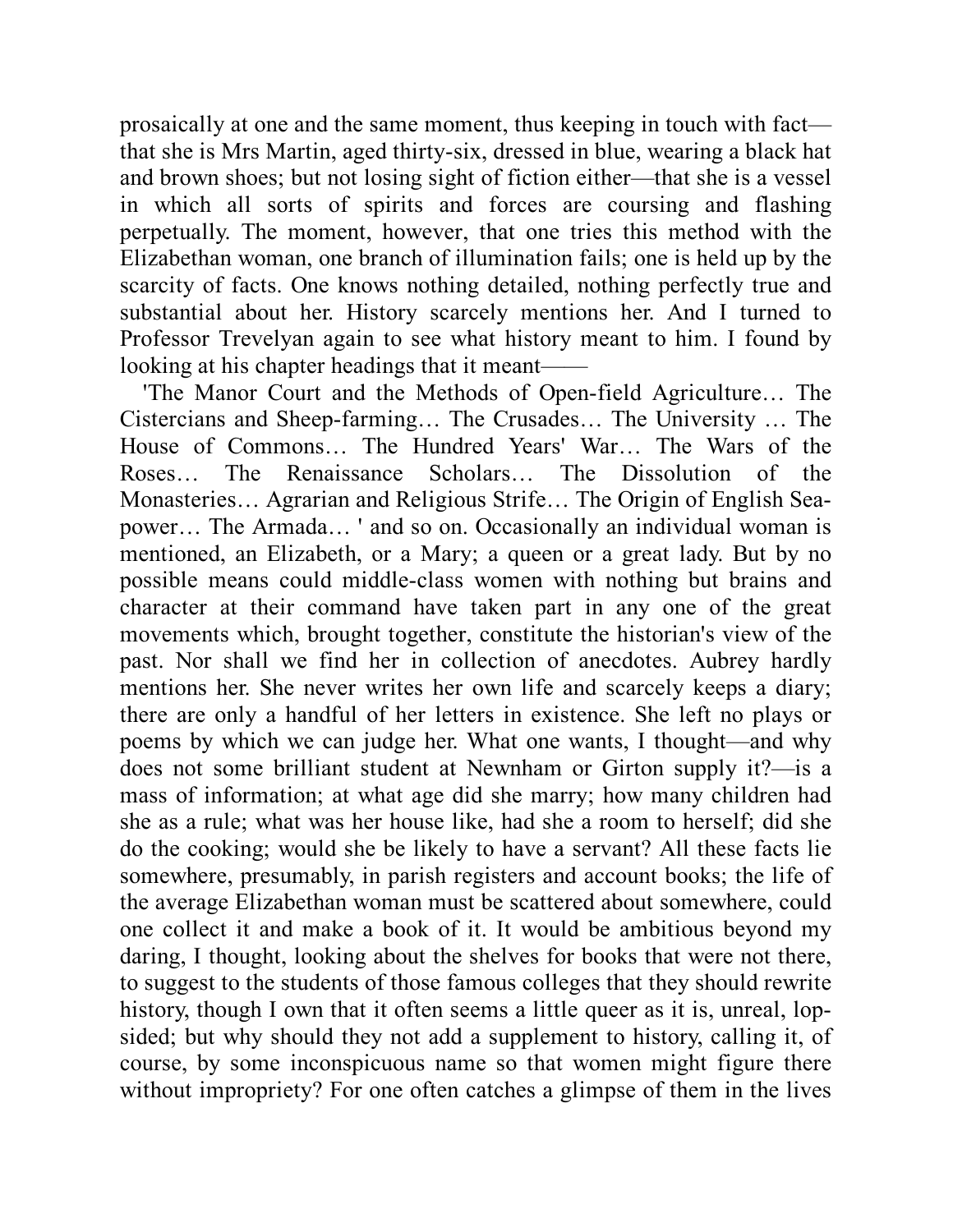of the great, whisking away into the back ground, concealing, I sometimes think, a wink, a laugh, perhaps a tear. And, after all, we have lives enough of Jane Austen; it scarcely seems necessary to consider again the influence of the tragedies of Joanna Baillie upon the poetry of Edgar Allan Poe; as for myself, I should not mind if the homes and haunts of Mary Russell Mitford were closed to the public for a century at least. But what I find deplorable, I continued, looking about the bookshelves again, is that nothing is known about women before the eighteenth century. I have no model in my mind to turn about this way and that. Here am I asking why women did not write poetry in the Elizabethan age, and I am not sure how they were educated; whether they were taught to write; whether they had sitting-rooms to themselves; how many women had children before they were twenty-one; what, in short, they did from eight in the morning till eight at night. They had no money evidently; according to Professor Trevelyan they were married whether they liked it or not before they were out of the nursery, at fifteen or sixteen very likely. It would have been extremely odd, even upon this showing, had one of them suddenly written the plays of Shakespeare, I concluded, and I thought of that old gentleman, who is dead now, but was a bishop, I think, who declared that it was impossible for any woman, past, present, or to come, to have the genius of Shakespeare. He wrote to the papers about it. He also told a lady who applied to him for information that cats do not as a matter of fact go to heaven, though they have, he added, souls of a sort. How much thinking those old gentlemen used to save one! How the borders of ignorance shrank back at their approach! Cats do not go to heaven. Women cannot write the plays of Shakespeare.

Be that as it may, I could not help thinking, as I looked at the works of Shakespeare on the shelf, that the bishop was right at least in this; it would have been impossible, completely and entirely, for any woman to have written the plays of Shakespeare in the age of Shakespeare. Let me imagine, since facts are so hard to come by, what would have happened had Shakespeare had a wonderfully gifted sister, called Judith, let us say. Shakespeare himself went, very probably,—his mother was an heiress—to the grammar school, where he may have learnt Latin—Ovid, Virgil and Horace—and the elements of grammar and logic. He was, it is well known, a wild boy who poached rabbits, perhaps shot a deer, and had, rather sooner than he should have done, to marry a woman in the neighbourhood,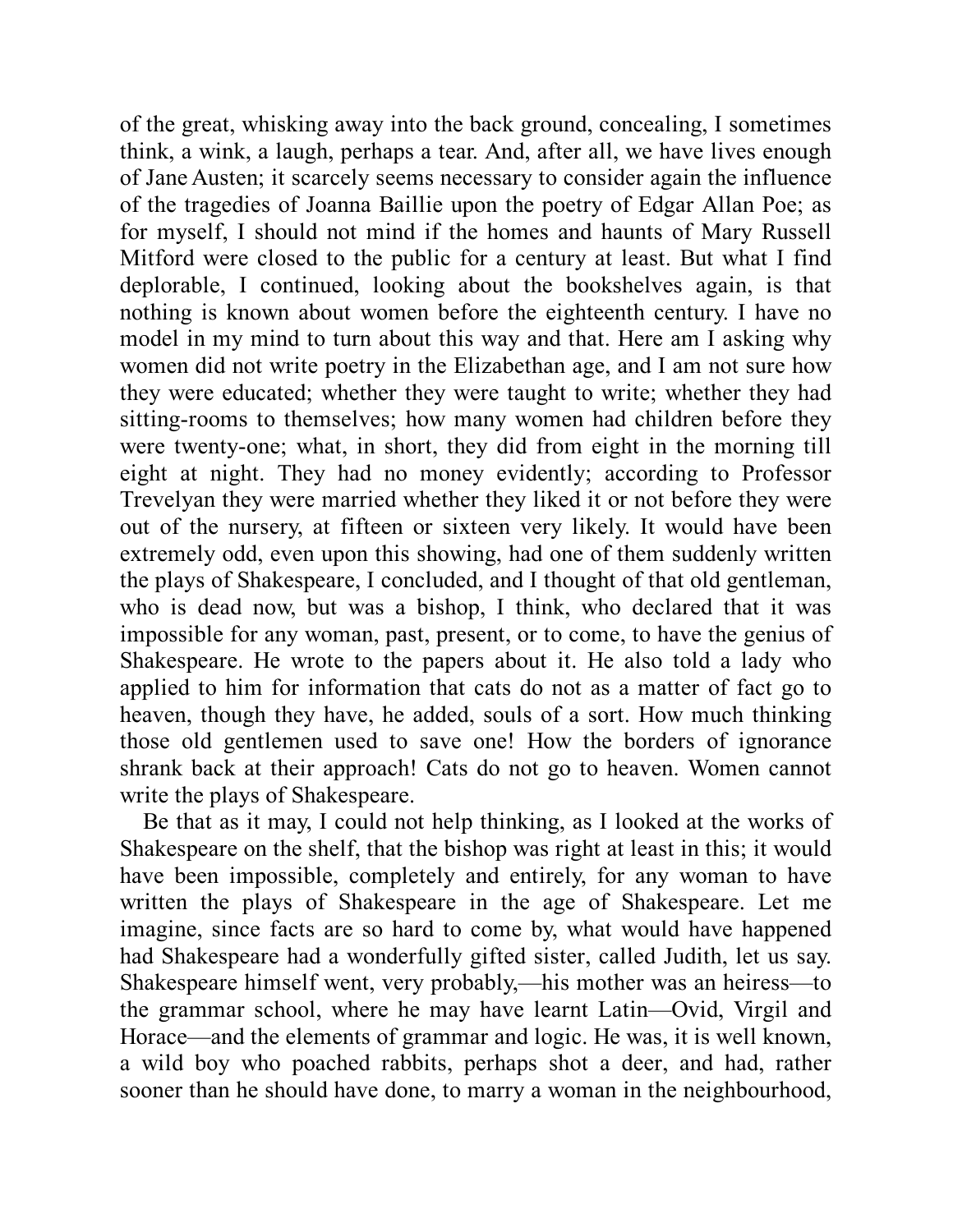who bore him a child rather quicker than was right. That escapade sent him to seek his fortune in London. He had, it seemed, a taste for the theatre; he began by holding horses at the stage door. Very soon he got work in the theatre, became a successful actor, and lived at the hub of the universe, meeting everybody, knowing everybody, practising his art on the boards, exercising his wits in the streets, and even getting access to the palace of the queen. Meanwhile his extraordinarily gifted sister, let us suppose, remained at home. She was as adventurous, as imaginative, as agog to see the world as he was. But she was not sent to school. She had no chance of learning grammar and logic, let alone of reading Horace and Virgil. She picked up a book now and then, one of her brother's perhaps, and read a few pages. But then her parents came in and told her to mend the stockings or mind the stew and not moon about with books and papers. They would have spoken sharply but kindly, for they were substantial people who knew the conditions of life for a woman and loved their daughter—indeed, more likely than not she was the apple of her father's eye. Perhaps she scribbled some pages up in an apple loft on the sly but was careful to hide them or set fire to them. Soon, however, before she was out of her teens, she was to be betrothed to the son of a neighbouring wool-stapler. She cried out that marriage was hateful to her, and for that she was severely beaten by her father. Then he ceased to scold her. He begged her instead not to hurt him, not to shame him in this matter of her marriage. He would give her a chain of beads or a fine petticoat, he said; and there were tears in his eyes. How could she disobey him? How could she break his heart? The force of her own gift alone drove her to it. She made up a small parcel of her belongings, let herself down by a rope one summer's night and took the road to London. She was not seventeen. The birds that sang in the hedge were not more musical than she was. She had the quickest fancy, a gift like her brother's, for the tune of words. Like him, she had a taste for the theatre. She stood at the stage door; she wanted to act, she said. Men laughed in her face. The manager—a fat, looselipped man—guffawed. He bellowed something about poodles dancing and women acting—no woman, he said, could possibly be an actress. He hinted—you can imagine what. She could get no training in her craft. Could she even seek her dinner in a tavern or roam the streets at midnight? Yet her genius was for fiction and lusted to feed abundantly upon the lives of men and women and the study of their ways. At last—for she was very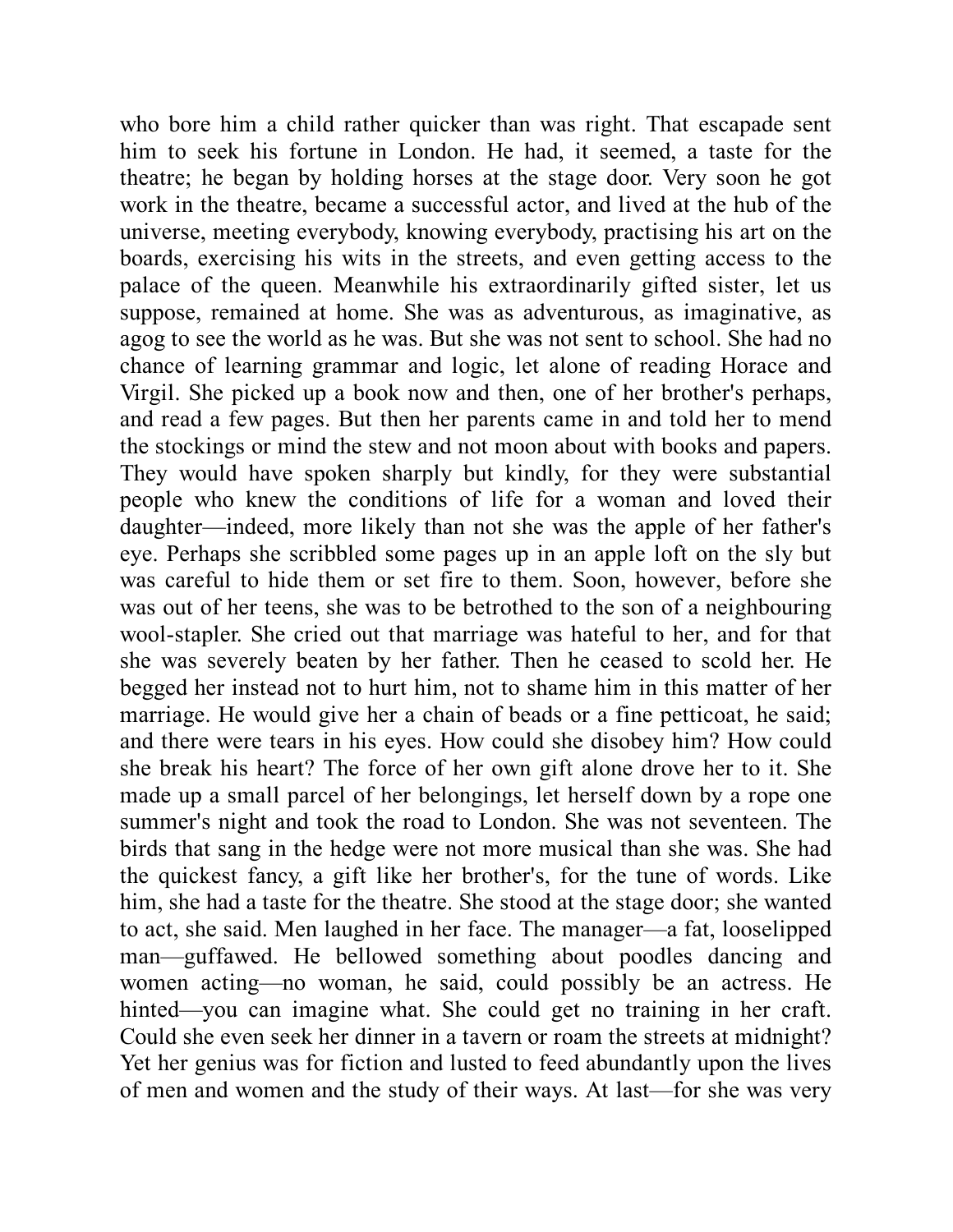young, oddly like Shakespeare the poet in her face, with the same grey eyes and rounded brows—at last Nick Greene the actor-manager took pity on her; she found herself with child by that gentleman and so—who shall measure the heat and violence of the poet's heart when caught and tangled in a woman's body?—killed herself one winter's night and lies buried at some cross-roads where the omnibuses now stop outside the Elephant and Castle.

That, more or less, is how the story would run, I think, if a woman in Shakespeare's day had had Shakespeare's genius. But for my part, I agree with the deceased bishop, if such he was—it is unthinkable that any woman in Shakespeare's day should have had Shakespeare's genius. For genius like Shakespeare's is not born among labouring, uneducated, servile people. It was not born in England among the Saxons and the Britons. It is not born to-day among the working classes. How, then, could it have been born among women whose work began, according to Professor Trevelyan, almost before they were out of the nursery, who were forced to it by their parents and held to it by all the power of law and custom? Yet genius of a sort must have existed among women as it must have existed among the working classes. Now and again an Emily Brontë or a Robert Burns blazes out and proves its presence. But certainly it never got itself on to paper. When, however, one reads of a witch being ducked, of a woman possessed by devils, of a wise woman selling herbs, or even of a very remarkable man who had a mother, then I think we are on the track of a lost novelist, a suppressed poet, of some mute and inglorious Jane Austen, some Emily Brontë who dashed her brains out on the moor or mopped and mowed about the highways crazed with the torture that her gift had put her to. Indeed, I would venture to guess that Anon, who wrote so many poems without singing them, was often a woman. It was a woman Edward Fitzgerald, I think, suggested who made the ballads and the folk-songs, crooning them to her children, beguiling her spinning with them, or the length of the winter's night.

This may be true or it may be false—who can say?—but what is true in it, so it seemed to me, reviewing the story of Shakespeare's sister as I had made it, is that any woman born with a great gift in the sixteenth century would certainly have gone crazed, shot herself, or ended her days in some lonely cottage outside the village, half witch, half wizard, feared and mocked at. For it needs little skill in psychology to be sure that a highly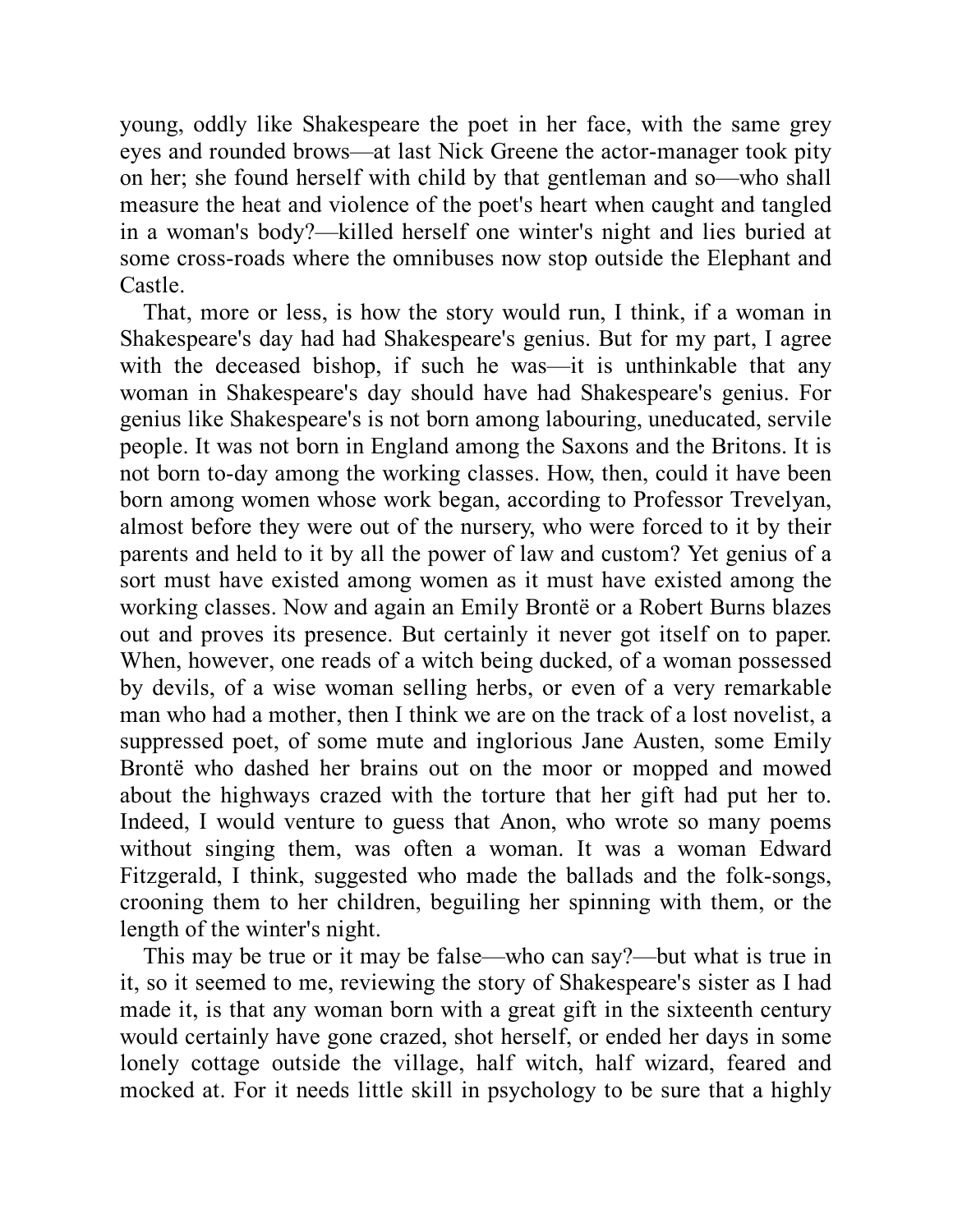gifted girl who had tried to use her gift for poetry would have been so thwarted and hindered by other people, so tortured and pulled asunder by her own contrary instincts, that she must have lost her health and sanity to a certainty. No girl could have walked to London and stood at a stage door and forced her way into the presence of actor-managers without doing herself a violence and suffering an anguish which may have been irrational —for chastity may be a fetish invented by certain societies for unknown reasons—but were none the less inevitable. Chastity had then, it has even now, a religious importance in a woman's life, and has so wrapped itself round with nerves and instincts that to cut it free and bring it to the light of day demands courage of the rarest. To have lived a free life in London in the six teenth century would have meant for a woman who was poet and playwright a nervous stress and dilemma which might well have killed her. Had she survived, whatever she had written would have been twisted and deformed, issuing from a strained and morbid imagination. And undoubtedly, I thought, looking at the shelf where there are no plays by women, her work would have gone unsigned. That refuge she would have sought certainly. It was the relic of the sense of chastity that dictated anonymity to women even so late as the nineteenth century. Currer Bell, George Eliot, George Sand, all the victims of inner strife as their writings prove, sought ineffectively to veil themselves by using the name of a man. Thus they did homage to the convention, which if not implanted by the other sex was liberally encouraged by them (the chief glory of a woman is not to be talked of, said Pericles, himself a much-talked-of man) that publicity in women is detestable. Anonymity runs in their blood. The desire to be veiled still possesses them. They are not even now as concerned about the health of their fame as men are, and, speaking generally, will pass a tombstone or a signpost without feeling an irresistible desire to cut their names on it, as Alf, Bert or Chas. must do in obedience to their instinct, which murmurs if it sees a fine woman go by, or even a dog, Ce chien est a moi. And, of course, it may not be a dog, I thought, remembering Parliament Square, the Sieges Allee and other avenues; it may be a piece of land or a man with curly black hair. It is one of the great advantages of being a woman that one can pass even a very fine negress without wishing to make an Englishwoman of her.

That woman, then, who was born with a gift of poetry in the sixteenth century, was an unhappy woman, a woman at strife against herself. All the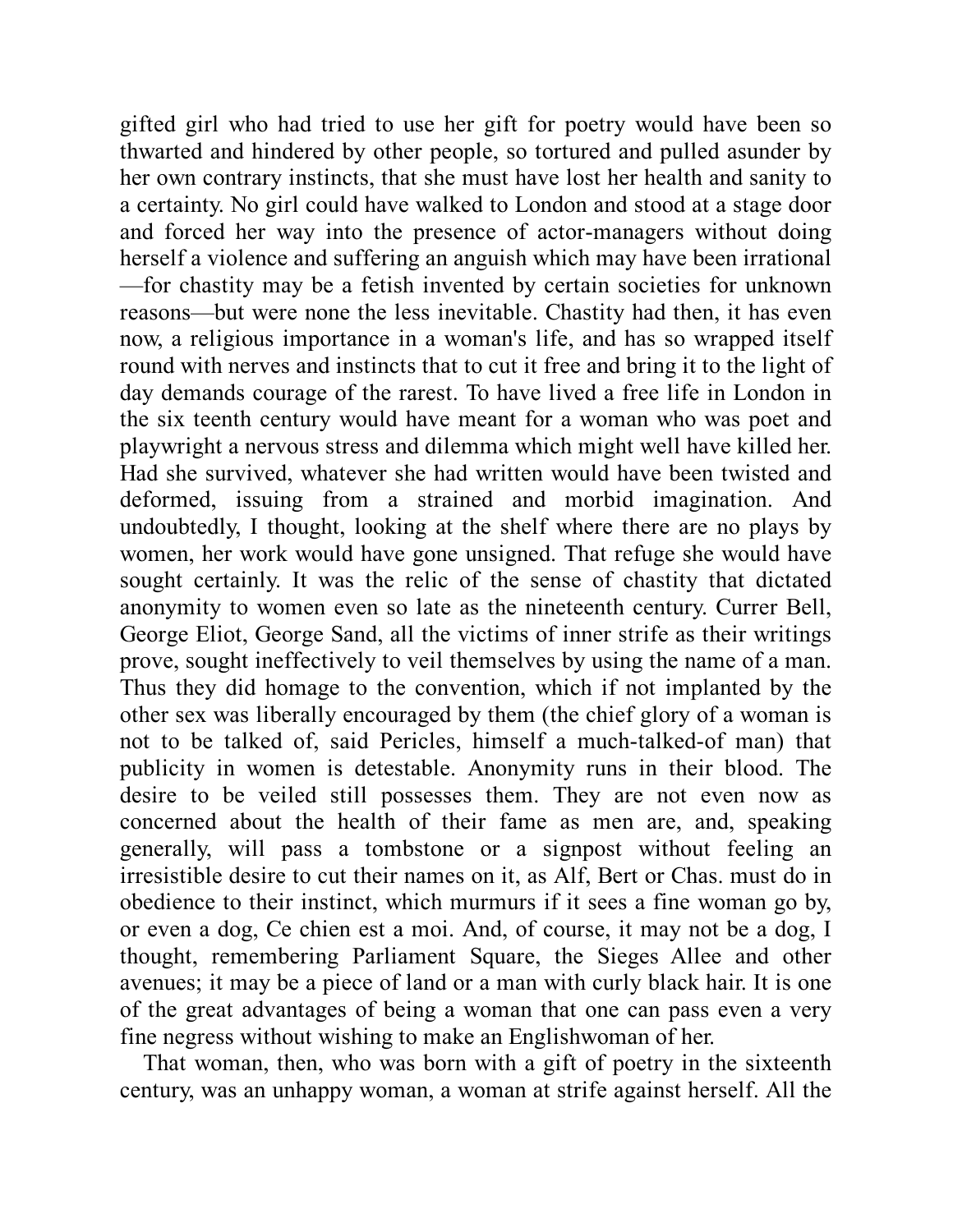conditions of her life, all her own instincts, were hostile to the state of mind which is needed to set free whatever is in the brain. But what is the state of mind that is most propitious to the act of creation? I asked. Can one come by any notion of the state that furthers and makes possible that strange activity? Here I opened the volume containing the Tragedies of Shakespeare. What was Shakespeare's state of mind, for instance, when he wrote LEAR and ANTONY AND CLEOPATRA? It was certainly the state of mind most favourable to poetry that there has ever existed. But Shakespeare himself said nothing about it. We only know casually and by chance that he 'never blotted a line'. Nothing indeed was ever said by the artist himself about his state of mind until the eighteenth century perhaps. Rousseau perhaps began it. At any rate, by the nineteenth century selfconsciousness had developed so far that it was the habit for men of letters to describe their minds in confessions and autobiographies. Their lives also were written, and their letters were printed after their deaths. Thus, though we do not know what Shakespeare went through when he wrote LEAR, we do know what Carlyle went through when he wrote the FRENCH REVOLUTION; what Flaubert went through when he wrote MADAME BOVARY; what Keats was going through when he tried to write poetry against the coming death and the indifference of the world.

And one gathers from this enormous modern literature of confession and self-analysis that to write a work of genius is almost always a feat of prodigious difficulty. Everything is against the likelihood that it will come from the writer's mind whole and entire. Generally material circumstances are against it. Dogs will bark; people will interrupt; money must be made; health will break down. Further, accentuating all these difficulties and making them harder to bear is the world's notorious indifference. It does not ask people to write poems and novels and histories; it does not need them. It does not care whether Flaubert finds the right word or whether Carlyle scrupulously verifies this or that fact. Naturally, it will not pay for what it does not want. And so the writer, Keats, Flaubert, Carlyle, suffers, especially in the creative years of youth, every form of distraction and discouragement. A curse, a cry of agony, rises from those books of analysis and confession. 'Mighty poets in their misery dead'—that is the burden of their song. If anything comes through in spite of all this, it is a miracle, and probably no book is born entire and uncrippled as it was conceived.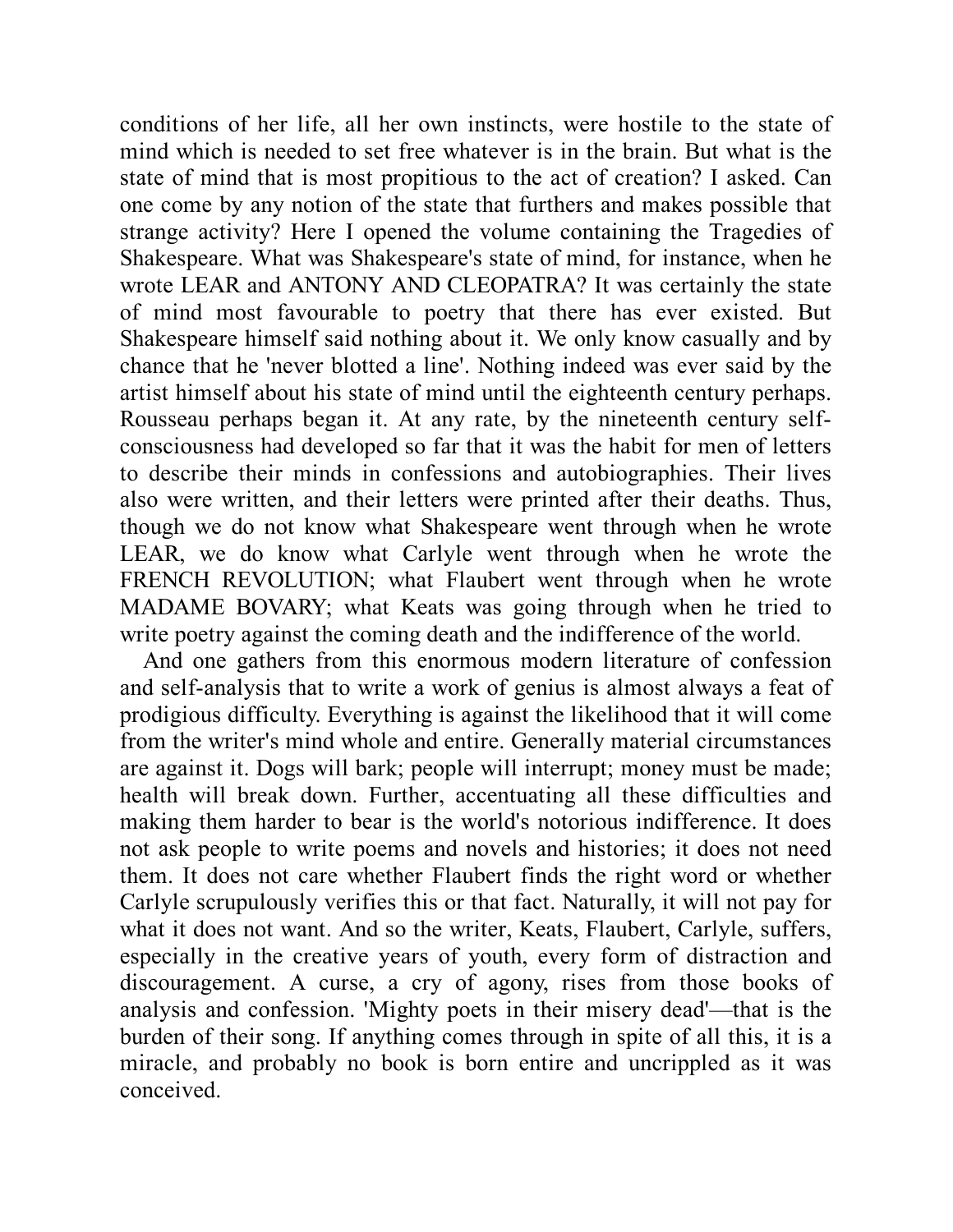But for women, I thought, looking at the empty shelves, these difficulties were infinitely more formidable. In the first place, to have a room of her own, let alone a quiet room or a sound-proof room, was out of the question, unless her parents were exceptionally rich or very noble, even up to the beginning of the nineteenth century. Since her pin money, which depended on the goodwill of her father, was only enough to keep her clothed, she was debarred from such alleviations as came even to Keats or Tennyson or Carlyle, all poor men, from a walking tour, a little journey to France, from the separate lodging which, even if it were miserable enough, sheltered them from the claims and tyrannies of their families. Such material difficulties were formidable; but much worse were the immaterial. The indifference of the world which Keats and Flaubert and other men of genius have found so hard to bear was in her case not indifference but hostility. The world did not say to her as it said to them, Write if you choose; it makes no difference to me. The world said with a guffaw, Write? What's the good of your writing? Here the psychologists of Newnham and Girton might come to our help, I thought, looking again at the blank spaces on the shelves. For surely it is time that the effect of discouragement upon the mind of the artist should be measured, as I have seen a dairy company measure the effect of ordinary milk and Grade A milk upon the body of the rat. They set two rats in cages side by side, and of the two one was furtive, timid and small, and the other was glossy, bold and big. Now what food do we feed women as artists upon? I asked, remembering, I suppose, that dinner of prunes and custard. To answer that question I had only to open the evening paper and to read that Lord Birkenhead is of opinion—but really I am not going to trouble to copy out Lord Birkenhead's opinion upon the writing of women. What Dean Inge says I will leave in peace. The Harley Street specialist may be allowed to rouse the echoes of Harley Street with his vociferations without raising a hair on my head. I will quote, however, Mr Oscar Browning, because Mr Oscar Browning was a great figure in Cambridge at one time, and used to examine the students at Girton and Newnham. Mr Oscar Browning was wont to declare 'that the impression left on his mind, after looking over any set of examination papers, was that, irrespective of the marks he might give, the best woman was intellectually the inferior of the worst man'. After saying that Mr Browning went back to his rooms—and it is this sequel that endears him and makes him a human figure of some bulk and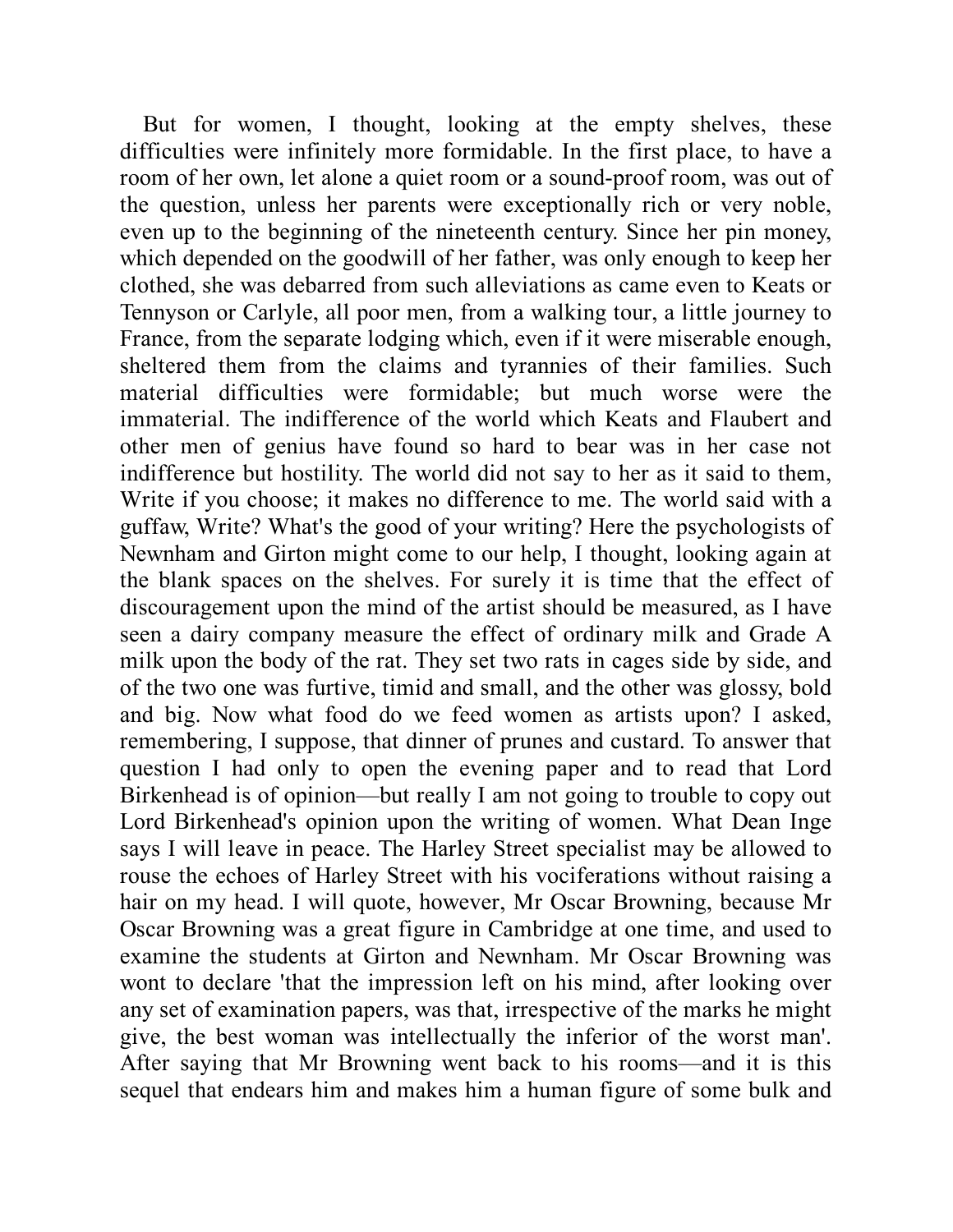majesty—he went back to his rooms and found a stable-boy lying on the sofa—'a mere skeleton, his cheeks were cavernous and sallow, his teeth were black, and he did not appear to have the full use of his limbs… "That's Arthur" [said Mr Browning]. "He's a dear boy really and most high-minded."' The two pictures always seem to me to complete each other. And happily in this age of biography the two pictures often do complete each other, so that we are able to interpret the opinions of great men not only by what they say, but by what they do.

But though this is possible now, such opinions coming from the lips of important people must have been formidable enough even fifty years ago. Let us suppose that a father from the highest motives did not wish his daughter to leave home and become writer, painter or scholar. 'See what Mr Oscar Browning says,' he would say; and there so was not only Mr Oscar Browning; there was the SATURDAY REVIEW; there was Mr Greg —the 'essentials of a woman's being', said Mr Greg emphatically, 'are that THEY ARE SUPPORTED BY, AND THEY MINISTER TO, MEN'—there was an enormous body of masculine opinion to the effect that nothing could be expected of women intellectually. Even if her father did not read out loud these opinions, any girl could read them for herself; and the reading, even in the nineteenth century, must have lowered her vitality, and told profoundly upon her work. There would always have been that assertion—you cannot do this, you are incapable of doing that—to protest against, to overcome. Probably for a novelist this germ is no longer of much effect; for there have been women novelists of merit. But for painters it must still have some sting in it; and for musicians, I imagine, is even now active and poisonous in the extreme. The woman composer stands where the actress stood in the time of Shakespeare. Nick Greene, I thought, remembering the story I had made about Shakespeare's sister, said that a woman acting put him in mind of a dog dancing. Johnson repeated the phrase two hundred years later of women preaching. And here, I said, opening a book about music, we have the very words used again in this year of grace, 1928, of women who try to write music. 'Of Mlle. Germaine Tailleferre one can only repeat Dr Johnson's dictum concerning, a woman preacher, transposed into terms of music. "Sir, a woman's composing is like a dog's walking on his hind legs. It is not done well, but you are surprised to find it done at all."<sup>[\[5\]](#page-88-0)</sup> So accurately does history repeat itself.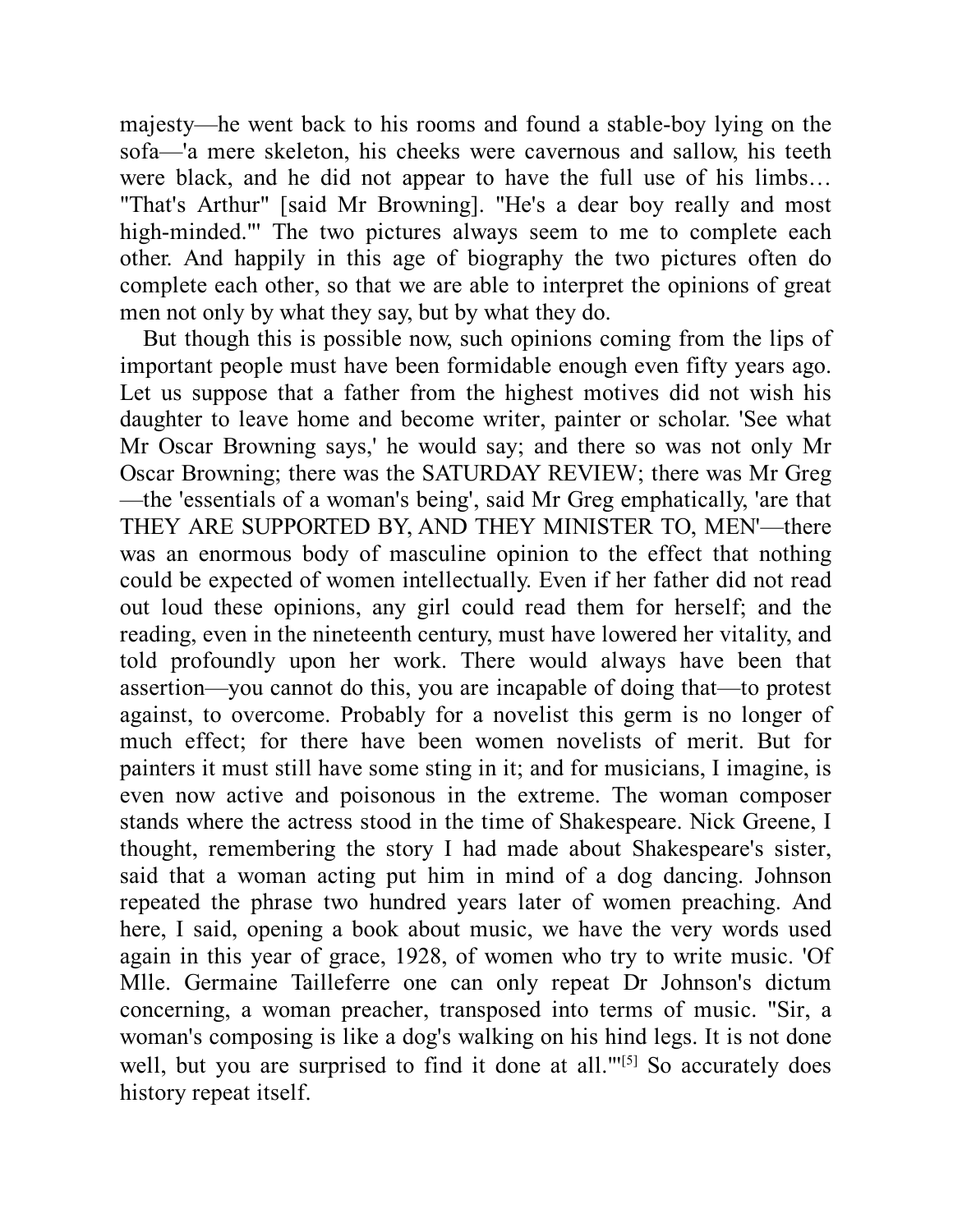Thus, I concluded, shutting Mr Oscar Browning's life and pushing away the rest, it is fairly evident that even in the nineteenth century a woman was not encouraged to be an artist. On the contrary, she was snubbed, slapped, lectured and exhorted. Her mind must have been strained and her vitality lowered by the need of opposing this, of disproving that. For here again we come within range of that very interesting and obscure masculine complex which has had so much influence upon the woman's movement; that deep-seated desire, not so much that SHE shall be inferior as that HE shall be superior, which plants him wherever one looks, not only in front of the arts, but barring the way to politics too, even when the risk to himself seems infinitesimal and the suppliant humble and devoted. Even Lady Bessborough, I remembered, with all her passion for politics, must humbly bow herself and write to Lord Granville Leveson-Gower: '… notwithstanding all my violence in politicks and talking so much on that subject, I perfectly agree with you that no woman has any business to meddle with that or any other serious business, farther than giving her opinion (if she is ask'd).' And so she goes on to spend her enthusiasm where it meets with no obstacle whatsoever, upon that immensely important subject, Lord Granville's maiden speech in the House of Commons. The spectacle is certainly a strange one, I thought. The history of men's opposition to women's emancipation is more interesting perhaps than the story of that emancipation itself. An amusing book might be made of it if some young student at Girton or Newnham would collect examples and deduce a theory,—but she would need thick gloves on her hands, and bars to protect her of solid gold.

But what is amusing now, I recollected, shutting Lady Bessborough, had to be taken in desperate earnest once. Opinions that one now pastes in a book labelled cock-a-doodledum and keeps for reading to select audiences on summer nights once drew tears, I can assure you. Among your grandmothers and great-grandmothers there were many that wept their eyes out. Florence Nightingale shrieked aloud in her agony<sup>[\[6\]](#page-88-1)</sup>. Moreover, it is all very well for you, who have got yourselves to college and enjoy sitting-rooms—or is it only bed-sitting-rooms?—of your own to say that genius should disregard such opinions; that genius should be above caring what is said of it. Unfortunately, it is precisely the men or women of genius who mind most what is said of them. Remember Keats. Remember the words he had cut on his tombstone. Think of Tennyson; think but I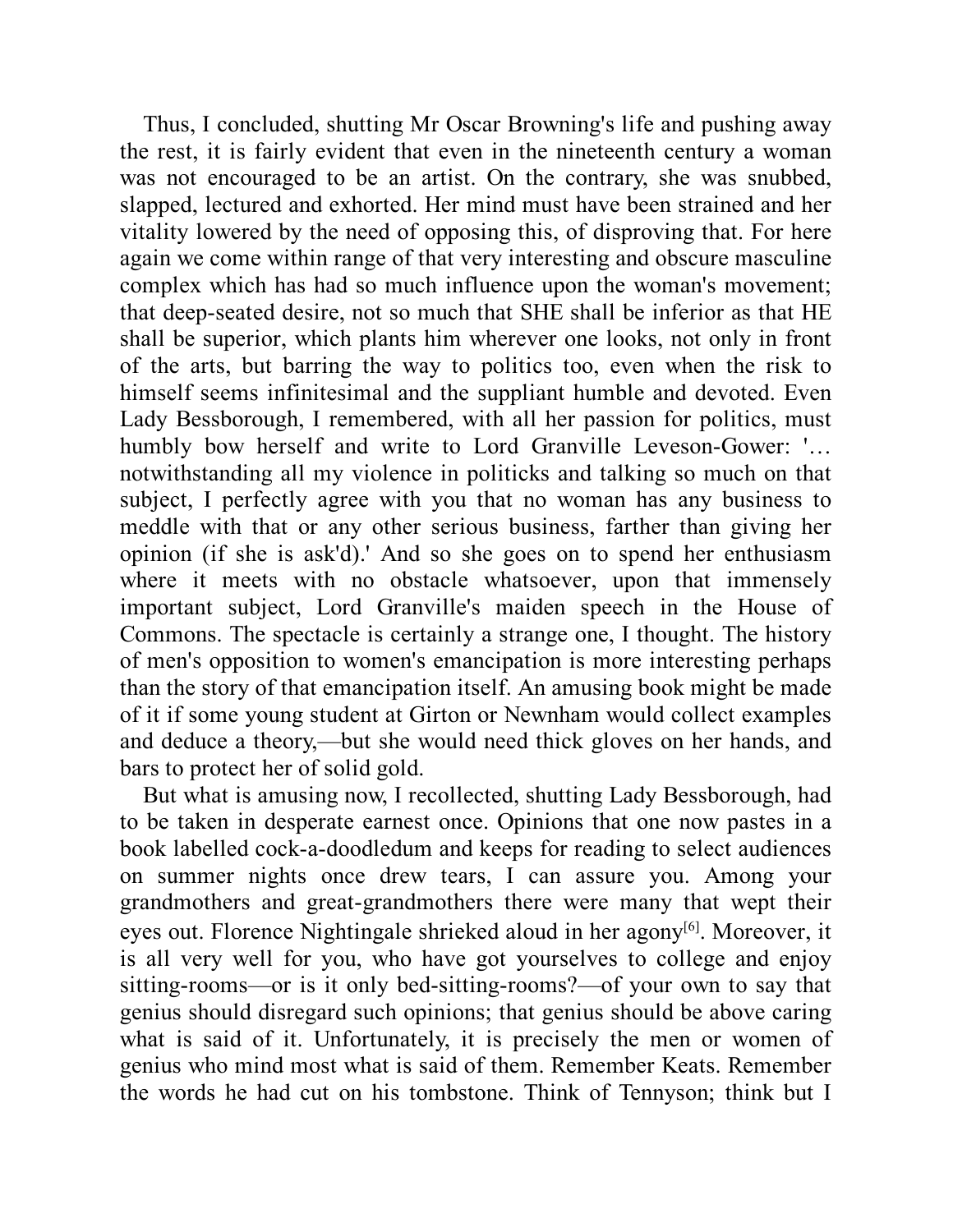need hardly multiply instances of the undeniable, if very fortunate, fact that it is the nature of the artist to mind excessively what is said about him. Literature is strewn with the wreckage of men who have minded beyond reason the opinions of others.

And this susceptibility of theirs is doubly unfortunate, I thought, returning again to my original enquiry into what state of mind is most propitious for creative work, because the mind of an artist, in order to achieve the prodigious effort of freeing whole and entire the work that is in him, must be incandescent, like Shakespeare's mind, I conjectured, looking at the book which lay open at ANTONY AND CLEOPATRA. There must be no obstacle in it, no foreign matter unconsumed.

For though we say that we know nothing about Shakespeare's state of mind, even as we say that, we are saying something about Shakespeare's state of mind. The reason perhaps why we know so little of Shakespeare compared with Donne or Ben Jonson or Milton—is that his grudges and spites and antipathies are hidden from us. We are not held up by some 'revelation' which reminds us of the writer. All desire to protest, to preach, to proclaim an injury, to pay off a score, to make the world the witness of some hardship or grievance was fired out of him and consumed. Therefore his poetry flows from him free and unimpeded. If ever a human being got his work expressed completely, it was Shakespeare. If ever a mind was incandescent, unimpeded, I thought, turning again to the bookcase, it was Shakespeare's mind.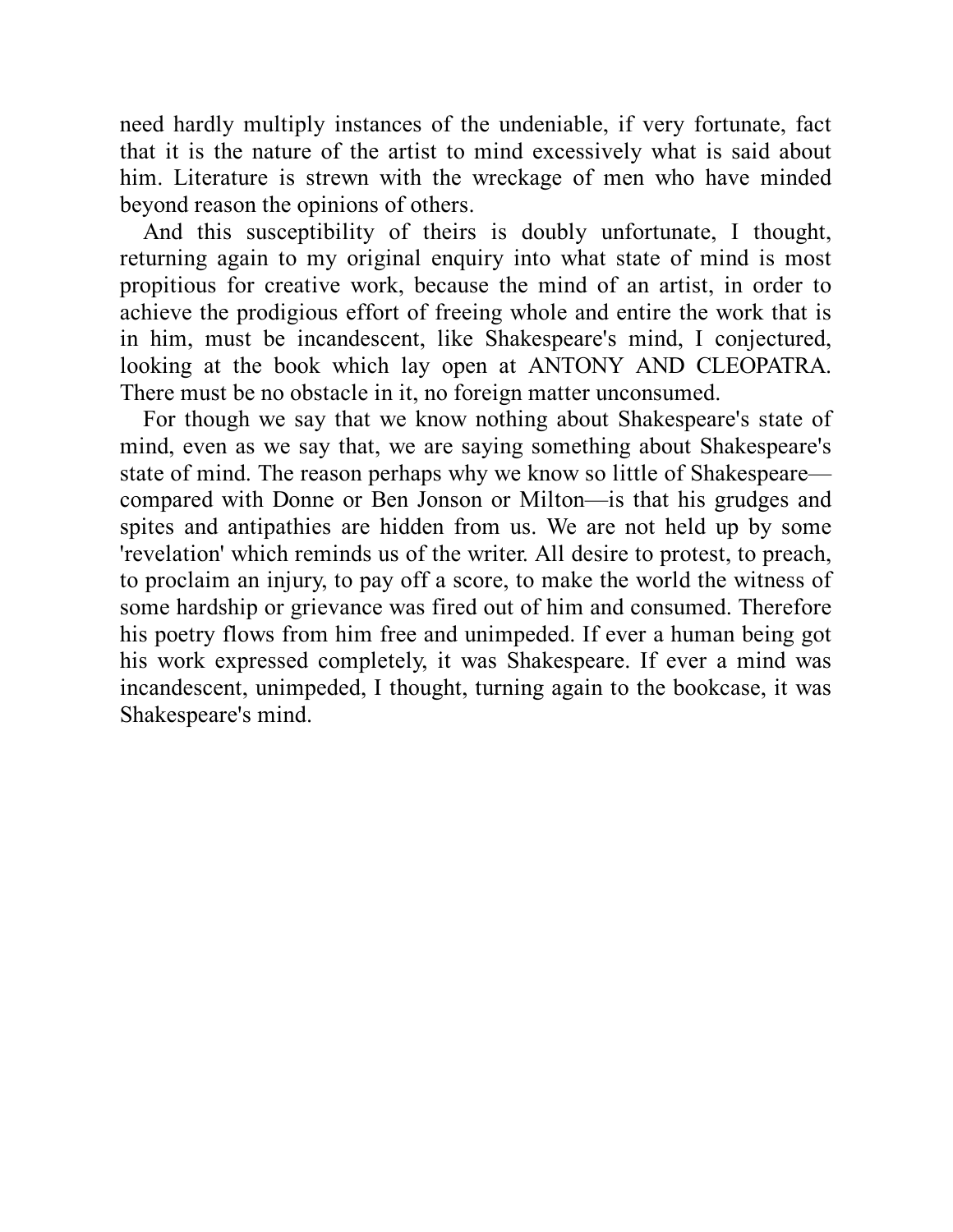## **Four**

That one would find any woman in that state of mind in the sixteenth century was obviously impossible. One has only to think of the Elizabethan tombstones with all those children kneeling with clasped hands; and their early deaths; and to see their houses with their dark, cramped rooms, to realize that no woman could have written poetry then. What one would expect to find would be that rather later perhaps some great lady would take advantage of her comparative freedom and comfort to publish something with her name to it and risk being thought a monster. Men, of course, are not snobs, I continued, carefully eschewing 'the arrant feminism' of Miss Rebecca West; but they appreciate with sympathy for the most part the efforts of a countess to write verse. One would expect to find a lady of title meeting with far greater encouragement than an unknown Miss Austen or a Miss Brontë at that time would have met with. But one would also expect to find that her mind was disturbed by alien emotions like fear and hatred and that her poems showed traces of that disturbance. Here is Lady Winchilsea, for example, I thought, taking down her poems. She was born in the year 1661; she was noble both by birth and by marriage; she was childless; she wrote poetry, and one has only to open her poetry to find her bursting out in indignation against the position of women:

How we are fallen! fallen by mistaken rules, And Education's more than Nature's fools; Debarred from all improvements of the mind, And to be dull, expected and designed;

And if someone would soar above the rest, With warmer fancy, and ambition pressed, So strong the opposing faction still appears, The hopes to thrive can ne'er outweigh the fears.

Clearly her mind has by no means 'consumed all impediments and become incandescent'. On the contrary, it is harassed and distracted with hates and grievances. The human race is split up for her into two parties.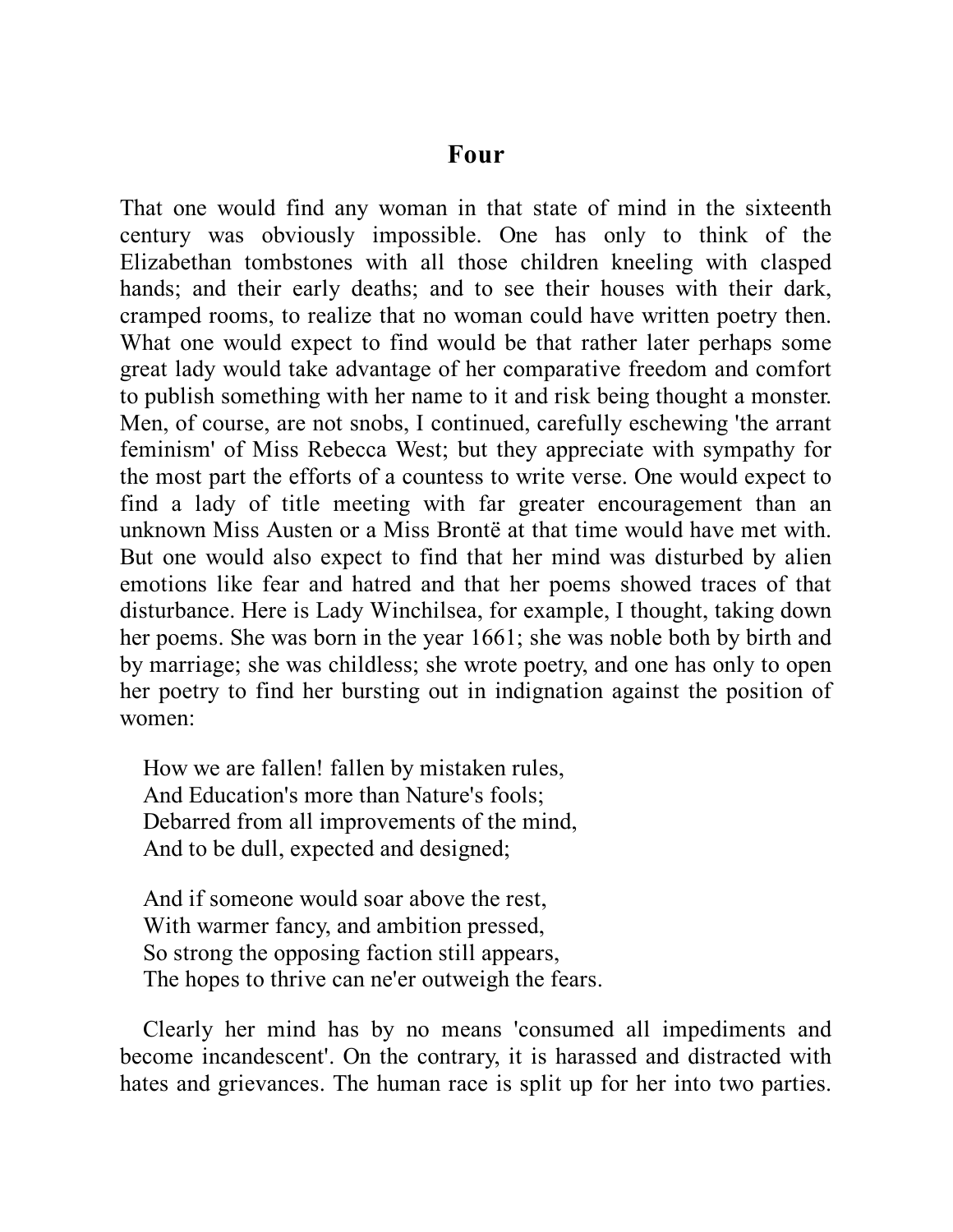Men are the 'opposing faction'; men are hated and feared, because they have the power to bar her way to what she wants to do—which is to write.

Alas! a woman that attempts the pen, Such a presumptuous creature is esteemed, The fault can by no virtue be redeemed. They tell us we mistake our sex and way; Good breeding, fashion, dancing, dressing, play, Are the accomplishments we should desire; To write, or read, or think, or to enquire, Would cloud our beauty, and exhaust our time, And interrupt the conquests of our prime. Whilst the dull manage of a servile house Is held by some our utmost art and use.

Indeed she has to encourage herself to write by supposing that what she writes will never be published; to soothe herself with the sad chant:

To some few friends, and to thy sorrows sing, For groves of laurel thou wert never meant; Be dark enough thy shades, and be thou there content.

Yet it is clear that could she have freed her mind from hate and fear and not heaped it with bitterness and resentment, the fire was hot within her. Now and again words issue of pure poetry:

Nor will in fading silks compose, Faintly the inimitable rose.

—they are rightly praised by Mr Murry, and Pope, it is thought, remembered and appropriated those others:

Now the jonquille o'ercomes the feeble brain; We faint beneath the aromatic pain.

It was a thousand pities that the woman who could write like that, whose mind was tuned to nature and reflection, should have been forced to anger and bitterness. But how could she have helped herself? I asked, imagining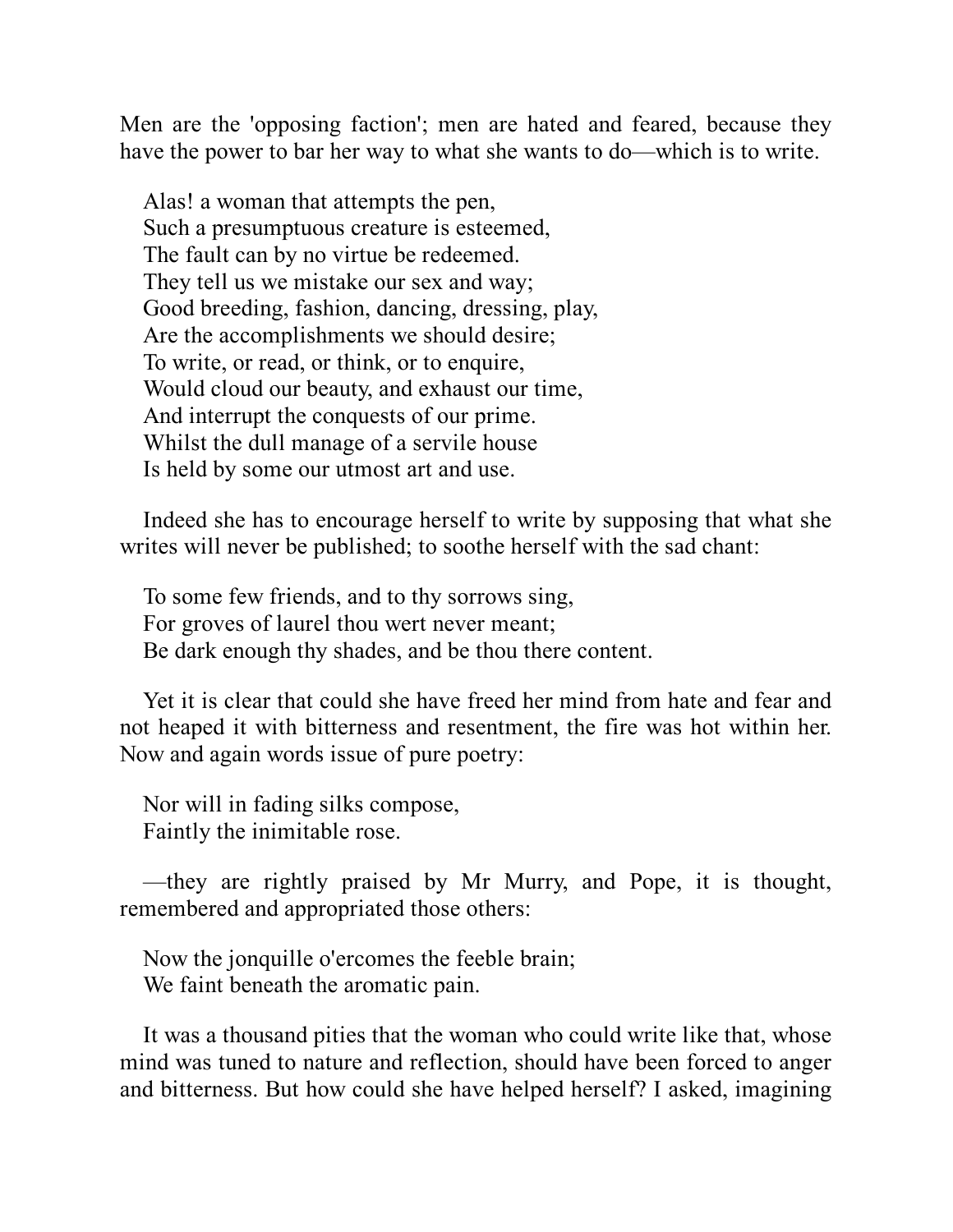the sneers and the laughter, the adulation of the toadies, the scepticism of the professional poet. She must have shut herself up in a room in the country to write, and been torn asunder by bitterness and scruples perhaps, though her husband was of the kindest, and their married life perfection. She 'must have', I say, because when one comes to seek out the facts about Lady Winchilsea, one finds, as usual, that almost nothing is known about her. She suffered terribly from melancholy, which we can explain at least to some extent when we find her telling us how in the grip of it she would imagine:

My lines decried, and my employment thought An useless folly or presumptuous fault:

The employment, which was thus censured, was, as far as one can see, the harmless one of rambling about the fields and dreaming:

My hand delights to trace unusual things, And deviates from the known and common way, Nor will in fading silks compose, Faintly the inimitable rose.

Naturally, if that was her habit and that was her delight, she could only expect to be laughed at; and, accordingly, Pope or Gay is said to have satirized her 'as a blue-stocking with an itch for scribbling'. Also it is thought that she offended Gay by laughing at him. She said that his TRIVIA showed that 'he was more proper to walk before a chair than to ride in one'. But this is all 'dubious gossip' and, says Mr Murry, 'uninteresting'. But there I do not agree with him, for I should have liked to have had more even of dubious gossip so that I might have found out or made up some image of this melancholy lady, who loved wandering in the fields and thinking about unusual things and scorned, so rashly, so unwisely, 'the dull manage of a servile house'. But she became diffuse, Mr Murry says. Her gift is all grown about with weeds and bound with briars. It had no chance of showing itself for the fine distinguished gift it was. And so, putting, her back on the shelf, I turned to the other great lady, the Duchess whom Lamb loved, hare-brained, fantastical Margaret of Newcastle, her elder, but her contemporary. They were very different, but alike in this that both were noble and both childless, and both were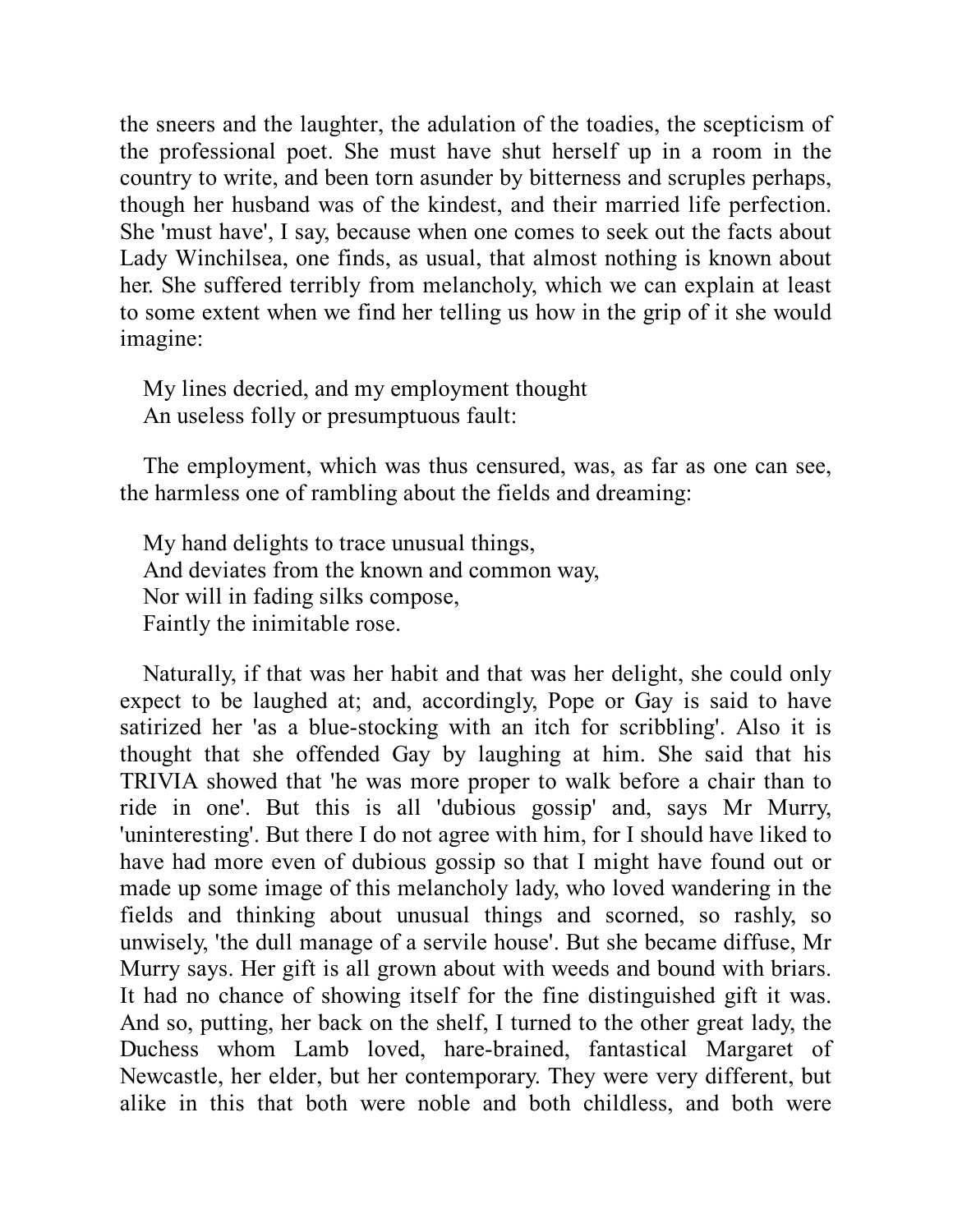married to the best of husbands. In both burnt the same passion for poetry and both are disfigured and deformed by the same causes. Open the Duchess and one finds the same outburst of rage. 'Women live like Bats or Owls, labour like Beasts, and die like Worms… ' Margaret too might have been a poet; in our day all that activity would have turned a wheel of some sort. As it was, what could bind, tame or civilize for human use that wild, generous, untutored intelligence? It poured itself out, higgledy-piggledy, in torrents of rhyme and prose, poetry and philosophy which stand congealed in quartos and folios that nobody ever reads. She should have had a microscope put in her hand. She should have been taught to look at the stars and reason scientifically. Her wits were turned with solitude and freedom. No one checked her. No one taught her. The professors fawned on her. At Court they jeered at her. Sir Egerton Brydges complained of her coarseness—'as flowing from a female of high rank brought up in the Courts'. She shut herself up at Welbeck alone.

What a vision of loneliness and riot the thought of Margaret Cavendish brings to mind! as if some giant cucumber had spread itself over all the roses and carnations in the garden and choked them to death. What a waste that the woman who wrote 'the best bred women are those whose minds are civilest' should have frittered her time away scribbling nonsense and plunging ever deeper into obscurity and folly till the people crowded round her coach when she issued out. Evidently the crazy Duchess became a bogey to frighten clever girls with. Here, I remembered, putting away the Duchess and opening Dorothy Osborne's letters, is Dorothy writing to Temple about the Duchess's new book. 'Sure the poore woman is a little distracted, shee could never bee soe rediculous else as to venture at writeing book's and in verse too, if I should not sleep this fortnight I should not come to that.'

And so, since no woman of sense and modesty could write books, Dorothy, who was sensitive and melancholy, the very opposite of the Duchess in temper, wrote nothing. Letters did not count. A woman might write letters while she was sitting by her father's sick-bed. She could write them by the fire whilst the men talked without disturbing them. The strange thing is, I thought, turning over the pages of Dorothy's letters, what a gift that untaught and solitary girl had for the framing of a sentence, for the fashioning of a scene. Listen to her running on: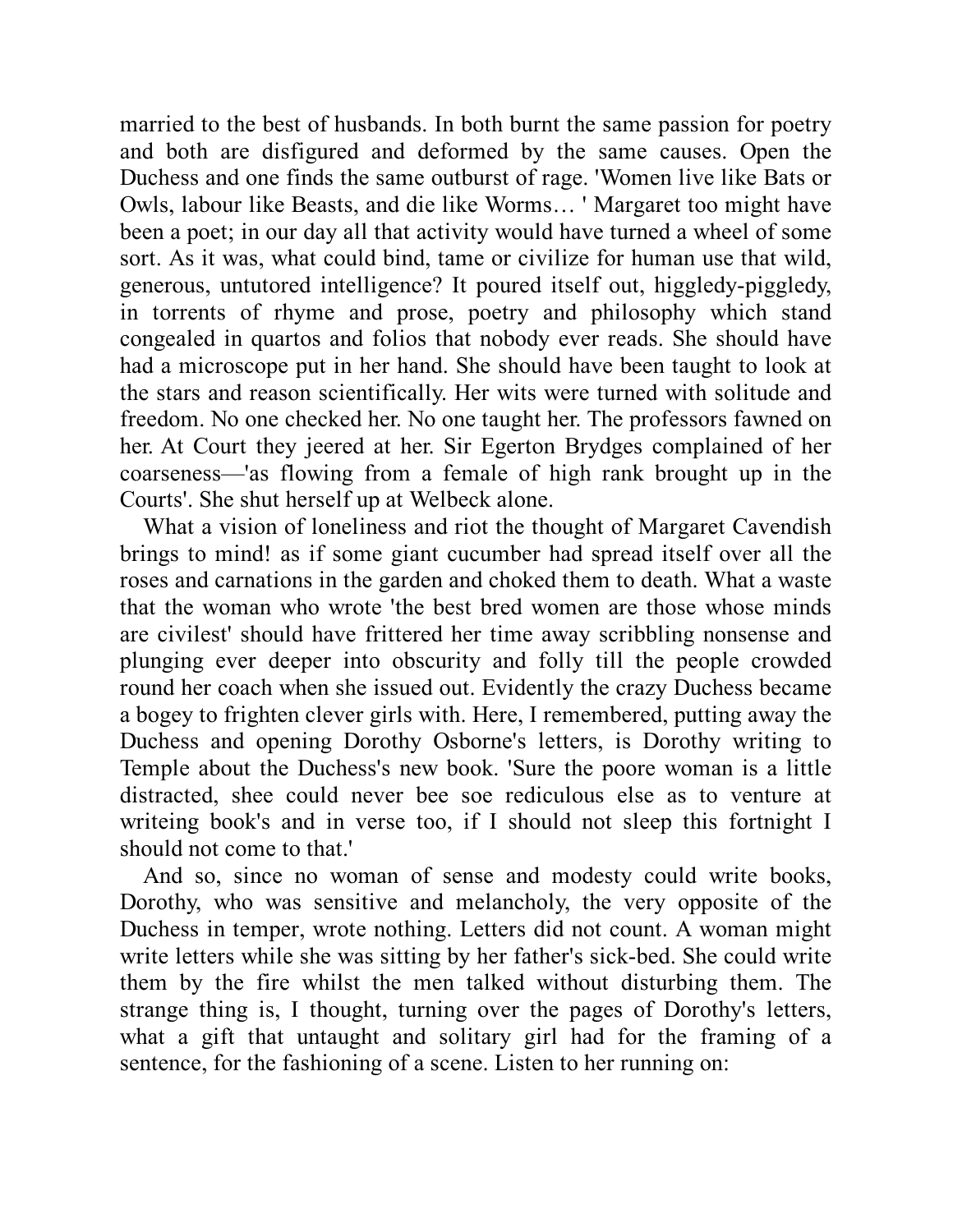'After dinner wee sitt and talk till Mr B. com's in question and then I am gon. the heat of the day is spent in reading or working and about sixe or seven a Clock, I walke out into a Common that lyes hard by the house where a great many young wenches keep Sheep and Cow's and sitt in the shades singing of Ballads; I goe to them and compare their voyces and Beauty's to some Ancient Shepherdesses that I have read of and finde a vaste difference there, but trust mee I think these are as innocent as those could bee. I talke to them, and finde they want nothing to make them the happiest People in the world, but the knoledge that they are soe. most commonly when we are in the middest of our discourse one looks aboute her and spyes her Cow's goeing into the Corne and then away they all run, as if they had wing's at theire heels. I that am not soe nimble stay behinde, and when I see them driveing home theire Cattle I think tis time for mee to retyre too. when I have supped I goe into the Garden and soe to the syde of a small River that runs by it where I sitt downe and wish you with mee… '

One could have sworn that she had the makings of a writer in her. But 'if I should not sleep this fortnight I should not come to that'—one can measure the opposition that was in the air to a woman writing when one finds that even a woman with a great turn for writing has brought herself to believe that to write a book was to be ridiculous, even to show oneself distracted. And so we come, I continued, replacing the single short volume of Dorothy Osborne's letters upon the shelf, to Mrs Behn.

And with Mrs Behn we turn a very important corner on the road. We leave behind, shut up in their parks among their folios, those solitary great ladies who wrote without audience or criticism, for their own delight alone. We come to town and rub shoulders with ordinary people in the streets. Mrs Behn was a middle-class woman with all the plebeian virtues of humour, vitality and courage; a woman forced by the death of her husband and some unfortunate adventures of her own to make her living by her wits. She had to work on equal terms with men. She made, by working very hard, enough to live on. The importance of that fact outweighs anything that she actually wrote, even the splendid 'A Thousand Martyrs I have made', or 'Love in Fantastic Triumph sat', for here begins the freedom of the mind, or rather the possibility that in the course of time the mind will be free to write what it likes. For now that Aphra Behn had done it, girls could go to their parents and say, You need not give me an allowance; I can make money by my pen. Of course the answer for many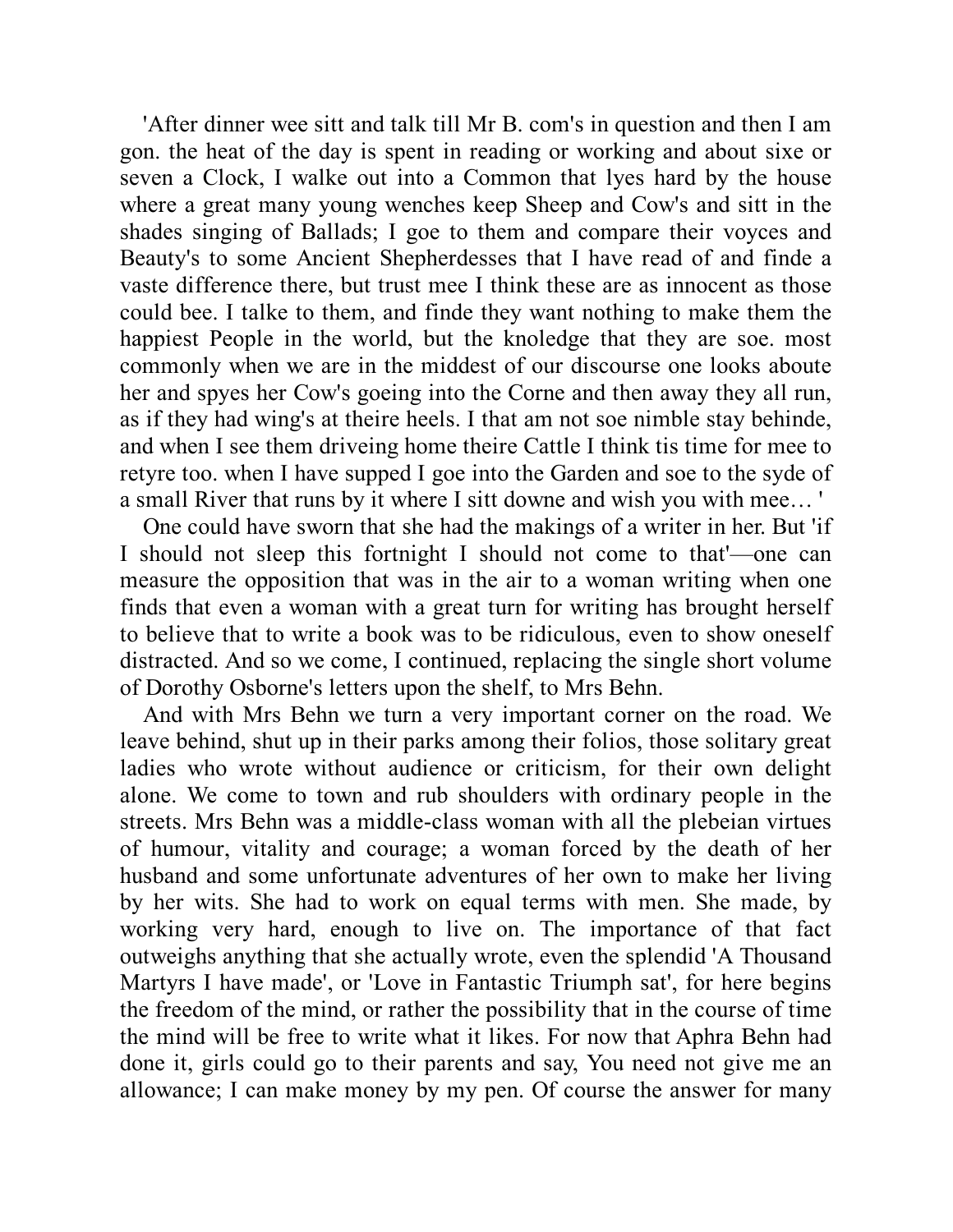years to come was, Yes, by living the life of Aphra Behn! Death would be better! and the door was slammed faster than ever. That profoundly interesting subject, the value that men set upon women's chastity and its effect upon their education, here suggests itself for discussion, and might provide an interesting book if any student at Girton or Newnham cared to go into the matter. Lady Dudley, sitting in diamonds among the midges of a Scottish moor, might serve for frontispiece. Lord Dudley, THE TIMES said when Lady Dudley died the other day, 'a man of cultivated taste and many accomplishments, was benevolent and bountiful, but whimsically despotic. He insisted upon his wife's wearing full dress, even at the remotest shooting-lodge in the Highlands; he loaded her with gorgeous jewels', and so on, 'he gave her everything—always excepting any measure of responsibility'. Then Lord Dudley had a stroke and she nursed him and ruled his estates with supreme competence for ever after. That whimsical despotism was in the nineteenth century too.

But to return. Aphra Behn proved that money could be made by writing at the sacrifice, perhaps, of certain agreeable qualities; and so by degrees writing became not merely a sign of folly and a distracted mind, but was of practical importance. A husband might die, or some disaster overtake the family. Hundreds of women began as the eighteenth century drew on to add to their pin money, or to come to the rescue of their families by making translations or writing the innumerable bad novels which have ceased to be recorded even in text-books, but are to be picked up in the fourpenny boxes in the Charing Cross Road. The extreme activity of mind which showed itself in the later eighteenth century among women—the talking, and the meeting, the writing of essays on Shakespeare, the translating of the classics—was founded on the solid fact that women could make money by writing. Money dignifies what is frivolous if unpaid for. It might still be well to sneer at 'blue stockings with an itch for scribbling', but it could not be denied that they could put money in their purses. Thus, towards the end of the eighteenth century a change came about which, if I were rewriting history, I should describe more fully and think of greater importance than the Crusades or the Wars of the Roses.

The middle-class woman began to write. For if PRIDE AND PREJUDICE matters, and MIDDLEMARCH and VILLETTE and WUTHERING HEIGHTS matter, then it matters far more than I can prove in an hour's discourse that women generally, and not merely the lonely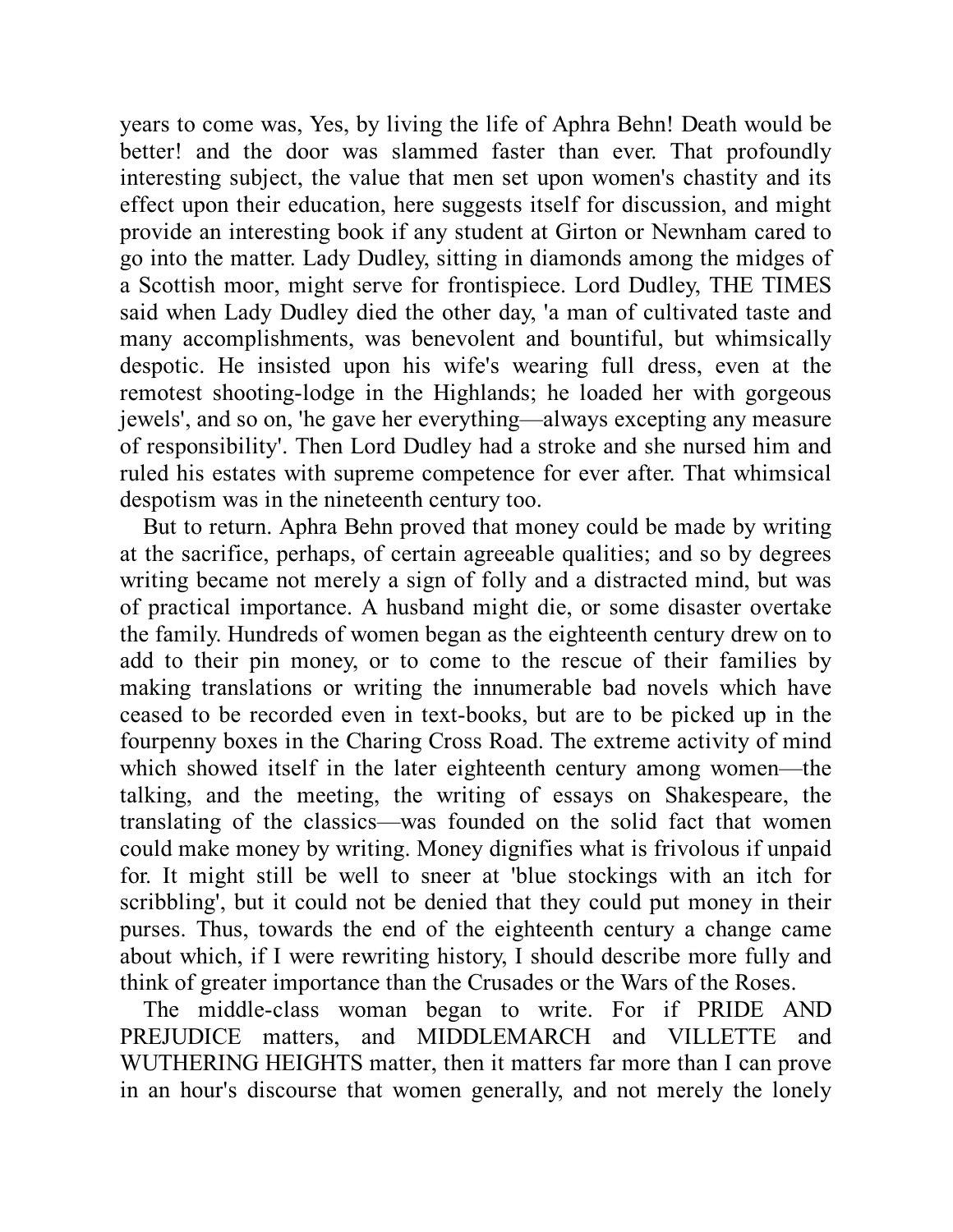aristocrat shut up in her country house among her folios and her flatterers, took to writing. Without those forerunners, Jane Austen and the Brontës and George Eliot could no more have written than Shakespeare could have written without Marlowe, or Marlowe without Chaucer, or Chaucer without those forgotten poets who paved the ways and tamed the natural savagery of the tongue. For masterpieces are not single and solitary births; they are the outcome of many years of thinking in common, of thinking by the body of the people, so that the experience of the mass is behind the single voice. Jane Austen should have laid a wreath upon the grave of Fanny Burney, and George Eliot done homage to the robust shade of Eliza Carter—the valiant old woman who tied a bell to her bedstead in order that she might wake early and learn Greek. All women together ought to let flowers fall upon the tomb of Aphra Behn, which is, most scandalously but rather appropriately, in Westminster Abbey, for it was she who earned them the right to speak their minds. It is she—shady and amorous as she was—who makes it not quite fantastic for me to say to you to-night: Earn five hundred a year by your wits.

Here, then, one had reached the early nineteenth century. And here, for the first time, I found several shelves given up entirely to the works of women. But why, I could not help asking, as I ran my eyes over them, were they, with very few exceptions, all novels? The original impulse was to poetry. The 'supreme head of song' was a poetess. Both in France and in England the women poets precede the women novelists. Moreover, I thought, looking at the four famous names, what had George Eliot in common with Emily Brontë? Did not Charlotte Brontë fail entirely to understand Jane Austen? Save for the possibly relevant fact that not one of them had a child, four more incongruous characters could not have met together in a room—so much so that it is tempting to invent a meeting and a dialogue between them. Yet by some strange force they were all compelled when they wrote, to write novels. Had it something to do with being born of the middle class, I asked; and with the fact, which Miss Emily Davies a little later was so strikingly to demonstrate, that the middle-class family in the early nineteenth century was possessed only of a single sitting-room between them? If a woman wrote, she would have to write in the common sitting-room. And, as Miss Nightingale was so vehemently to complain,—"women never have an half hour… that they can call their own"—she was always interrupted. Still it would be easier to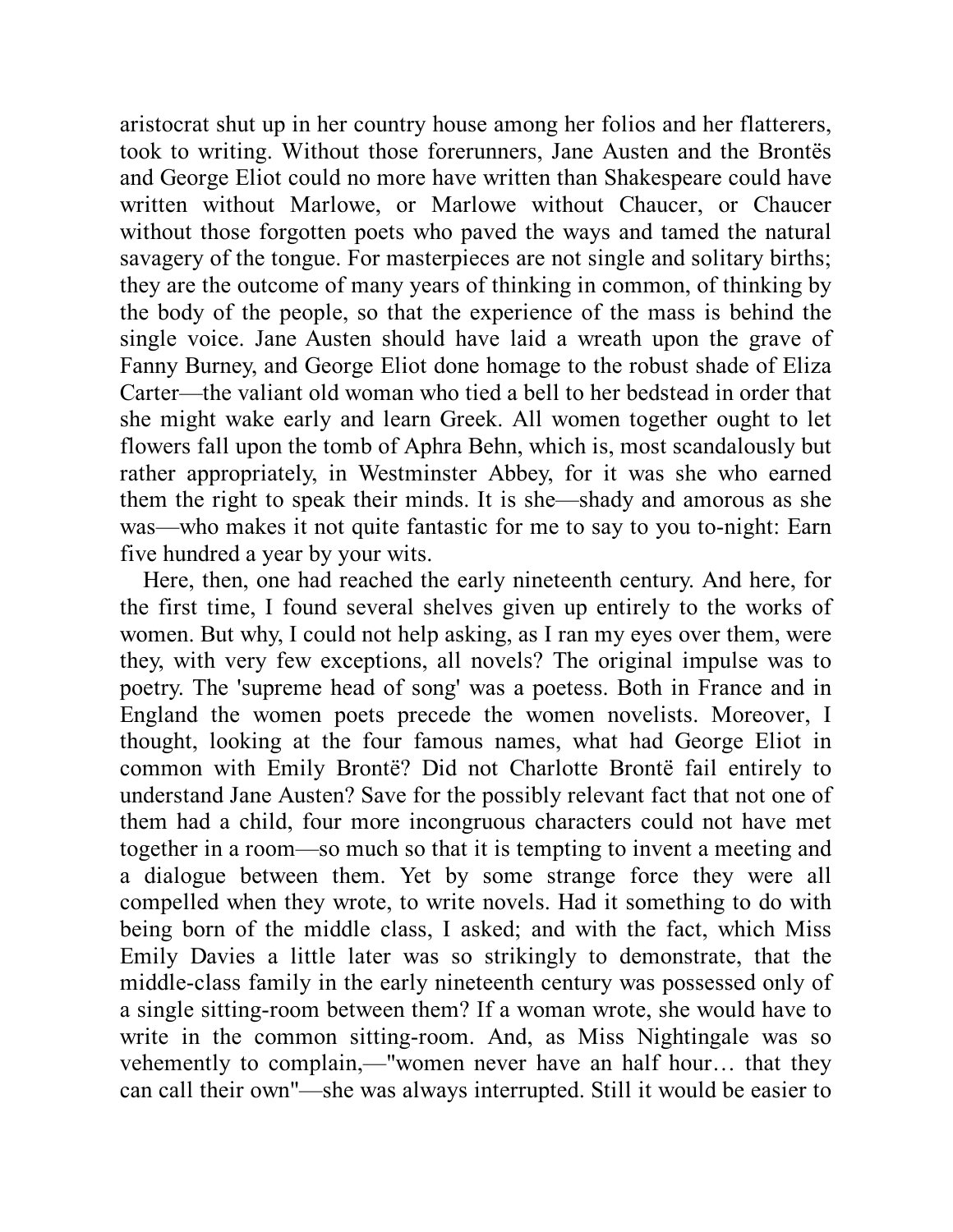write prose and fiction there than to write poetry or a play. Less concentration is required. Jane Austen wrote like that to the end of her days. 'How she was able to effect all this', her nephew writes in his Memoir, 'is surprising, for she had no separate study to repair to, and most of the work must have been done in the general sitting-room, subject to all kinds of casual interruptions. She was careful that her occupation should not be suspected by servants or visitors or any persons beyond her own family party<sup>[\[7\]](#page-88-2)</sup>. Jane Austen hid her manuscripts or covered them with a piece of blotting-paper. Then, again, all the literary training that a woman had in the early nineteenth century was training in the observation of character, in the analysis of emotion. Her sensibility had been educated for centuries by the influences of the common sitting-room. People's feelings were impressed on her; personal relations were always before her eyes. Therefore, when the middle-class woman took to writing, she naturally wrote novels, even though, as seems evident enough, two of the four famous women here named were not by nature novelists. Emily Brontë should have written poetic plays; the overflow of George Eliot's capacious mind should have spread itself when the creative impulse was spent upon history or biography. They wrote novels, however; one may even go further, I said, taking PRIDE AND PREJUDICE from the shelf, and say that they wrote good novels. Without boasting or giving pain to the opposite sex, one may say that PRIDE AND PREJUDICE is a good book. At any rate, one would not have been ashamed to have been caught in the act of writing PRIDE AND PREJUDICE. Yet Jane Austen was glad that a hinge creaked, so that she might hide her manuscript before anyone came in. To Jane Austen there was something discreditable in writing PRIDE AND PREJUDICE. And, I wondered, would PRIDE AND PREJUDICE have been a better novel if Jane Austen had not thought it necessary to hide her manuscript from visitors? I read a page or two to see; but I could not find any signs that her circumstances had harmed her work in the slightest. That, perhaps, was the chief miracle about it. Here was a woman about the year 1800 writing without hate, without bitterness, without fear, without protest, without preaching. That was how Shakespeare wrote, I thought, looking at ANTONY AND CLEOPATRA; and when people compare Shakespeare and Jane Austen, they may mean that the minds of both had consumed all impediments; and for that reason we do not know Jane Austen and we do not know Shakespeare, and for that reason Jane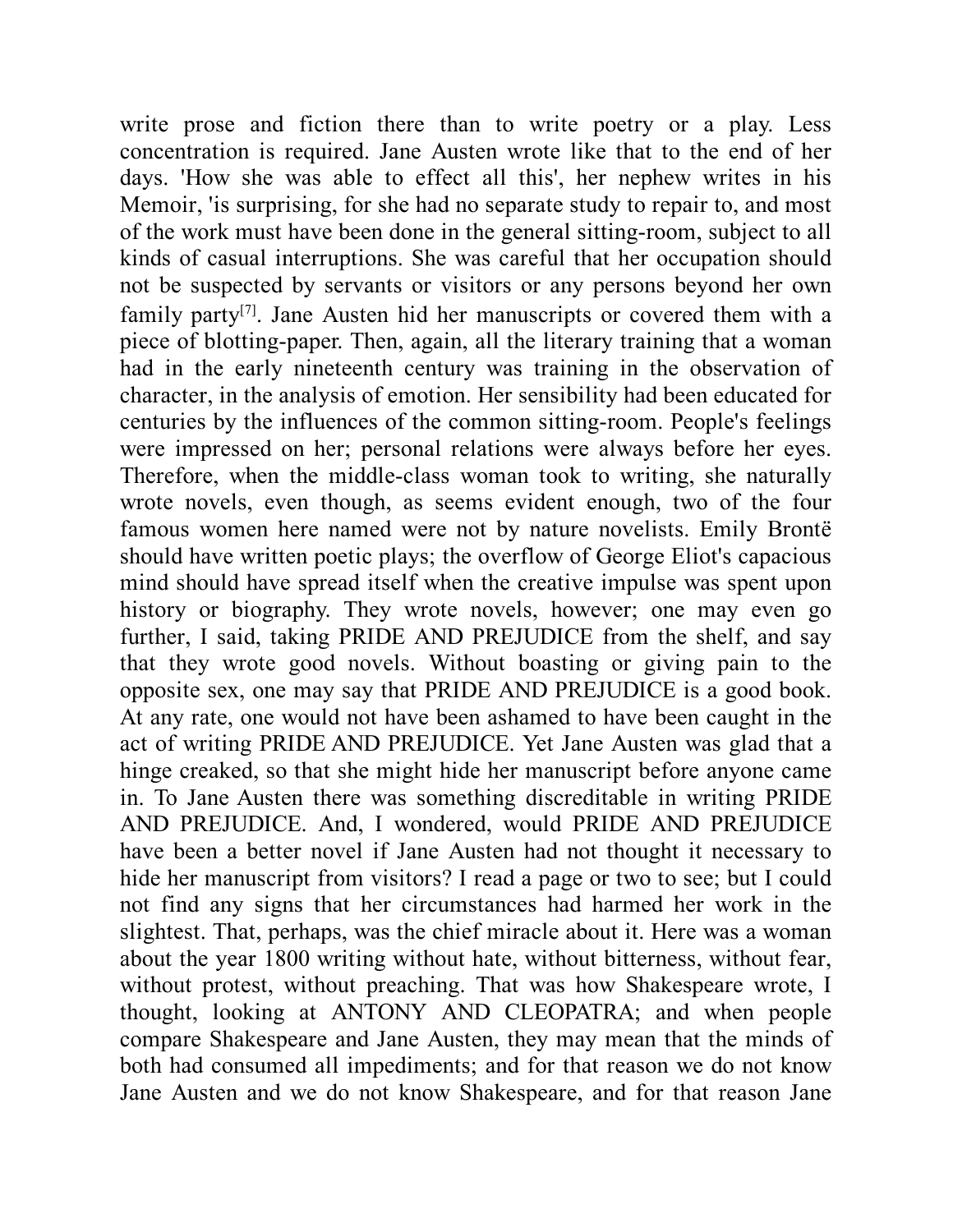Austen pervades every word that she wrote, and so does Shakespeare. If Jane Austen suffered in any way from her circumstances it was in the narrowness of life that was imposed upon her. It was impossible for a woman to go about alone. She never travelled; she never drove through London in an omnibus or had luncheon in a shop by herself. But perhaps it was the nature of Jane Austen not to want what she had not. Her gift and her circumstances matched each other completely. But I doubt whether that was true of Charlotte Brontë, I said, opening JANE EYRE and laying it beside PRIDE AND PREJUDICE.

I opened it at chapter twelve and my eye was caught by the phrase 'Anybody may blame me who likes'. What were they blaming Charlotte Brontë for? I wondered. And I read how Jane Eyre used to go up on to the roof when Mrs Fairfax was making jellies and looked over the fields at the distant view. And then she longed—and it was for this that they blamed her—that 'then I longed for a power of vision which might overpass that limit; which might reach the busy world, towns, regions full of life I had heard of but never seen: that then I desired more of practical experience than I possessed; more of intercourse with my kind, of acquaintance with variety of character than was here within my reach. I valued what was good in Mrs Fairfax, and what was good in Adele; but I believed in the existence of other and more vivid kinds of goodness, and what I believed in I wished to behold.

'Who blames me? Many, no doubt, and I shall he called discontented. I could not help it: the restlessness was in my nature; it agitated me to pain sometimes…

'It is vain to say human beings ought to be satisfied with tranquillity: they must have action; and they will make it if they cannot find it. Millions are condemned to a stiller doom than mine, and millions are in silent revolt against their lot. Nobody knows how many rebellions ferment in the masses of life which people earth. Women are supposed to be very calm generally: but women feel just as men feel; they need exercise for their faculties and a field for their efforts as much as their brothers do; they suffer from too rigid a restraint, too absolute a stagnation, precisely as men would suffer; and it is narrow-minded in their more privileged fellow-creatures to say that they ought to confine themselves to making puddings and knitting stockings, to playing on the piano and embroidering bags. It is thoughtless to condemn them, or laugh at them, if they seek to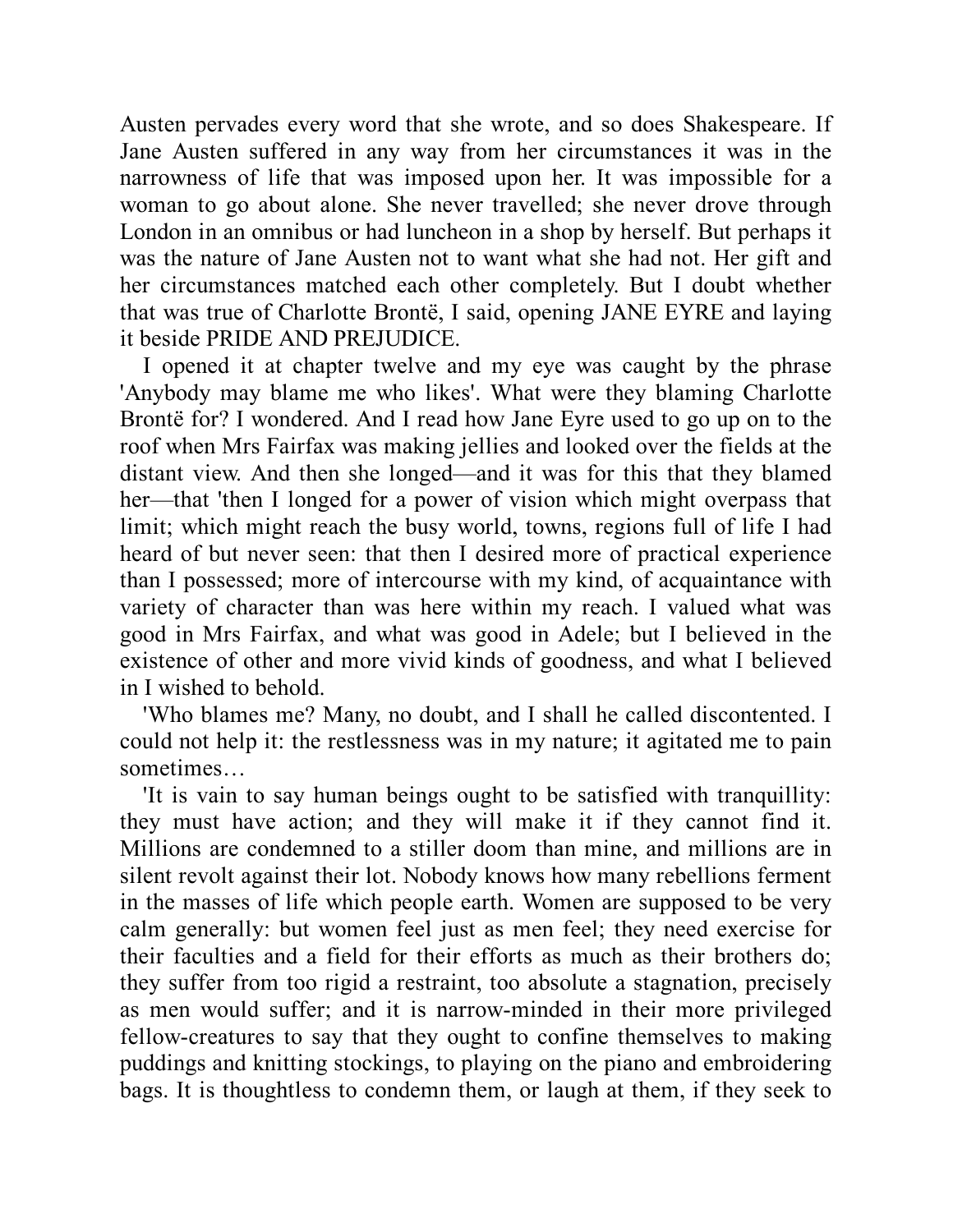do more or learn more than custom has pronounced necessary for their sex.

'When thus alone I not unfrequently heard Grace Poole's laugh… '

That is an awkward break, I thought. It is upsetting to come upon Grace Poole all of a sudden. The continuity is disturbed. One might say, I continued, laying the book down beside PRIDE AND PREJUDICE, that the woman who wrote those pages had more genius in her than Jane Austen; but if one reads them over and marks that jerk in them, that indignation, one sees that she will never get her genius expressed whole and entire. Her books will be deformed and twisted. She will write in a rage where she should write calmly. She will write foolishly where she should write wisely. She will write of herself where she should write of her characters. She is at war with her lot. How could she help but die young, cramped and thwarted?

One could not but play for a moment with the thought of what might have happened if Charlotte Brontë had possessed say three hundred a year —but the foolish woman sold the copyright of her novels outright for fifteen hundred pounds; had somehow possessed more knowledge of the busy world, and towns and regions full of life; more practical experience, and intercourse with her kind and acquaintance with a variety of character. In those words she puts her finger exactly not only upon her own defects as a novelist but upon those of her sex at that time. She knew, no one better, how enormously her genius would have profited if it had not spent itself in solitary visions over distant fields; if experience and intercourse and travel had been granted her. But they were not granted; they were withheld; and we must accept the fact that all those good novels, VILLETTE, EMMA, WUTHERING HEIGHTS, MIDDLEMARCH, were written by women without more experience of life than could enter the house of a respectable clergyman; written too in the common sitting-room of that respectable house and by women so poor that they could not afford to buy more than a few quires of paper at a time upon which to write WUTHERING HEIGHTS or JANE EYRE. One of them, it is true, George Eliot, escaped after much tribulation, but only to a secluded villa in St John's Wood. And there she settled down in the shadow of the world's disapproval. 'I wish it to be understood', she wrote, 'that I should never invite anyone to come and see me who did not ask for the invitation'; for was she not living in sin with a married man and might not the sight of her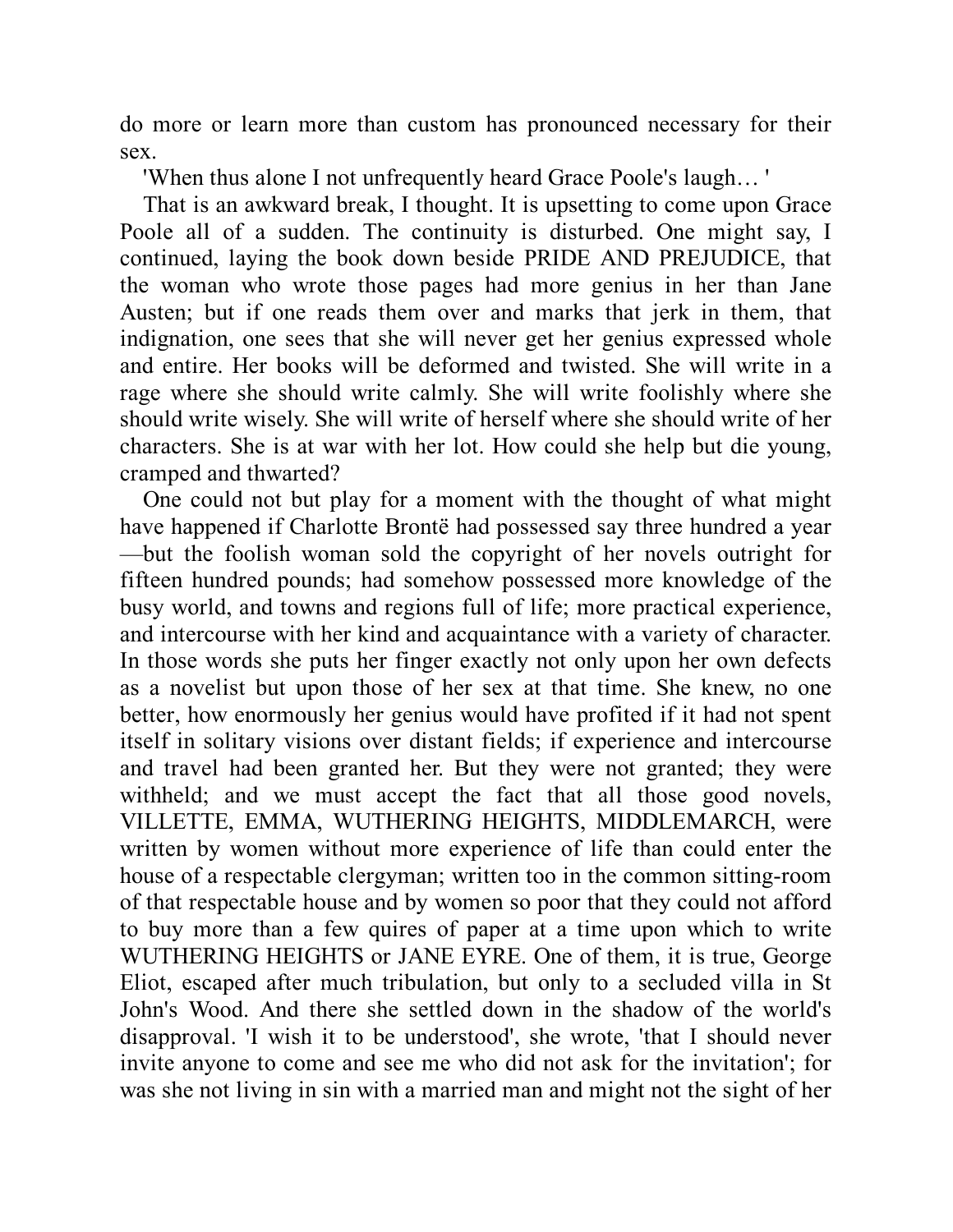damage the chastity of Mrs Smith or whoever it might be that chanced to call? One must submit to the social convention, and be 'cut off from what is called the world'. At the same time, on the other side of Europe, there was a young man living freely with this gypsy or with that great lady; going to the wars; picking up unhindered and uncensored all that varied experience of human life which served him so splendidly later when he came to write his books. Had Tolstoi lived at the Priory in seclusion with a married lady 'cut off from what is called the world', however edifying the moral lesson, he could scarcely, I thought, have written WAR AND PEACE.

But one could perhaps go a little deeper into the question of novelwriting and the effect of sex upon the novelist. If one shuts one's eyes and thinks of the novel as a whole, it would seem to be a creation owning a certain looking-glass likeness to life, though of course with simplifications and distortions innumerable. At any rate, it is a structure leaving a shape on the mind's eye, built now in squares, now pagoda shaped, now throwing out wings and arcades, now solidly compact and domed like the Cathedral of Saint Sofia at Constantinople. This shape, I thought, thinking back over certain famous novels, starts in one the kind of emotion that is appropriate to it. But that emotion at once blends itself with others, for the 'shape' is not made by the relation of stone to stone, but by the relation of human being to human being. Thus a novel starts in us all sorts of antagonistic and opposed emotions. Life conflicts with something that is not life. Hence the difficulty of coming to any agreement about novels, and the immense sway that our private prejudices have upon us. On the one hand we feel You—John the hero—must live, or I shall be in the depths of despair. On the other, we feel, Alas, John, you must die, because the shape of the book requires it. Life conflicts with something that is not life. Then since life it is in part, we judge it as life. James is the sort of man I most detest, one says. Or, This is a farrago of absurdity. I could never feel anything of the sort myself. The whole structure, it is obvious, thinking back on any famous novel, is one of infinite complexity, because it is thus made up of so many different judgements, of so many different kinds of emotion. The wonder is that any book so composed holds together for more than a year or two, or can possibly mean to the English reader what it means for the Russian or the Chinese. But they do hold together occasionally very remarkably. And what holds them together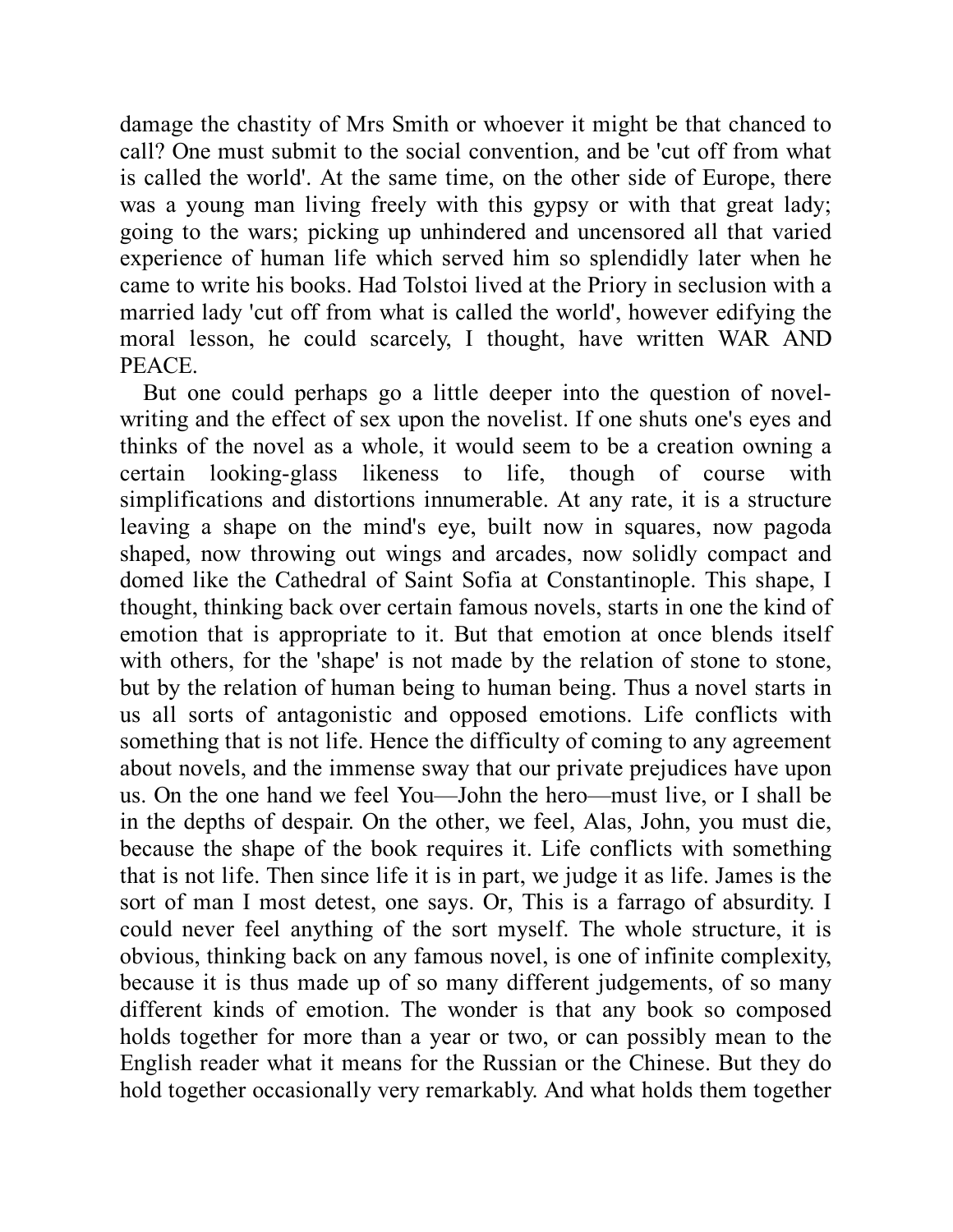in these rare instances of survival (I was thinking of WARAND PEACE) is something that one calls integrity, though it has nothing to do with paying one's bills or behaving honourably in an emergency. What one means by integrity, in the case of the novelist, is the conviction that he gives one that this is the truth. Yes, one feels, I should never have thought that this could be so; I have never known people behaving like that. But you have convinced me that so it is, so it happens. One holds every phrase, every scene to the light as one reads—for Nature seems, very oddly, to have provided us with an inner light by which to judge of the novelist's integrity or disintegrity. Or perhaps it is rather that Nature, in her most irrational mood, has traced in invisible ink on the walls of the mind a premonition which these great artists confirm; a sketch which only needs to be held to the fire of genius to become visible. When one so exposes it and sees it come to life one exclaims in rapture, But this is what I have always felt and known and desired! And one boils over with excitement, and, shutting the book even with a kind of reverence as if it were something very precious, a stand-by to return to as long as one lives, one puts it back on the shelf, I said, taking WAR AND PEACE and putting it back in its place. If, on the other hand, these poor sentences that one takes and tests rouse first a quick and eager response with their bright colouring and their dashing gestures but there they stop: something seems to check them in their development: or if they bring to light only a faint scribble in that corner and a blot over there, and nothing appears whole and entire, then one heaves a sigh of disappointment and says. Another failure. This novel has come to grief somewhere.

And for the most part, of course, novels do come to grief somewhere. The imagination falters under the enormous strain. The insight is confused; it can no longer distinguish between the true and the false, it has no longer the strength to go on with the vast labour that calls at every moment for the use of so many different faculties. But how would all this be affected by the sex of the novelist, I wondered, looking at JANE EYRE and the others. Would the fact of her sex in any way interfere with the integrity of a woman novelist—that integrity which I take to be the backbone of the writer? Now, in the passages I have quoted from JANE EYRE, it is clear that anger was tampering with the integrity of Charlotte Brontë the novelist. She left her story, to which her entire devotion was due, to attend to some personal grievance. She remembered that she had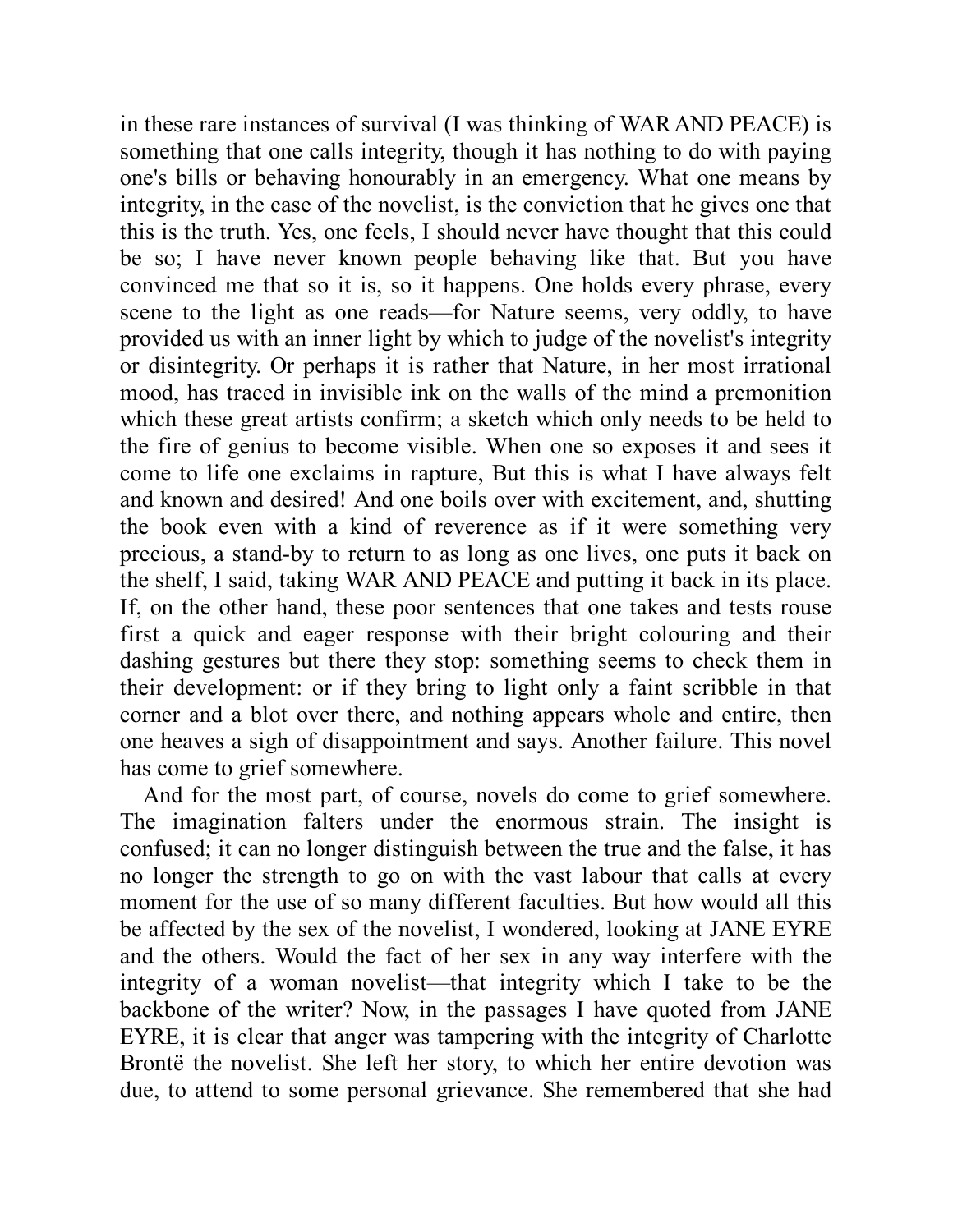been starved of her proper due of experience—she had been made to stagnate in a parsonage mending stockings when she wanted to wander free over the world. Her imagination swerved from indignation and we feel it swerve. But there were many more influences than anger tugging at her imagination and deflecting it from its path. Ignorance, for instance. The portrait of Rochester is drawn in the dark. We feel the influence of fear in it; just as we constantly feel an acidity which is the result of oppression, a buried suffering smouldering beneath her passion, a rancour which contracts those books, splendid as they are, with a spasm of pain.

And since a novel has this correspondence to real life, its values are to some extent those of real life. But it is obvious that the values of women differ very often from the values which have been made by the other sex; naturally, this is so. Yet it is the masculine values that prevail. Speaking crudely, football and sport are 'important'; the worship of fashion, the buying of clothes 'trivial'. And these values are inevitably transferred from life to fiction. This is an important book, the critic assumes, because it deals with war. This is an insignificant book because it deals with the feelings of women in a drawing-room. A scene in a battle-field is more important than a scene in a shop—everywhere and much more subtly the difference of value persists. The whole structure, therefore, of the early nineteenth-century novel was raised, if one was a woman, by a mind which was slightly pulled from the straight, and made to alter its clear vision in deference to external authority. One has only to skim those old forgotten novels and listen to the tone of voice in which they are written to divine that the writer was meeting criticism; she was saying this by way of aggression, or that by way of conciliation. She was admitting that she was 'only a woman', or protesting that she was 'as good as a man'. She met that criticism as her temperament dictated, with docility and diffidence, or with anger and emphasis. It does not matter which it was; she was thinking of something other than the thing itself. Down comes her book upon our heads. There was a flaw in the centre of it. And I thought of all the women's novels that lie scattered, like small pock-marked apples in an orchard, about the second-hand book shops of London. It was the flaw in the centre that had rotted them. She had altered her values in deference to the opinion of others.

But how impossible it must have been for them not to budge either to the right or to the left. What genius, what integrity it must have required in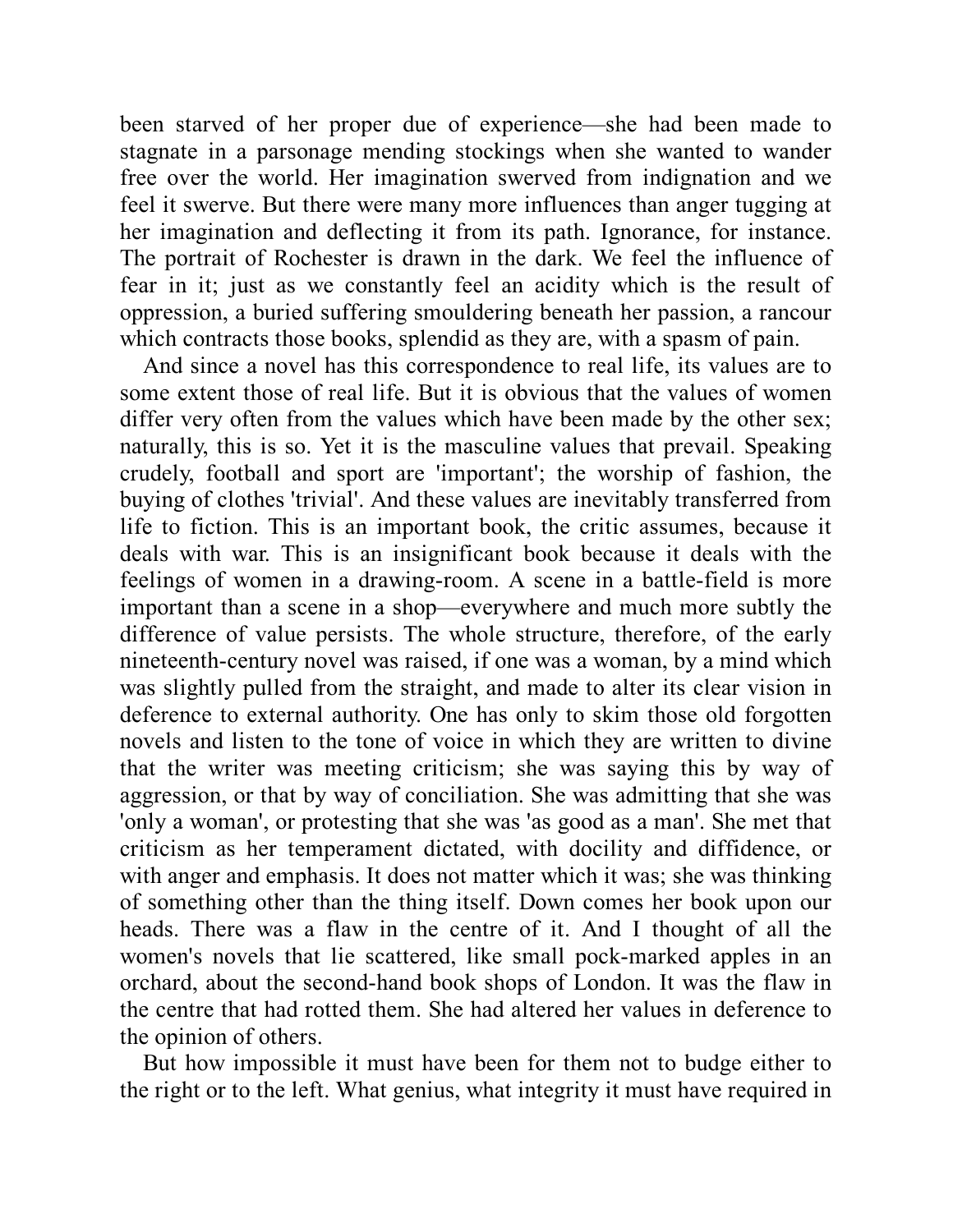face of all that criticism, in the midst of that purely patriarchal society, to hold fast to the thing as they saw it without shrinking. Only Jane Austen did it and Emily Brontë. It is another feather, perhaps the finest, in their caps. They wrote as women write, not as men write. Of all the thousand women who wrote novels then, they alone entirely ignored the perpetual admonitions of the eternal pedagogue—write this, think that. They alone were deaf to that persistent voice, now grumbling, now patronizing, now domineering, now grieved, now shocked, now angry, now avuncular, that voice which cannot let women alone, but must be at them, like some tooconscientious governess, adjuring them, like Sir Egerton Brydges, to be refined; dragging even into the criticism of poetry criticism of sex;<sup>[\[8\]](#page-88-3)</sup> admonishing them, if they would be good and win, as I suppose, some shiny prize, to keep within certain limits which the gentleman in question thinks suitable—'… female novelists should only aspire to excellence by courageously acknowledging the limitations of their sex'. [\[9\]](#page-88-4) That puts the matter in a nutshell, and when I tell you, rather to your surprise, that this sentence was written not in August 1828 but in August 1928, you will agree, I think, that however delightful it is to us now, it represents a vast body of opinion—I am not going to stir those old pools; I take only what chance has floated to my feet—that was far more vigorous and far more vocal a century ago. It would have needed a very stalwart young woman in 1828 to disregard all those snubs and chidings and promises of prizes. One must have been something of a firebrand to say to oneself, Oh, but they can't buy literature too. Literature is open to everybody. I refuse to allow you, Beadle though you are, to turn me off the grass. Lock up your libraries if you like; but there is no gate, no lock, no bolt, that you can set upon the freedom of my mind.

But whatever effect discouragement and criticism had upon their writing—and I believe that they had a very great effect—that was unimportant compared with the other difficulty which faced them (I was still considering those early nineteenth-century novelists) when they came to set their thoughts on paper—that is that they had no tradition behind them, or one so short and partial that it was of little help. For we think back through our mothers if we are women. It is useless to go to the great men writers for help, however much one may go to them for pleasure. Lamb, Browne, Thackeray, Newman, Sterne, Dickens, De Quincey whoever it may be—never helped a woman yet, though she may have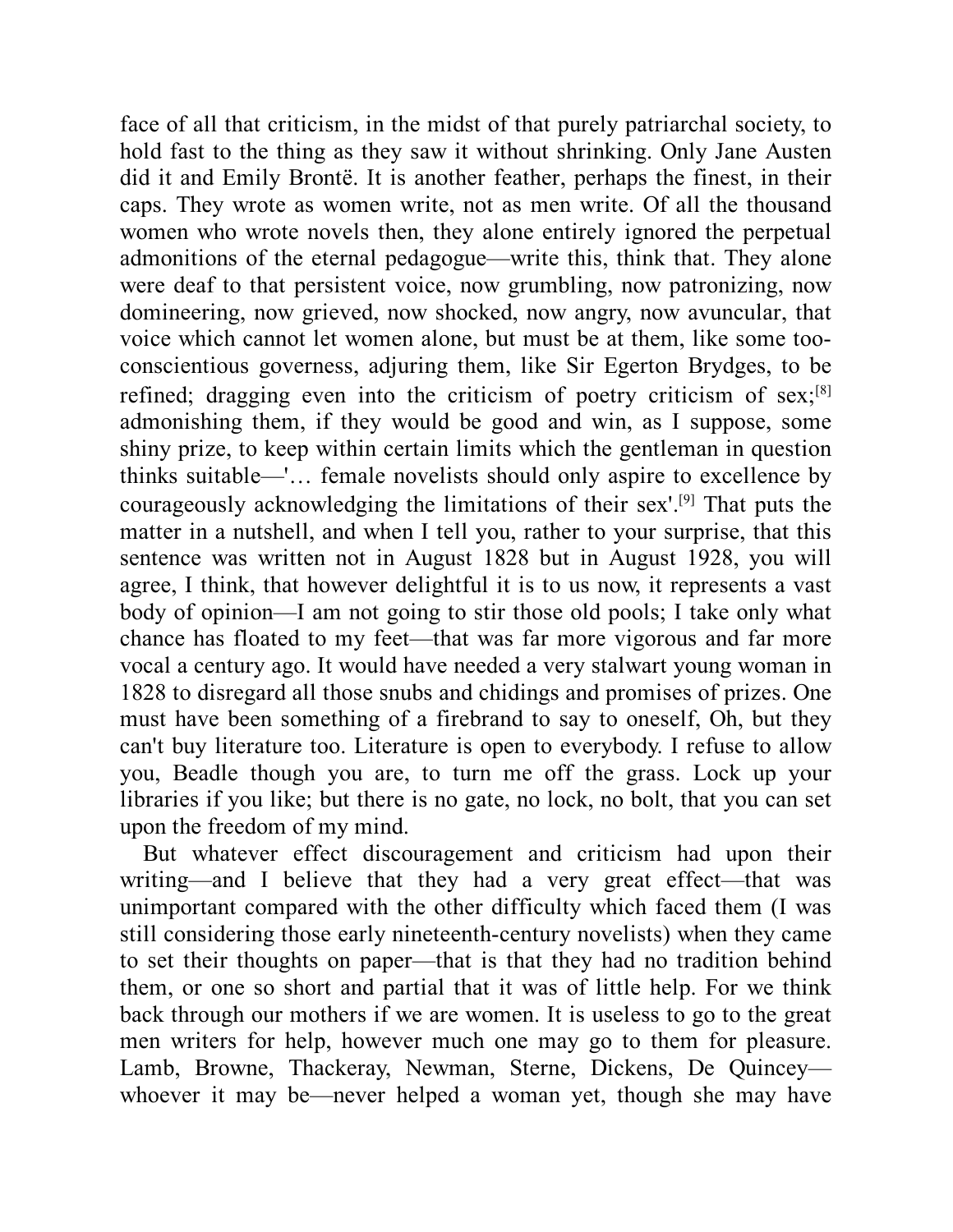learnt a few tricks of them and adapted them to her use. The weight, the pace, the stride of a man's mind are too unlike her own for her to lift anything substantial from him successfully. The ape is too distant to be sedulous. Perhaps the first thing she would find, setting pen to paper, was that there was no common sentence ready for her use. All the great novelists like Thackeray and Dickens and Balzac have written a natural prose, swift but not slovenly, expressive but not precious, taking their own tint without ceasing to be common property. They have based it on the sentence that was current at the time. The sentence that was current at the beginning of the nineteenth century ran something like this perhaps: 'The grandeur of their works was an argument with them, not to stop short, but to proceed. They could have no higher excitement or satisfaction than in the exercise of their art and endless generations of truth and beauty. Success prompts to exertion; and habit facilitates success.' That is a man's sentence; behind it one can see Johnson, Gibbon and the rest. It was a sentence that was unsuited for a woman's use. Charlotte Brontë, with all her splendid gift for prose, stumbled and fell with that clumsy weapon in her hands. George Eliot committed atrocities with it that beggar description. Jane Austen looked at it and laughed at it and devised a perfectly natural, shapely sentence proper for her own use and never departed from it. Thus, with less genius for writing than Charlotte Brontë, she got infinitely more said. Indeed, since freedom and fullness of expression are of the essence of the art, such a lack of tradition, such a scarcity and inadequacy of tools, must have told enormously upon the writing of women. Moreover, a book is not made of sentences laid end to end, but of sentences built, if an image helps, into arcades or domes. And this shape too has been made by men out of their own needs for their own uses. There is no reason to think that the form of the epic or of the poetic play suit a woman any more than the sentence suits her. But all the older forms of literature were hardened and set by the time she became a writer. The novel alone was young enough to be soft in her hands another reason, perhaps, why she wrote novels. Yet who shall say that even now 'the novel' (I give it inverted commas to mark my sense of the words' inadequacy), who shall say that even this most pliable of all forms is rightly shaped for her use? No doubt we shall find her knocking that into shape for herself when she has the free use of her limbs; and providing some new vehicle, not necessarily in verse, for the poetry in her. For it is the poetry that is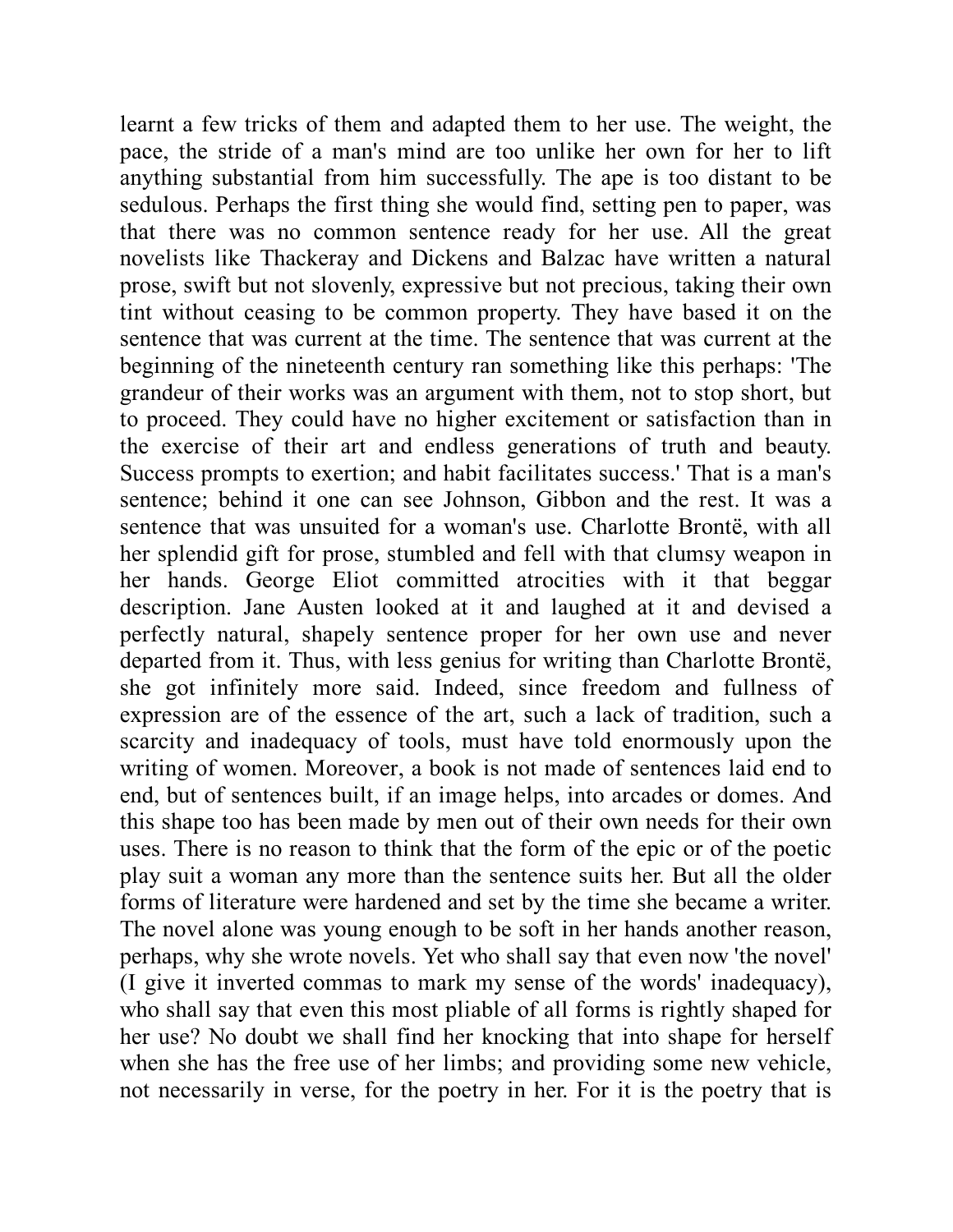still denied outlet. And I went on to ponder how a woman nowadays would write a poetic tragedy in five acts. Would she use verse?—would she not use prose rather?

But these are difficult questions which lie in the twilight of the future. I must leave them, if only because they stimulate me to wander from my subject into trackless forests where I shall be lost and, very likely, devoured by wild beasts. I do not want, and I am sure that you do not want me, to broach that very dismal subject, the future of fiction. so that I will only pause here one moment to draw your attention to the great part which must be played in that future so far as women are concerned by physical conditions. The book has somehow to be adapted to the body, and at a venture one would say that women's books should be shorter, more concentrated, than those of men, and framed so that they do not need long hours of steady and uninterrupted work. For interruptions there will always be. Again, the nerves that feed the brain would seem to differ in men and women, and if you are going to make them work their best and hardest, you must find out what treatment suits them—whether these hours of lectures, for instance, which the monks devised, presumably, hundreds of years ago, suit them—what alternations of work and rest they need, interpreting rest not as doing nothing but as doing something but something that is different; and what should that difference be? All this should be discussed and discovered; all this is part of the question of women and fiction. And yet, I continued, approaching the bookcase again, where shall I find that elaborate study of the psychology of women by a woman? If through their incapacity to play football women are not going to be allowed to practise medicine—

Happily my thoughts were now given another turn.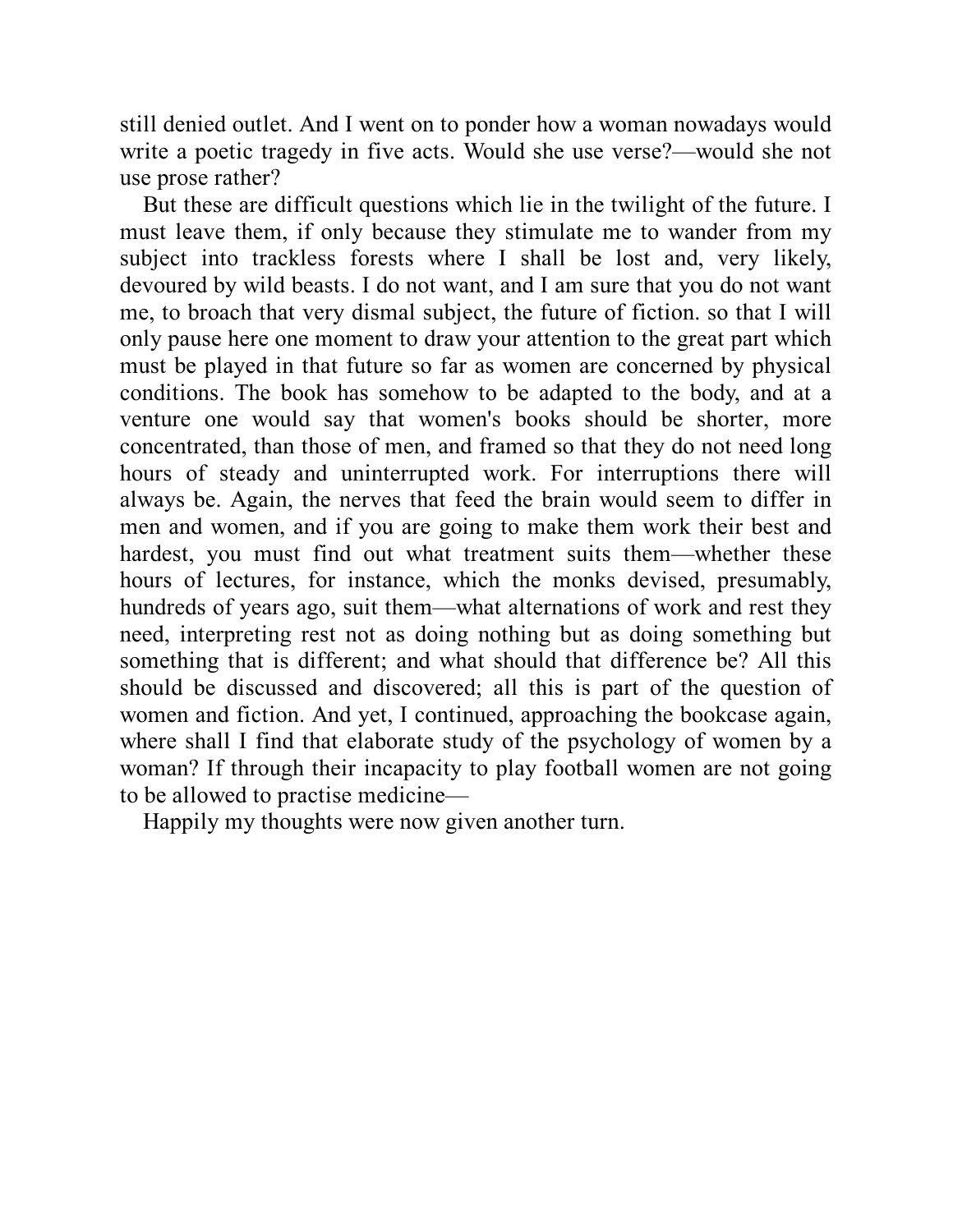I had come at last, in the course of this rambling, to the shelves which hold books by the living; by women and by men; for there are almost as many books written by women now as by men. Or if that is not yet quite true, if the male is still the voluble sex, it is certainly true that women no longer write novels solely. There are Jane Harrison's books on Greek archaeology; Vernon Lee's books on aesthetics; Gertrude Bell's books on Persia. There are books on all sorts of subjects which a generation ago no woman could have touched. There are poems and plays and criticism; there are histories and biographies, books of travel and books of scholarship and research; there are even a few philosophies and books about science and economics. And though novels predominate, novels themselves may very well have changed from association with books of a different feather. The natural simplicity, the epic age of women's writing, may have gone. Reading and criticism may have given her a wider range, a greater subtlety. The impulse towards autobiography may be spent. She may be beginning to use writing as an art, not as a method of selfexpression. Among these new novels one might find an answer to several such questions.

I took down one of them at random. It stood at the very end of the shelf, was called LIFE'S ADVENTURE, or some such title, by Mary Carmichael, and was published in this very month of October. It seems to be her first book, I said to myself, but one must read it as if it were the last volume in a fairly long series, continuing all those other books that I have been glancing at—Lady Winchilsea's poems and Aphra Behn's plays and the novels of the four great novelists. For books continue each other, in spite of our habit of judging them separately. And I must also consider her—this unknown woman—as the descendant of all those other women whose circumstances I have been glancing at and see what she inherits of their characteristics and restrictions. So, with a sigh, because novels so often provide an anodyne and not an antidote, glide one into torpid slumbers instead of rousing one with a burning brand, I settled down with a notebook and a pencil to make what I could of Mary Carmichael's first novel, LIFE'SADVENTURE.

To begin with, I ran my eye up and down the page. I am going to get the hang of her sentences first, I said, before I load my memory with blue eyes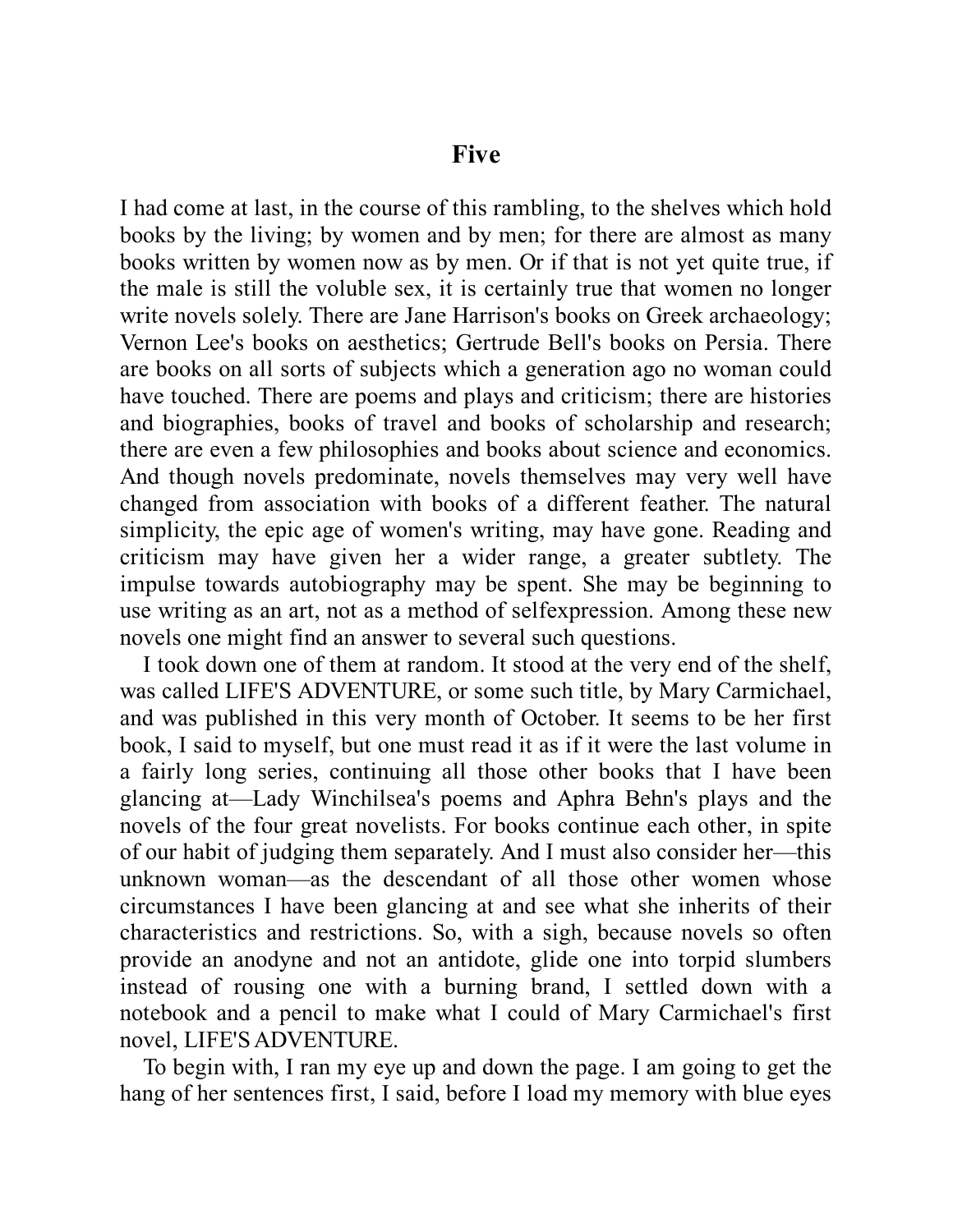and brown and the relationship that there may be between Chloe and Roger. There will be time for that when I have decided whether she has a pen in her hand or a pickaxe. So I tried a sentence or two on my tongue. Soon it was obvious that something was not quite in order. The smooth gliding of sentence after sentence was interrupted. Something tore, something scratched; a single word here and there flashed its torch in my eyes. She was 'unhanding' herself as they say in the old plays. She is like a person striking a match that will not light, I thought. But why, I asked her as if she were present, are Jane Austen's sentences not of the right shape for you? Must they all be scrapped because Emma and Mr Woodhouse are dead? Alas, I sighed, that it should be so. For while Jane Austen breaks from melody to melody as Mozart from song to song, to read this writing was like being out at sea in an open boat. Up one went, down one sank. This terseness, this short-windedness, might mean that she was afraid of something; afraid of being called 'sentimental' perhaps; or she remembers that women's writing has been called flowery and so provides a superfluity of thorns; but until I have read a scene with some care, I cannot be surewhether she is being herself or someone else. At any rate, she does not lower one's vitality, I thought, reading more carefully. But she is heaping up too many facts. She will not be able to use half of them in a book of this size. (It was about half the length of JANE EYRE.) However, by some means or other she succeeded in getting us all—Roger, Chloe, Olivia, Tony and Mr Bigham—in a canoe up the river. Wait a moment, I said, leaning back in my chair, I must consider the whole thing more carefully before I go any further.

I am almost sure, I said to myself, that Mary Carmichael is playing a trick on us. For I feel as one feels on a switchback railway when the car, instead of sinking, as one has been led to expect, swerves up again. Mary is tampering with the expected sequence. First she broke the sentence; now she has broken the sequence. Very well, she has every right to do both these things if she does them not for the sake of breaking, but for the sake of creating. Which of the two it is I cannot be sure until she has faced herself with a situation. I will give her every liberty, I said, to choose what that situation shall be; she shall make it of tin cans and old kettles if she likes; but she must convince me that she believes it to be a situation; and then when she has made it she must face it. She must jump. And, determined to do my duty by her as reader if she would do her duty by me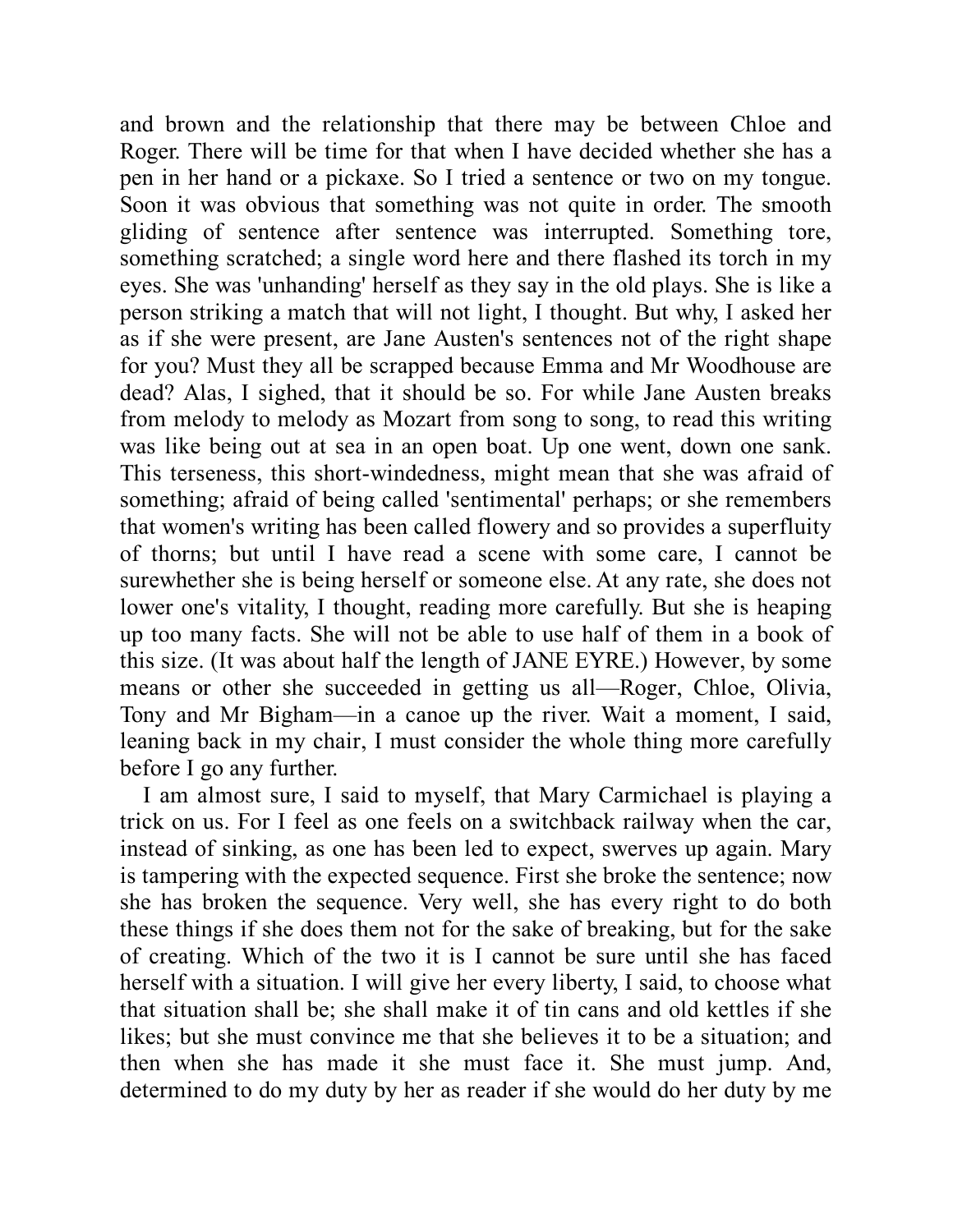as writer, I turned the page and read… I am sorry to break off so abruptly. Are there no men present? Do you promise me that behind that red curtain over there the figure of Sir Charles Biron is not concealed? We are all women you assure me? Then I may tell you that the very next words I read were these—'Chloe liked Olivia… ' Do not start. Do not blush. Let us admit in the privacy of our own society that these things sometimes happen. Sometimes women do like women.

'Chloe liked Olivia,' I read. And then it struck me how immense a change was there. Chloe liked Olivia perhaps for the first time in literature. Cleopatra did not like Octavia. And how completely ANTONY AND CLEOPATRA would have been altered had she done so! As it is, I thought, letting my mind, I am afraid, wander a little from LIFE'S ADVENTURE, the whole thing is simplified, conventionalized, if one dared say it, absurdly. Cleopatra's only feeling about Octavia is one of jealousy. Is she taller than I am? How does she do her hair? The play, perhaps, required no more. But how interesting it would have been if the relationship between the two women had been more complicated. All these relationships between women, I thought, rapidly recalling the splendid gallery of fictitious women, are too simple. So much has been left out, unattempted. And I tried to remember any case in the course of my reading where two women are represented as friends. There is an attempt at it in DIANA OF THE CROSSWAYS. They are confidantes, of course, in Racine and the Greek tragedies. They are now and then mothers and daughters. But almost without exception they are shown in their relation to men. It was strange to think that all the great women of fiction were, until Jane Austen's day, not only seen by the other sex, but seen only in relation to the other sex. And how small a part of a woman's life is that; and how little can a man know even of that when he observes it through the black or rosy spectacles which sex puts upon his nose. Hence, perhaps, the peculiar nature of woman in fiction; the astonishing extremes of her beauty and horror; her alternations between heavenly goodness and hellish depravity —for so a lover would see her as his love rose or sank, was prosperous or unhappy. This is not so true of the nineteenth-century novelists, of course. Woman becomes much more various and complicated there. Indeed it was the desire to write about women perhaps that led men by degrees to abandon the poetic drama which, with its violence, could make so little use of them, and to devise the novel as a more fitting receptacle. Even so it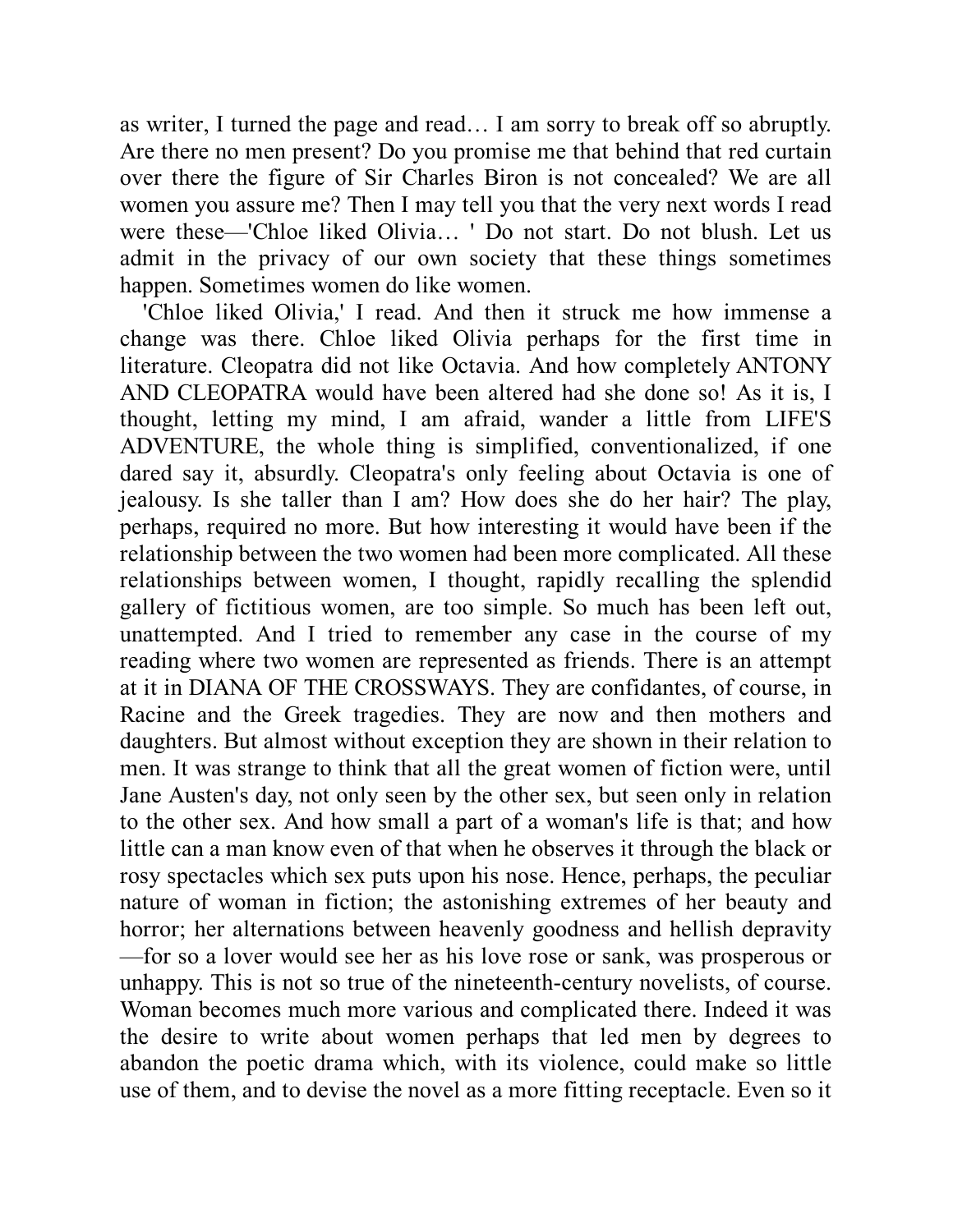remains obvious, even in the writing of Proust, that a man is terribly hampered and partial in his knowledge of women, as a woman in her knowledge of men.

Also, I continued, looking down at the page again, it is becoming evident that women, like men, have other interests besides the perennial interests of domesticity. 'Chloe liked Olivia. They shared a laboratory together… ' I read on and discovered that these two young women were engaged in mincing liver, which is, it seems, a cure for pernicious anaemia; although one of them was married and had—I think I am right in stating—two small children. Now all that, of course, has had to be left out, and thus the splendid portrait of the fictitious woman is much too simple and much too monotonous. Suppose, for instance, that men were only represented in literature as the lovers of women, and were never the friends of men, soldiers, thinkers, dreamers; how few parts in the plays of Shakespeare could be allotted to them; how literature would suffer! We might perhaps have most of Othello; and a good deal of Antony; but no Caesar, no Brutus, no Hamlet, no Lear, no Jaques—literature would be incredibly impoverished, as indeed literature is impoverished beyond our counting by the doors that have been shut upon women. Married against their will, kept in one room, and to one occupation, how could a dramatist give a full or interesting or truthful account of them? Love was the only possible interpreter. The poet was forced to be passionate or bitter, unless indeed he chose to 'hate women', which meant more often than not that he was unattractive to them.

Now if Chloe likes Olivia and they share a laboratory, which of itself will make their friendship more varied and lasting because it will be less personal; if Mary Carmichael knows how to write, and I was beginning to enjoy some quality in her style; if she has a room to herself, of which I am not quite sure; if she has five hundred a year of her own—but that remains to be proved—then I think that something of great importance has happened.

For if Chloe likes Olivia and Mary Carmichael knows how to express it she will light a torch in that vast chamber where nobody has yet been. It is all half lights and profound shadows like those serpentine caves where one goes with a candle peering up and down, not knowing where one is stepping. And I began to read the book again, and read how Chloe watched Olivia put a jar on a shelf and say how it was time to go home to her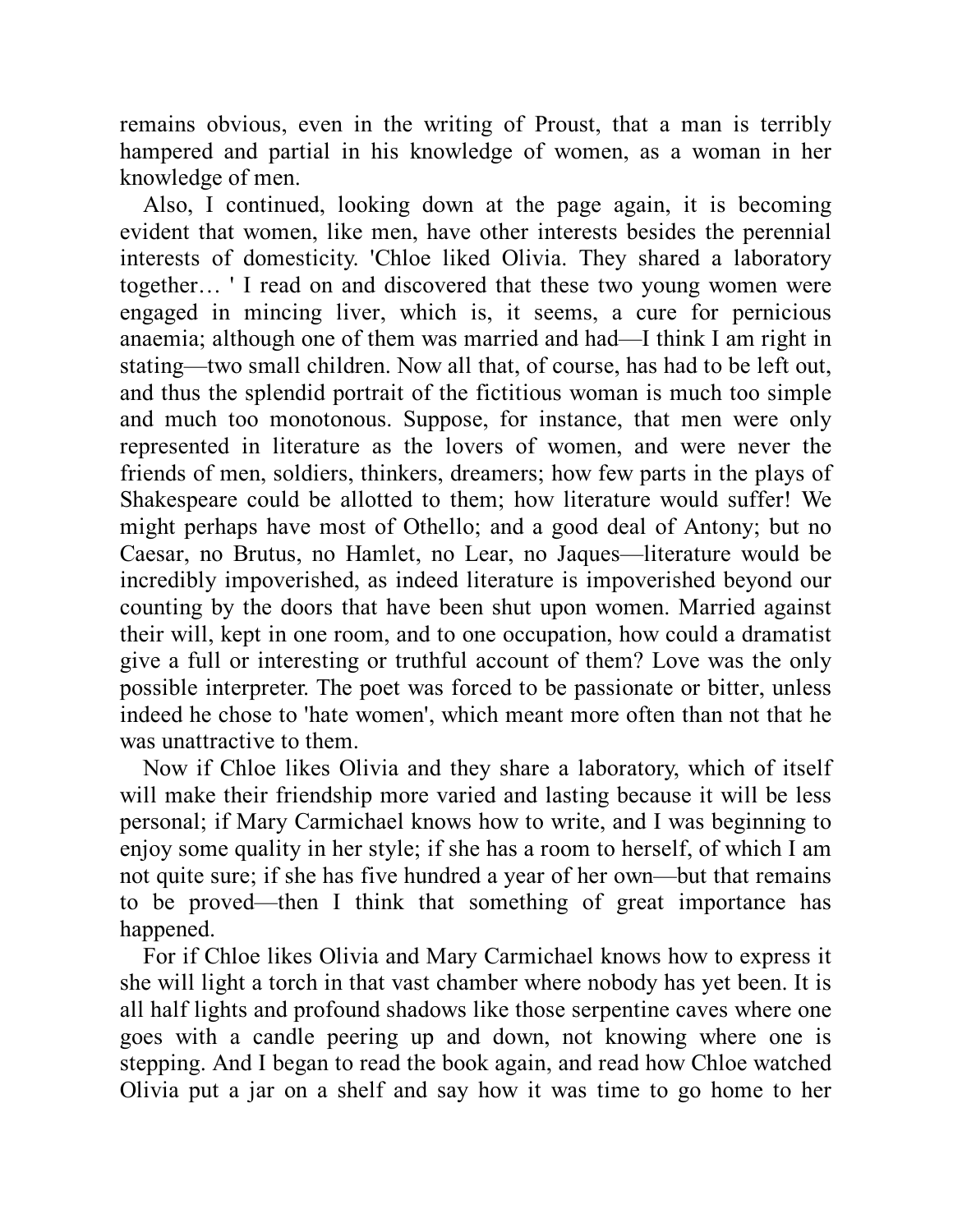children. That is a sight that has never been seen since the world began, I exclaimed. And I watched too, very curiously. For I wanted to see how Mary Carmichael set to work to catch those unrecorded gestures, those unsaid or half-said words, which form themselves, no more palpably than the shadows of moths on the ceiling, when women are alone, unlit by the capricious and coloured light of the other sex. She will need to hold her breath, I said, reading on, if she is to do it; for women are so suspicious of any interest that has not some obvious motive behind it, so terribly accustomed to concealment and suppression, that they are off at the flicker of an eye turned observingly in their direction. The only way for you to do it, I thought, addressing Mary Carmichael as if she were there, would be to talk of something else, looking steadily out of the window, and thus note, not with a pencil in a notebook, but in the shortest of shorthand, in words that are hardly syllabled yet, what happens when Olivia—this organism that has been under the shadow of the rock these million years—feels the light fall on it, and sees coming her way a piece of strange food knowledge, adventure, art. And she reaches out for it, I thought, again raising my eyes from the page, and has to devise some entirely new combination of her resources, so highly developed for other purposes, so as to absorb the new into the old without disturbing the infinitely intricate and elaborate balance of the whole.

But, alas, I had done what I had determined not to do; I had slipped unthinkingly into praise of my own sex. 'Highly developed'—'infinitely intricate'—such are undeniably terms of praise, and to praise one's own sex is always suspect, often silly; moreover, in this case, how could one justify it? One could not go to the map and say Columbus discovered America and Columbus was a woman; or take an apple and remark, Newton discovered the laws of gravitation and Newton was a woman; or look into the sky and say aeroplanes are flying overhead and aeroplanes were invented by women. There is no mark on the wall to measure the precise height of women. There are no yard measures, neatly divided into the fractions of an inch, that one can lay against the qualities of a good mother or the devotion of a daughter, or the fidelity of a sister, or the capacity of a housekeeper. Few women even now have been graded at the universities; the great trials of the professions, army and navy, trade, politics and diplomacy have hardly tested them. They remain even at this moment almost unclassified. But if I want to know all that a human being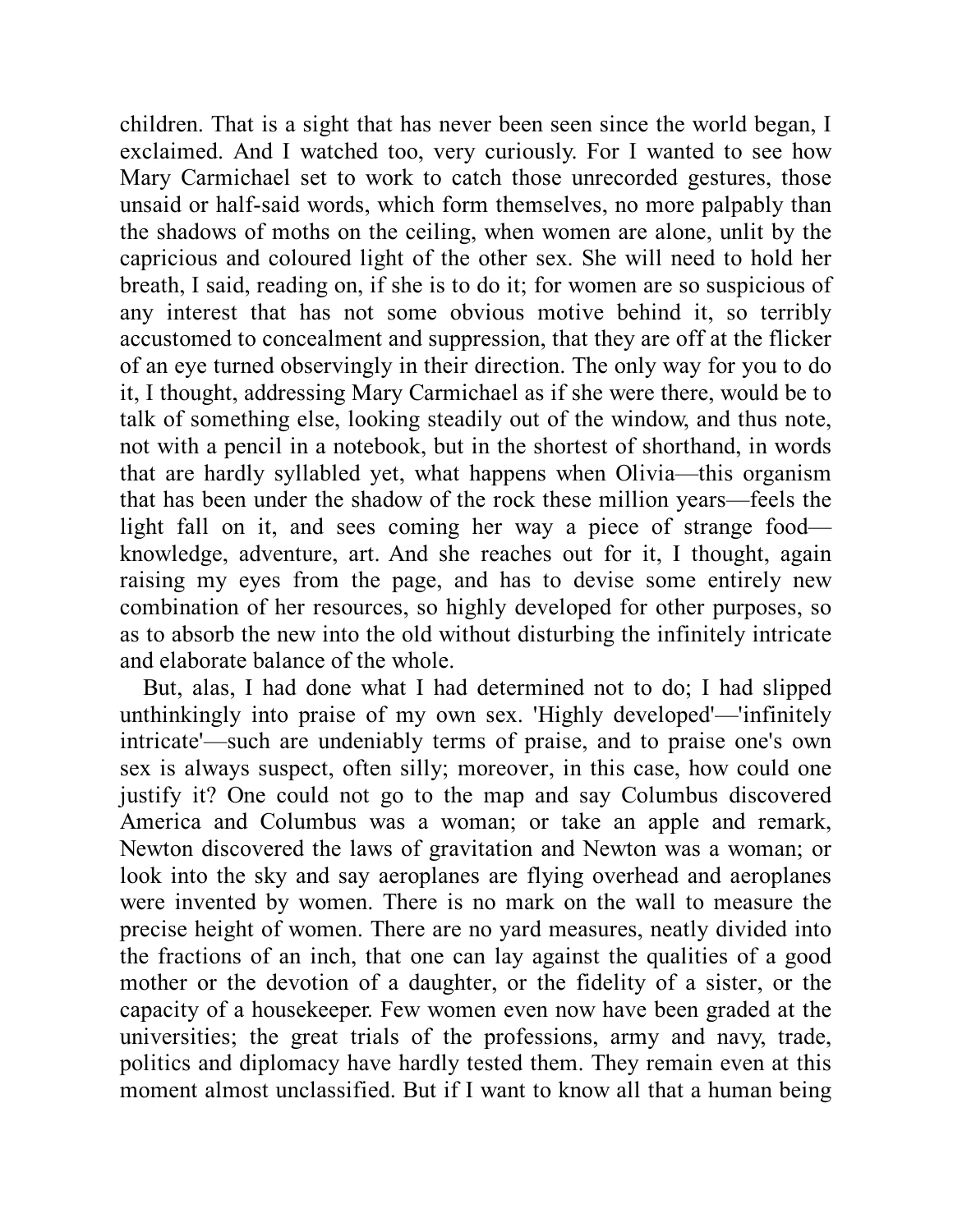can tell me about Sir Hawley Butts, for instance, I have only to open Burke or Debrett and I shall find that he took such and such a degree; owns a hall; has an heir; was Secretary to a Board; represented Great Britain in Canada; and has received a certain number of degrees, offices, medals and other distinctions by which his merits are stamped upon him indelibly. Only Providence can know more about Sir Hawley Butts than that.

When, therefore, I say 'highly developed', 'infinitely intricate' of women, I am unable to verify my words either in Whitaker, Debrett or the University Calendar. In this predicament what can I do? And I looked at the bookcase again. There were the biographies: Johnson and Goethe and Carlyle and Sterne and Cowper and Shelley and Voltaire and Browning and many others. And I began thinking of all those great men who have for one reason or another admired, sought out, lived with, confided in, made love to, written of, trusted in, and shown what can only be described as some need of and dependence upon certain persons of the opposite sex. That all these relationships were absolutely Platonic I would not affirm, and Sir William Joynson Hicks would probably deny. But we should wrong these illustrious men very greatly if we insisted that they got nothing from these alliances but comfort, flattery and the pleasures of the body. What they got, it is obvious, was something that their own sex was unable to supply; and it would not be rash, perhaps, to define it further, without quoting the doubtless rhapsodical words of the poets, as some stimulus; some renewal of creative power which is in the gift only of the opposite sex to bestow. He would open the door of drawing-room or nursery, I thought, and find her among her children perhaps, or with a piece of embroidery on her knee —at any rate, the centre of some different order and system of life, and the contrast between this world and his own, which might be the law courts or the House of Commons, would at once refresh and invigorate; and there would follow, even in the simplest talk, such a natural difference of opinion that the dried ideas in him would be fertilized anew; and the sight of her creating in a different medium from his own would so quicken his creative power that insensibly his sterile mind would begin to plot again, and he would find the phrase or the scene which was lacking when he put on his hat to visit her. Every Johnson has his Thrale, and holds fast to her for some such reasons as these, and when the Thrale marries her Italian music master Johnson goes half mad with rage and disgust, not merely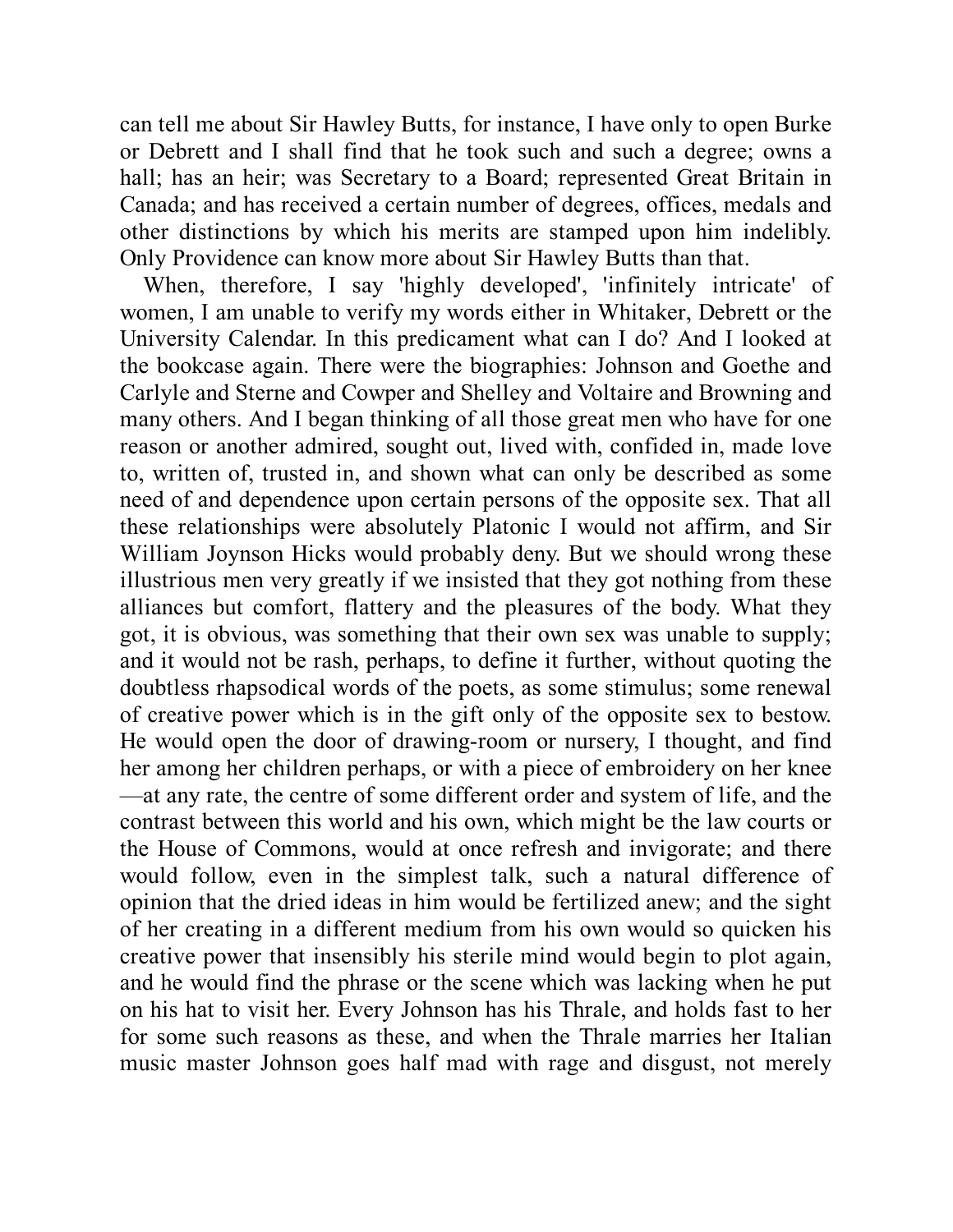that he will miss his pleasant evenings at Streatham, but that the light of his life will be 'as if gone out'.

And without being Dr Johnson or Goethe or Carlyle or Voltaire, one may feel, though very differently from these great men, the nature of this intricacy and the power of this highly developed creative faculty among women. One goes into the room—but the resources of the English language would he much put to the stretch, and whole flights of words would need to wing their way illegitimately into existence before a woman could say what happens when she goes into a room. The rooms differ so completely; they are calm or thunderous; open on to the sea, or, on the contrary, give on to a prison yard; are hung with washing; or alive with opals and silks; are hard as horsehair or soft as feathers—one has only to go into any room in any street for the whole of that extremely complex force of femininity to fly in one's face. How should it be otherwise? For women have sat indoors all these millions of years, so that by this time the very walls are permeated by their creative force, which has, indeed, so overcharged the capacity of bricks and mortar that it must needs harness itself to pens and brushes and business and politics. But this creative power differs greatly from the creative power of men. And one must conclude that it would be a thousand pities if it were hindered or wasted, for it was won by centuries of the most drastic discipline, and there is nothing to take its place. It would be a thousand pities if women wrote like men, or lived like men, or looked like men, for if two sexes are quite inadequate, considering the vastness and variety of the world, how should we manage with one only? Ought not education to bring out and fortify the differences rather than the similarities? For we have too much likeness as it is, and if an explorer should come back and bring word of other sexes looking through the branches of other trees at other skies, nothing would he of greater service to humanity; and we should have the immense pleasure into the bargain of watching Professor X rush for his measuringrods to prove himself 'superior'.

Mary Carmichael, I thought, still hovering at a little distance above the page, will have her work cut out for her merely as an observer. I am afraid indeed that she will be tempted to become, what I think the less interesting branch of the species—the naturalist-novelist, and not the contemplative. There are so many new facts for her to observe. She will not need to limit herself any longer to the respectable houses of the upper middle classes.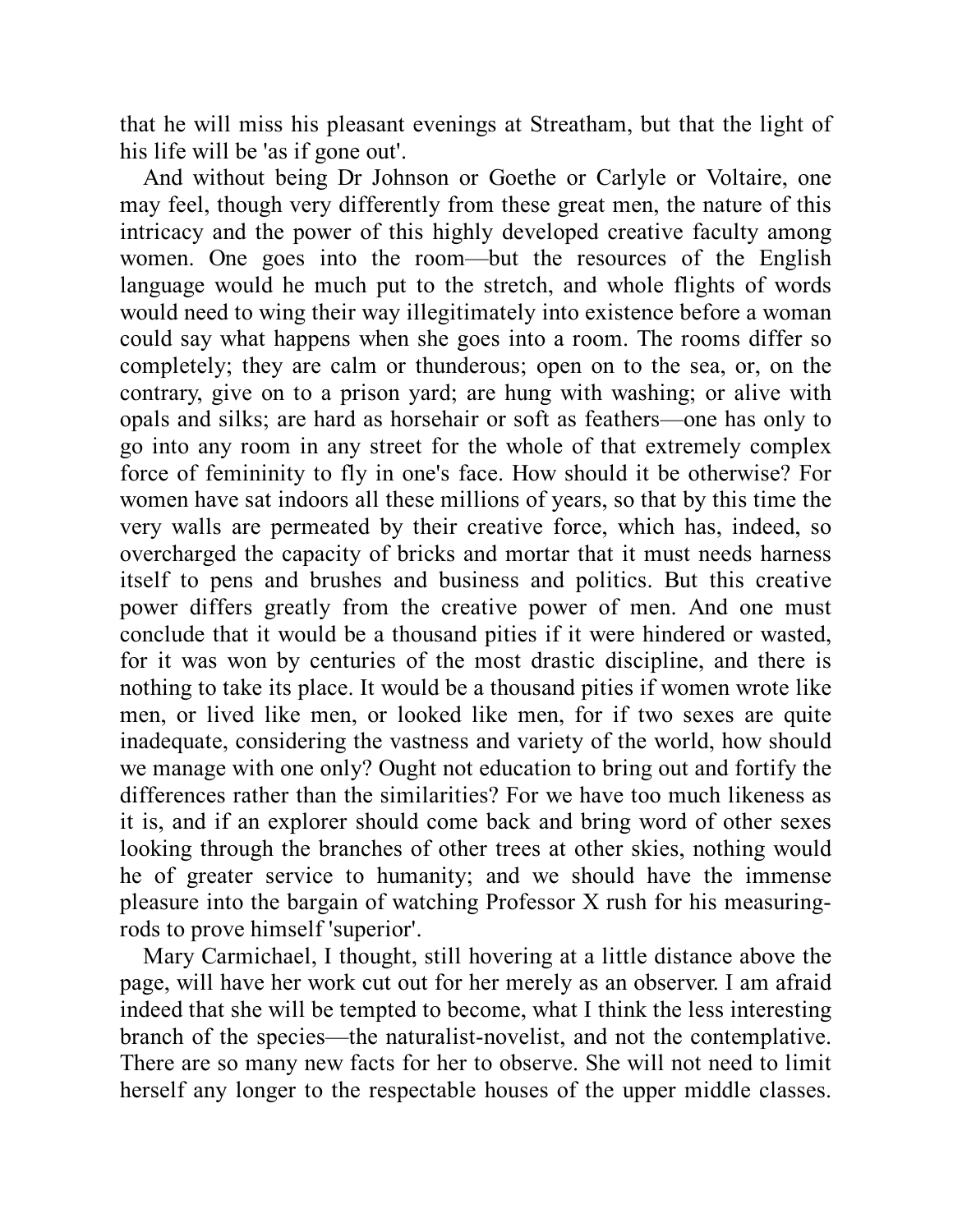She will go without kindness or condescension, but in the spirit of fellowship, into those small, scented rooms where sit the courtesan, the harlot and the lady with the pug dog. There they still sit in the rough and ready-made clothes that the male writer has had perforce to clap upon their shoulders. But Mary Carmichael will have out her scissors and fit them close to every hollow and angle. It will be a curious sight, when it comes, to see these women as they are, but we must wait a little, for Mary Carmichael will still be encumbered with that self-consciousness in the presence of 'sin' which is the legacy of our sexual barbarity. She will still wear the shoddy old fetters of class on her feet.

However, the majority of women are neither harlots nor courtesans; nor do they sit clasping pug dogs to dusty velvet all through the summer afternoon. But what do they do then? and there came to my mind's eye one of those long streets somewhere south of the river whose infinite rows are innumerably populated. With the eye of the imagination I saw a very ancient lady crossing the street on the arm of a middle-aged woman, her daughter, perhaps, both so respectably booted and furred that their dressing in the afternoon must be a ritual, and the clothes themselves put away in cupboards with camphor, year after year, throughout the summer months. They cross the road when the lamps are being lit (for the dusk is their favourite hour), as they must have done year after year. The elder is close on eighty; but if one asked her what her life has meant to her, she would say that she remembered the streets lit for the battle of Balaclava, or had heard the guns fire in Hyde Park for the birth of King Edward the Seventh. And if one asked her, longing to pin down the moment with date and season, but what were you doing on the fifth of April 1868, or the second of November 1875, she would look vague and say that she could remember nothing. For all the dinners are cooked; the plates and cups washed; the children sent to school and gone out into the world. Nothing remains of it all. All has vanished. No biography or history has a word to say about it. And the novels, without meaning to, inevitably lie.

All these infinitely obscure lives remain to be recorded, I said, addressing Mary Carmichael as if she were present; and went on in thought through the streets of London feeling in imagination the pressure of dumbness, the accumulation of unrecorded life, whether from the women at the street corners with their arms akimbo, and the rings embedded in their fat swollen fingers, talking with a gesticulation like the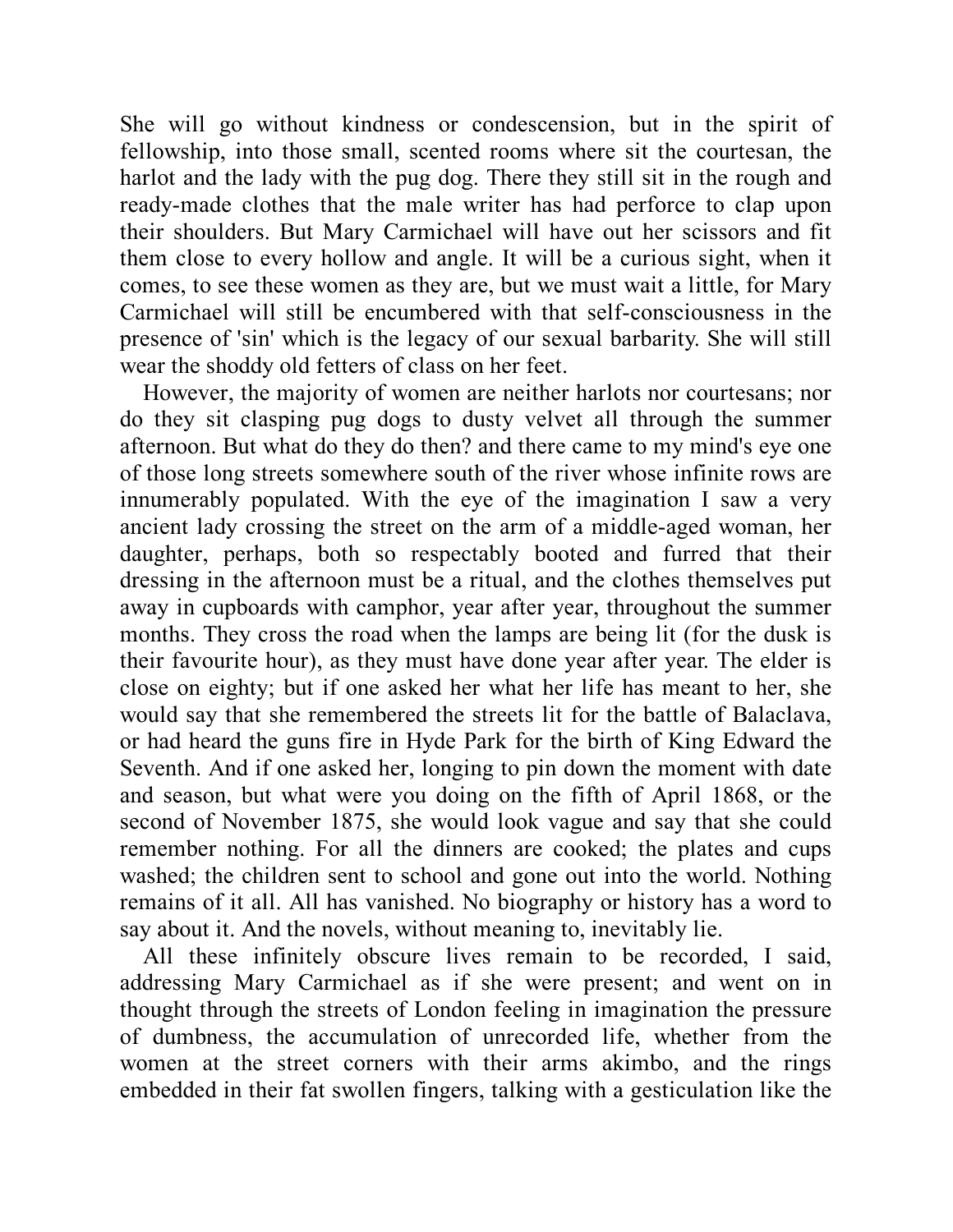swing of Shakespeare's words; or from the violet-sellers and match-sellers and old crones stationed under doorways; or from drifting girls whose faces, like waves in sun and cloud, signal the coming of men and women and the flickering lights of shop windows. All that you will have to explore, I said to Mary Carmichael, holding your torch firm in your hand. Above all, you must illumine your own soul with its profundities and its shallows, and its vanities and its generosities, and say what your beauty means to you or your plainness, and what is your relation to the everchanging and turning world of gloves and shoes and stuffs swaying up and down among the faint scents that come through chemists' bottles down arcades of dress material over a floor of pseudo-marble. For in imagination I had gone into a shop; it was laid with black and white paving; it was hung, astonishingly beautifully, with coloured ribbons. Mary Carmichael might well have a look at that in passing, I thought, for it is a sight that would lend itself to the pen as fittingly as any snowy peak or rocky gorge in the Andes. And there is the girl behind the counter too— I would as soon have her true history as the hundred and fiftieth life of Napoleon or seventieth study of Keats and his use of Miltonic inversion which old Professor Z and his like are now inditing. And then I went on very warily, on the very tips of my toes (so cowardly am I, so afraid of the lash that was once almost laid on my own shoulders), to murmur that she should also learn to laugh, without bitterness, at the vanities—say rather at the peculiarities, for it is a less offensive word—of the other sex. For there is a spot the size of a shilling at the back of the head which one can never see for oneself. It is one of the good offices that sex can discharge for sex —to describe that spot the size of a shilling at the back of the head. Think how much women have profited by the comments of Juvenal; by the criticism of Strindberg. Think with what humanity and brilliancy men, from the earliest ages, have pointed out to women that dark place at the back of the head! And if Mary were very brave and very honest, she would go behind the other sex and tell us what she found there. A true picture of man as a whole can never be painted until a woman has described that spot the size of a shilling. Mr Woodhouse and Mr Casuabon are spots of that size and nature. Not of course that anyone in their senses would counsel her to hold up to scorn and ridicule of set purpose—literature shows the futility of what is written in that spirit. Be truthful, one would say, and the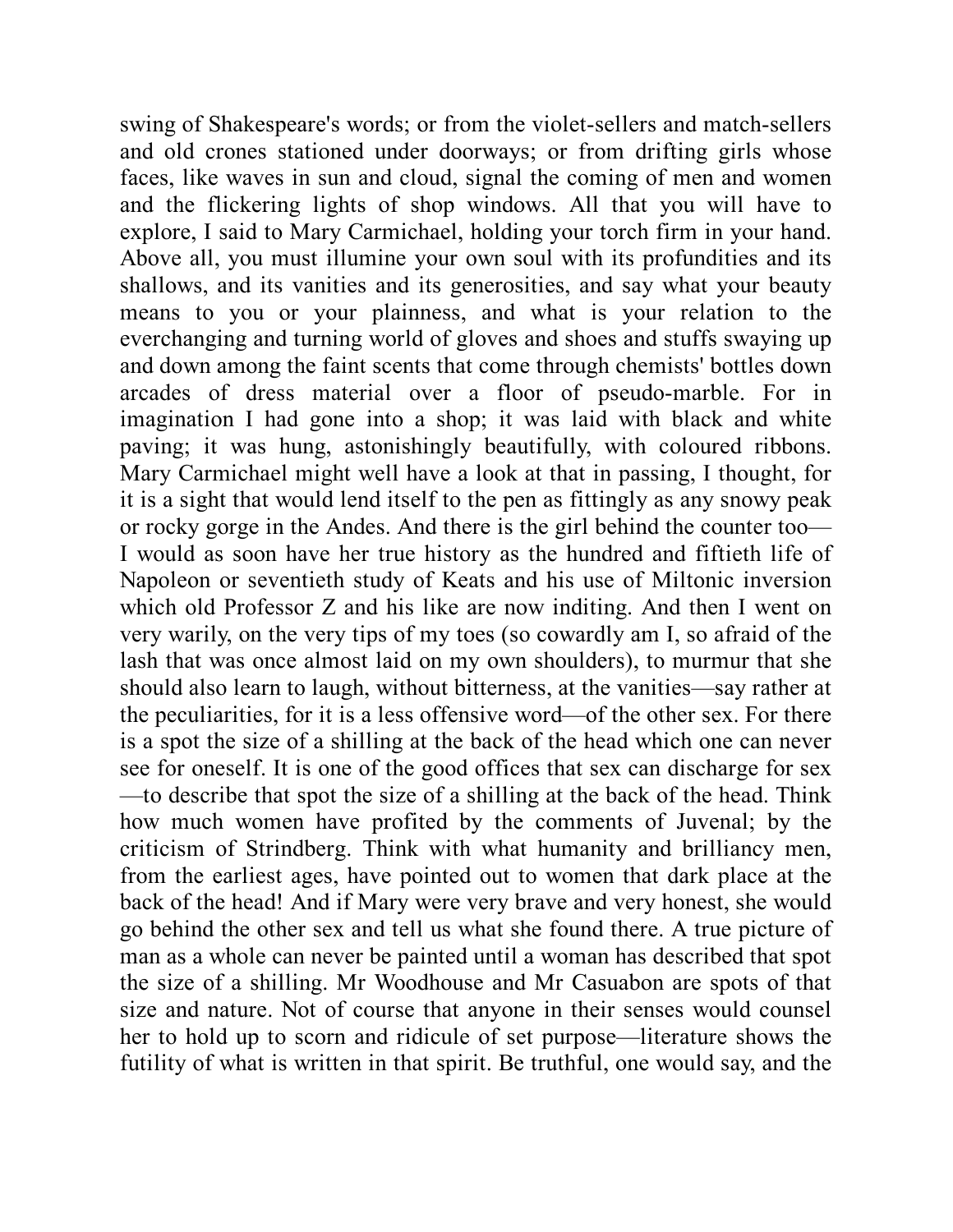result is bound to be amazingly interesting. Comedy is bound to be enriched. New facts are bound to be discovered.

However, it was high time to lower my eyes to the page again. It would be better, instead of speculating what Mary Carmichael might write and should write, to see what in fact Mary Carmichael did write. So I began to read again. I remembered that I had certain grievances against her. She had broken up Jane Austen's sentence, and thus given me no chance of pluming myself upon my impeccable taste, my fastidious ear. For it was useless to say, 'Yes, yes, this is very nice; but Jane Austen wrote much better than you do', when I had to admit that there was no point of likeness between them. Then she had gone further and broken the sequence—the expected order. Perhaps she had done this unconsciously, merely giving things their natural order, as a woman would, if she wrote like a woman. But the effect was somehow baffling; one could not see a wave heaping itself, a crisis coming round the next corner. Therefore I could not plume myself either upon the depths of my feelings and my profound knowledge of the human heart. For whenever I was about to feel the usual things in the usual places, about love, about death, the annoying creature twitched me away, as if the important point were just a little further on. And thus she made it impossible for me to roll out my sonorous phrases about 'elemental feelings', the 'common stuff of humanity', 'the depths of the human heart', and ail those other phrases which support us in our belief that, however clever we may be on top, we are very serious, very profound and very humane underneath. She made me feel, on the contrary, that instead of being serious and profound and humane, one might be—and the thought was far less seductive—merely lazy minded and conventional into the bargain.

But I read on, and noted certain other facts. She was no 'genius' that was evident. She had nothing like the love of Nature, the fiery imagination, the wild poetry, the brilliant wit, the brooding wisdom of her great predecessors, Lady Winchilsea, Charlotte Brontë, Emily Brontë, Jane Austen and George Eliot; she could not write with the melody and the dignity of Dorothy Osborne—indeed she was no more than a clever girl whose books will no doubt be pulped by the publishers in ten years' time. But, nevertheless, she had certain advantages which women of far greater gift lacked even half a century ago. Men were no longer to her 'the opposing faction'; she need not waste her time railing against them; she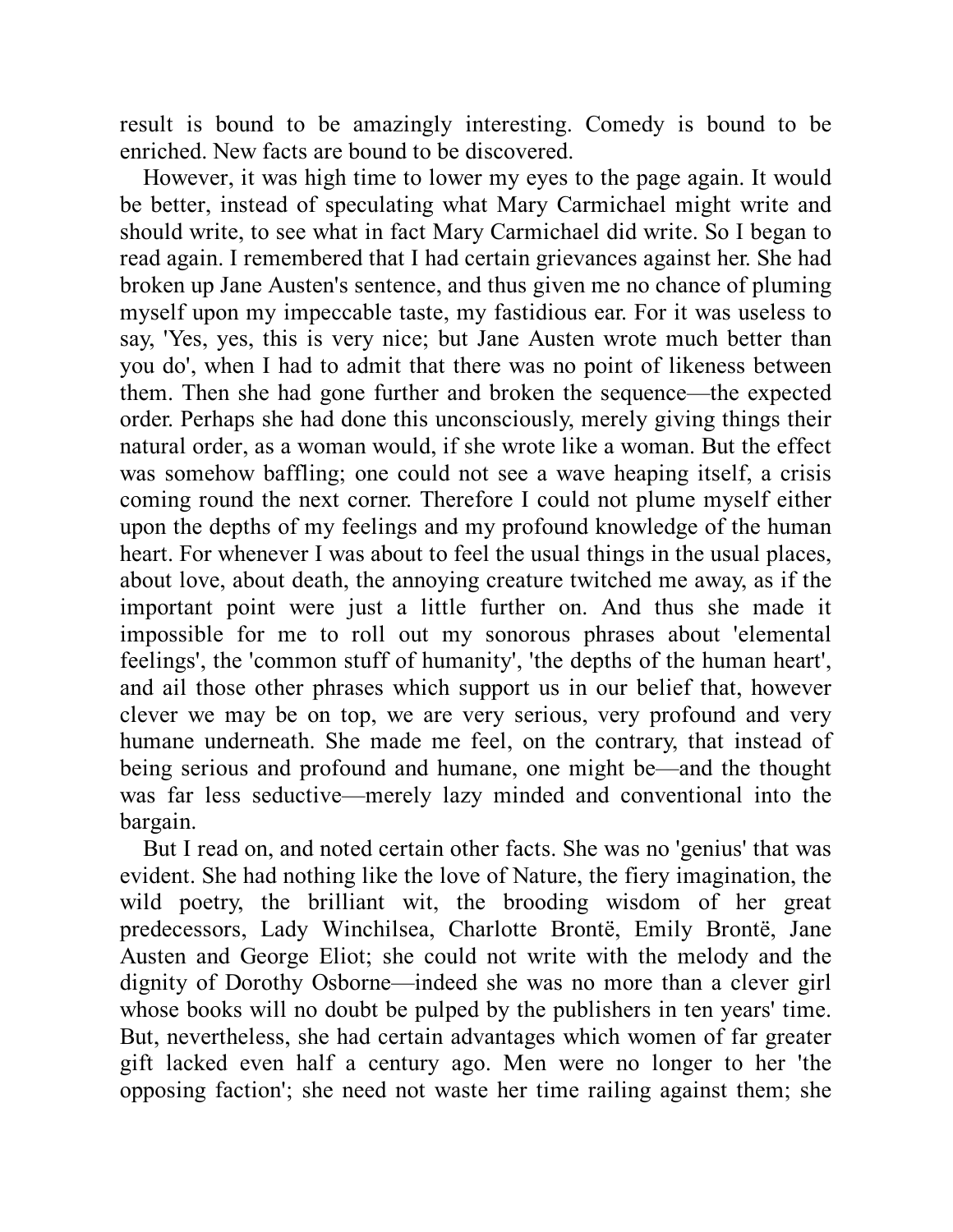need not climb on to the roof and ruin her peace of mind longing for travel, experience and a knowledge of the world and character that were denied her. Fear and hatred were almost gone, or traces of them showed only in a slight exaggeration of the joy of freedom, a tendency to the caustic and satirical, rather than to the romantic, in her treatment of the other sex. Then there could be no doubt that as a novelist she enjoyed some natural advantages of a high order. She had a sensibility that was very wide, eager and free. It responded to an almost imperceptible touch on it. It feasted like a plant newly stood in the air on every sight and sound that came its way. It ranged, too, very subtly and curiously, among almost unknown or unrecorded things; it lighted on small things and showed that perhaps they were not small after all. It brought buried things to light and made one wonder what need there had been to bury them. Awkward though she was and without the unconscious bearing of long descent which makes the least turn of the pen of a Thackeray or a Lamb delightful to the ear, she had—I began to think—mastered the first great lesson; she wrote as a woman, but as a woman who has forgotten that she is a woman, so that her pages were full of that curious sexual quality which comes only when sex is unconscious of itself.

All this was to the good. But no abundance of sensation or fineness of perception would avail unless she could build up out of the fleeting and the personal the lasting edifice which remains unthrown. I had said that I would wait until she faced herself with 'a situation'. And I meant by that until she proved by summoning, beckoning and getting together that she was not a skimmer of surfaces merely, but had looked beneath into the depths. Now is the time, she would say to herself at a certain moment, when without doing anything violent I can show the meaning of all this. And she would begin—how unmistakable that quickening is!—beckoning and summoning, and there would rise up in memory, half forgotten, perhaps quite trivial things in other chapters dropped by the way. And she would make their presence felt while someone sewed or smoked a pipe as naturally as possible, and one would feel, as she went on writing, as if one had gone to the top of the world and seen it laid out, very majestically, beneath.

At any rate, she was making the attempt. And as I watched her lengthening out for the test, I saw, but hoped that she did not see, the bishops and the deans, the doctors and the professors, the patriarchs and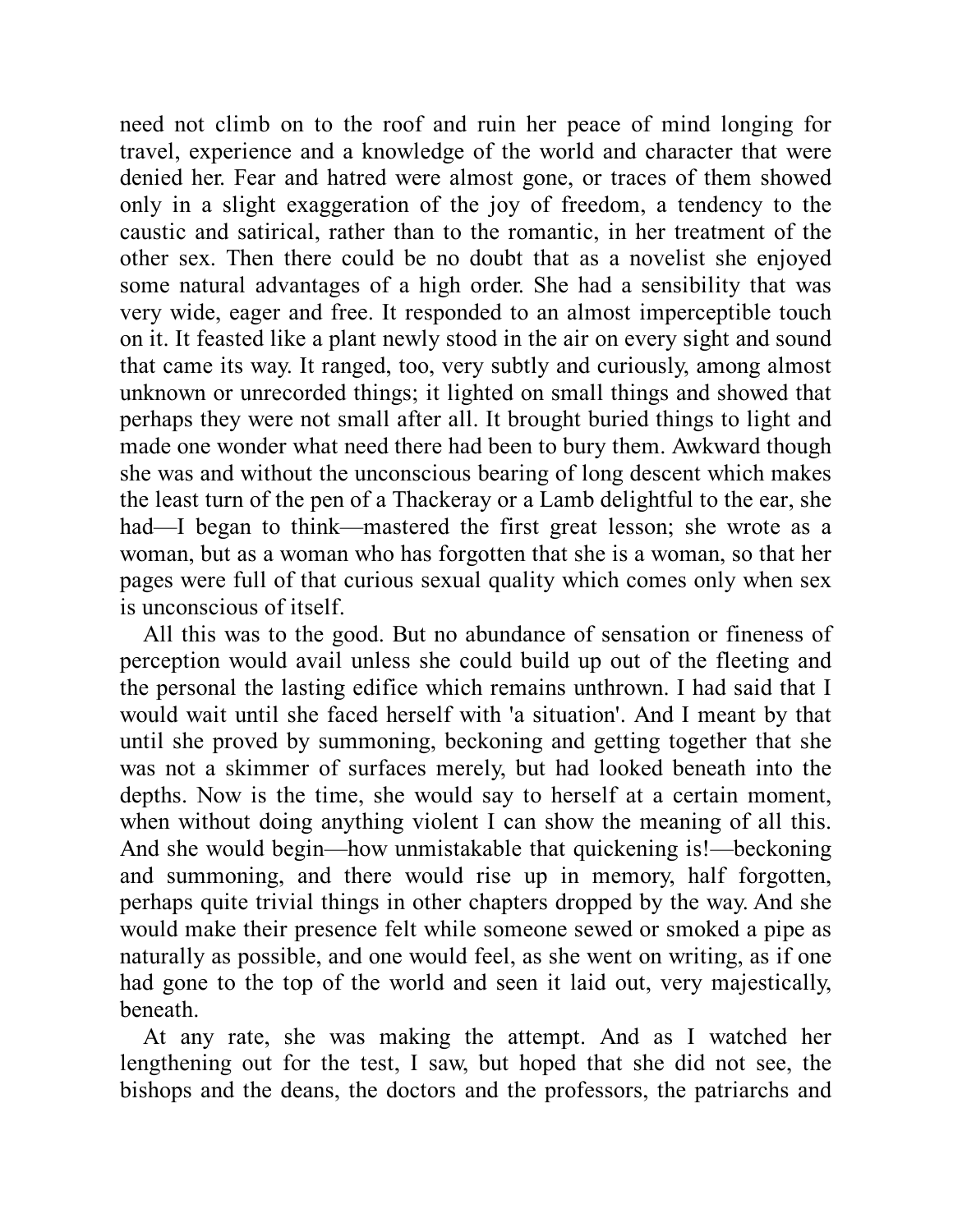the pedagogues all at her shouting warning and advice. You can't do this and you shan't do that! Fellows and scholars only allowed on the grass! Ladies not admitted without a letter of introduction! Aspiring and graceful female novelists this way! So they kept at her like the crowd at a fence on the racecourse, and it was her trial to take her fence without looking to right or to left. If you stop to curse you are lost, I said to her; equally, if you stop to laugh. Hesitate or fumble and you are done for. Think only of the jump, I implored her, as if I had put the whole of my money on her back; and she went over it like a bird. But there was a fence beyond that and a fence beyond that. Whether she had the staying power I was doubtful, for the clapping and the crying were fraying to the nerves. But she did her best. Considering that Mary Carmichael was no genius, but an unknown girl writing her first novel in a bed-sitting-room, without enough of those desirable things, time, money and idleness, she did not do so badly, I thought.

Give her another hundred years, I concluded, reading the last chapter people's noses and bare shoulders showed naked against a starry sky, for someone had twitched the curtain in the drawing-room—give her a room of her own and five hundred a year, let her speak her mind and leave out half that she now puts in, and she will write a better book one of these days. She will be a poet, I said, putting LIFE'S ADVENTURE, by Mary Carmichael, at the end of the shelf, in another hundred years' time.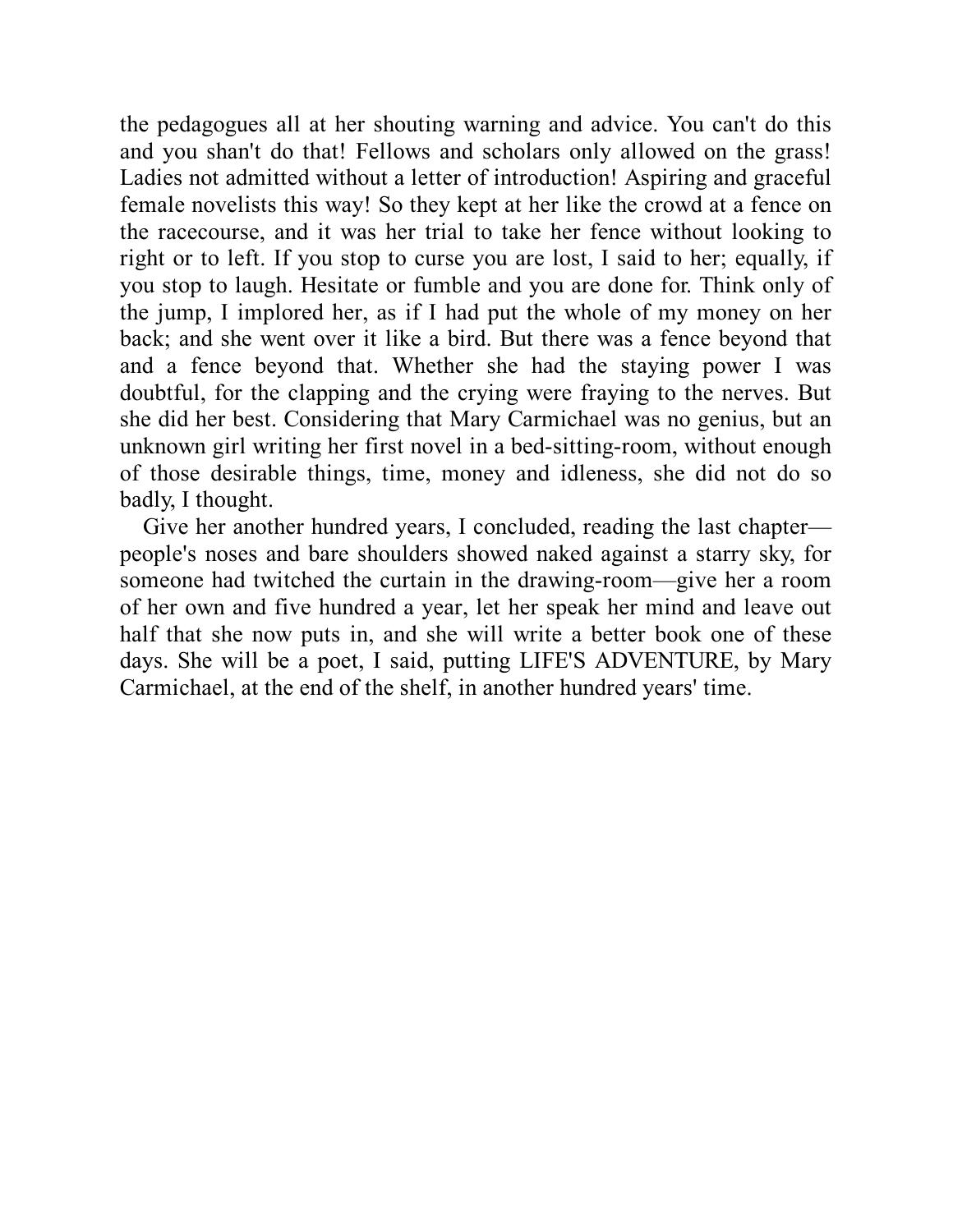Next day the light of the October morning was falling in dusty shafts through the uncurtained windows, and the hum of traffic rose from the street. London then was winding itself up again; the factory was astir; the machines were beginning. It was tempting, after all this reading, to look out of the window and see what London was doing on the morning of the 26th of October 1928. And what was London doing? Nobody, it seemed, was reading ANTONY AND CLEOPATRA. London was wholly indifferent, it appeared, to Shakespeare's plays. Nobody cared a straw and I do not blame them—for the future of fiction, the death of poetry or the development by the average woman of a prose style completely expressive of her mind. If opinions upon any of these matters had been chalked on the pavement, nobody would have stooped to read them. The nonchalance of the hurrying feet would have rubbed them out in half an hour. Here came an errand-boy; here a woman with a dog on a lead. The fascination of the London street is that no two people are ever alike; each seems bound on some private affair of his own. There were the businesslike, with their little bags; there were the drifters rattling sticks upon area railings; there were affable characters to whom the streets serve for clubroom, hailing men in carts and giving information without being asked for it. Also there were funerals to which men, thus suddenly reminded of the passing of their own bodies, lifted their hats. And then a very distinguished gentleman came slowly down a doorstep and paused to avoid collision with a bustling lady who had, by some means or other, acquired a splendid fur coat and a bunch of Parma violets. They all seemed separate, self-absorbed, on business of their own.

At this moment, as so often happens in London, there was a complete lull and suspension of traffic. Nothing came down the street; nobody passed. A single leaf detached itself from the plane tree at the end of the street, and in that pause and suspension fell. Somehow it was like a signal falling, a signal pointing to a force in things which one had overlooked. It seemed to point to a river, which flowed past, invisibly, round the corner, down the street, and took people and eddied them along, as the stream at Oxbridge had taken the undergraduate in his boat and the dead leaves. Now it was bringing from one side of the street to the other diagonally a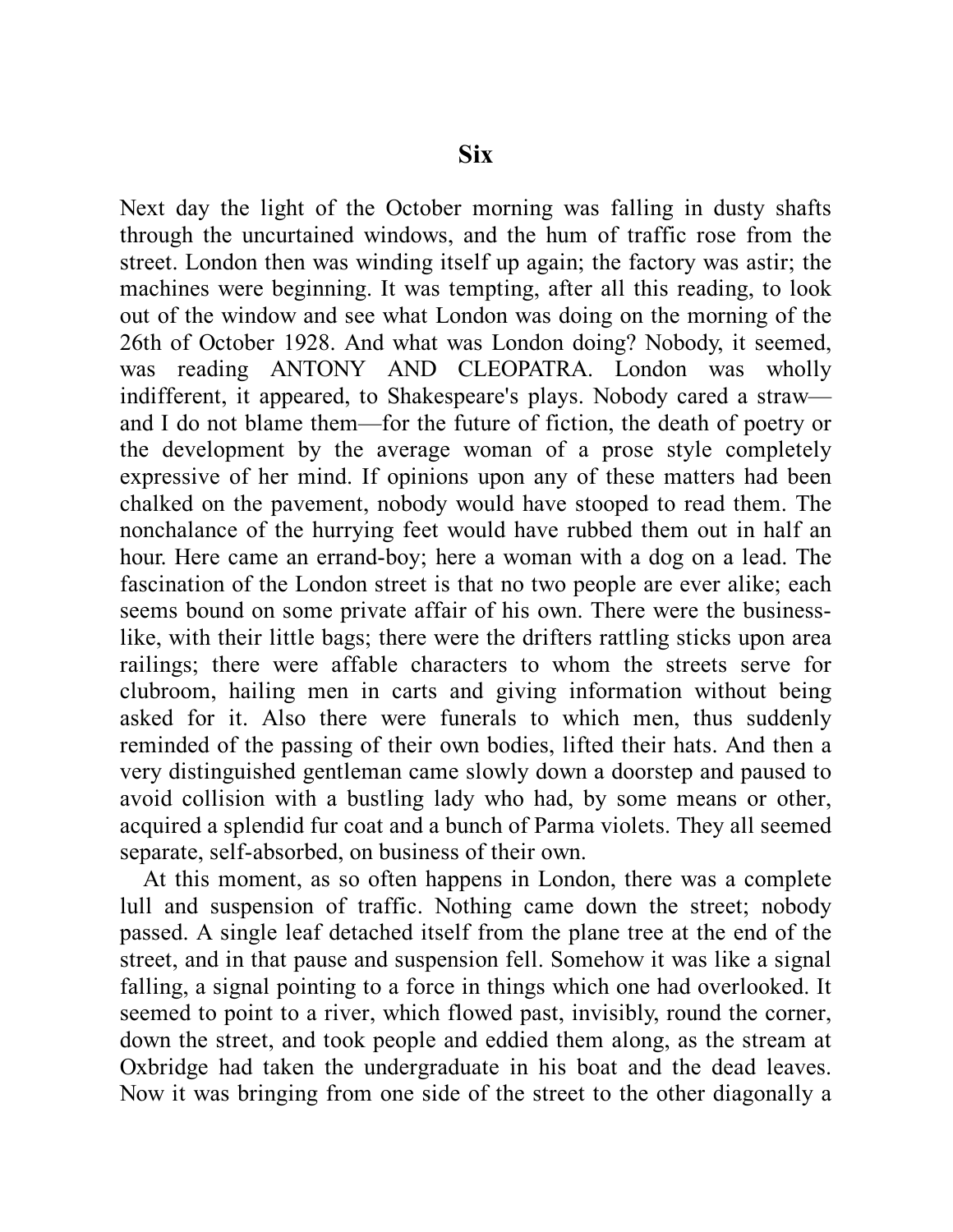girl in patent leather boots, and then a young man in a maroon overcoat; it was also bringing a taxi-cab; and it brought all three together at a point directly beneath my window; where the taxi stopped; and the girl and the young man stopped; and they got into the taxi; and then the cab glided off as if it were swept on by the current elsewhere.

The sight was ordinary enough; what was strange was the rhythmical order with which my imagination had invested it; and the fact that the ordinary sight of two people getting into a cab had the power to communicate something of their own seeming satisfaction. The sight of two people coming down the street and meeting at the corner seems to ease the mind of some strain, I thought, watching the taxi turn and make off. Perhaps to think, as I had been thinking these two days, of one sex as distinct from the other is an effort. It interferes with the unity of the mind. Now that effort had ceased and that unity had been restored by seeing two people come together and get into a taxicab. The mind is certainly a very mysterious organ, I reflected, drawing my head in from the window, about which nothing whatever is known, though we depend upon it so completely. Why do I feel that there are severances and oppositions in the mind, as there are strains from obvious causes on the body? What does one mean by 'the unity of the mind'? I pondered, for clearly the mind has so great a power of concentrating at any point at any moment that it seems to have no single state of being. It can separate itself from the people in the street, for example, and think of itself as apart from them, at an upper window looking down on them. Or it can think with other people spontaneously, as, for instance, in a crowd waiting to hear some piece of news read out. it can think back through its fathers or through its mothers, as I have said that a woman writing thinks back through her mothers. Again if one is a woman one is often surprised by a sudden splitting off of consciousness, say in walking down Whitehall, when from being the natural inheritor of that civilization, she becomes, on the contrary, outside of it, alien and critical. Clearly the mind is always altering its focus, and bringing the world into different perspectives. But some of these states of mind seem, even if adopted spontaneously, to be less comfortable than others. In order to keep oneself continuing in them one is unconsciously holding something back, and gradually the repression becomes an effort. But there may be some state of mind in which one could continue without effort because nothing is required to be held back. And this perhaps, I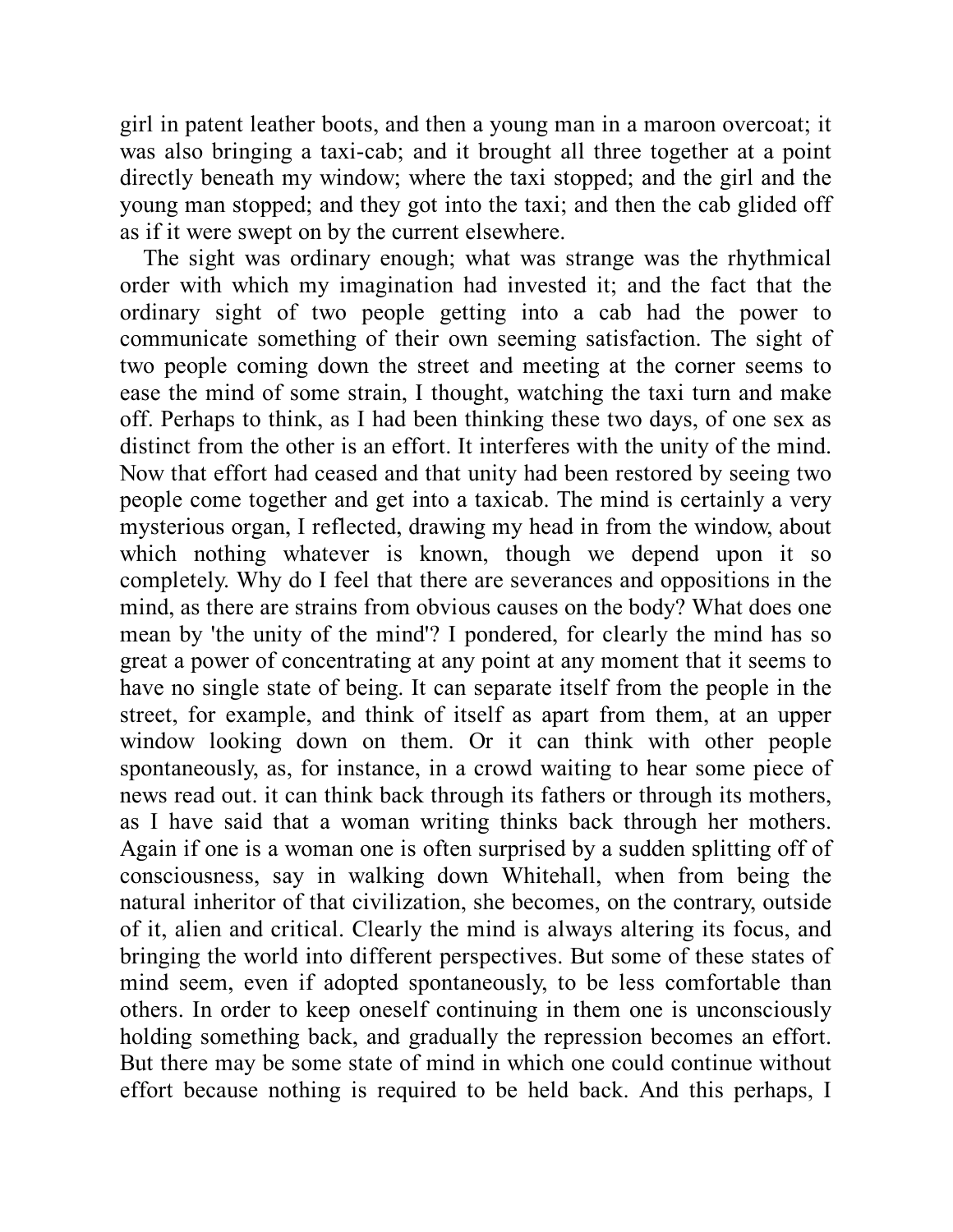thought, coming in from the window, is one of them. For certainly when I saw the couple get into the taxicab the mind felt as if, after being divided, it had come together again in a natural fusion. The obvious reason would be that it is natural for the sexes to co-operate. One has a profound, if irrational, instinct in favour of the theory that the union of man and woman makes for the greatest satisfaction, the most complete happiness. But the sight of the two people getting into the taxi and the satisfaction it gave me made me also ask whether there are two sexes in the mind corresponding to the two sexes in the body, and whether they also require to be united in order to get complete satisfaction and happiness? And I went on amateurishly to sketch a plan of the soul so that in each of us two powers preside, one male, one female; and in the man's brain the man predominates over the woman, and in the woman's brain the woman predominates over the man. The normal and comfortable state of being is that when the two live in harmony together, spiritually co-operating. If one is a man, still the woman part of his brain must have effect; and a woman also must have intercourse with the man in her. Coleridge perhaps meant this when he said that a great mind is androgynous. It is when this fusion takes place that the mind is fully fertilized and uses all its faculties. Perhaps a mind that is purely masculine cannot create, any more than a mind that is purely feminine, I thought. But it would he well to test what one meant by man-womanly, and conversely by woman-manly, by pausing and looking at a book or two.

Coleridge certainly did not mean, when he said that a great mind is androgynous, that it is a mind that has any special sympathy with women; a mind that takes up their cause or devotes itself to their interpretation. Perhaps the androgynous mind is less apt to make these distinctions than the single-sexed mind. He meant, perhaps, that the androgynous mind is resonant and porous; that it transmits emotion without impediment; that it is naturally creative, incandescent and undivided. In fact one goes back to Shakespeare's mind as the type of the androgynous, of the man-womanly mind, though it would be impossible to say what Shakespeare thought of women. And if it be true that it is one of the tokens of the fully developed mind that it does not think specially or separately of sex, how much harder it is to attain that condition now than ever before. Here I came to the books by living writers, and there paused and wondered if this fact were not at the root of something that had long puzzled me. No age can ever have been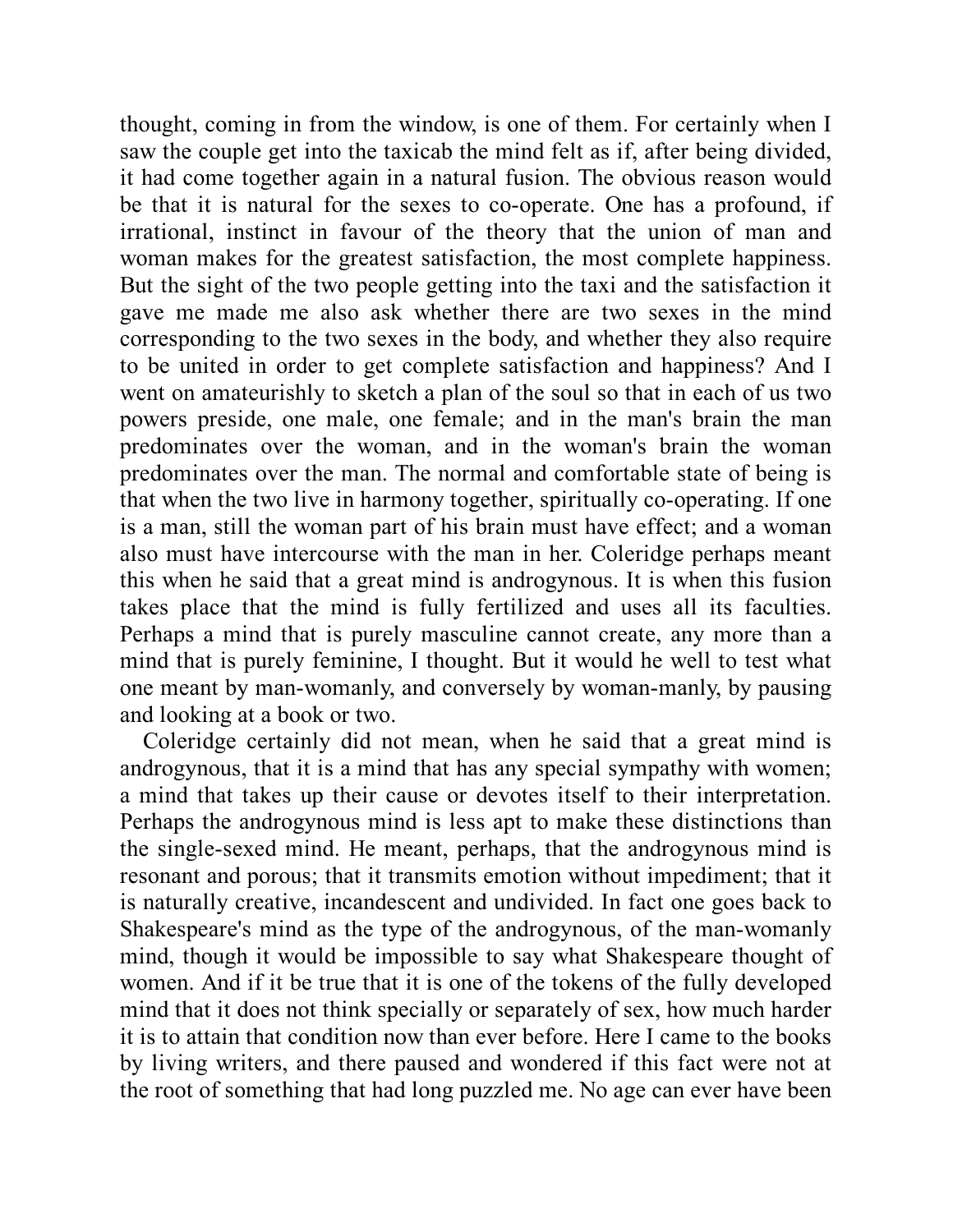as stridently sex-conscious as our own; those innumerable books by men about women in the British Museum are a proof of it. The Suffrage campaign was no doubt to blame. It must have roused in men an extraordinary desire for self-assertion; it must have made them lay an emphasis upon their own sex and its characteristics which they would not have troubled to think about had they not been challenged. And when one is challenged, even by a few women in black bonnets, one retaliates, if one has never been challenged before, rather excessively. That perhaps accounts for some of the characteristics that I remember to have found here, I thought, taking down a new novel by Mr A, who is in the prime of life and very well thought of, apparently, by the reviewers. I opened it. Indeed, it was delightful to read a man's writing again. It was so direct, so straightforward after the writing of women. It indicated such freedom of mind, such liberty of person, such confidence in himself. One had a sense of physical well-being in the presence of this well-nourished, welleducated, free mind, which had never been thwarted or opposed, but had had full liberty from birth to stretch itself in whatever way it liked. All this was admirable. But after reading a chapter or two a shadow seemed to lie across the page. it was a straight dark bar, a shadow shaped something like the letter 'I'. One began dodging this way and that to catch a glimpse of the landscape behind it. Whether that was indeed a tree or a woman walking I was not quite sure. Back one was always hailed to the letter 'I'. One began to be tired of 'I'. Not but what this 'I' was a most respectable 'I'; honest and logical; as hard as a nut, and polished for centuries by good teaching and good feeding. I respect and admire that 'I' from the bottom of my heart. But—here I turned a page or two, looking for something or other —the worst of it is that in the shadow of the letter 'I' all is shapeless as mist. Is that a tree? No, it is a woman. But… she has not a bone in her body, I thought, watching Phoebe, for that was her name, coming across the beach. Then Alan got up and the shadow of Alan at once obliterated Phoebe. For Alan had views and Phoebe was quenched in the flood of his views. And then Alan, I thought, has passions; and here I turned page after page very fast, feeling that the crisis was approaching, and so it was. It took place on the beach under the sun. It was done very openly. It was done very vigorously. Nothing could have been more indecent. But… I had said 'but' too often. One cannot go on saying 'but'. One must finish the sentence somehow, I rebuked myself. Shall I finish it, 'But—I am bored!' But why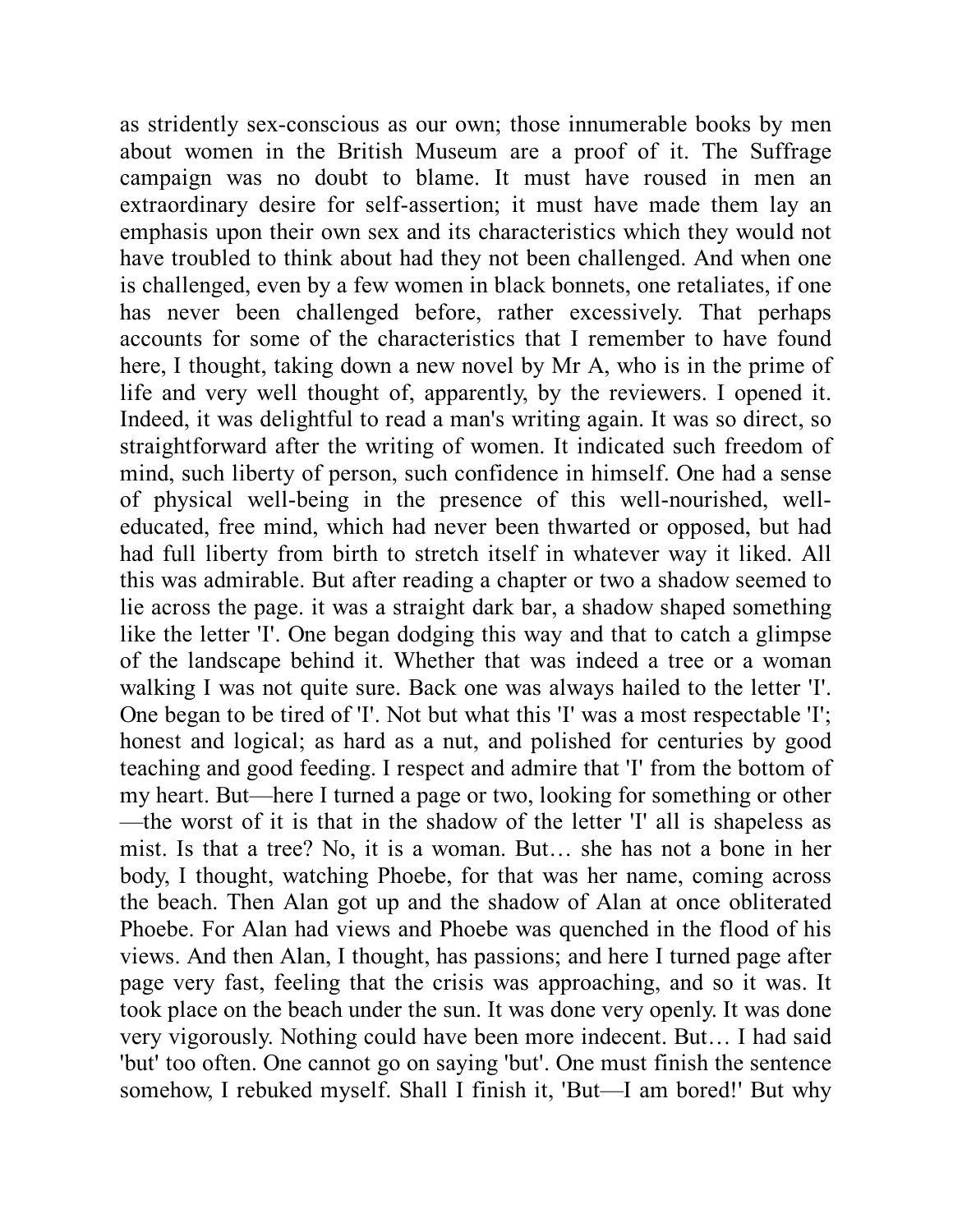was I bored? Partly because of the dominance of the letter 'I' and the aridity, which, like the giant beech tree, it casts within its shade. Nothing will grow there. And partly for some more obscure reason. There seemed to be some obstacle, some impediment in Mr A's mind which blocked the fountain of creative energy and shored it within narrow limits. And remembering the lunch party at Oxbridge, and the cigarette ash and the Manx cat and Tennyson and Christina Rossetti all in a bunch, it seemed possible that the impediment lay there. As he no longer hums under his breath, 'There has fallen a splendid tear from the passion-flower at the gate', when Phoebe crosses the beach, and she no longer replies, 'My heart is like a singing bird whose nest is in a water'd shoot', when Alan approaches what can he do? Being honest as the day and logical as the sun, there is only one thing he can do. And that he does, to do him justice, over and over (I said turning the pages) and over again. And that, I added, aware of the awful nature of the confession, seems somehow dull. Shakespeare's indecency uproots a thousand other things in one's mind, and is far from being dull. But Shakespeare does it for pleasure; Mr A, as the nurses say, does it on purpose. He does it in protest. He is protesting against the equality of the other sex by asserting his own superiority. He is therefore impeded and inhibited and self-conscious as Shakespeare might have been if he too had known Miss Clough and Miss Davies. Doubtless Elizabethan literature would have been very different from what it is if the women's movement had begun in the sixteenth century and not in the nineteenth.

What, then, it amounts to, if this theory of the two sides of the mind holds good, is that virility has now become self-conscious—men, that is to say, are now writing only with the male side of their brains. It is a mistake for a woman to read them, for she will inevitably look for something that she will not find. It is the power of suggestion that one most misses, I thought, taking Mr B the critic in my hand and reading, very carefully and very dutifully, his remarks upon the art of poetry. Very able they were, acute and full of learning; but the trouble was that his feelings no longer communicated; his mind seemed separated into different chambers; not a sound carried from one to the other. Thus, when one takes a sentence of Mr B into the mind it falls plump to the ground—dead; but when one takes a sentence of Coleridge into the mind, it explodes and gives birth to all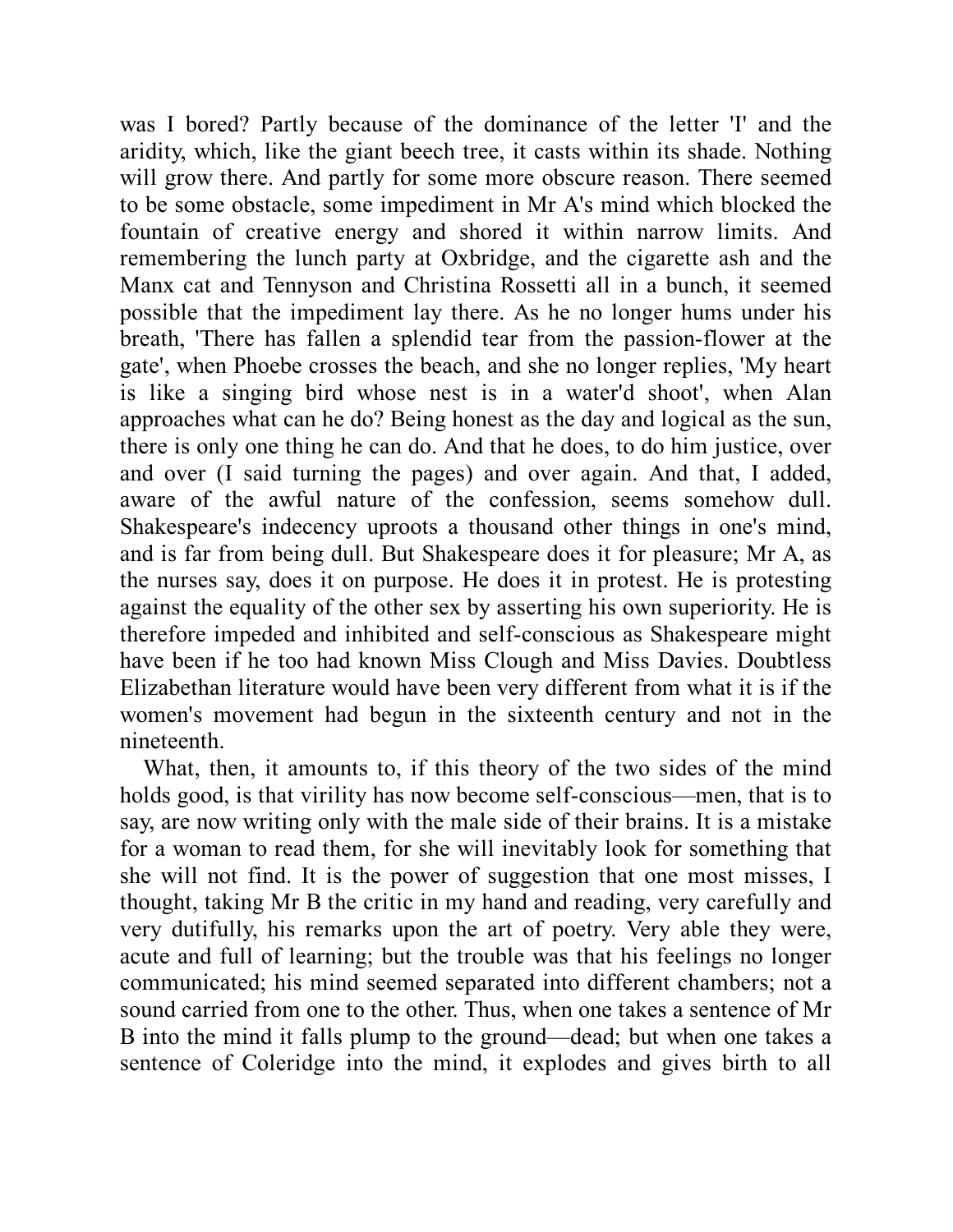kinds of other ideas, and that is the only sort of writing of which one can say that it has the secret of perpetual life.

But whatever the reason may be, it is a fact that one must deplore. For it means—here I had come to rows of books by Mr Galsworthy and Mr Kipling—that some of the finest works of our greatest living writers fall upon deaf ears. Do what she will a woman cannot find in them that fountain of perpetual life which the critics assure her is there. It is not only that they celebrate male virtues, enforce male values and describe the world of men; it is that the emotion with which these books are permeated is to a woman incomprehensible. It is coming, it is gathering, it is about to burst on one's head, one begins saying long before the end. That picture will fall on old Jolyon's head; he will die of the shock; the old clerk will speak over him two or three obituary words; and all the swans on the Thames will simultaneously burst out singing. But one will rush away before that happens and hide in the gooseberry bushes, for the emotion which is so deep, so subtle, so symbolical to a man moves a woman to wonder. So with Mr Kipling's officers who turn their Backs; and his Sowers who sow the Seed; and his Men who are alone with their Work; and the Flag—one blushes at all these capital letters as if one had been caught eavesdropping at some purely masculine orgy. The fact is that neither Mr Galsworthy nor Mr Kipling has a spark of the woman in him. Thus all their qualities seem to a woman, if one may generalize, crude and immature. They lack suggestive power. And when a book lacks suggestive power, however hard it hits the surface of the mind it cannot penetrate within.

And in that restless mood in which one takes books out and puts them back again without looking at them I began to envisage an age to come of pure, of self-assertive virility, such as the letters of professors (take Sir Walter Raleigh's letters, for instance) seem to forebode, and the rulers of Italy have already brought into being. For one can hardly fail to be impressed in Rome by the sense of unmitigated masculinity; and whatever the value of unmitigated masculinity upon the state, one may question the effect of it upon the art of poetry. At any rate, according to the newspapers, there is a certain anxiety about fiction in Italy. There has been a meeting of academicians whose object it is 'to develop the Italian novel'. 'Men famous by birth, or in finance, industry or the Fascist corporations' came together the other day and discussed the matter, and a telegram was sent to the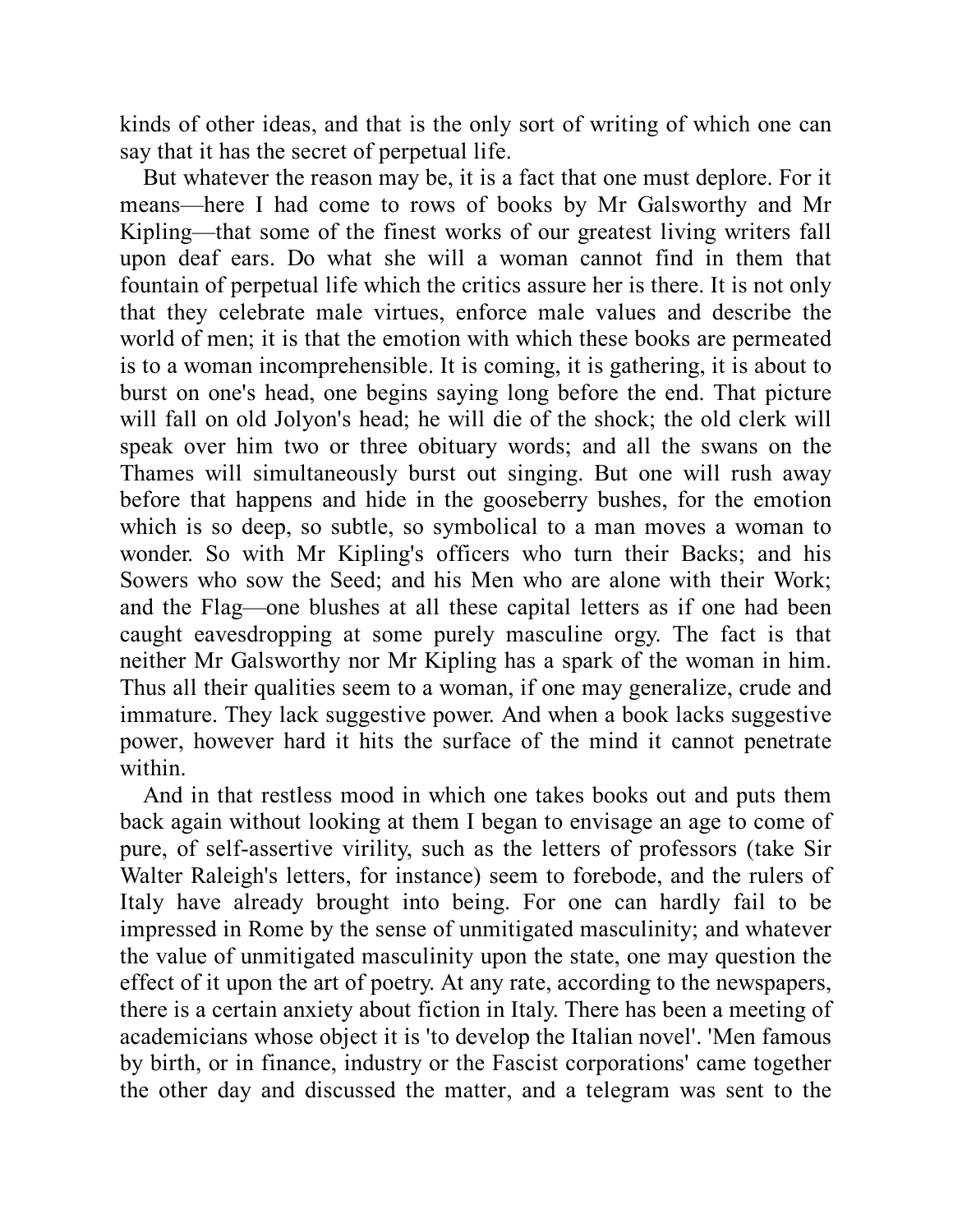Duce expressing the hope 'that the Fascist era would soon give birth to a poet worthy of it'. We may all join in that pious hope, but it is doubtful whether poetry can come of an incubator. Poetry ought to have a mother as well as a father. The Fascist poem, one may fear, will be a horrid little abortion such as one sees in a glass jar in the museum of some county town. Such monsters never live long, it is said; one has never seen a prodigy of that sort cropping grass in a field. Two heads on one body do not make for length of life.

However, the blame for all this, if one is anxious to lay blame, rests no more upon one sex than upon the other. All seducers and reformers are responsible: Lady Bessborough when she lied to Lord Granville; Miss Davies when she told the truth to Mr Greg. All who have brought about a state of sex-consciousness are to blame, and it is they who drive me, when I want to stretch my faculties on a book, to seek it in that happy age, before Miss Davies and Miss Clough were born, when the writer used both sides of his mind equally. One must turn back to Shakespeare then, for Shakespeare was androgynous; and so were Keats and Sterne and Cowper and Lamb and Coleridge. Shelley perhaps was sexless. Milton and Ben Jonson had a dash too much of the male in them. So had Wordsworth and Tolstoi. In our time Proust was wholly androgynous, if not perhaps a little too much of a woman. But that failing is too rare for one to complain of it, since without some mixture of the kind the intellect seems to predominate and the other faculties of the mind harden and become barren. However, I consoled myself with the reflection that this is perhaps a passing phase; much of what I have said in obedience to my promise to give you the course of my thoughts will seem out of date; much of what flames in my eyes will seem dubious to you who have not yet come of age.

Even so, the very first sentence that I would write here, I said, crossing over to the writing-table and taking up the page headed Women and Fiction, is that it is fatal for anyone who writes to think of their sex. It is fatal to be a man or woman pure and simple; one must be woman-manly or man-womanly. It is fatal for a woman to lay the least stress on any grievance; to plead even with justice any cause; in any way to speak consciously as a woman. And fatal is no figure of speech; for anything written with that conscious bias is doomed to death. It ceases to be fertilized. Brilliant and effective, powerful and masterly, as it may appear for a day or two, it must wither at nightfall; it cannot grow in the minds of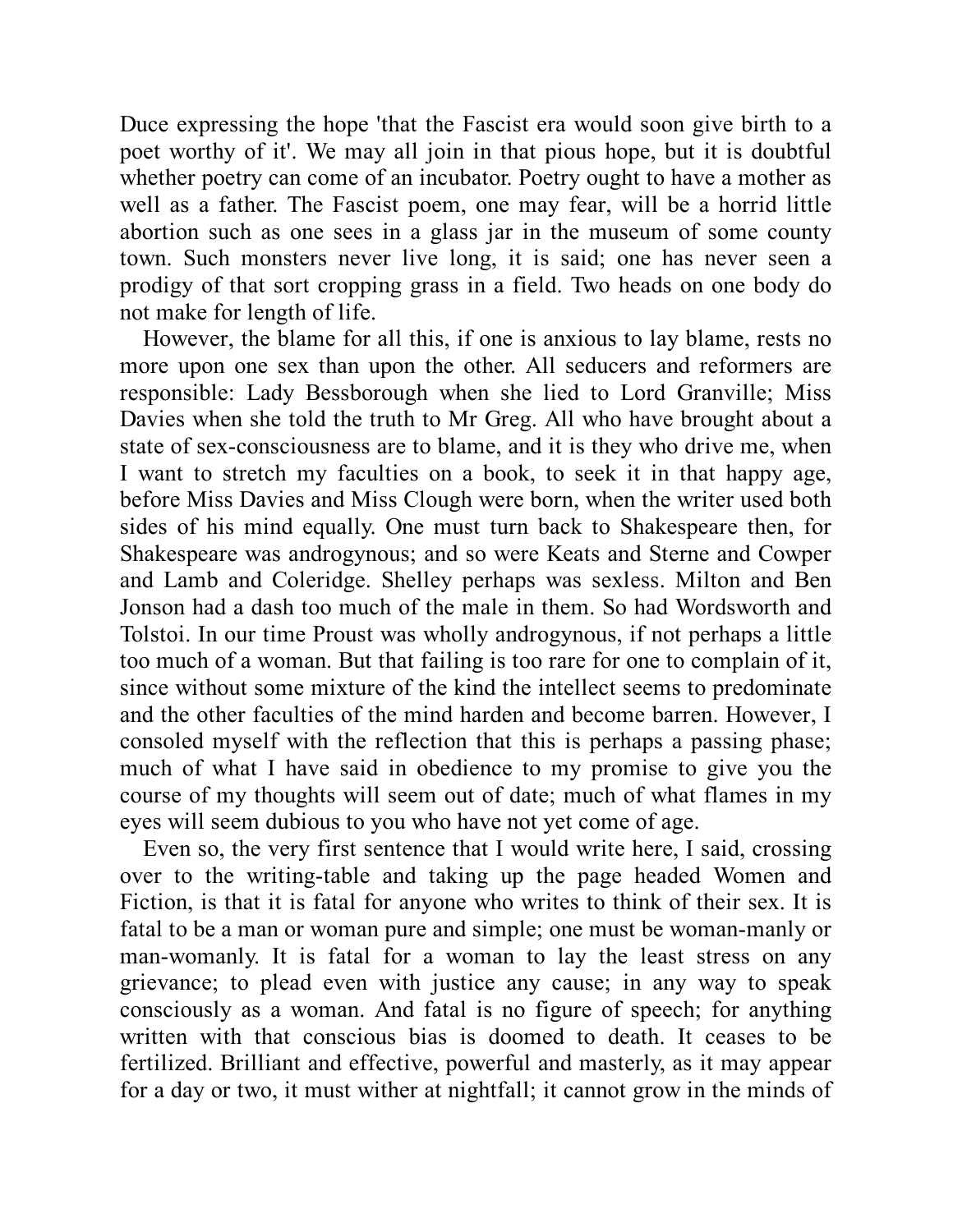others. Some collaboration has to take place in the mind between the woman and the man before the art of creation can be accomplished. Some marriage of opposites has to be consummated. The whole of the mind must lie wide open if we are to get the sense that the writer is communicating his experience with perfect fullness. There must be freedom and there must be peace. Not a wheel must grate, not a light glimmer. The curtains must be close drawn. The writer, I thought, once his experience is over, must lie back and let his mind celebrate its nuptials in darkness. He must not look or question what is being done. Rather, he must pluck the petals from a rose or watch the swans float calmly down the river. And I saw again the current which took the boat and the undergraduate and the dead leaves; and the taxi took the man and the woman, I thought, seeing them come together across the street, and the current swept them away, I thought, hearing far off the roar of London's traffic, into that tremendous stream.

Here, then, Mary Beton ceases to speak. She has told you how she reached the conclusion—the prosaic conclusion—that it is necessary to have five hundred a year and a room with a lock on the door if you are to write fiction or poetry. She has tried to lay bare the thoughts and impressions that led her to think this. She has asked you to follow her flying into the arms of a Beadle, lunching here, dining there, drawing pictures in the British Museum, taking books from the shelf, looking out of the window. While she has been doing all these things, you no doubt have been observing her failings and foibles and deciding what effect they have had on her opinions. You have been contradicting her and making whatever additions and deductions seem good to you. That is all as it should be, for in a question like this truth is only to be had by laying together many varieties of error. And I will end now in my own person by anticipating two criticisms, so obvious that you can hardly fail to make them.

No opinion has been expressed, you may say, upon the comparative merits of the sexes even as writers. That was done purposely, because, even if the time had come for such a valuation—and it is far more important at the moment to know how much money women had and how many rooms than to theorize about their capacities—even if the time had come I do not believe that gifts, whether of mind or character, can be weighed like sugar and butter, not even in Cambridge, where they are so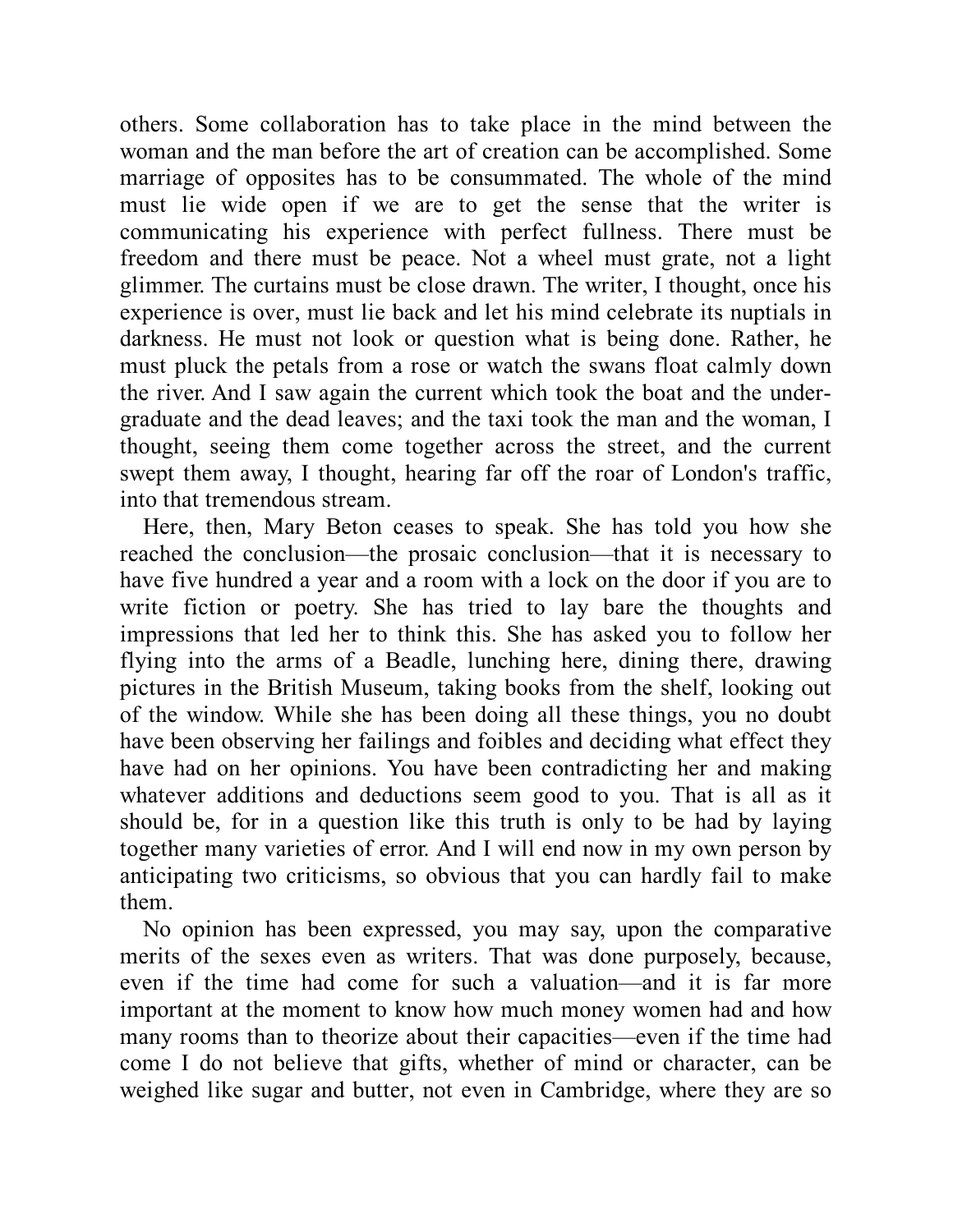adept at putting people into classes and fixing caps on their heads and letters after their names. I do not believe that even the Table of Precedency which you will find in Whitaker's ALMANAC represents a final order of values, or that there is any sound reason to suppose that a Commander of the Bath will ultimately walk in to dinner behind a Master in Lunacy. All this pitting of sex against sex, of quality against quality; all this claiming of superiority and imputing of inferiority, belong to the private-school stage of human existence where there are 'sides', and it is necessary for one side to beat another side, and of the utmost importance to walk up to a platform and receive from the hands of the Headmaster himself a highly ornamental pot. As people mature they cease to believe in sides or in Headmasters or in highly ornamental pots. At any rate, where books are concerned, it is notoriously difficult to fix labels of merit in such a way that they do not come off. Are not reviews of current literature a perpetual illustration of the difficulty of judgement? 'This great book', 'this worthless book', the same book is called by both names. Praise and blame alike mean nothing. No, delightful as the pastime of measuring may be, it is the most futile of all occupations, and to submit to the decrees of the measurers the most servile of attitudes. So long as you write what you wish to write, that is all that matters; and whether it matters for ages or only for hours, nobody can say. But to sacrifice a hair of the head of your vision, a shade of its colour, in deference to some Headmaster with a silver pot in his hand or to some professor with a measuring-rod up his sleeve, is the most abject treachery, and the sacrifice of wealth and chastity which used to be said to be the greatest of human disasters, a mere flea-bite in comparison.

Next I think that you may object that in all this I have made too much of the importance of material things. Even allowing a generous margin for symbolism, that five hundred a year stands for the power to contemplate, that a lock on the door means the power to think for oneself, still you may say that the mind should rise above such things; and that great poets have often been poor men. Let me then quote to you the words of your own Professor of Literature, who knows better than I do what goes to the making of a poet. Sir Arthur Quiller-Couch writes:<sup>'[\[10\]](#page-88-0)</sup>

<span id="page-80-0"></span>'What are the great poetical names of the last hundred years or so? Coleridge, Wordsworth, Byron, Shelley, Landor, Keats, Tennyson, Browning, Arnold, Morris, Rossetti, Swinburne—we may stop there. Of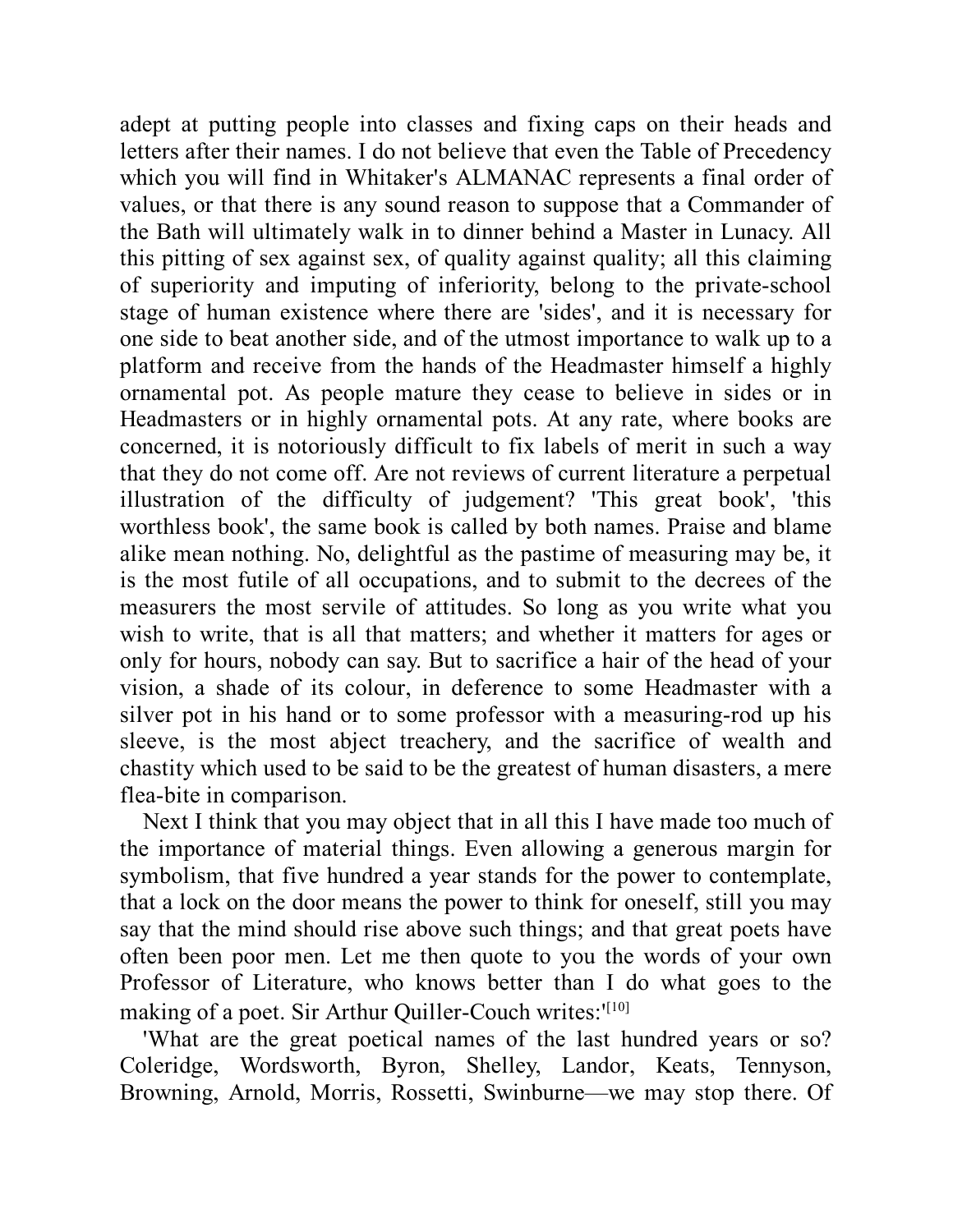these, all but Keats, Browning, Rossetti were University men, and of these three, Keats, who died young, cut off in his prime, was the only one not fairly well to do. It may seem a brutal thing to say, and it is a sad thing to say: but, as a matter of hard fact, the theory that poetical genius bloweth where it listeth, and equally in poor and rich, holds little truth. As a matter of hard fact, nine out of those twelve were University men: which means that somehow or other they procured the means to get the best education England can give. As a matter of hard fact, of the remaining three you know that Browning was well to do, and I challenge you that, if he had not been well to do, he would no more have attained to write SAUL or THE RING AND THE BOOK than Ruskin would have attained to writing MODERN PAINTERS if his father had not dealt prosperously in business. Rossetti had a small private income; and, moreover, he painted. There remains but Keats; whom Atropos slew young, as she slew John Clare in a mad-house, and James Thomson by the laudanum he took to drug disappointment. These are dreadful facts, but let us face them. It is however dishonouring to us as a nation—certain that, by some fault in our commonwealth, the poor poet has not in these days, nor has had for two hundred years, a dog's chance. Believe me—and I have spent a great part of ten years in watching some three hundred and twenty elementary schools, we may prate of democracy, but actually, a poor child in England has little more hope than had the son of an Athenian slave to be emancipated into that intellectual freedom of which great writings are born.'

Nobody could put the point more plainly. 'The poor poet has not in these days, nor has had for two hundred years, a dog's chance… a poor child in England has little more hope than had the son of an Athenian slave to be emancipated into that intellectual freedom of which great writings are born.' That is it. Intellectual freedom depends upon material things. Poetry depends upon intellectual freedom. And women have always been poor, not for two hundred years merely, but from the beginning of time. Women have had less intellectual freedom than the sons of Athenian slaves. Women, then, have not had a dog's chance of writing poetry. That is why I have laid so much stress on money and a room of one's own. However, thanks to the toils of those obscure women in the past, of whom I wish we knew more, thanks, curiously enough to two wars, the Crimean which let Florence Nightingale out of her drawing-room, and the European War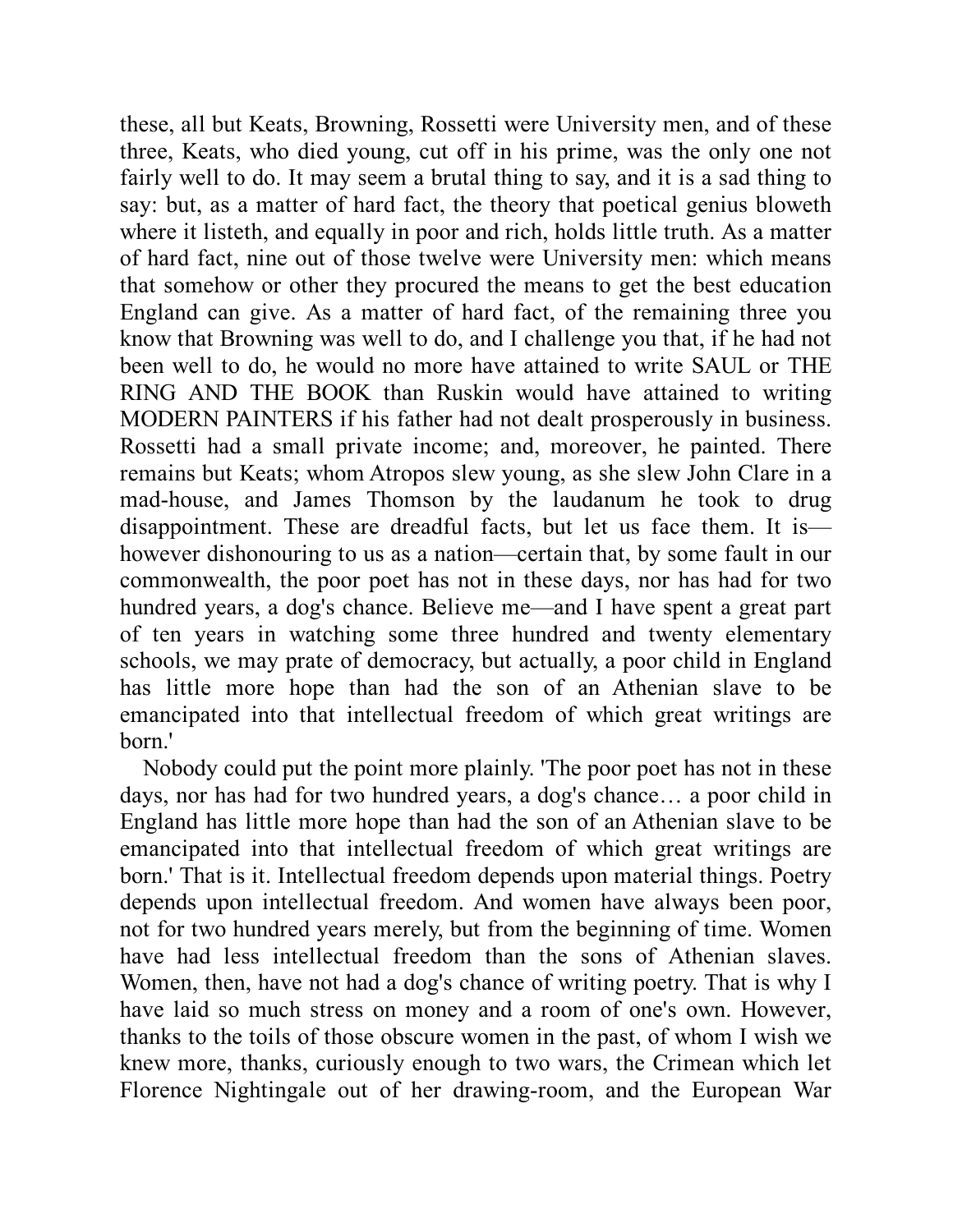which opened the doors to the average woman some sixty years later, these evils are in the way to be bettered. Otherwise you would not be here tonight, and your chance of earning five hundred pounds a year, precarious as I am afraid that it still is, would be minute in the extreme.

Still, you may object, why do you attach so much importance to this writing of books by women when, according to you, it requires so much effort, leads perhaps to the murder of one's aunts, will make one almost certainly late for luncheon, and may bring one into very grave disputes with certain very good fellows? My motives, let me admit, are partly selfish. Like most uneducated Englishwomen, I like reading—I like reading books in the bulk. Lately my diet has become a trifle monotonous; history is too much about wars; biography too much about great men; poetry has shown, I think, a tendency to sterility, and fiction but I have sufficiently exposed my disabilities as a critic of modern fiction and will say no more about it. Therefore I would ask you to write all kinds of books, hesitating at no subject however trivial or however vast. By hook or by crook, I hope that you will possess yourselves of money enough to travel and to idle, to contemplate the future or the past of the world, to dream over books and loiter at street corners and let the line of thought dip deep into the stream. For I am by no means confining you to fiction. If you would please me—and there are thousands like me—you would write books of travel and adventure, and research and scholarship, and history and biography, and criticism and philosophy and science. By so doing you will certainly profit the art of fiction. For books have a way of influencing each other. Fiction will be much the better for standing cheek by jowl with poetry and philosophy. Moreover, if you consider any great figure of the past, like Sappho, like the Lady Murasaki, like Emily Brontë, you will find that she is an inheritor as well as an originator, and has come into existence because women have come to have the habit of writing naturally; so that even as a prelude to poetry such activity on your part would be invaluable.

But when I look back through these notes and criticize my own train of thought as I made them, I find that my motives were not altogether selfish. There runs through these comments and discursions the conviction—or is it the instinct?—that good books are desirable and that good writers, even if they show every variety of human depravity, are still good human beings. Thus when I ask you to write more books I am urging you to do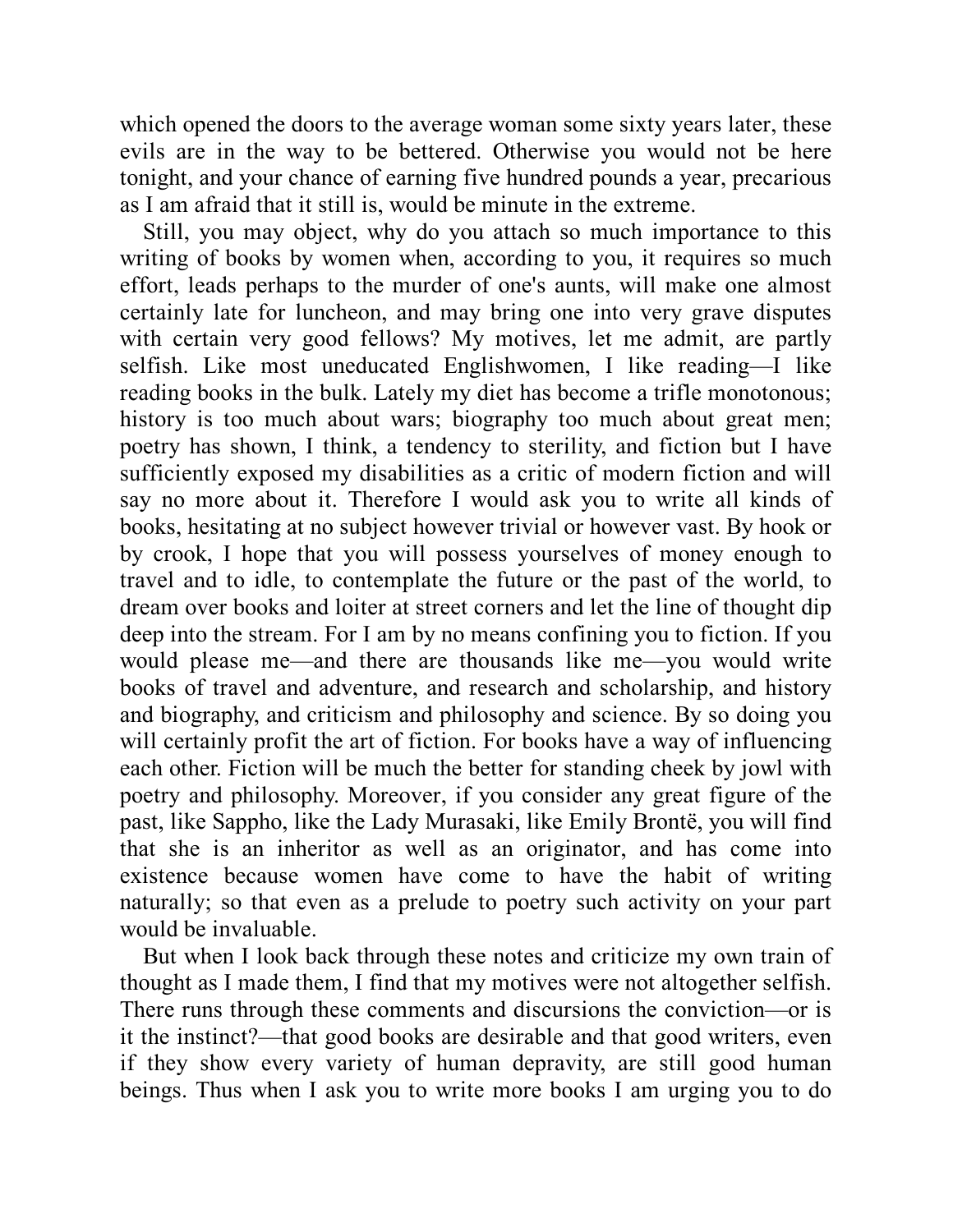what will be for your good and for the good of the world at large. How to justify this instinct or belief I do not know, for philosophic words, if one has not been educated at a university, are apt to play one false. What is meant by 'reality'? It would seem to be something very erratic, very undependable—now to be found in a dusty road, now in a scrap of newspaper in the street, now a daffodil in the sun. It lights up a group in a room and stamps some casual saying. It overwhelms one walking home beneath the stars and makes the silent world more real than the world of speech—and then there it is again in an omnibus in the uproar of Piccadilly. Sometimes, too, it seems to dwell in shapes too far away for us to discern what their nature is. But whatever it touches, it fixes and makes permanent. That is what remains over when the skin of the day has been cast into the hedge; that is what is left of past time and of our loves and hates. Now the writer, as I think, has the chance to live more than other people in the presence of this reality. It is his business to find it and collect it and communicate it to the rest of us. So at least I infer from reading LEAR or EMMA or LA RECHERCHE DU TEMPS PERDU. For the reading of these books seems to perform a curious couching operation on the senses; one sees more intensely afterwards; the world seems bared of its covering and given an intenser life. Those are the enviable people who live at enmity with unreality; and those are the pitiable who are knocked on the head by the thing done without knowing or caring. So that when I ask you to earn money and have a room of your own, I am asking you to live in the presence of reality, an invigorating life, it would appear, whether one can impart it or not.

Here I would stop, but the pressure of convention decrees that every speech must end with a peroration. And a peroration addressed to women should have something, you will agree, particularly exalting and ennobling about it. I should implore you to remember your responsibilities, to be higher, more spiritual; I should remind, you how much depends upon you, and what an influence you can exert upon the future. But those exhortations can safely, I think, be left to the other sex, who will put them, and indeed have put them, with far greater eloquence than I can compass. When I rummage in my own mind I find no noble sentiments about being companions and equals and influencing the world to higher ends. I find myself saying briefly and prosaically that it is much more important to be oneself than anything else. Do not dream of influencing other people, I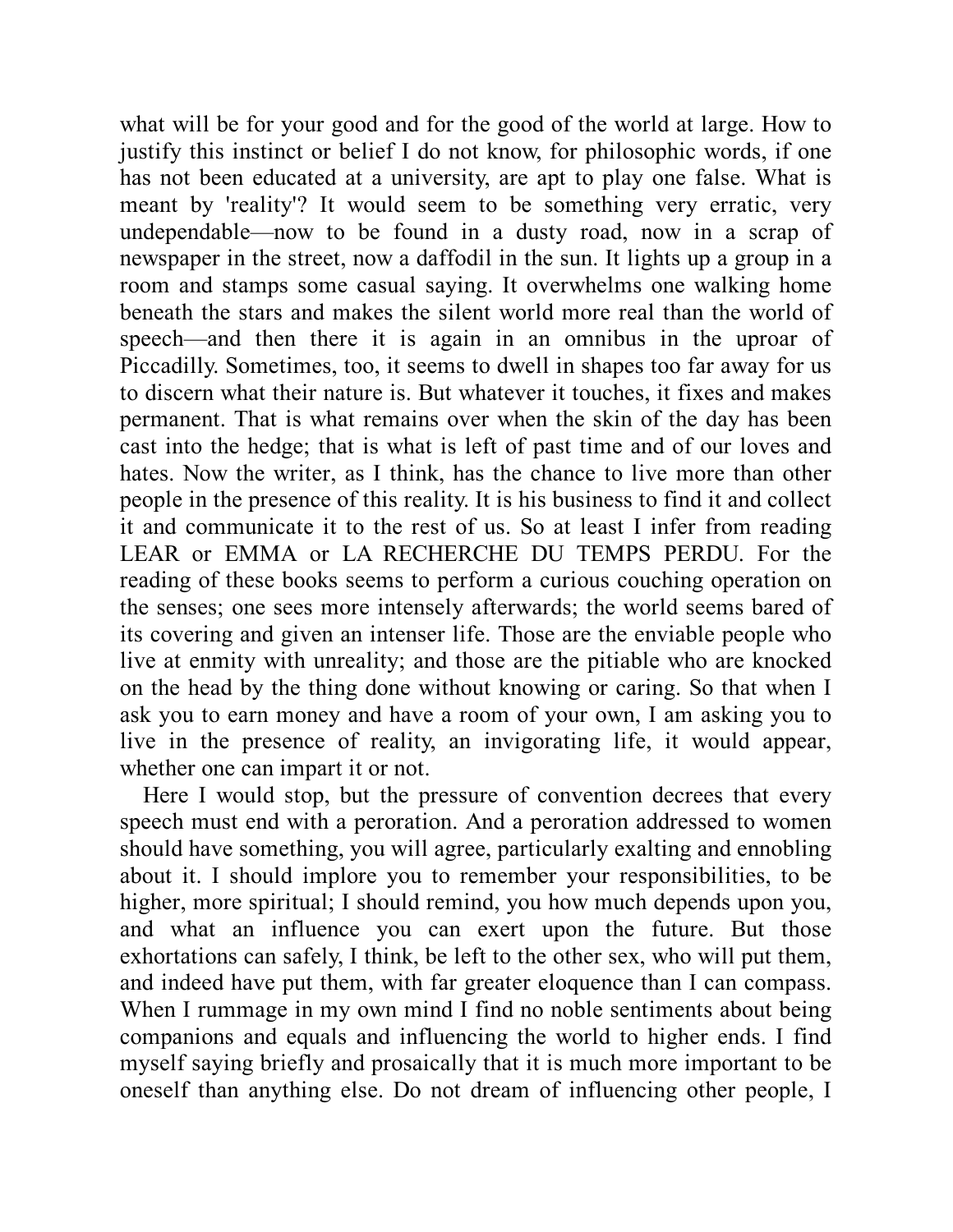would say, if I knew how to make it sound exalted. Think of things in themselves.

And again I am reminded by dipping into newspapers and novels and biographies that when a woman speaks to women she should have something very unpleasant up her sleeve. Women are hard on women. Women dislike women. Women—but are you not sick to death of the word? I can assure you that I am. Let us agree, then, that a paper read by a woman to women should end with something particularly disagreeable.

But how does it go? What can I think of? The truth is, I often like women. I like their unconventionality. I like their completeness. I like their anonymity. I like—but I must not run on in this way. That cupboard there,—you say it holds clean table-napkins only; but what if Sir Archibald Bodkin were concealed among them? Let me then adopt a sterner tone. Have I, in the preceding words, conveyed to you sufficiently the warnings and reprobation of mankind? I have told you the very low opinion in which you were held by Mr Oscar Browning. I have indicated what Napoleon once thought of you and what Mussolini thinks now. Then, in case any of you aspire to fiction, I have copied out for your benefit the advice of the critic about courageously acknowledging the limitations of your sex. I have referred to Professor X and given prominence to his statement that women are intellectually, morally and physically inferior to men. I have handed on all that has come my way without going in search of it, and here is a final warning—from Mr John Langdon Davies<sup>[\[11\]](#page-88-1)</sup>. Mr John Langdon Davies warns women 'that when children cease to be altogether desirable, women cease to be altogether necessary'. I hope you will make a note of it.

<span id="page-84-0"></span>How can I further encourage you to go about the business of life? Young women, I would say, and please attend, for the peroration is beginning, you are, in my opinion, disgracefully ignorant. You have never made a discovery of any sort of importance. You have never shaken an empire or led an army into battle. The plays of Shakespeare are not by you, and you have never introduced a barbarous race to the blessings of civilization. What is your excuse? It is all very well for you to say, pointing to the streets and squares and forests of the globe swarming with black and white and coffee-coloured inhabitants, all busily engaged in traffic and enterprise and love-making, we have had other work on our hands. Without our doing, those seas would be unsailed and those fertile lands a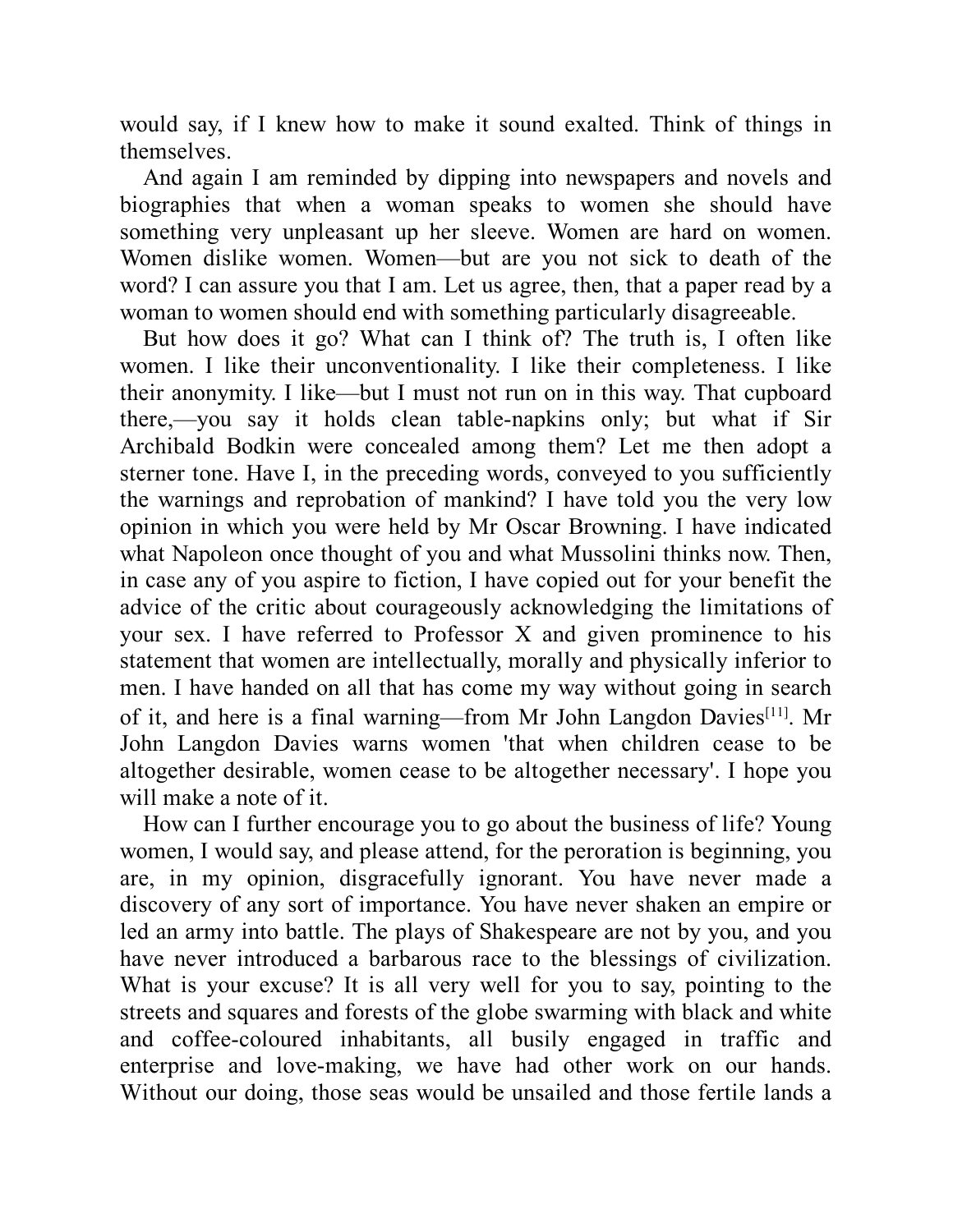desert. We have borne and bred and washed and taught, perhaps to the age of six or seven years, the one thousand six hundred and twenty-three million human beings who are, according to statistics, at present in existence, and that, allowing that some had help, takes time.

There is truth in what you say—I will not deny it. But at the same time may I remind you that there have been at least two colleges for women in existence in England since the year 1866; that after the year 1880 a married woman was allowed by law to possess her own property; and that in 1919—which is a whole nine years ago she was given a vote? May I also remind you that most of the professions have been open to you for close on ten years now? When you reflect upon these immense privileges and the length of time during which they have been enjoyed, and the fact that there must be at this moment some two thousand women capable of earning over five hundred a year in one way or another, you will agree that the excuse of lack of opportunity, training, encouragement, leisure and money no longer holds good. Moreover, the economists are telling us that Mrs Seton has had too many children. You must, of course, go on bearing children, but, so they say, in twos and threes, not in tens and twelves.

Thus, with some time on your hands and with some book learning in your brains—you have had enough of the other kind, and are sent to college partly, I suspect, to be uneducated—surely you should embark upon another stage of your very long, very laborious and highly obscure career. A thousand pens are ready to suggest what you should do and what effect you will have. My own suggestion is a little fantastic, I admit; I prefer, therefore, to put it in the form of fiction.

I told you in the course of this paper that Shakespeare had a sister; but do not look for her in Sir Sidney Lee's life of the poet. She died young alas, she never wrote a word. She lies buried where the omnibuses now stop, opposite the Elephant and Castle. Now my belief is that this poet who never wrote a word and was buried at the cross-roads still lives. She lives in you and in me, and in many other women who are not here to-night, for they are washing up the dishes and putting the children to bed. But she lives; for great poets do not die; they are continuing presences; they need only the opportunity to walk among us in the flesh. This opportunity, as I think, it is now coming within your power to give her. For my belief is that if we live another century or so—I am talking of the common life which is the real life and not of the little separate lives which we live as individuals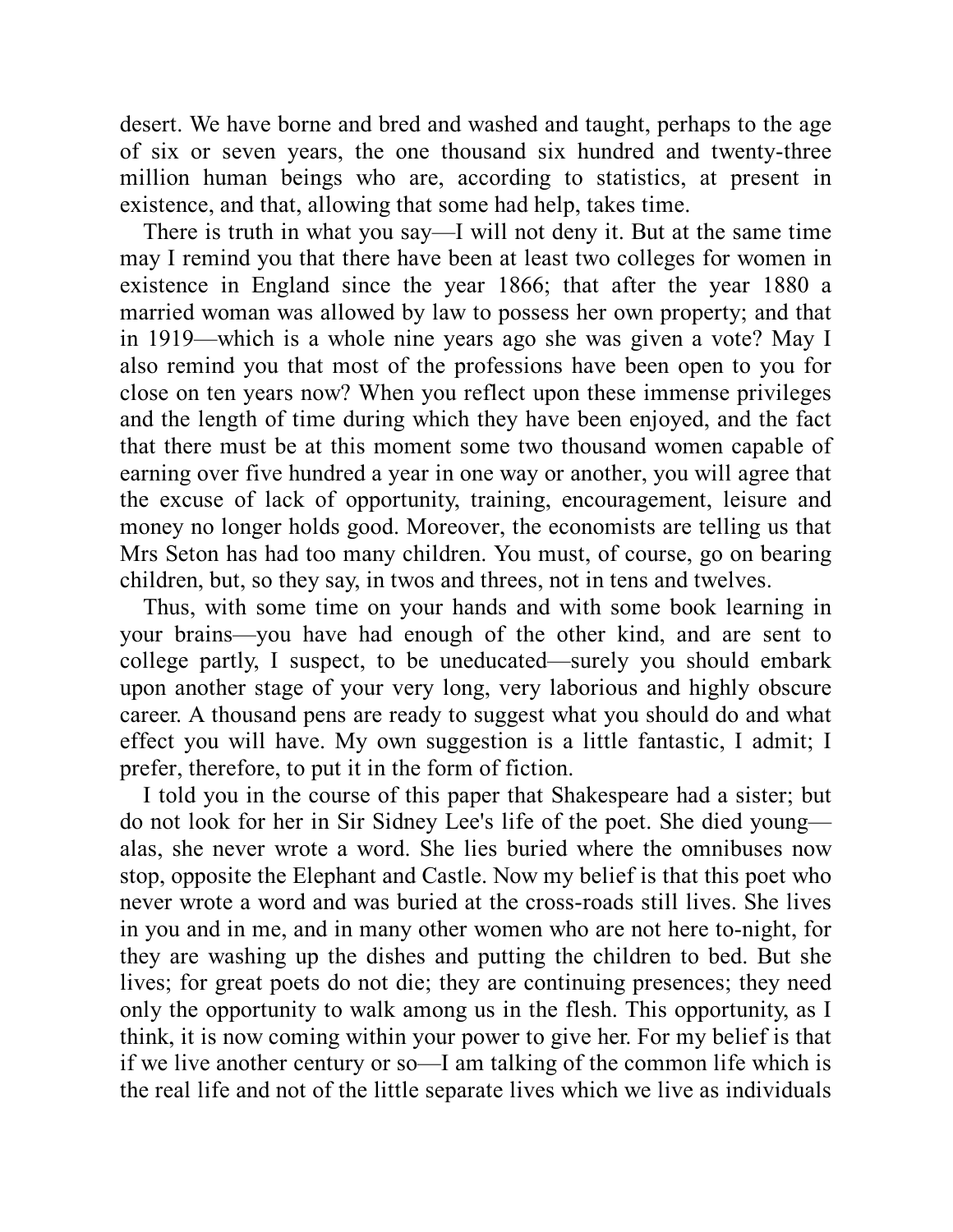—and have five hundred a year each of us and rooms of our own; if we have the habit of freedom and the courage to write exactly what we think; if we escape a little from the common sitting-room and see human beings not always in their relation to each other but in relation to reality; and the sky, too, and the trees or whatever it may be in themselves; if we look past Milton's bogey, for no human being should shut out the view; if we face the fact, for it is a fact, that there is no arm to cling to, but that we go alone and that our relation is to the world of reality and not only to the world of men and women, then the opportunity will come and the dead poet who was Shakespeare's sister will put on the body which she has so often laid down. Drawing her life from the lives of the unknown who were her forerunners, as her brother did before her, she will be born. As for her coming without that preparation, without that effort on our part, without that determination that when she is born again she shall find it possible to live and write her poetry, that we cannot expect, for that would he impossible. But I maintain that she would come if we worked for her, and that so to work, even in poverty and obscurity, is worth while.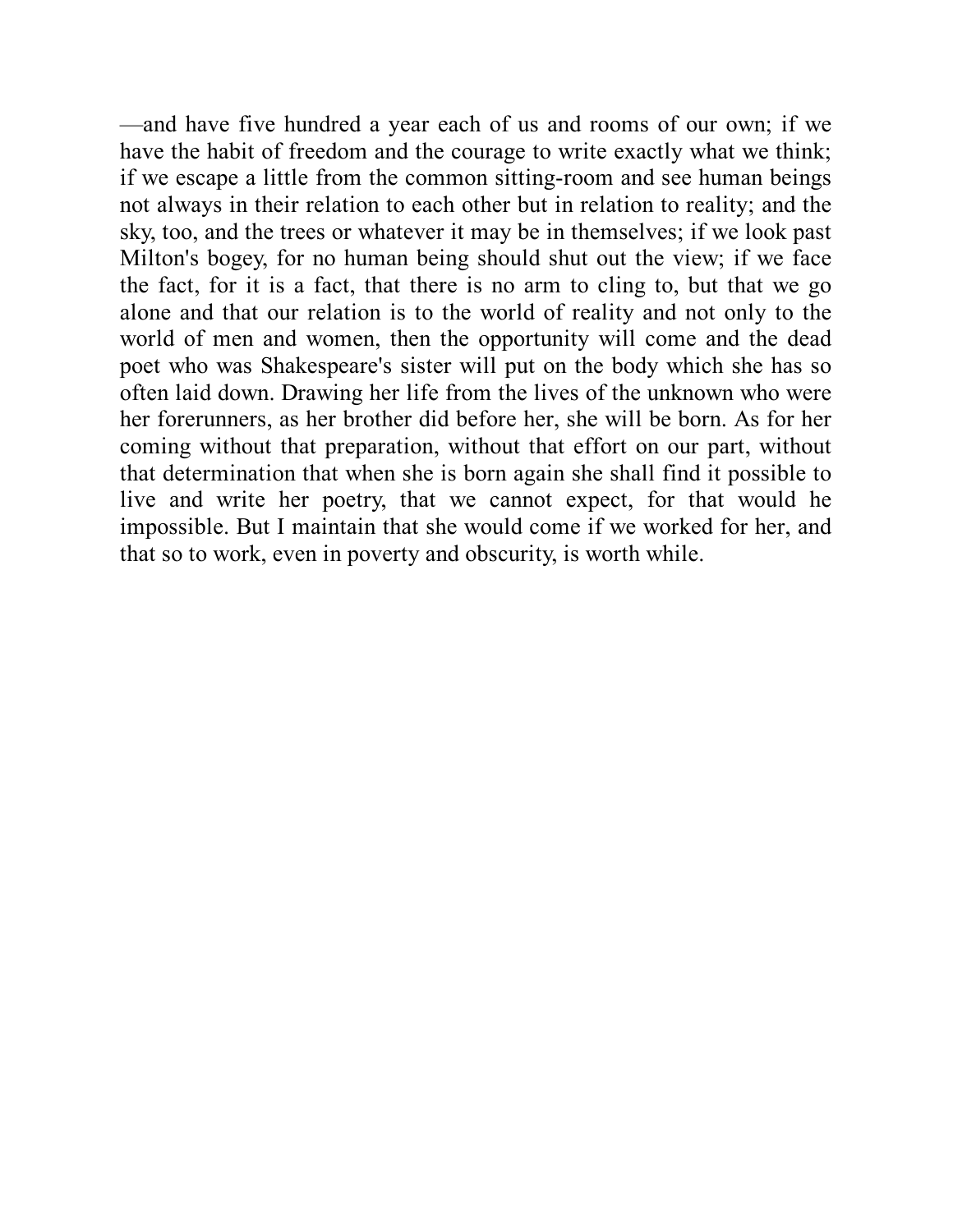[\[1\]](#page-16-0) We are told that we ought to ask for £30,000 at least... It is not a large sum, considering that there is to be but one college of this sort for Great Britain, Ireland and the Colonies, and considering how easy it is to raise immense sums for boys' schools. But considering how few people really wish women to be educated, it is a good deal.'—LADY STEPHEN, EMILY DAVIES AND GIRTON COLLEGE.] So obviously we cannot have wine and partridges and servants carrying tin dishes on their heads, she said. We cannot have sofas and separate rooms. 'The amenities,' she said, quoting from some book or other, 'will have to wait.' [\* Every penny which could be scraped together was set aside for building, and the amenities had to be postponed.—R. STRACHEY, THE CAUSE.

[\[2\]](#page-23-0) "Men know that women are an overmatch for them, and therefore they choose the weakest or the most ignorant. If they did not think so, they never could be afraid of women knowing as much as themselves."… In justice to the sex, I think it but candid to acknowledge that, in a subsequent conversation, he told me that he was serious in what he said.'— BOSWELL, THE JOURNAL OF A TOUR TO THE HEBRIDES.

[\[3\]](#page-23-1) The ancient Germans believed that there was something holy in women, and accordingly consulted them as oracles.'—FRAZER, GOLDEN BOUGH.

[\[4\]](#page-33-0) 'It remains a strange and almost inexplicable fact that in Athena's city, where women were kept in almost Oriental suppression as odalisques or drudges, the stage should yet have produced figures like Clytemnestra and Cassandra Atossa and Antigone, Phedre and Medea, and all the other heroines who dominate play after play of the "misogynist" Euripides. But the paradox of this world where in real life a respectable woman could hardly show her face alone in the street, and yet on the stage woman equals or surpasses man, has never been satisfactorily explained. In modern tragedy the same predominance exists. At all events, a very cursory survey of Shakespeare's work (similarly with Webster, though not with Marlowe or Jonson) suffices to reveal how this dominance, this initiative of women, persists from Rosalind to Lady Macbeth. So too in Racine; six of his tragedies bear their heroines' names; and what male characters of his shall we set against Hermione and Andromaque, Berenice and Roxane, Phedre and Athalie? So again with Ibsen; what men shall we